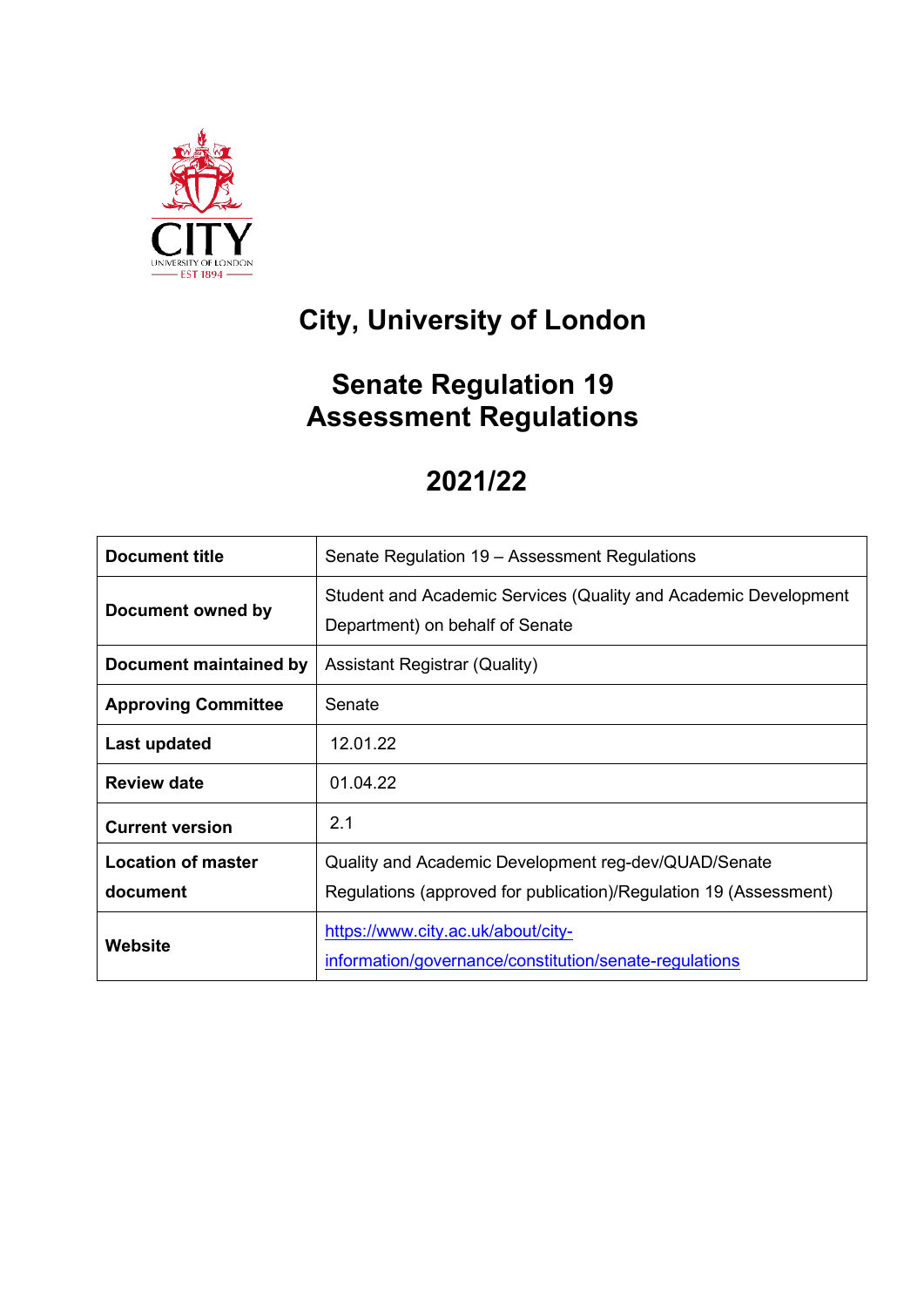## City, University of London Senate Regulation 19 - Assessment Regulations

## **Contents**

| 1            |        |                                                                                |  |
|--------------|--------|--------------------------------------------------------------------------------|--|
|              |        |                                                                                |  |
| $\mathbf{2}$ |        |                                                                                |  |
|              | 2.1    |                                                                                |  |
|              |        |                                                                                |  |
| 3            |        |                                                                                |  |
|              | 3.1    |                                                                                |  |
|              |        |                                                                                |  |
|              | 3.2.1  |                                                                                |  |
|              | 3.2.2  |                                                                                |  |
|              |        |                                                                                |  |
|              |        |                                                                                |  |
| 4            |        |                                                                                |  |
|              | 4.1    |                                                                                |  |
|              |        |                                                                                |  |
|              | 4.2.1  |                                                                                |  |
|              | 4.2.2  |                                                                                |  |
|              |        |                                                                                |  |
|              | 4.3.1  |                                                                                |  |
|              | 4.3.2  |                                                                                |  |
|              |        |                                                                                |  |
|              | 4.4.1  |                                                                                |  |
|              | 4.4.2  |                                                                                |  |
|              |        |                                                                                |  |
|              | 4.6    |                                                                                |  |
|              | 4.7    |                                                                                |  |
|              | 4.7.1  |                                                                                |  |
|              | 4.7.2  |                                                                                |  |
|              | 4.7.3  |                                                                                |  |
|              | 4.8    |                                                                                |  |
|              | 4.8.1  |                                                                                |  |
|              | 4.8.2  |                                                                                |  |
|              | 4.8.3  | Assessment Board consideration of Extenuating Circumstances Recommendations 21 |  |
|              | 4.8.4  |                                                                                |  |
|              | 4.9    | Recognition of Prior Learning (RPL) and Prior Experiential Learning (RPEL) 22  |  |
|              | 4.9.1  |                                                                                |  |
|              | 4.9.2  |                                                                                |  |
|              | 4.9.3  |                                                                                |  |
|              |        |                                                                                |  |
|              |        |                                                                                |  |
|              | 4.11.1 |                                                                                |  |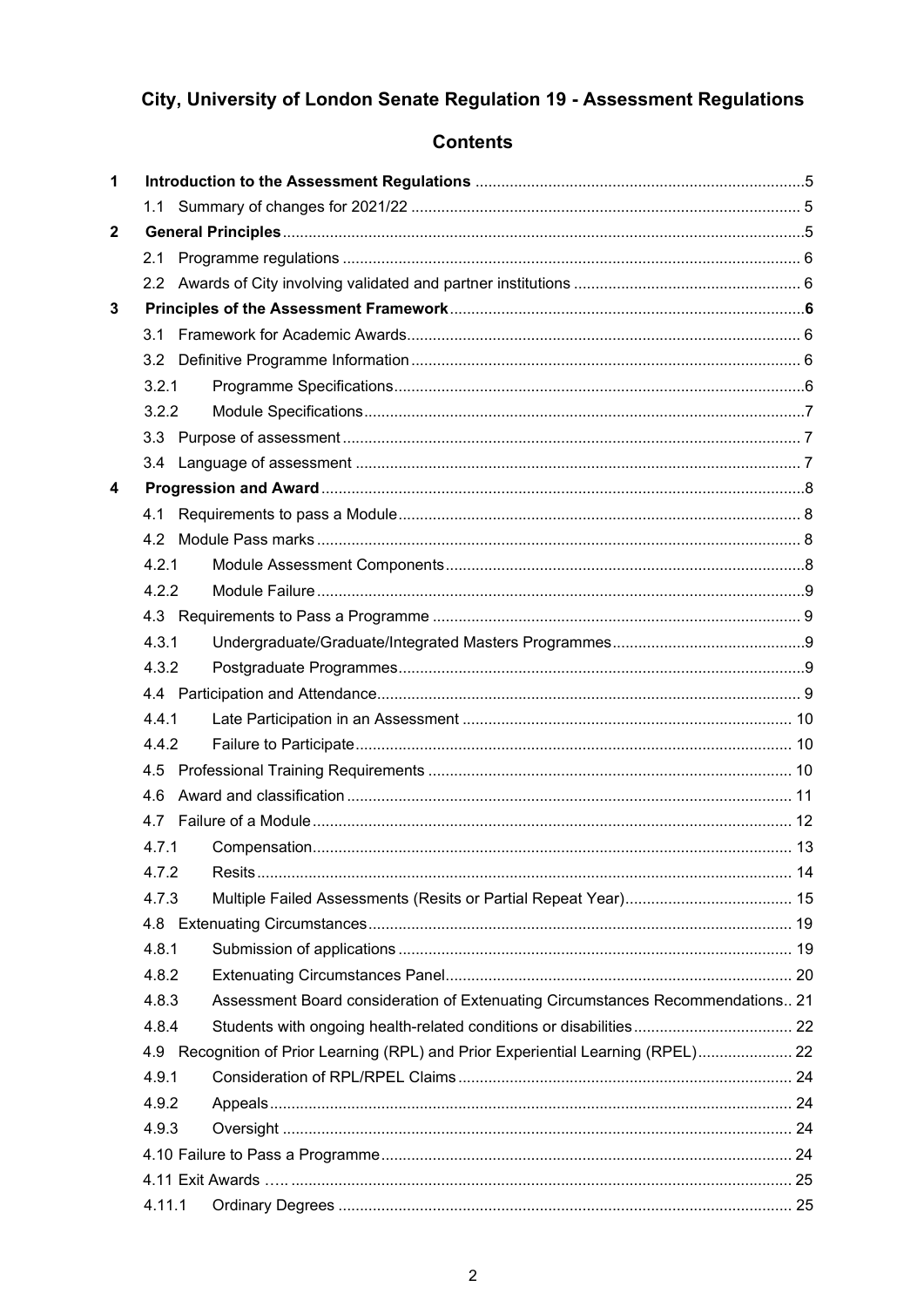|   | 4.11.2 | Diplomas of Higher Education and Certificates of Higher Education  25          |  |
|---|--------|--------------------------------------------------------------------------------|--|
|   | 4.11.3 |                                                                                |  |
|   |        |                                                                                |  |
|   |        |                                                                                |  |
|   |        |                                                                                |  |
|   |        |                                                                                |  |
|   |        |                                                                                |  |
|   |        |                                                                                |  |
|   |        |                                                                                |  |
|   |        |                                                                                |  |
|   |        |                                                                                |  |
| 5 |        |                                                                                |  |
|   | 5.1    |                                                                                |  |
|   | 5.2    |                                                                                |  |
|   | 5.3    |                                                                                |  |
|   | 5.4    |                                                                                |  |
|   | 5.5    |                                                                                |  |
|   | 5.6    |                                                                                |  |
|   | 5.6.1  |                                                                                |  |
|   | 5.6.2  |                                                                                |  |
|   |        |                                                                                |  |
|   | 5.7.1  | Identification of poor academic practice and academic misconduct  34           |  |
|   | 5.7.2  |                                                                                |  |
|   | 5.7.3  |                                                                                |  |
|   | 5.7.4  |                                                                                |  |
|   | 5.7.5  | Consideration of Academic Misconduct Panel recommendations  38                 |  |
|   | 5.7.6  |                                                                                |  |
|   | 5.7.7  |                                                                                |  |
| 6 |        |                                                                                |  |
|   | 6.1    |                                                                                |  |
|   | 6.2    |                                                                                |  |
|   | 6.3    |                                                                                |  |
|   | 6.4    |                                                                                |  |
|   | 6.5    |                                                                                |  |
|   | 6.6    |                                                                                |  |
|   | 6.7    |                                                                                |  |
|   | 6.8    |                                                                                |  |
|   | 6.9    |                                                                                |  |
|   | 6.9.1  |                                                                                |  |
|   | 6.9.2  |                                                                                |  |
|   | 6.9.3  |                                                                                |  |
|   |        | 6.10 Consideration of assessment results for shared Programmes and Modules  44 |  |
|   |        |                                                                                |  |
|   |        |                                                                                |  |
|   |        |                                                                                |  |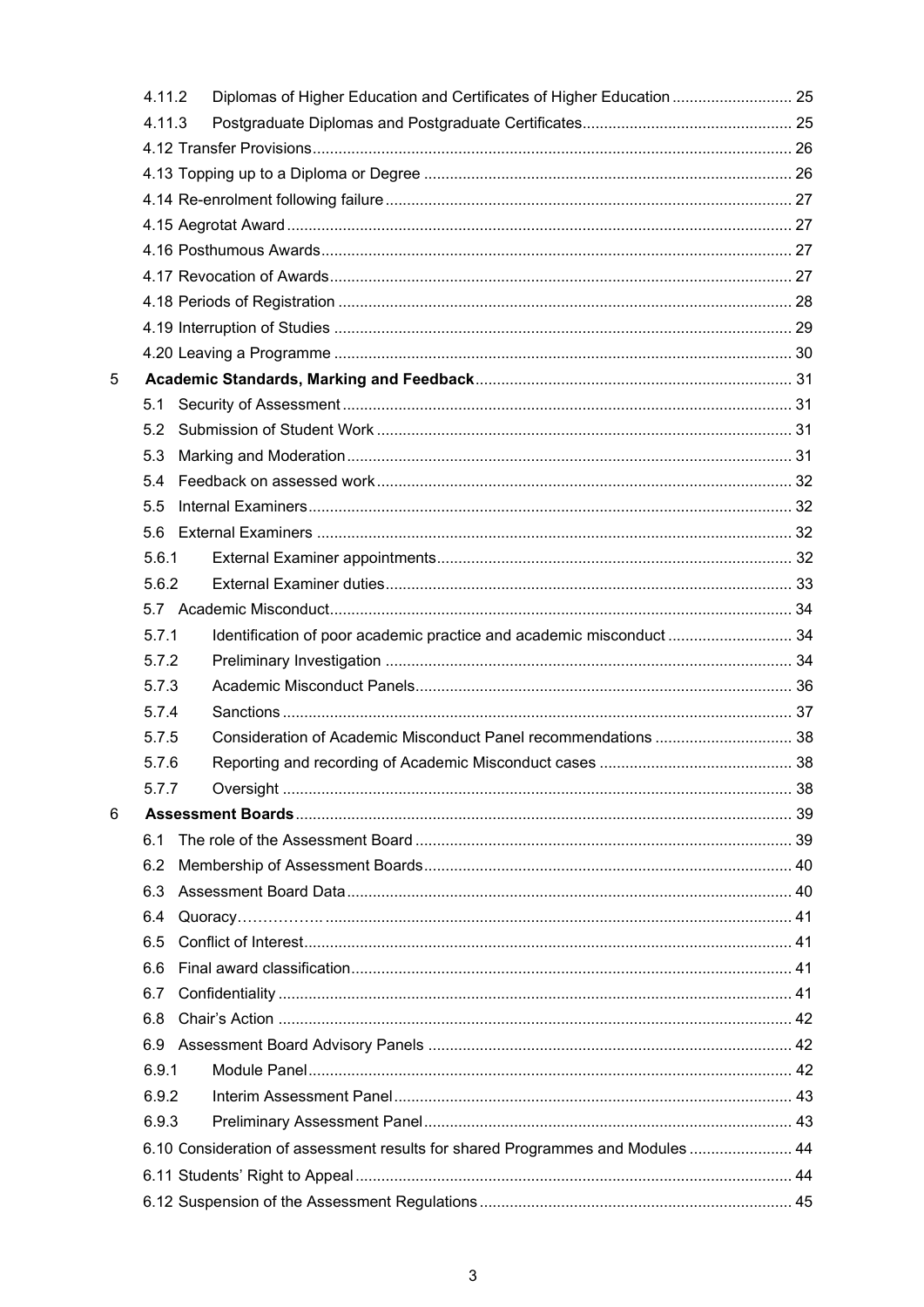| APPENDIX 1.1                                                          |                                                          |  |  |
|-----------------------------------------------------------------------|----------------------------------------------------------|--|--|
| APPENDIX 1.2                                                          |                                                          |  |  |
| APPENDIX 1.3                                                          |                                                          |  |  |
| APPENDIX 1.4                                                          | SCHOOL OF MATHEMATICS, COMPUTER SCIENCE & ENGINEERING 60 |  |  |
| APPFNDIX 1.5                                                          |                                                          |  |  |
| APPENDIX 1.6                                                          |                                                          |  |  |
| APPENDIX 1.7                                                          |                                                          |  |  |
|                                                                       |                                                          |  |  |
| $\mathbf{1}$                                                          |                                                          |  |  |
| 2 <sub>1</sub>                                                        |                                                          |  |  |
|                                                                       |                                                          |  |  |
|                                                                       |                                                          |  |  |
| APPENDIX 6 - Summary of previous updates to Assessment Regulations 81 |                                                          |  |  |
|                                                                       |                                                          |  |  |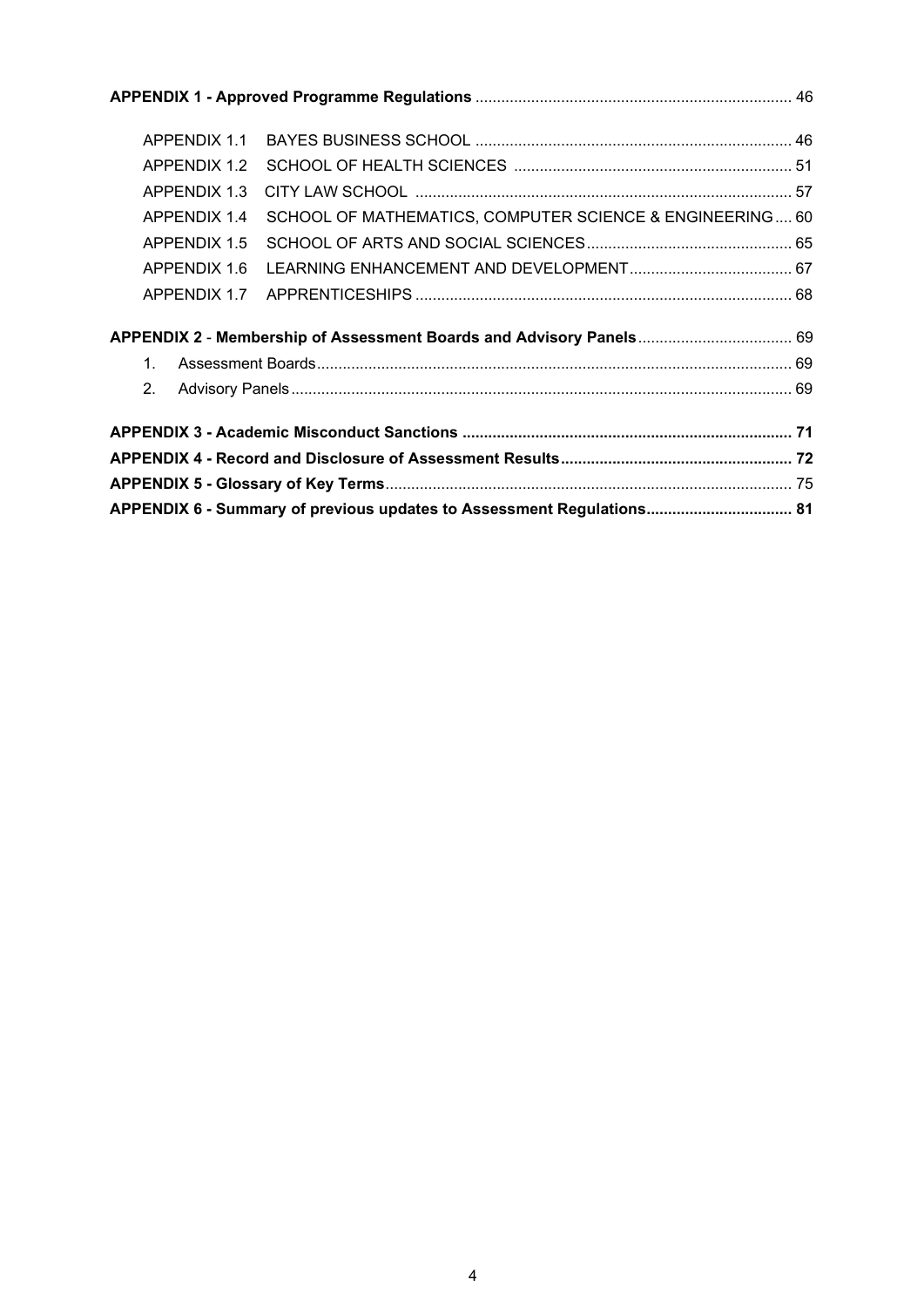## <span id="page-4-0"></span>**1 INTRODUCTION TO THE ASSESSMENT REGULATIONS**

The Assessment Regulations set out City, University of London's assessment and award framework for students and staff. The Regulations form part of the University's terms and conditions. They apply to all taught programmes at City and programmes offered by partner institutions, including validated partners, which lead to a City, University of London award.

The Regulations should be read together with the Programme information provided in the Programme and Module Specifications, any specific Programme Regulations where applicable (Appendix 1) and related Regulations and policies (see the [Student Policies and Regulations\)](http://www.city.ac.uk/about/education/quality-manual/6-assessment).

These Assessment Regulations are also subject to relevant external legal and regulatory requirements including, but not limited to, the Equality Act 2010.

A Glossary of Terms is appended to explain terminology used in the Assessment Regulations. Guidance for interpreting the Regulations is available from Course Officers (for students) and Student and Academic Services (for staff). The Students' Union Advice Service is also available to support students with queries about the appeals processes.

### <span id="page-4-1"></span>**1.1 SUMMARY OF CHANGES FOR 2021/22**

The following updates to the Regulations were approved by Senate for 2021/22:

- an update to clarify the regulation for exceptional requests for extensions to a student's maximum period of registration (Section 4.18)
- updates to the Programme Regulations for the School for Health Sciences and School of Mathematics, Computers Science and Engineering (Appendix 1)
- minor amendments to reflect updated terminology

## <span id="page-4-2"></span>**2 GENERAL PRINCIPLES**

- i. The Assessment Regulations apply to all taught undergraduate, graduate and postgraduate programmes that lead to an award of City, University of London. The appendices to the Assessment Regulations, including the Programme Regulations, form an integral part of the Regulations. The Regulations should be read in conjunction with City's Credit Framework, the Assessment and Feedback Policy and City's other relevant regulations, policies and procedures. There are separate Regulations for [Masters](https://www.city.ac.uk/__data/assets/pdf_file/0003/531552/Senate_Regulation_23_Masters_Degrees_by_Research_20200602.pdf)  [Degrees by Research](https://www.city.ac.uk/__data/assets/pdf_file/0003/531552/Senate_Regulation_23_Masters_Degrees_by_Research_20200602.pdf) and [Doctoral Programmes](https://www.city.ac.uk/__data/assets/pdf_file/0003/334740/Senate_Regulation_24_Doctoral_Programmes.pdf)**.**
- ii. The Assessment Regulations cover all aspects of the conduct of assessment, how students progress and how Awards are made. Separate Regulations are in place to govern the [Conduct of Examinations.](http://www.city.ac.uk/__data/assets/pdf_file/0004/201577/Senate_Regulation_11_Conduct_of_Examinations-20130923.pdf)
- iii. All members of City's community are responsible for upholding the Assessment Regulations. Consistent use of these Regulations ensures:
	- that all students are treated fairly,
	- independence in the assessment process, and
	- that the assessment of students is appropriate to maintain the academic standards of the City's Awards.
- iv. City's Educational Quality Committee will periodically review these Regulations on behalf of Senate to ensure that they remain effective, and will recommend changes to Senate.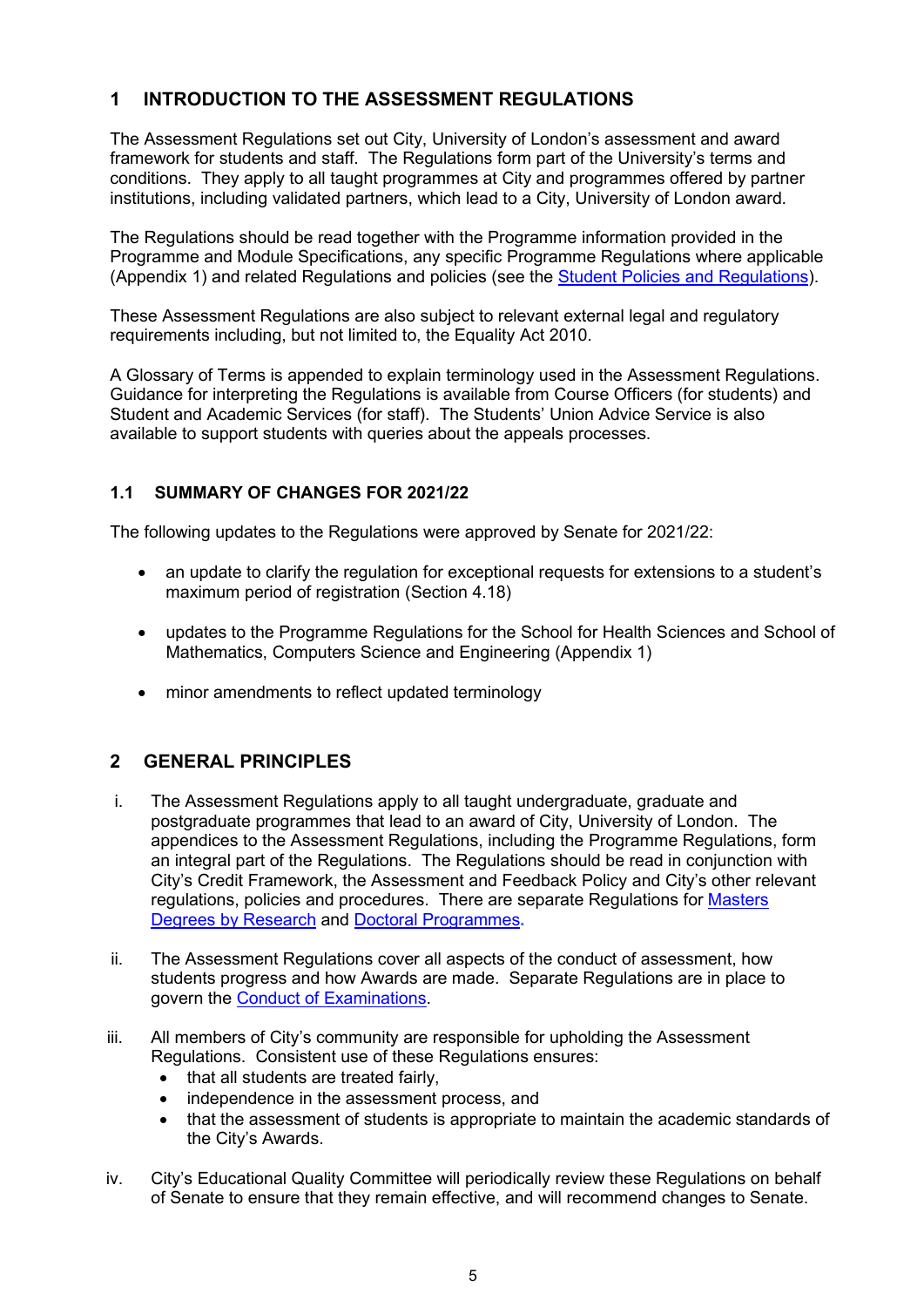Changes will be approved by Senate and written details will be communicated clearly to students and staff. Changes will normally come into force at the start of an academic year but exceptionally, where required by law or regulation, a change may be approved for implementation during an academic year. In such cases, a consultation (where applicable) and communication process will take place.

v. The process of registration and/or re-registration will confirm a student's acceptance of these Assessment Regulations and any amendments made for the academic year.

### <span id="page-5-0"></span>**2.1 PROGRAMME REGULATIONS**

The Assessment Regulations apply to all taught students. In specific cases (normally where Programmes of study lead to the qualifications of a Professional, Statutory and Regulatory Body (PSRB), eligibility to join a PSRB's register, and/or exemptions from the PSRB's own qualifications), variations to these Assessment Regulations for individual Modules or Programmes might apply. Where this is the case, the requirements must be approved by Senate (or an appointed nominee on behalf of Senate) as a Programme Regulation for the relevant Programme(s). Programme Regulations will take precedence over specific sections of the Assessment Regulations and are detailed in Appendix 1.

### <span id="page-5-1"></span>**2.2 AWARDS OF CITY INVOLVING VALIDATED AND PARTNER INSTITUTIONS**

Where Senate has authorised other institutions to be involved in the delivery of Programmes leading to City Awards, those institutions are bound by these Regulations. For Validated Programmes, any variations are considered and approved by the Collaborative Provision Committee on behalf of Senate. For other provision involving partners, any variations must be specified within the Partnership Agreement which is approved by the Vice President (Education) on behalf of Senate. Reference to Boards of Studies in these Regulations is synonymous with Course Boards for Validated Programmes.

## <span id="page-5-2"></span>**3 PRINCIPLES OF THE ASSESSMENT FRAMEWORK**

### <span id="page-5-3"></span>**3.1 FRAMEWORK FOR ACADEMIC AWARDS**

City has a [Credit Framework](https://www.city.ac.uk/__data/assets/pdf_file/0008/386432/Credit_framework.pdf) to guide how academic Programmes are structured and how student achievement is measured. The Credit Framework sets out the amount and level of Credit that is required for each Award.

The Awards of City are governed by Senate Regulations 15 (Undergraduate Programmes) which includes Integrated Masters Programmes, 16 (Graduate Programmes) and 17 (Postgraduate Programmes).

Specific requirements for each Programme are set out in Programme Specifications (as described in Section 3.2.1 below).

#### <span id="page-5-4"></span>**3.2 DEFINITIVE PROGRAMME INFORMATION**

#### <span id="page-5-5"></span>**3.2.1 Programme Specifications**

A Programme Specification is published for each Programme leading to an Award. The Programme Specification describes the Programme content and states what a student must do to satisfy the overall Programme outcomes for the Award in order to pass, including any Programme Regulations approved by Senate (as set out in Appendix 1).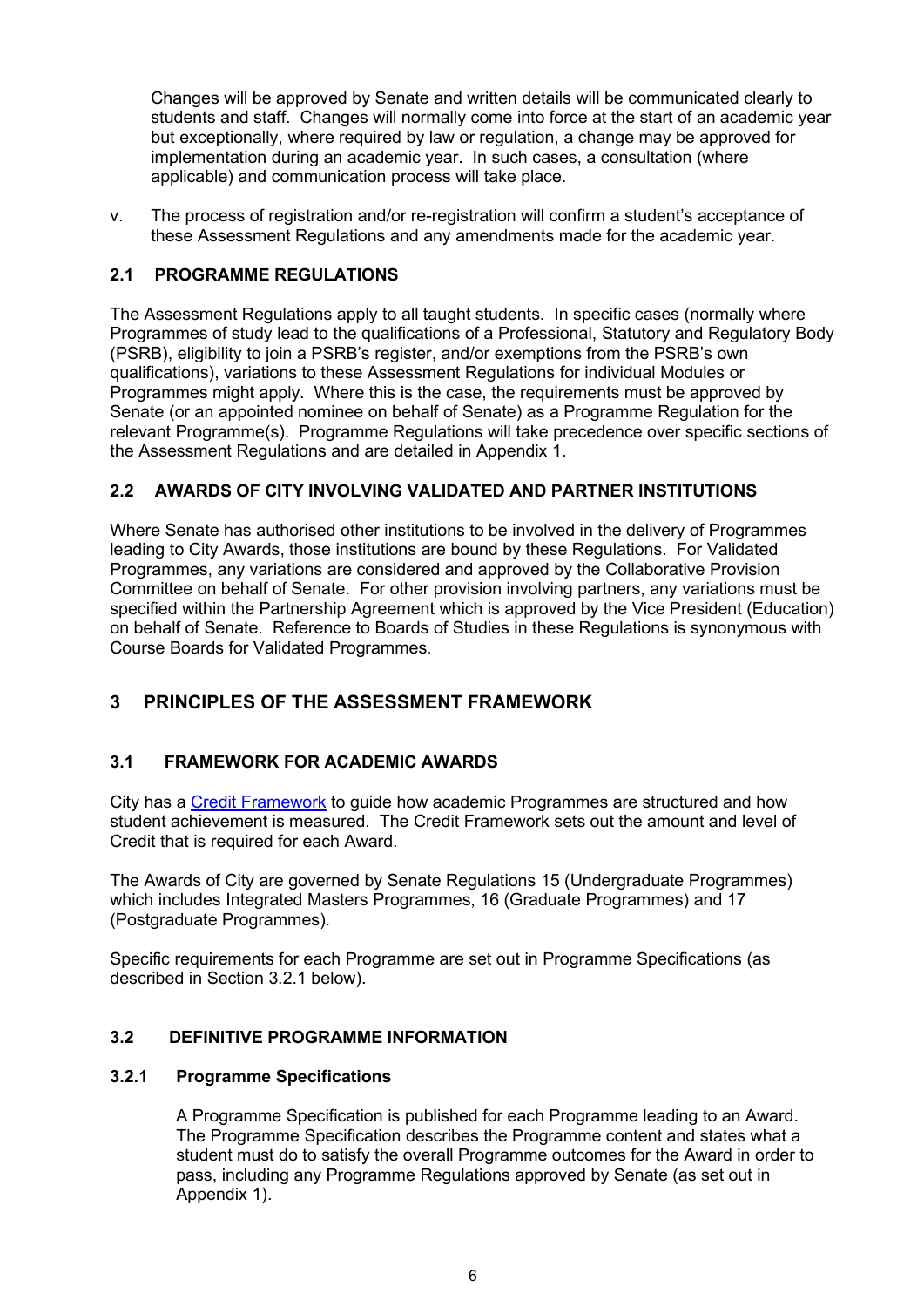The Programme Specification must set out the amount of credits available for each Module, information on assessment for the Programme and the how the Award classification will be calculated.

- Undergraduate Programmes are made up of a series of Modules that make up a Programme Stage. Each Programme Stage must be completed and passed before a student can progress to the next Programme Stage, except in exceptional circumstances where permitted by the Assessment Board (see Section 4.7).
- Postgraduate Programmes are made up of a series of Modules. Postgraduate Programmes are not normally divided into Programme Stages. Some Postgraduate Programme contain more than one block of study separated by progression points at which certain requirements have to be met; where this is the case, it will be detailed in the Programme Specification.

#### <span id="page-6-0"></span>**3.2.2 Module Specifications**

Module Specifications provide an overview of the Module content and describe the Learning Outcomes, the requirements to take, complete and pass that Module and any specific regulation that might apply.

If the assessment of a Module has more than one assessment component, the Module Specification will detail the method of assessment for each one, how much each component contributes towards the final mark and any other conditions that must be met to satisfy the Learning Outcomes and pass the Module.

#### <span id="page-6-1"></span>**3.3 PURPOSE OF ASSESSMENT**

Assessment schemes are designed to enable students to demonstrate the extent to which they have met the objectives (the 'Learning Outcomes') and standards for a Module, Programme Stage, Programme and Award. A range of assessment methods will be used that are appropriate to the Programme and all types of assessment are considered equally valuable.

The weighting of each component of assessment will be appropriate to reflect its content and contribution to the module's Learning Outcomes. The volume of assessment for each Programme will not exceed the amount required to demonstrate the achievement of Learning Outcomes.

### <span id="page-6-2"></span>**3.4 LANGUAGE OF ASSESSMENT**

City requires that the language of assessment is in English except when competency in another language is being tested. Any application for a change in the language of assessment must be made in sufficient time ahead of the assessment, and must be presented to Senate with a rationale for consideration. Approval of assessment in a language other than English is not guaranteed and Senate will take account of the maintenance of academic quality and standards, and any legal obligations.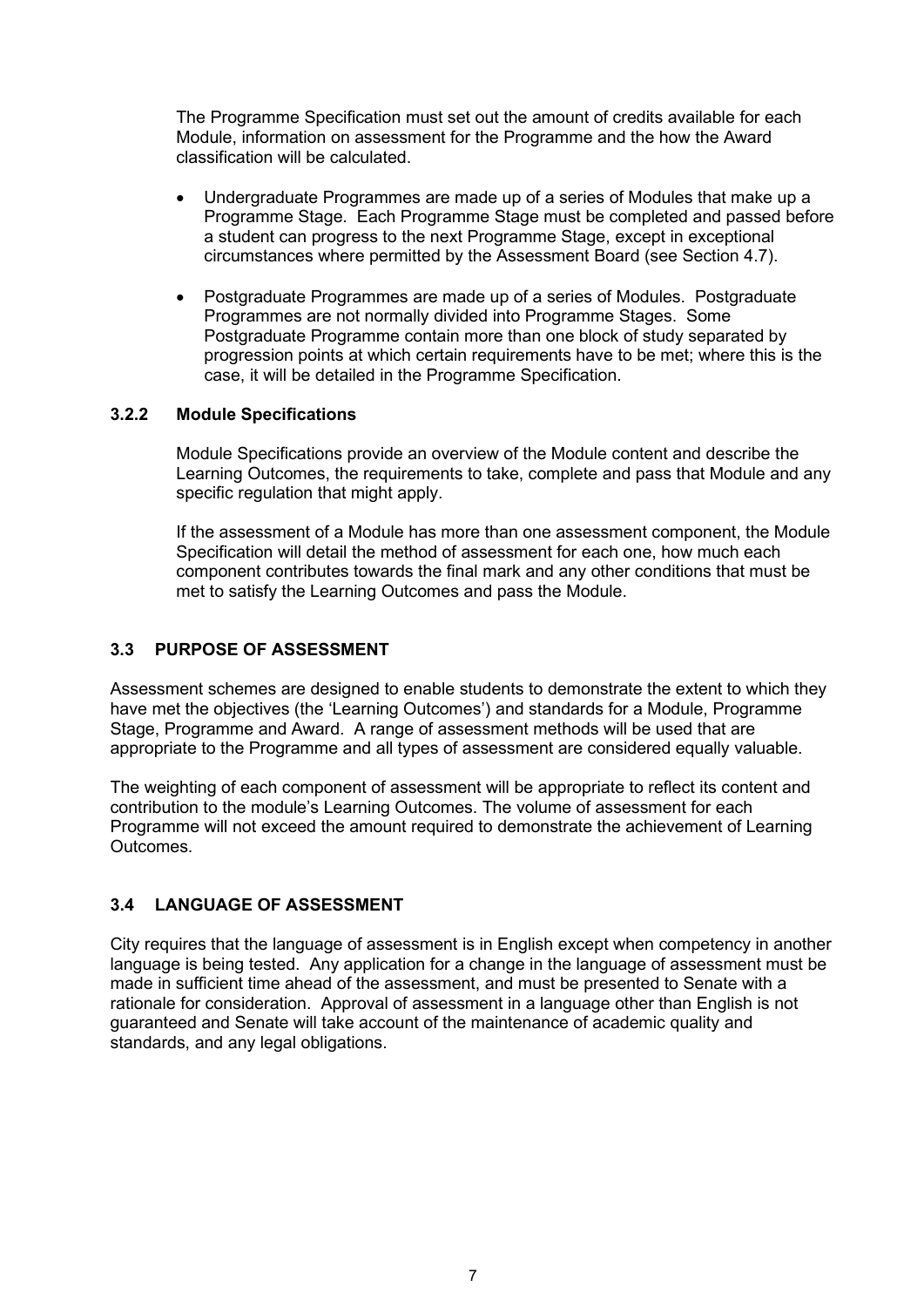## <span id="page-7-0"></span>**4 PROGRESSION AND AWARD**

#### <span id="page-7-1"></span>**4.1 REQUIREMENTS TO PASS A MODULE**

To progress through a Programme, students are required to complete and pass modules in order to accumulate an amount of academic credit to the value of the Award they are registered for. The progression criteria are detailed in the Programme Specification.

The amount and level of credit for each Module is clearly set out in the Module Specifications. A Module may include a number of assessment components (or tasks) and requirements that must be completed in order to pass that Module. Some assessment components and/or Modules may be designated as pass/fail, as detailed in individual Module Specifications.

Credit is awarded by the Assessment Board where all the Learning Outcomes, and any other requirements of a Module, are met and that Module is deemed to be passed.

The mark for a specific Module is calculated as a weighted average of the marks for the individual components. The weightings assigned to each component are set out in the Module Specification.

Components assessed on a pass/fail basis do not contribute to the calculation of the Module mark.

### <span id="page-7-2"></span>**4.2 MODULE PASS MARKS**

To successfully pass a Module a student must achieve the Module pass mark(s) as set out below:

| Programme                     | <b>Modules</b>                                 | <b>Module Pass Mark</b>                             |  |
|-------------------------------|------------------------------------------------|-----------------------------------------------------|--|
| Undergraduate or<br>Graduate  | all                                            | at least 40%                                        |  |
|                               | Level 4, 5 and 6 Modules                       | at least 40%                                        |  |
| <b>Integrated Masters</b>     | Level 7 Modules at<br>Programme Stages 3 and 4 | at least 50%                                        |  |
| Postgraduate                  | all                                            | at least 50%                                        |  |
| <b>Foundation Year</b><br>all |                                                | as set out in the<br><b>Programme Specification</b> |  |

Any other requirements stated in the Module specification must also be met.

#### <span id="page-7-3"></span>**4.2.1 Module Assessment Components**

Students are expected to participate in and pass all required assessment components in order to pass the Module.

Some Modules specify pass requirements ('minimum qualifying marks') for individual assessment components in addition to requiring that the overall Module pass mark must be met. Where minimum qualifying marks for assessment components exist within a Module:

• they must be clearly set out in the Module Specification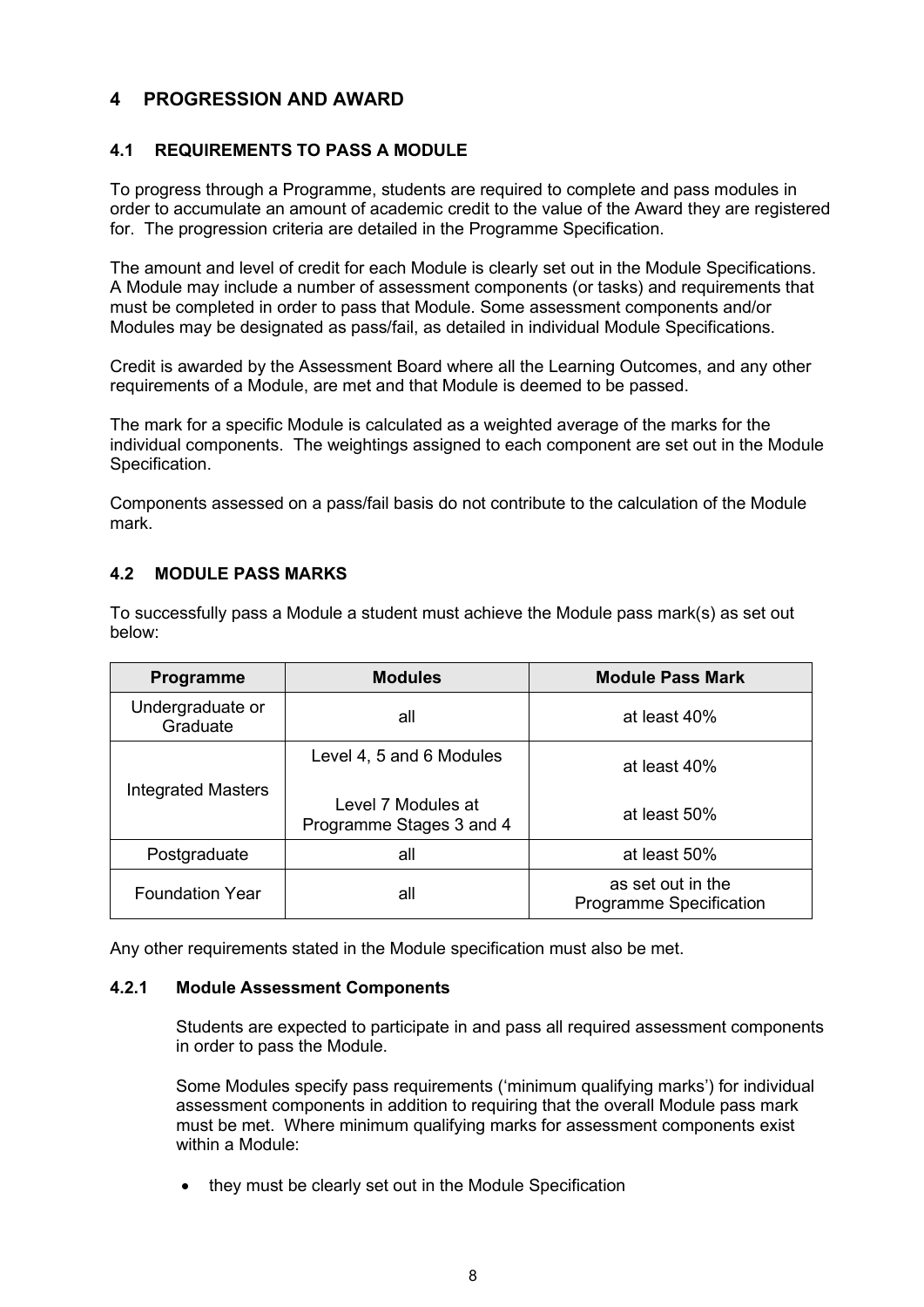- the student will be regarded as having passed a component where they achieve at least the minimum qualifying mark in that component, and have achieved the pass mark for the Module overall
- the mark to be shown in the record of marks and used to calculate the student's Module mark will be the original mark achieved for that component or, if the assessment component has been passed at a resit attempt, the capped resit mark for that component.

#### <span id="page-8-0"></span>**4.2.2 Module Failure**

In certain circumstances, academic credit may be awarded in the event of Module failure. The Regulations provide for this, where certain conditions are met (see Section 4.7.1 Failure of a Module – Compensation).

#### <span id="page-8-1"></span>**4.3 REQUIREMENTS TO PASS A PROGRAMME**

#### <span id="page-8-2"></span>**4.3.1 Undergraduate/Graduate/Integrated Masters Programmes**

To pass a Programme Stage, a student must achieve the total amount of credit for that Programme Stage at the specified level for the Award, as set out in the Programme Specification. Credit will be achieved through passing the required modules or by exemption through Recognition of Prior Learning.

At the end of each Programme Stage, students who have passed all Modules and/or have been awarded the required credit will be allowed to progress to the next Programme Stage.

At the end of the Programme, once all Programme Stages have been completed and all the requirements of the Programme have been met, an Assessment Board will consider the appropriate Award to be made.

#### <span id="page-8-3"></span>**4.3.2 Postgraduate Programmes**

To pass a Postgraduate Programme a student must achieve the total amount of credit at the specified level for the Award, as set out in the Programme Specification. Credit will be achieved through passing the required assessments or by exemption through Recognition of Prior Learning.

Some Postgraduate Programmes contain more than one block of study separated by progression points at which certain requirements have to be met. Where this is the case the requirements will be detailed in the Programme Specification.

At the end of the Programme, once all the requirements of the Programme have been met, an Assessment Board will consider the appropriate Award to be made.

#### <span id="page-8-4"></span>**4.4 PARTICIPATION AND ATTENDANCE**

The [Count Me In: Taught Student Attendance Policy](https://www.city.ac.uk/__data/assets/pdf_file/0010/429472/Count-Me-In-Taught-Student-Attendance-policy.pdf) outlines the expectations for student attendance and how this is supported by City.

Boards of Studies must approve arrangements for participation in all forms of assessment (including participation, late participation and any extensions that may be permitted in certain circumstances, usually where a student has submitted Extenuating Circumstances) and these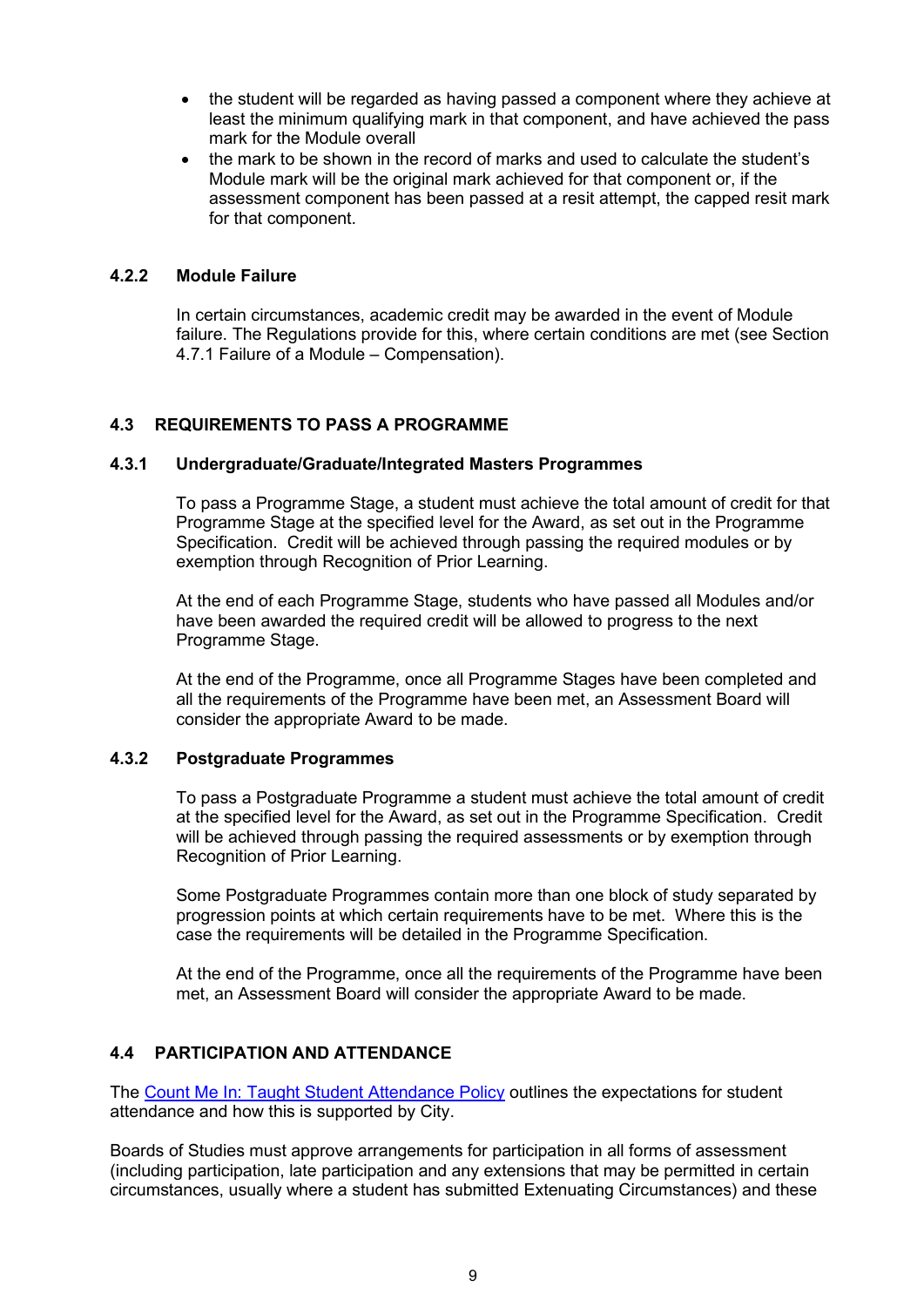will be detailed in the Programme Handbook. These procedures will take into account the nature of the subject area and any professional, statutory or regulatory requirements.

Students are expected to attend scheduled lectures, tutorials and laboratory sessions and are required to participate in all assessment components by the specified deadlines. Assessments must be submitted in line with the arrangements approved by the Board of Studies.

Attendance for some students on some Programmes and/or Modules is mandatory, often to meet PSRB requirements. Where this is the case, the requirement for mandatory attendance is set out in the Module and Programme Specifications, and attendance will be recorded and will count towards the successful completion of a Module or Programme Stage. These requirements will normally lead to a pass or fail and will not normally contribute to overall Award classification.

Where a student participates in, but fails a component or Module, resit rules apply (see Section 4.7).

#### <span id="page-9-0"></span>**4.4.1 Late Participation in an Assessment**

Where late submission is permitted, the penalties for late submission and arrangements for extensions are determined by Programme Teams, approved by Boards of Studies and published in the relevant Programme Handbook.

If late submission is permitted, penalties will apply where a student:

- participates in an assessment after the due date where a deadline has not been extended and there are no Extenuating Circumstances.
- has been given an extension but participates in the assessment after the extended date but within any stipulated timeframe.

#### <span id="page-9-1"></span>**4.4.2 Failure to Participate**

Where a student fails to participate in an assessment component and has no Extenuating Circumstances, then that component will be considered to be failed. No mark or credit will be awarded and a resit opportunity will be offered subject to the rules in Section 4.7.2.

A student who has not met the pass requirements for the Module and who does not complete any required resit assessment by the required date will be withdrawn from the Programme by the Assessment Board in accordance with the rules in Section 4.7.2.

#### <span id="page-9-2"></span>**4.5 PROFESSIONAL TRAINING REQUIREMENTS**

Programmes may include approved professional, industrial, clinical or other training that is normally undertaken outside City.

- Where this training is structured and assessed based on Learning Outcomes, this may be included in the Module mark.
- Where this training is not assessed based on Learning Outcomes, a student's overall professional training record will be assessed as 'satisfactory' or 'unsatisfactory' by the appropriate Internal Examiner in consultation with the professional or industrial supervisor(s) and will be included in the transcript.

'Satisfactory' results will be communicated to the Assessment Board for the final Programme Stage assessment.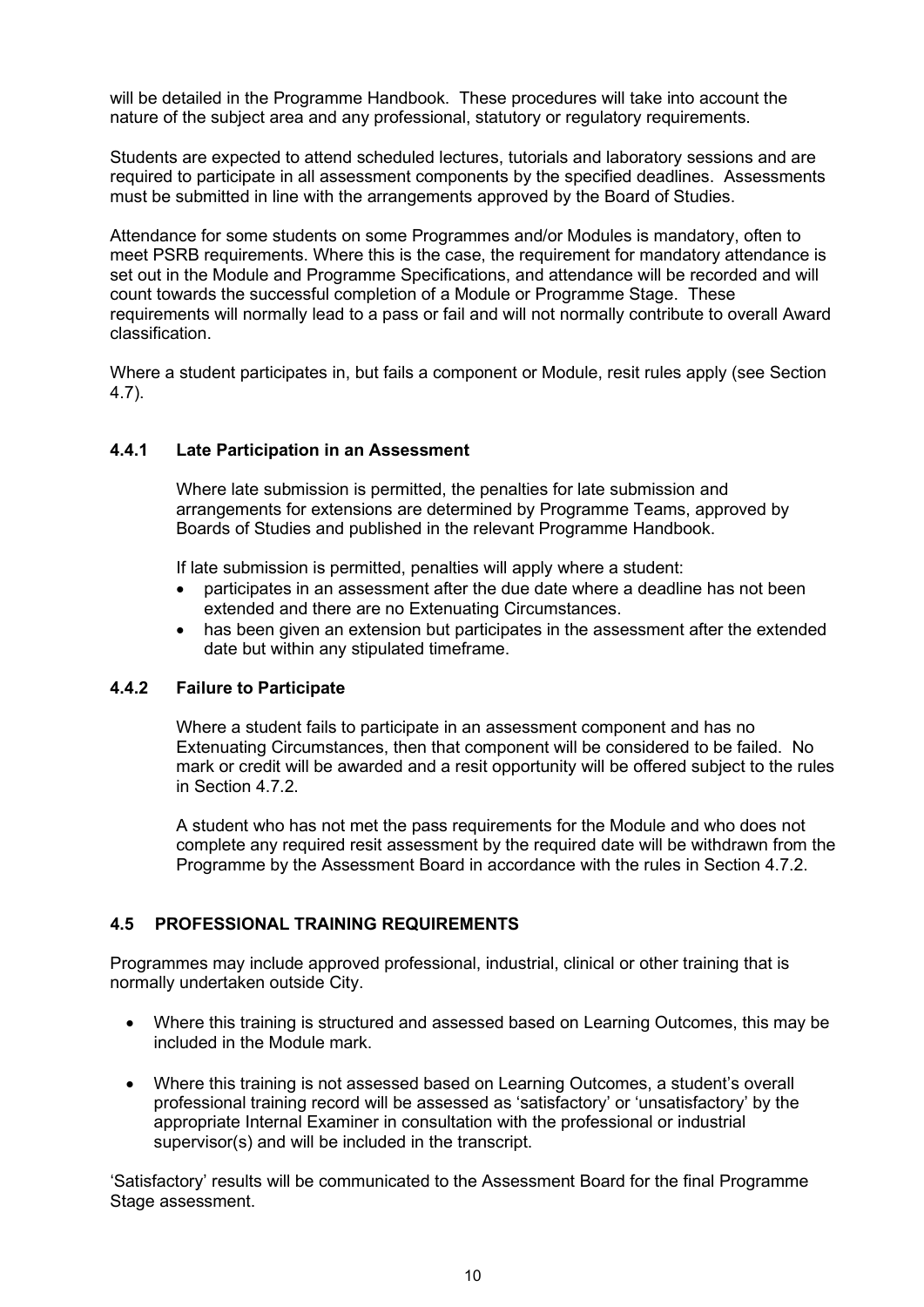If a student has passed the final Programme Stage assessment but has 'unsatisfactory' professional training results, or if the professional training was not completed:

- the student will undertake further professional training to the satisfaction of the appropriate Internal Examiner, or
- the Assessment Board may Award the student an academic qualification which excludes reference to professional training and/or professional registration.

#### <span id="page-10-0"></span>**4.6 AWARD AND CLASSIFICATION**

Award classifications are determined by Assessment Boards and conferred by Senate. To qualify for the Award of a Certificate, Diploma or Degree a student must have:

- gained the appropriate credit for the relevant Programme (except where a specific exemption has been approved, or where Transfer Provisions apply as set out in Section 4.12).
- satisfied any additional requirements set out in the Programme Specification.

The Award classification for a Certificate, Diploma and Degree is calculated from the marks received for Modules:

- The credit value of each Module normally determines their weighting in the aggregation of marks. The method used to aggregate marks to calculate a degree classification is set out in the Programme Specification.
- Where modules have been assessed on a pass/fail basis, credit is awarded for a pass but no marks are awarded and these Modules do not contribute to the overall aggregate mark calculation.

Award classifications are normally determined as follows:

| <b>Award</b>                    | Overall aggregate mark   Award classification |                        |  |
|---------------------------------|-----------------------------------------------|------------------------|--|
| Certificate of Higher Education | 70-100%                                       | With Distinction       |  |
| Diploma of Higher Education     |                                               |                        |  |
| <b>Foundation Degree</b>        | 60-69%                                        | <b>With Merit</b>      |  |
| <b>Graduate Certificate</b>     |                                               | Without classification |  |
| Graduate Diploma                | 40-59%                                        |                        |  |

| <b>Award</b>                        | Overall aggregate mark   Award classification |                               |
|-------------------------------------|-----------------------------------------------|-------------------------------|
| <b>Ordinary degree (see Section</b> | 70-100%                                       | With Distinction              |
| 4.11.1                              | 60-69%                                        | With Merit                    |
|                                     | 40-59%                                        | <b>Without Classification</b> |

|--|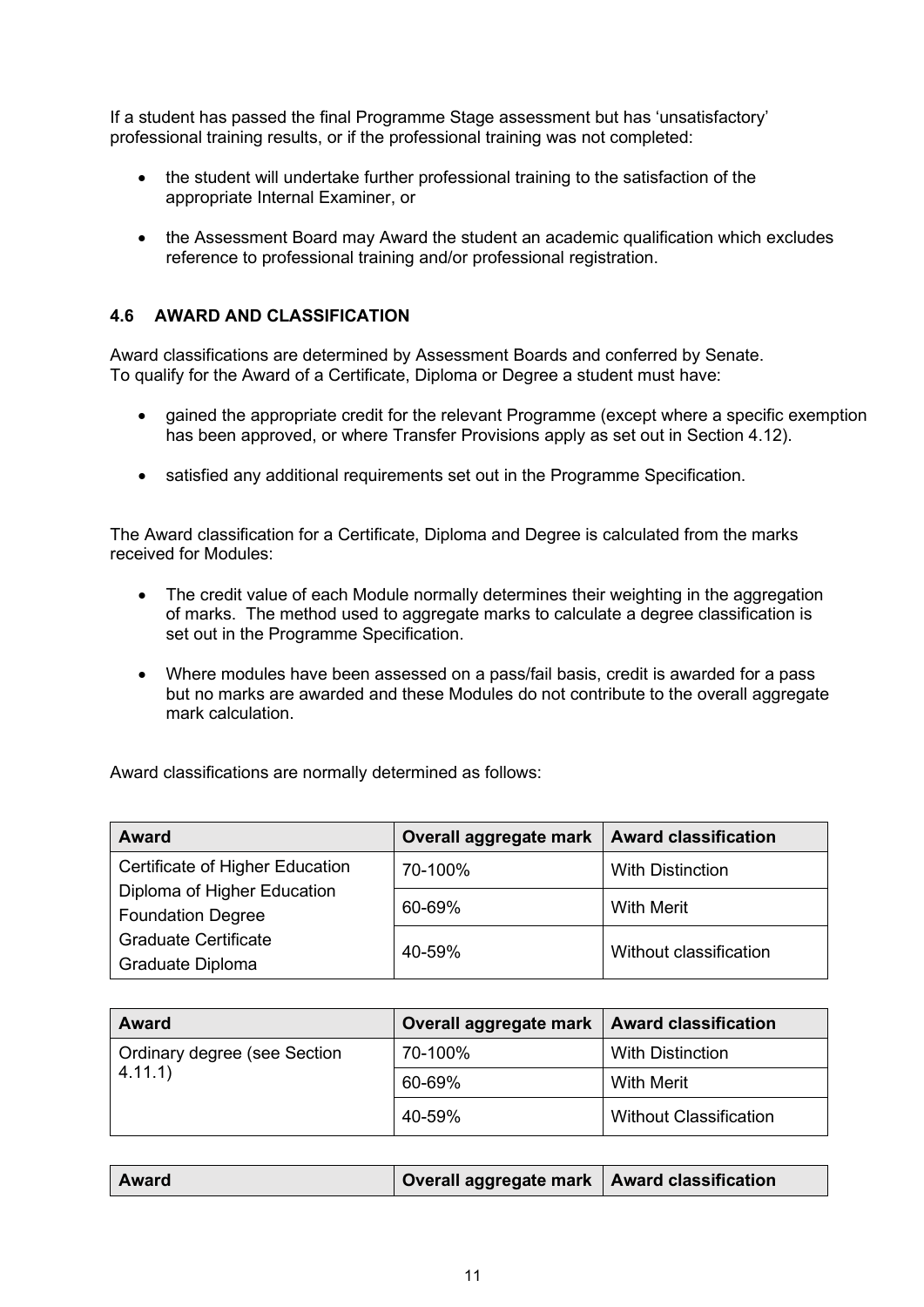| <b>Bachelors Degree with Honours</b> | 70-100% | Class I $(1st)$               |
|--------------------------------------|---------|-------------------------------|
|                                      | 60-69%  | Class II upper division (2.1) |
|                                      | 50-59%  | Class II lower division (2.2) |
|                                      | 40-49%  | Class III $(3rd)$             |

| <b>Award</b>                   | Overall aggregate mark   Award classification |                               |
|--------------------------------|-----------------------------------------------|-------------------------------|
| Integrated Masters Degree with | 70-100%                                       | Class $1(1st)$                |
| <b>Honours</b>                 | 60-69%                                        | Class II upper division (2.1) |
|                                | 50-59%                                        | Class II lower division (2.2) |

| <b>Award</b>             | Overall aggregate mark   Award classification |                         |
|--------------------------|-----------------------------------------------|-------------------------|
| Masters Degree           | 70-100%                                       | <b>With Distinction</b> |
| Postgraduate Diploma     | 60-69%                                        | With Merit              |
| Postgraduate Certificate | 50-59%                                        | Without classification  |

A student who has completed the requirements for a named Award cannot re-register for the same Award to improve the classification attained.

A student who does not meet the requirements for the Award for which they are registered, but meets the requirements for an approved Exit Award, will normally be conferred that Award as set out in the Programme Specification.

### <span id="page-11-0"></span>**4.7 FAILURE OF A MODULE**

If a student fails a Module due to failure in an assessment component, the Assessment Board will normally offer one of the following options:

- Compensation (where this option is permitted and detailed within the Programme Specification, and the student has met specific criteria), as detailed in Section 4.7.1
- Resit, as detailed in 4.7.2

Where a student is eligible for compensation at the first assessment attempt, this should be applied in the first instance rather than offering a resit opportunity.

A student may not progress to the next Programme Stage until they have successfully passed the current Programme Stage, except in exceptional circumstances as detailed below.

If a student has multiple failed assessments at the first attempt, an Assessment Board may offer a partial repeat year, as detailed in Section 4.7.3.

If a student has Extenuating Circumstances affecting multiple assessments or the student meets the specified criteria, an Assessment Board may offer a repeat year, as detailed in Section 4.7.4.

Exceptionally, where a student has: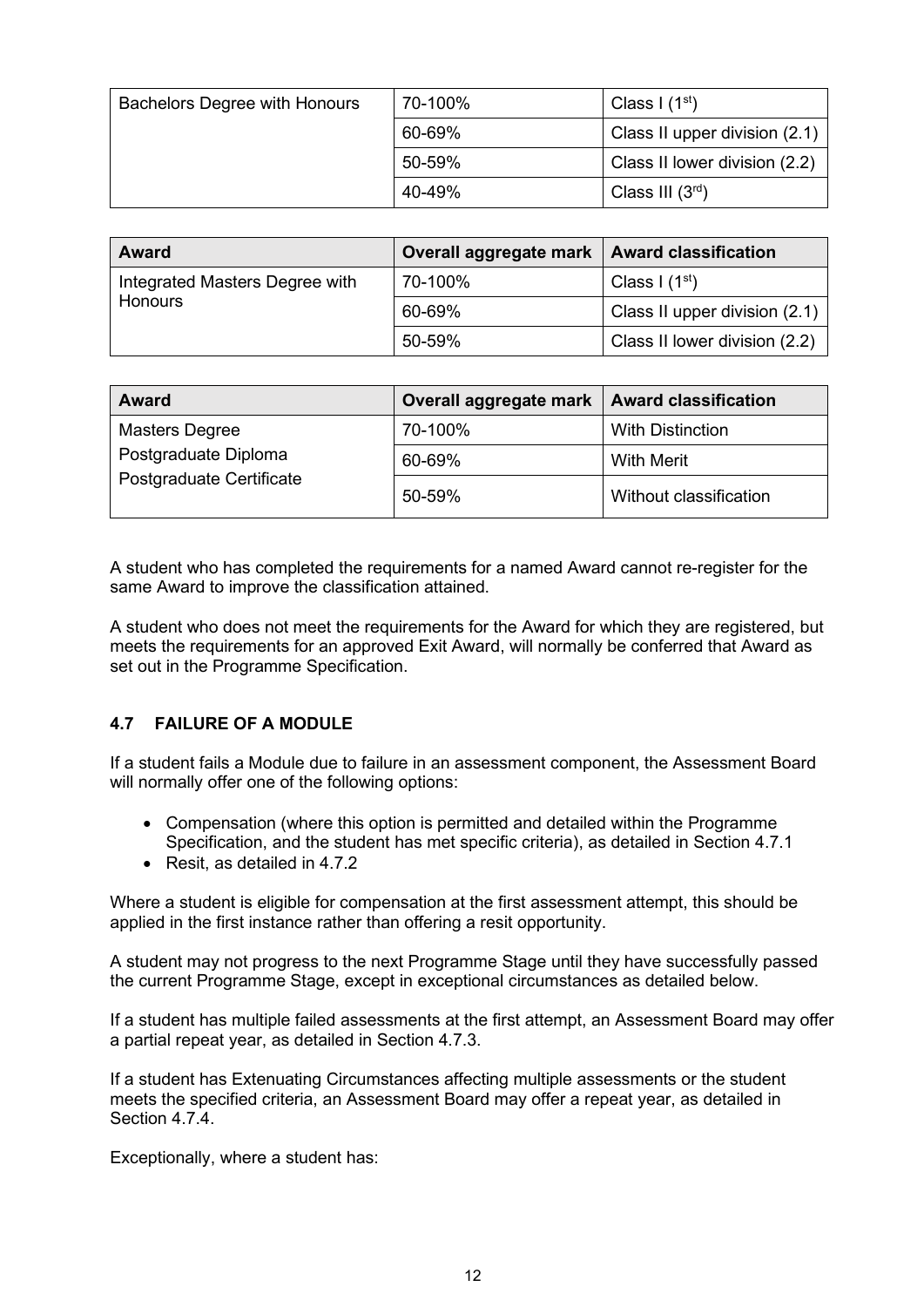- had approved Extenuating Circumstances during either the main assessment periods and/or the reassessment periods, and
- where the nature of the assessment and Programme permits, and
- taking into account PSRB requirements, where applicable

an Assessment Board may exercise discretion in permitting a student to complete a limited number of outstanding assessments (no more than 15 credits) in the following academic year whilst continuing with the next block or stage of the Programme. The specific arrangements for completing these assessments must be approved as a Special Scheme of Study in accordance with the arrangements set out in the [Special Scheme of Study Policy](http://www.city.ac.uk/__data/assets/pdf_file/0007/69019/special_schemes_of_study.pdf) and must take account of the maintenance of academic standards, and any legal obligations. The Assessment Board must make it clear to the student that failure to pass the assessments being completed will normally result in withdrawal from the Programme, even if Modules from the next block or Programme Stage of the Programme have been successfully completed.

#### <span id="page-12-0"></span>**4.7.1 Compensation**

Consideration of compensation for a failed Module requires that the overall Learning Outcomes of the Programme Stage have been met. Where compensation arrangements are permitted, these are detailed in the Programme Specification and will be applied in accordance with any PSRB requirement.

Compensation can only be awarded by an Assessment Board and must be applied within the following limits and conditions:

i. The maximum amount of compensation that can be applied across one or more Modules within a Programme Stage or for the Programme is as follows:

#### **Undergraduate/Graduate/Integrated Masters Programmes:**

30 credits or one sixth of the total credits within a Programme Stage, whichever is greater subject to the maximum volume of credits that can be compensated in a programme

- 45 credits for an Undergraduate Programme
- 60 credits for an Integrated Masters programme.

**Postgraduate Programmes:** 15 credits of the Programme as a whole can be compensated in a Postgraduate Certificate and no more than 20 credits may be compensated in a Postgraduate Diploma or Masters degree.

- ii. A mark of no more than 10% below the Module pass mark must have been achieved in the Module to be compensated.
- iii. It can be demonstrated that the Learning Outcomes of the Modules in the Programme Stage have been satisfied. Core Modules should not be compensated. Modules that must be taken by the student (compulsory modules) but are not designated as core modules may be compensated where this is approved in the programme specification.
- iv. Taking the mark to be compensated into account:

**Undergraduate/Graduate Programmes:** an overall aggregate mark of 40% must have been achieved for the Programme Stage calculated on the basis of the Module marks weighted according to their credit value.

**Integrated Masters Programmes:** an overall aggregate for the Programme Stage (40% for Stages 1-3, and 50% for Stage 4), must have been achieved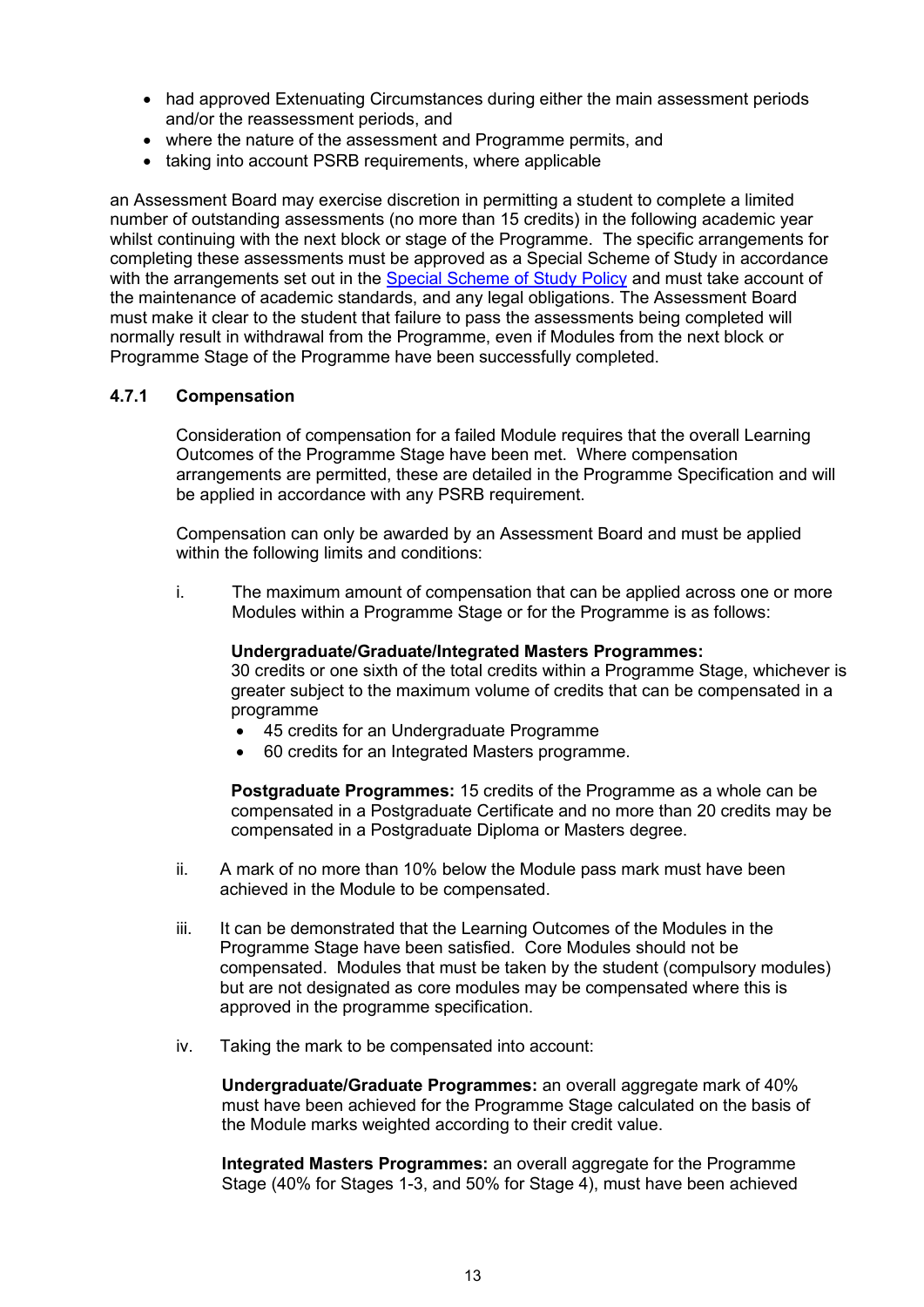calculated on the basis of the Module mark weighted according to their credit value.

**Postgraduate Programmes** - an overall aggregate mark of at least 50% must have been achieved; this is normally calculated excluding the project or dissertation mark.

- v. Compensation cannot be applied to a Dissertation or equivalent major project.
- vi. A student who receives a compensated pass in a Module will be awarded the credit for the Module. The mark used to calculate the Award will be the original Module mark. The original component mark(s) (i.e. those below the pass mark) will be retained in the record of marks.
- vii. A pass/fail module cannot be compensated
- viii. Modules failed due to academic misconduct cannot be compensated

#### <span id="page-13-0"></span>**4.7.2 Resits**

A resit is a second attempt at an initial failed assessment without having to repeat the original period of teaching and learning. The resit mode may vary depending on the nature of the initial assessment.

A resit is granted by the relevant Assessment Board which also makes the final decision on resit arrangements.

Where there is more than one assessment component in a Module, an Assessment Board will need to make clear which assessment components they are required to resit (see 4.7.2v below).

A student normally has a maximum of two attempts to pass each assessment component; a first attempt and a resit. Students who have approved Extenuating Circumstances may be granted a further attempt (see Section 4.8).

In exceptional circumstances, usually for PSRB reasons, the Assessment Board may decide to permit the student to take a second resit. This option must be an approved part of a Programme, listed as a Programme Regulation (Appendix 1).

Resit provision is subject to all the following conditions:

- i. If a student fails to participate in an assessment component at the first attempt and has no Extenuating Circumstances, the first attempt will be recorded as a fail and a resit will be offered for that component.
- ii. No resit assessment(s) can be undertaken until failure of the assessment component(s) has been confirmed by the Assessment Board, or an Interim Assessment Panel or, where a final decision is pending following a meeting of the Assessment Board, by the Assessment Board Chair and External Examiner.
- iii. The method and date of resit will be set by the Assessment Board or by Chair's action following initial consideration by the Assessment Board. Interim Assessment Panel decisions on resits are provisional and subject to approval by the Assessment Board.
- iv. Resit arrangements will be as follows: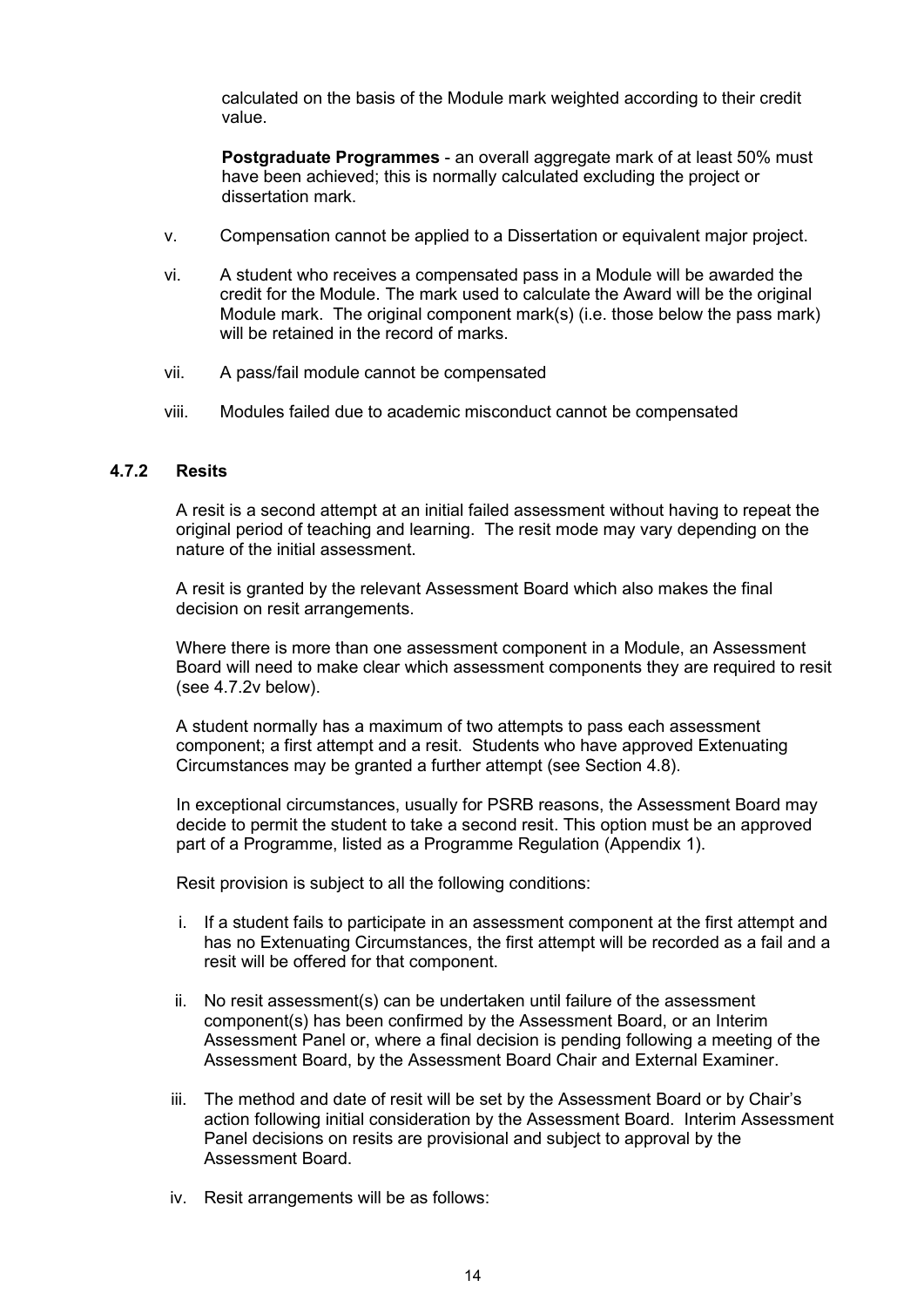- a. If the student fails to achieve the minimum qualifying mark in any component, they must resit that component regardless of the aggregate Module mark.
- b. If the student fails to achieve the pass mark for the Module on aggregate, it will be necessary to resit all components with a mark below the Module pass mark. This includes components without minimum qualifying marks as well as components with minimum qualifying marks.
- c. The mark for each assessment component that is subject to a resit opportunity will be capped at the pass mark for the Module (40% for undergraduate Modules or 50% for Postgraduate Modules). This capped mark will be used in the calculation of the final Module mark (which will be used in the Award calculation), together with any original marks for components that were passed at first attempt.
- d. If a student receives a lower mark in a resit for an assessment component than that achieved at the first attempt, the lower mark stands (not the first attempt mark even where this was failed); the Assessment Board cannot exercise discretion over which to accept.
- v. Where the pass mark for the Module overall is achieved and any component requirements are satisfied, the student will be awarded the credit for the Module.
- vi. A student who has not met the pass requirements for the Module(s) and does not complete the resit by the date specified will not normally proceed on the Programme; the Assessment Board will require them to be withdrawn.

### <span id="page-14-0"></span>**4.7.3 Multiple Failed Assessments (Resits or Partial Repeat Year)**

If a student:

- has multiple failed assessments at the first attempt and has not met the requirements to progress to the next Programme Stage (and has no approved Extenuating Circumstances), or
- has approved Extenuating Circumstances affecting the second (resit) attempt at their assessments

and has not met the requirements to progress to the next Programme Staqe or complete their Award, an Assessment Board may, at their discretion and where permitted, offer either option (i), (ii), or (iii) below:

#### *i. Resits at the next opportunity*

The student must resit any failed components (i.e. all those where the pass requirements have not been met) at the next opportunity to complete:

- their second attempt at the failed assessments for the failed Programme Stage (if the student had no Extenuating Circumstances), or
- an additional resit attempt (if the student has approved Extenuating Circumstances that related to a resit attempt).

The student is not expected to attend City other than to participate in relevant assessments.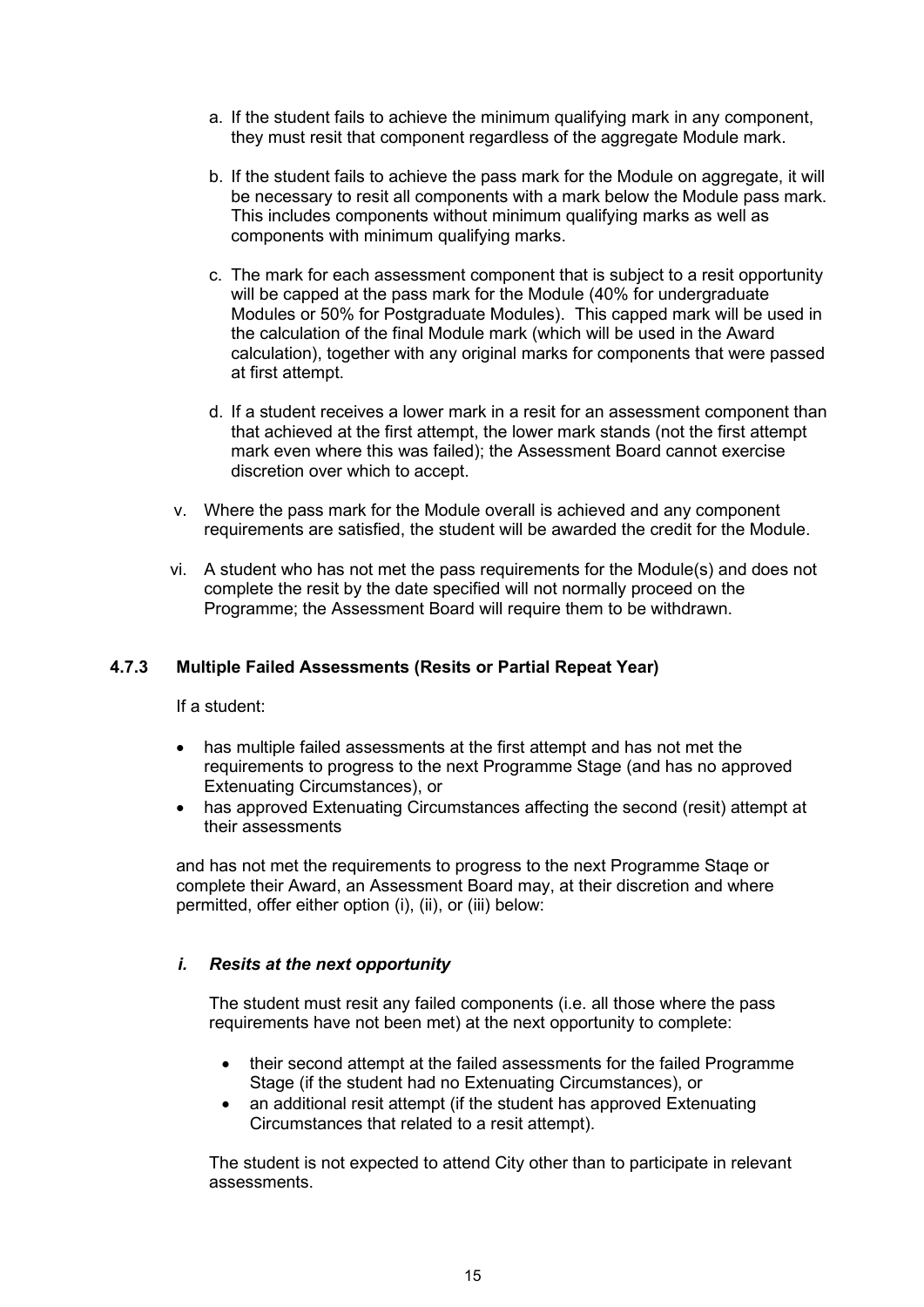Marks for the resit attempt are capped at 40% (undergraduate) or 50% (postgraduate) and no further resit or compensation opportunities will be permitted.

If a Module is failed but is eligible for compensation, and if the Assessment Board agrees that they have met the requirements for progression, the student can progress to the next Programme Stage or an Award.

#### *ii. Partial Repeat Year*

Based on the nature and number of assessments that have been failed, the Assessment Board may offer the student a partial repeat year (with attendance) to complete:

- their second attempt at the failed assessments (if the student had no Extenuating Circumstances), or
- an additional resit attempt (if the student has approved Extenuating Circumstances that related to a resit attempt).

#### **If a partial repeat year is undertaken:**

- a) The student is not permitted to progress to the next Programme Stage of the Programme but must repeat the failed Modules and/or assessment components in full (with attendance) during the following academic year.
- b) The student attends City and retains the marks for the Modules and/or components already passed in the previous academic year.
- c) The student has full access to all facilities during the partial repeat year.
- d) The student must resit any failed components where the pass requirements have not been met.
- e) Marks for the resit attempt are capped at 40% (undergraduate) or 50% (postgraduate) and no further resit or compensation opportunities will be permitted.
- f) Normally, the opportunity to repeat a year of study for progression purposes can only be offered once in the duration of the registration and will be counted as part of the student's maximum period of registration.

There is no automatic right to a partial repeat year.

Repeats may not be used to improve the classification of the Award where a student has passed.

City must comply with relevant external legal and regulatory requirements, therefore partial repeat years may not be offered to students where legal or other restrictions apply<sup>[1](#page-15-0)</sup>.

#### **If a Module is failed during a partial repeat year:**

if the student is eligible for compensation and the Assessment Board agrees that they have therefore met the requirements for progression, the student may progress to the next Programme Stage or an Award.

<span id="page-15-0"></span><sup>1</sup> Legal or other restrictions include Home Office requirements in relation to Tier 4 students. Schools should consult the Visa Compliance Team in advance of the Assessment Board(s) for guidance.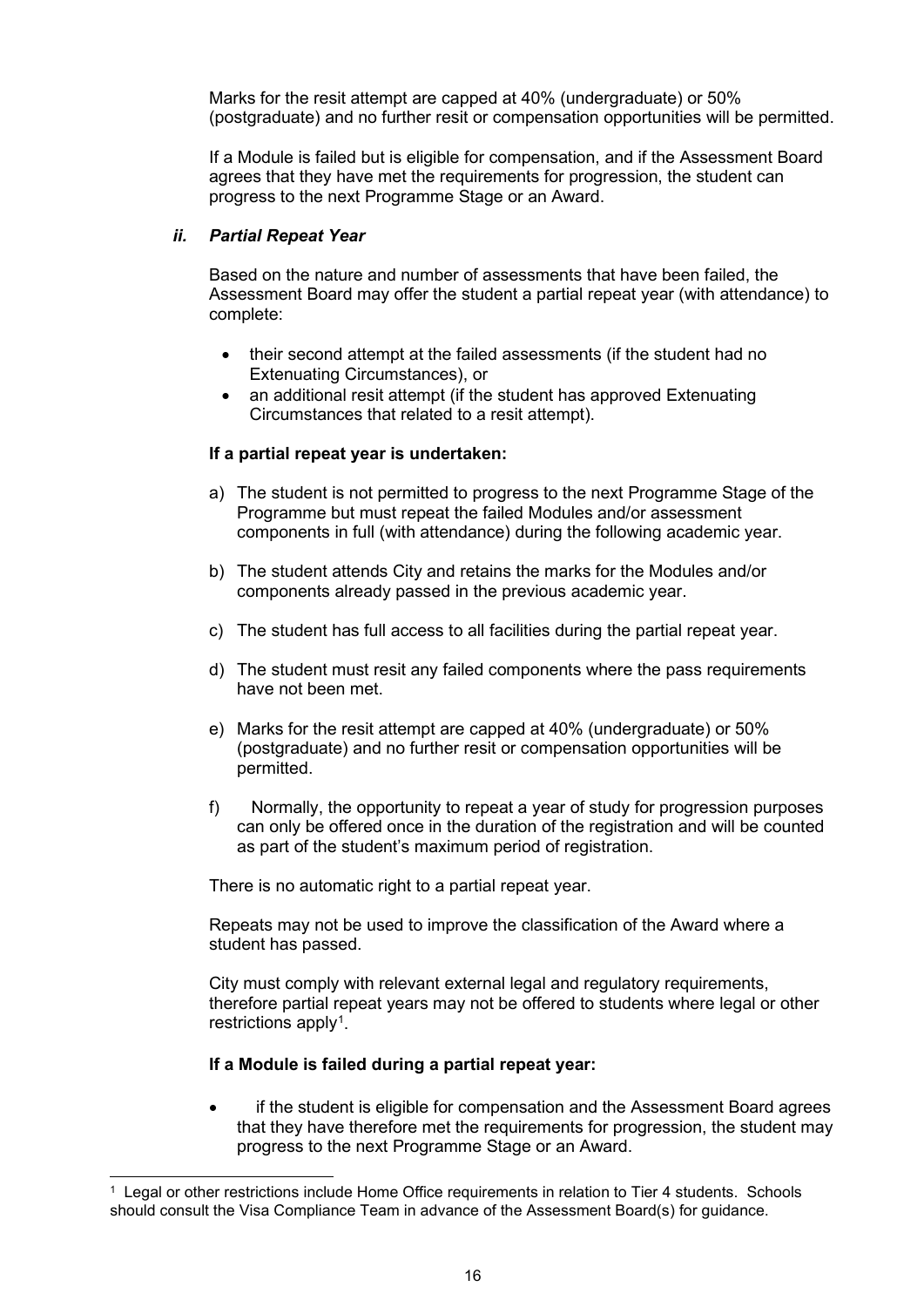If the student is not eligible for compensation, the Assessment Board may consider the options detailed in section 4.7.4 Multiple Failed Assessments after the resit/resubmission period (Undergraduate Programmes)

If the Assessment Board offers a partial repeat year, the student may decline this and decide to participate in the resits at the next opportunity. If a student declines the offer of a partial repeat year, and participates in the resits at the next opportunity they will not be offered any further attempts at the failed assessments if they fail their resit attempts unless

- the Assessment Board agrees that the student has met the requirements for a repeat year, and
- the maximum period of registration will not be exceeded

then the Assessment Board may consider offering a full repeat year as detailed in section 4.7.3. (iii)

#### *iii. Full Repeat Year*

A full repeat year may be offered by the Assessment Board or requested by a student where

- a student has approved Extenuating Circumstances (see Section 4.8) affecting multiple assessments, or
- the student has been suspended in accordance with the Fitness to Study Regulation [\(see Senate Regulations\)](https://www.city.ac.uk/about/governance/policies/city-university-of-london-senate-regulations), or
- a student has achieved more than 60 credits in a Programme Stage, and has a year mark greater than 20%

Where a student recommends a full repeat year, the Assessment Board will use its discretion in deciding whether the request is approved and will consider the requirements of any PSRB where applicable.

#### **If a full repeat year is undertaken:**

- a) The student does not progress to the next Programme Stage but repeats all the Modules in the current Programme Stage during the following academic year.
- b) The student is not able to carry forward any marks or credit from previous attempts at the Programme Stage in the previous academic year. Previous marks for the Programme Stage are disregarded and all assessment components are repeated including any which the student has previously passed.
- c) The student attends City and has full access to all facilities during the full repeat year.
- d) The marks that can be achieved are not capped, and the student is normally entitled to the resit opportunities available. If, however, the repeat year was granted in relation to resit assessments, the marks will be capped and no further resit opportunity will be offered.
- Normally, the opportunity to repeat a year of study for progression purposes can only be offered once in the duration of the registration and will be counted as part of the student's maximum period of registration.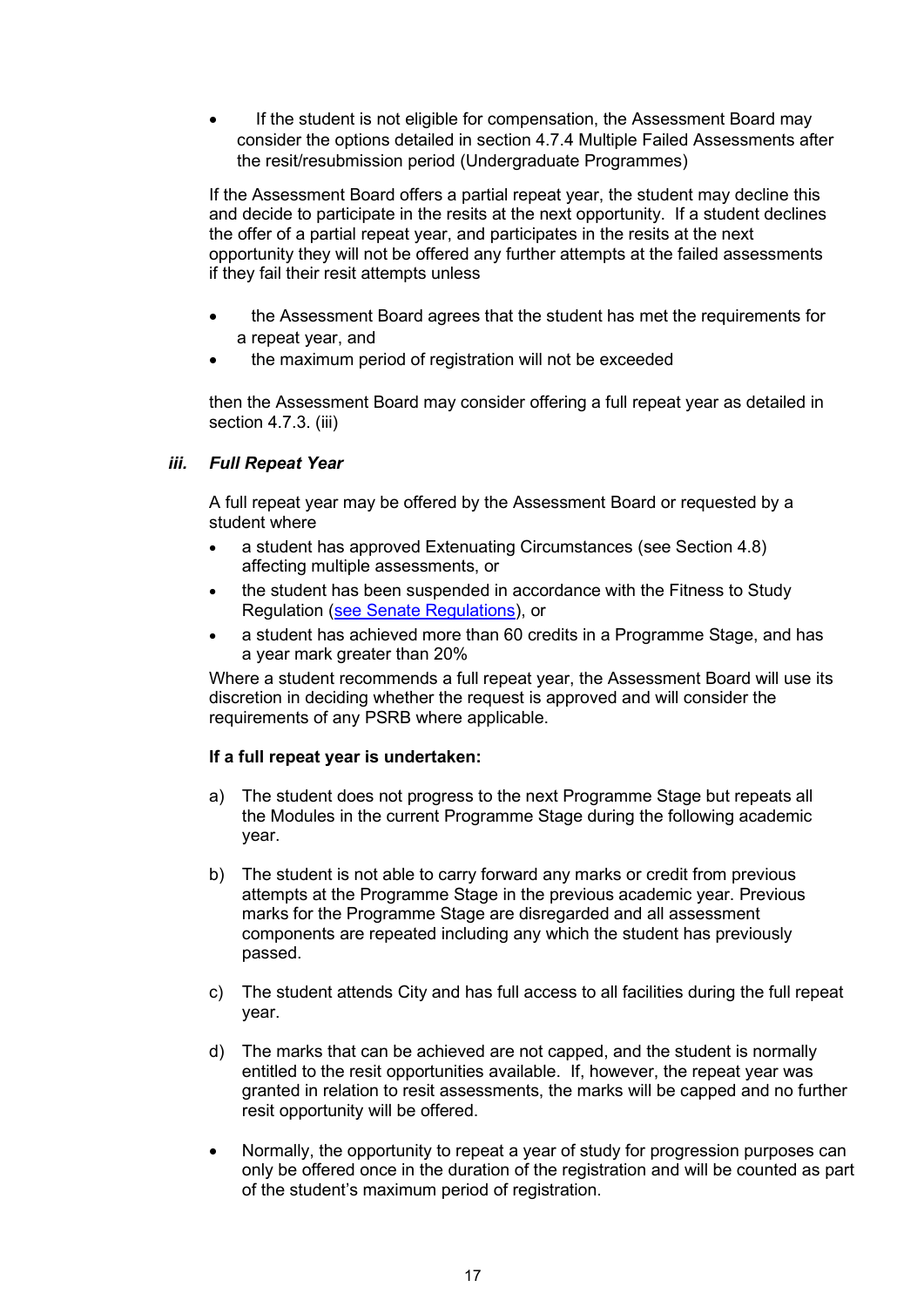• A full repeat year may not be used to improve the classification of the Award where a student has passed.

#### **4.7.4 Multiple Failed Assessments after the resit/resubmission period (Undergraduate Programmes)**

When the Assessment Board meets after resits/resubmissions are completed and a student has multiple failed assessments:

- i. Where the student has not met the requirements to progress having had three attempts at the assessment for the Programme Stage, they would be required to withdraw from the University.
- ii. Where the Programme Stage mark is below 20%, or where a student did not submit coursework or was absent from all examinations with no substantiated Extenuating Circumstances, they would be required to withdraw from the University.

Otherwise, the Board may consider and offer one (or if appropriate, more than one) of the following options:

- iii. A repeat of the Programme Stage full-time for uncapped marks, noting the requirements above for a full repeat year.
- iv. Where the student has passed at least 60 credits, a partial repeat year with attendance may be offered, and outstanding marks will be capped at 40%
- v. To resit the necessary examinations and/or resubmit coursework at the next opportunity, without attendance, with marks capped at 40%

#### **The Assessment Board's decision will take the following into account:**

- the requirements of any PSRB must be considered where applicable.
- the maximum period of registration should not be exceeded.
- if the Assessment Board offers more than one option to the student, guidance will be provided to the student to explain the implications of each option

#### **If a partial repeat year is undertaken:**

- a) The student is not permitted to progress to the next Programme Stage of the Programme but must repeat the failed Modules and/or assessment components in full during the following academic year.
- b) The student retains the marks for the Modules and/or components already passed in the previous academic year.
- c) The student has full access to all facilities during the partial repeat year.
- d) The student must resit any failed components where the pass requirements have not been met.
- e) Normally, the opportunity to repeat a year of study for progression purposes can only be offered once in the duration of the registration and will be counted as part of the student's maximum period of registration.

City must comply with relevant external legal and regulatory requirements; therefore, partial repeat years may not be offered to students where legal or other restrictions apply<sup>[2](#page-17-0)</sup>.

<span id="page-17-0"></span><sup>2</sup> Legal or other restrictions include Home Office requirements in relation to Tier 4 students. Schools should consult the Visa Compliance Team in advance of the Assessment Board(s) for guidance.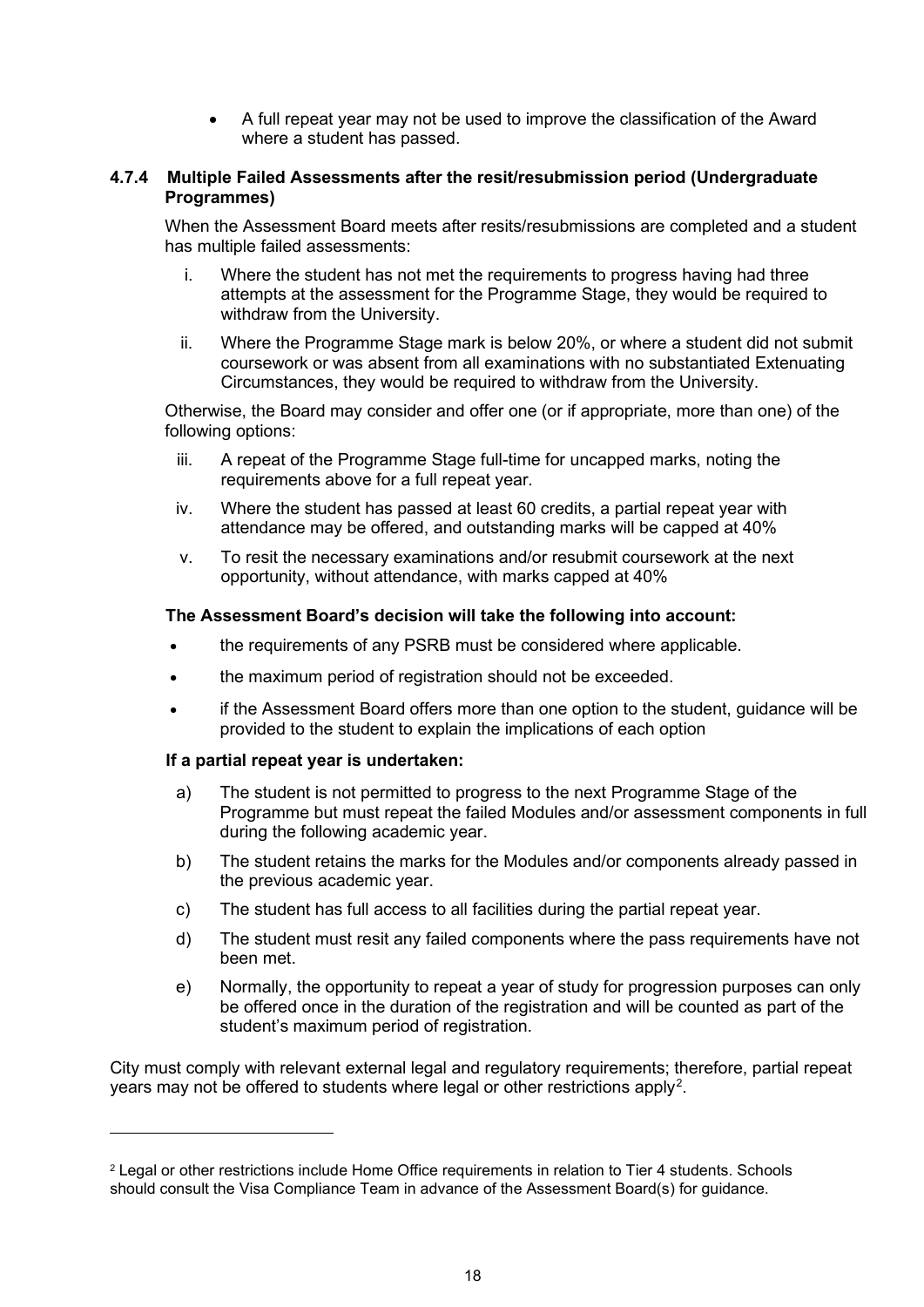If a Module is failed during a partial repeat year the student will be withdrawn unless they are eligible for compensation and the Assessment Board agrees that they have therefore met the requirements for progression to the next Programme Stage or an Award.

## <span id="page-18-0"></span>**4.8 EXTENUATING CIRCUMSTANCES**

Students are expected to plan their work in order to meet assessment deadlines and to be aware of the relevant regulations and requirements detailed in Programme Handbooks. The Extenuating Circumstances process is for students who have experienced unforeseen significant disruption to their studies due to reasons beyond their control.

#### *Extenuating Circumstances criteria*

Extenuating Circumstances are defined as circumstances which are:

- unforeseen and outside a student's control, and
- which can be shown to have had a direct and substantial impact on their academic results (this may include an impact on the student's capacity to study prior to an assessment, on their ability to complete an assessment, and/or on performance during an assessment).

An application for Extenuating Circumstances must demonstrate that it meets these criteria.

#### *Students with disabilities or long-term conditions*

Arrangements for students with disabilities or long-term conditions are detailed in Section 4.8.4 and are separate from the Extenuating Circumstances process. However, where a student is

- awaiting formal diagnosis of a disability, or
- experiences an acute phase of an ongoing condition that has been previously notified to City which is likely to have seriously impaired the student's performance at the same time as an assessment event, or before an assignment deadline,

this may be considered as an Extenuating Circumstances claim.

#### <span id="page-18-1"></span>**4.8.1 Submission of applications**

City sets strict deadlines for the submission of requests for consideration of Extenuating Circumstances relating to assessment, progression or Award. This is to safeguard the fairness of the assessment process and to avoid creating an unfair advantage.

Students are encouraged to raise issues early and before the assessment(s) if possible. Claims for Extenuating Circumstances must be submitted by the student to the relevant Extenuating Circumstances Panel:

- not later than 7 calendar days after the assessment said to have been affected, and
- all submissions must be made before the meetings of the relevant Extenuating Circumstances Panel and Assessment Board. Students will be notified of the relevant deadlines for their Programme in the Programme Handbook.

The claim must be supported by evidence. The form can be submitted initially without supporting evidence but any outstanding evidence must be submitted by the deadline agreed by the School.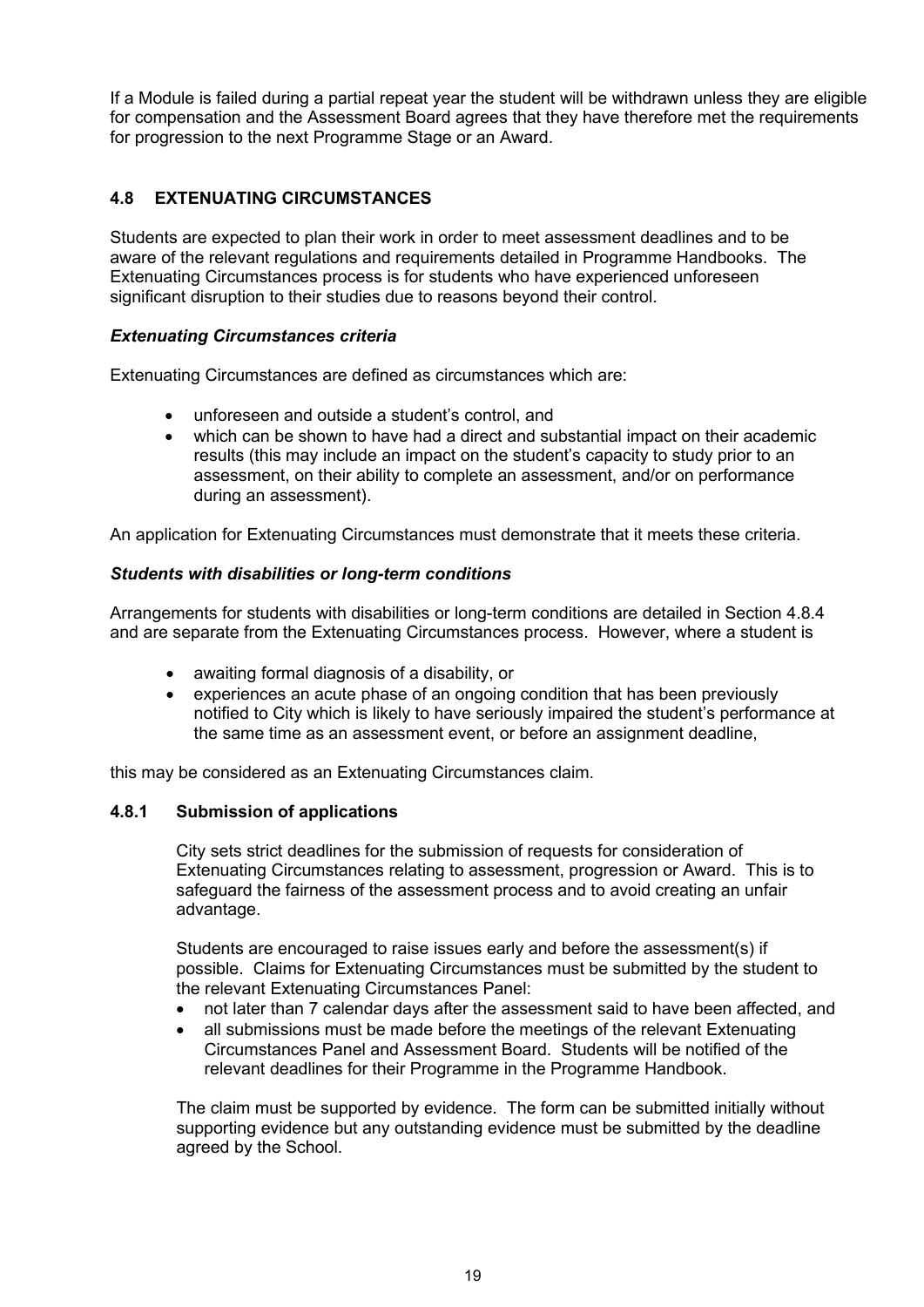If further assessments are affected by the Extenuating Circumstances after the initial claim, a new form should be submitted. The claim will be considered in accordance with Section 4.8.2 below)

If, for a valid and overriding reason, the student is unable to meet the deadline for submitting a claim or supporting evidence for an Extenuating Circumstance, an appeal can be lodged (see Section 6.11)

The full procedures which must be followed for the submission and consideration of Extenuating Circumstances claims is set out in the Extenuating Circumstances Guidance for Students and the Guidance for Extenuating Circumstances Panels.

#### <span id="page-19-0"></span>**4.8.2 Extenuating Circumstances Panel**

Each Board of Studies will establish a Panel to consider applications for Extenuating Circumstances claims (see Appendix 2 for membership).

- The Extenuating Circumstances Panel will determine whether the claim meets the criteria for Extenuating Circumstances and whether supporting evidence is sufficient. The Panel will not have sight of the student's individual marks when considering the application.
- Where the Extenuating Circumstances Panel is satisfied that the criteria have been met and the evidence received is sufficient, it will report the outcome of its consideration as a recommendation to the relevant Assessment Board (responsible for considering the student's results and for making a decision on Award or progression).
- Where an application for Extenuating Circumstances is accepted by the Panel, the most usual recommendation is for the student to be offered an additional opportunity to take the assessment(s). The Panel may, at its discretion, highlight particular factors in its recommendation which it is satisfied are worthy of consideration by the Assessment Board when deciding on the appropriate course of action, as outlined in the Guidance for Extenuating Circumstances Panels. A formal record will be kept of the meeting and Panel's recommendations.
- The student will be informed within 14 days from the date of the Panel's recommendations and when the Assessment Board will meet to ratify the decision.
- The decision on the course of action taken remains with the Assessment Board and will take into account the need to uphold academic standards and demonstrate that Learning Outcomes have been met as well as the Panel recommendation.
- If a claim has not been accepted by the Panel this will be reported to the Assessment Board; no adjustment should be made and the student's results should be considered in the usual way.
- Extenuating Circumstances Panels should not normally approve second or multiple submissions for the same circumstances from any one student but there may be some cases where unforeseen circumstances last beyond the submission of the original claim. Students who have on-going medical conditions or other circumstances which cannot be described as unforeseen should be referred to the appropriate service for assessment of their needs (except where a student experiences an acute phase of an ongoing condition that has been previously notified to City which is likely to have seriously impaired the student's performance at the same time as an assessment event or before an assignment deadline).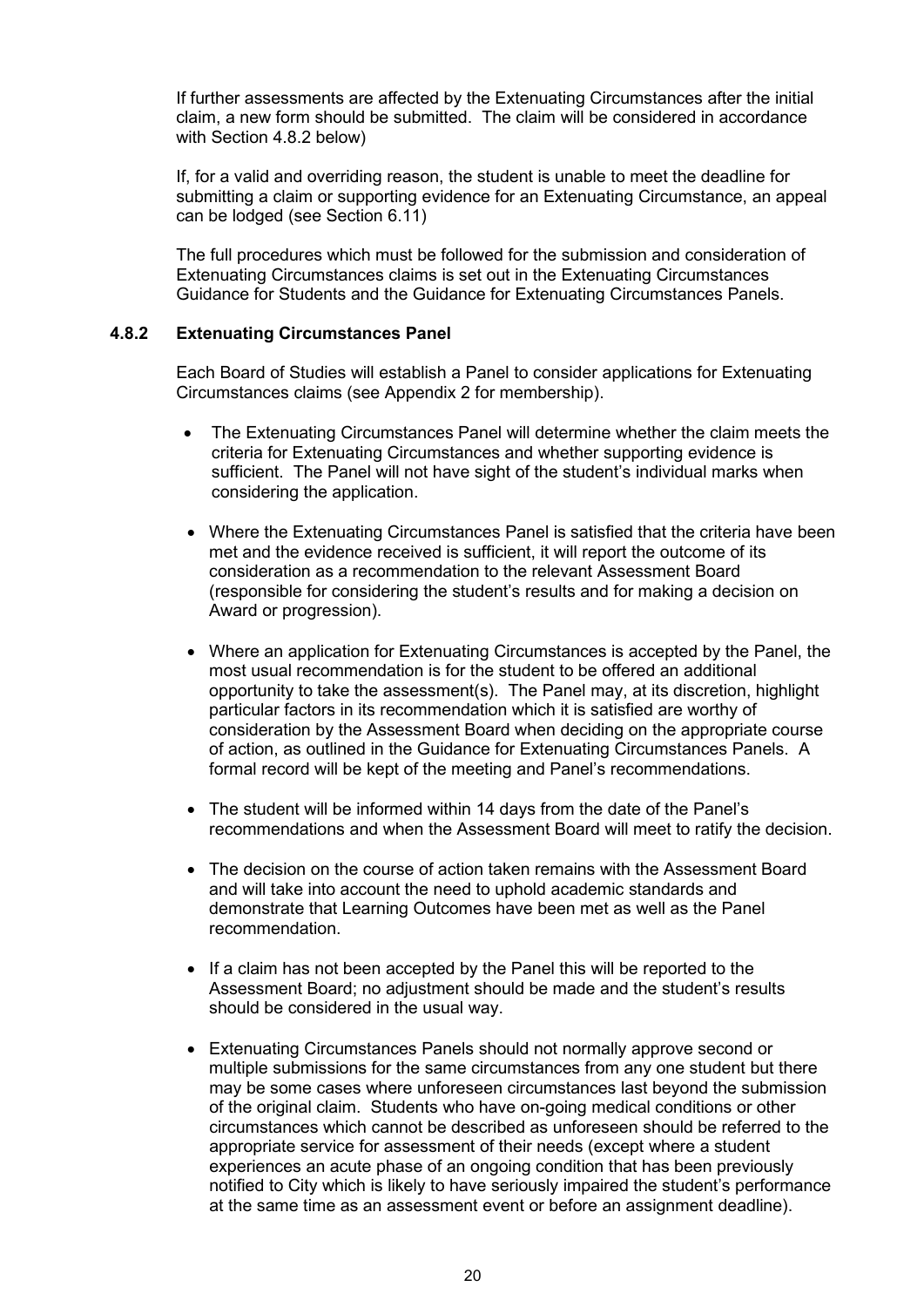#### **4.8.3 Assessment Board consideration of Extenuating Circumstances Recommendations**

<span id="page-20-0"></span>Based upon the report and recommendation from the Extenuating Circumstances Panel, the Assessment Board will consider the most appropriate course of action from the following:

- i. The attempt at the affected assessment(s) should be set aside and the student offered an additional opportunity of taking the assessment/s. This will be either:
	- as an additional first attempt (if the Extenuating Circumstances related to a first attempt) or
	- as an additional resit attempt (if the Extenuating Circumstances related to a resit attempt).

If a student chooses to take up the offer of an additional attempt, any mark received for the previous affected attempt will be permanently disregarded. If the student decides not to take up the offer of an additional attempt, the mark received for the previous attempt will stand.

Where appropriate, (normally where there are multiple assessments affected by the Extenuating Circumstances) the Assessment Board may offer a repeat year option to enable the student to re-access learning and teaching, and take the assessments as a first attempt (or as a resit with a capped mark if the repeat year option is granted following resit assessments) (see Section 4.7.4).

- ii. Where the Assessment Board is satisfied that a further opportunity to take the original assessment is not possible or is inappropriate, it may arrange for an alternative assessment task to be set, on the condition that it must be an equivalent task which will enable the relevant Learning Outcomes to be demonstrated.
- iii. In exceptional cases, where a student's performance in one or more Modules has been affected by Extenuating Circumstances, and the Assessment Board considers the options available under (i) and (ii) above to be unsuitable, it may review borderline progression/Award decisions based on the affected performance. Recommendations arising from such reviews of borderline progression/Award decisions will require the approval Chair of the Board of Studies and will be reported to Senate on an annual basis.

If Extenuating Circumstances prevent a student from completing the final assessment, the Assessment Board may recommend to Senate that an *Aegrotat* Award should be made (see Section 4.15).

When selecting any of the options set out in (i) to (iii) above, the Assessment Board's decision must take account of the need to ensure parity of treatment of all students, and to avoid any action which might compromise academic standards and integrity. It must also have regard to any PSRB requirements.

iv. In exceptional circumstances where soon after assessment(s) a student presents new evidence of a previously unsuspected disability after the deadline for submission of an Extenuating Circumstances claim, and the student could not have reasonably suspected they had the condition, or obtained a diagnosis at an earlier time, the student may request consideration under the Extenuating Circumstances Regulation and Policy. The student should submit a Stage 1 Appeal on the grounds of Undisclosed Extenuating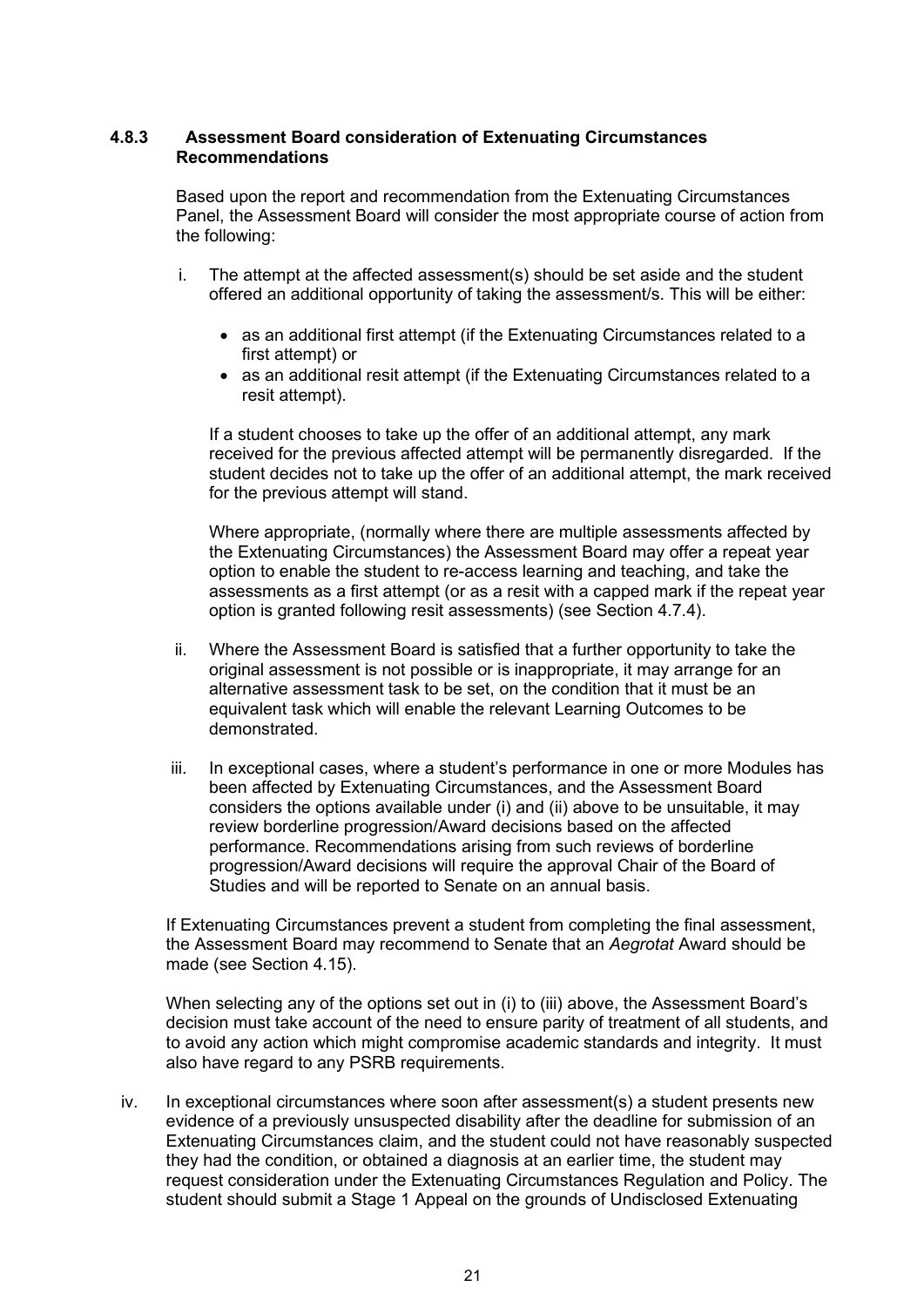Circumstances, in accordance with the appeal regulations. An Extenuating Circumstances Panel may only consider the claim once formal diagnosis is confirmed.

For the avoidance of doubt, Assessment Boards cannot alter a student's marks or reconsider assessment decisions that were made prior to receiving formal notification of a potential disability via an Extenuating Circumstances claim. On the basis of subsequent diagnosis of disability, an Assessment Board may either:

- offer an additional first attempt at the relevant assessment(s) with reasonable adjustments in place (if the Extenuating Circumstances related to a first attempt),
- offer an additional resit attempt (if the Extenuating Circumstances related to a resit attempt and the student has not yet attempted the resit(s) for the relevant assessment(s)) or
- uncap the marks for the relevant resit assessment(s) (if the student has already completed the resits for the relevant assessments(s) or offer an additional discretionary resit attempt with reasonable adjustments in place.

The above would apply to the student's current Programme Stage only.

#### <span id="page-21-0"></span>**4.8.4 Students with ongoing health-related conditions or disabilities**

Where a student is admitted to a Programme with declared disabilities or on-going health conditions, City will agree learning and assessment strategies to provide the student with reasonable adjustments, additional support and/or facilities (see Disability [Support\)](http://www.city.ac.uk/current-students/health-wellbeing-sport/disability-services).

Students can declare a disability or ongoing health condition prior to admission and at any time whilst they are registered at City. It is expected that when a student consents for information to be shared, it will be shared sensitively with all relevant services and the personal tutor for the assessment of their needs and not just the initial point of contact. A record of formal diagnosis of ongoing health conditions, specific learning difficulties or other disability will be requested to enable City to implement reasonable adjustments to support the student. If the student fails to provide records of formal diagnosis, this will hinder City's ability to implement the necessary reasonable adjustments.

Students awaiting formal diagnosis of disability should submit a claim to the Extenuating Circumstances Panel for consideration with supporting evidence to follow.

If the student experiences a health condition after their initial admission to a Programme which may have a temporary but significant impact on their ability to engage with their studies, the student may be advised to interrupt their studies if it is considered that the Extenuating Circumstances and/or extensions procedures would be insufficient (see Section 4.19). Otherwise, City will endeavour to provide support and guidance to enable the student to complete their Programme of study.

#### <span id="page-21-1"></span>**4.9 RECOGNITION OF PRIOR LEARNING (RPL) AND PRIOR EXPERIENTIAL LEARNING (RPEL)**

A student registered on, or applying for, a taught Programme leading to an Award of City who has:

- pursued appropriate studies at this or another institution, or
- who possesses appropriate qualifications or experience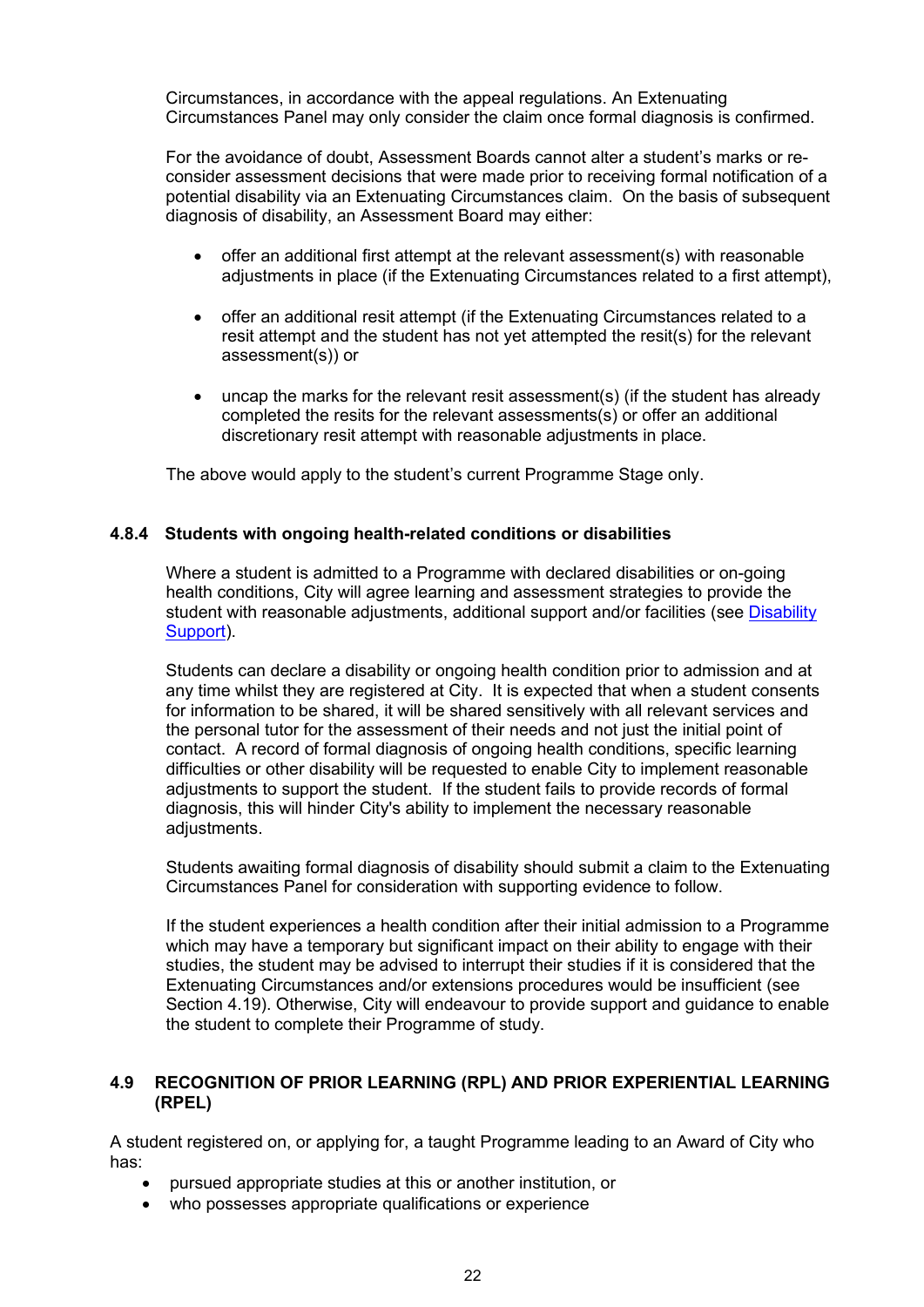may be considered for Award of credit from the Recognition of Prior Learning (RPL) or the Recognition of Prior Experiential Learning (RPEL) where this is permitted by a Programme and specific details are included in the Programme specification. This means that they may be exempted from some of the learning for the certificate, diploma or degree where it is agreed it can be demonstrated through the RPL and/or RPEL process.

The assessment of RPL and/or RPEL claims is separate and distinct from the Admissions process.

An application or claim for RPL and/or RPEL must be submitted prior to the start of the relevant Module.

#### *Recognition of Prior Learning*

- Credit may be awarded for RPL for Prior Certificated Learning (including professional development Awards or employment Awards) gained from study at Level 4 or above at City or another institution which has previously been assessed and/or awarded credit.
- Grades or marks may not be awarded through RPL
- RPL encompasses Programmes which permit direct entry to a particular progression point within the Programme, if detailed in the Programme specification.
- A student may apply for RPL for a Module or Module(s) studied at City on a stand-alone basis such as continuing professional development (CPD) (i.e. not as part of a Programme) providing the application is considered no more than five years of completion of the Module. Where this is permitted:
	- it will be detailed in the Programme Specification, and
	- it may be necessary for the student to rescind a certificate (relating to CPD for example) for the previous learning to avoid double counting of credit already awarded.

#### *Recognition of Prior Experiential Learning*

- Credit may be awarded for RPEL following an assessment of the learning derived from a student's life experience (which has not previously been assessed and/or awarded credit and is not the experience itself).
- Grades or marks cannot be awarded through RPEL.

#### *Volume of credit that can be permitted through RPL/RPEL*

- The limit to the volume of credit that can be permitted through RPL and/or RPEL will be included in the Programme Specification but will normally not exceed:
	- one third of the total credit of an Undergraduate Programme, except for students who have successfully completed a Programme approved by Senate to provide direct entry to a later stage in another Programme. Where Senate has approved direct entry, the student may be Awarded credit for the whole of Programme Stages 1 and 2 of a Bachelor's Programme.
	- one third of the total credit of a Graduate Programme.
	- one quarter of the total credit of a Postgraduate Programme.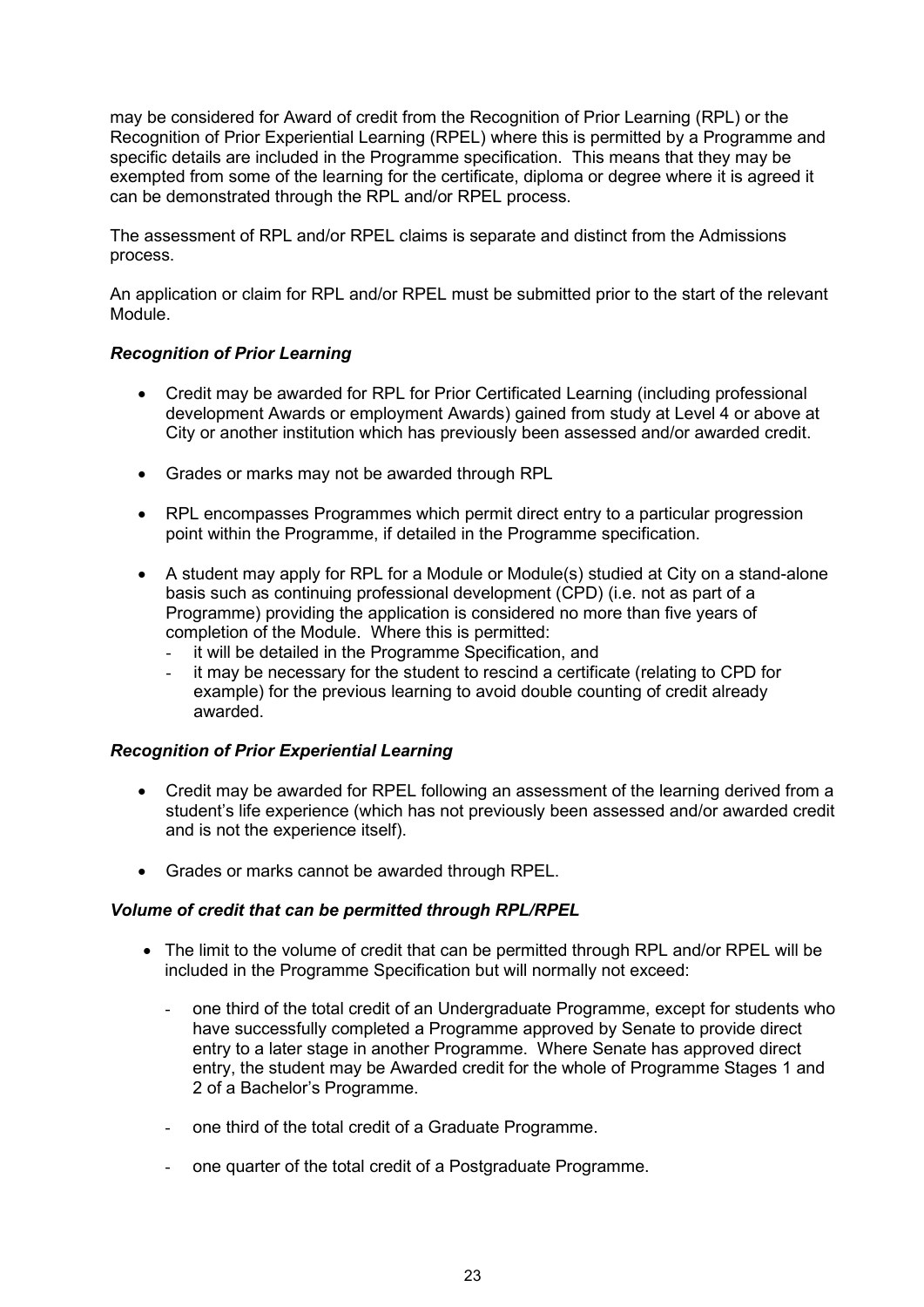If the student leaves prior to the end of their Programme (through failure or withdrawal), they will only be entitled to an Exit Award where the maximum volume of credit for prior learning for that Award has not been exceeded.

#### <span id="page-23-0"></span>**4.9.1 Consideration of RPL/RPEL Claims**

An RPL/RPEL Panel (see Appendix 2 for membership), or the Course Board on the recommendation of the Programme Team for Validated Programmes, is responsible for assessing and making decisions in relation to RPL/RPEL, except where the prior learning has been approved by Senate as part of an agreed direct entry route to the Programme. The assessment will be based on academic judgement.

Applications for RPL/RPEL are assessed for acceptability, sufficiency, authenticity, currency and level and whether they can demonstrate that the student's previously assessed or experiential learning meets all the Learning Outcomes stated in the Module Specification for the Module for which they are to be awarded credit.

For RPEL applications, it is the learning derived from the experience, not the experience itself, that will be assessed.

Full details of the RPL and RPEL application, assessment and approval processes are set out in the RPL and RPEL Policy and Guidance.

#### <span id="page-23-1"></span>**4.9.2 Appeals**

Students have the right of appeal against RPL/RPEL decisions within 14 calendar days of the decision being communicated. Appeals can only be made where the student considers that there has been a material error in the process. Appeals will be considered by two members of academic staff, or one member of academic staff and one member of professional services staff, who were not involved in the original decision.

#### <span id="page-23-2"></span>**4.9.3 Oversight**

The Assessment Board will be informed of any students who have been approved for RPL and/or RPEL for the Award of credit, and the Modules concerned. Marks and/or grades for those Modules will not be given.

A written summary of RPL approvals must be kept by the Board of Studies.

#### <span id="page-23-3"></span>**4.10 FAILURE TO PASS A PROGRAMME**

If having exhausted all permitted resit attempts and compensation opportunities a student still fails a Module (and therefore a Programme Stage or Programme) the student will be withdrawn from the Programme.

This rule applies even if a student has exceptionally been admitted to the next Programme Stage of the Programme with assessments outstanding from the previous Programme Stage, and has successfully completed Modules from the next Programme Stage (see Section 4.7).

The student may be eligible to receive an Exit Award if they satisfy the requirements of that Award as detailed in Section 4.11. Section 4.14 sets out the Regulation relating to re-enrolment following failure.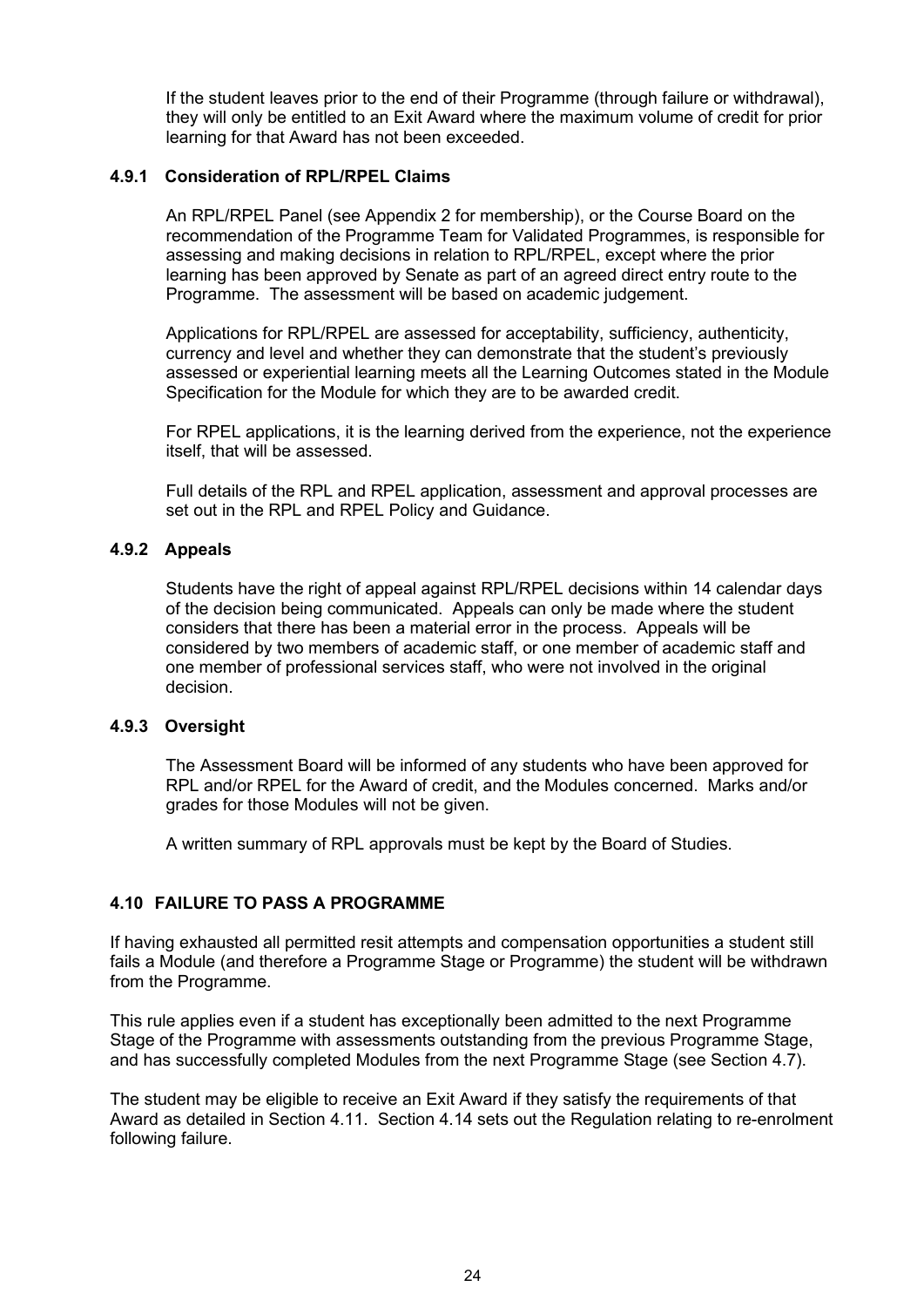## <span id="page-24-0"></span>**4.11 EXIT AWARDS**

If a student does not fully complete a Programme of study, the Assessment Board will consider whether they are eligible for an Exit Award where this is an approved option within the Programme specification. The non-completion may be due to failure to pass some components of the Programme or a decision by the student to withdraw from the Programme of study before the final assessment.

Eligibility for an Exit Award may impact on a student's eligibility for a professional qualification and/or registration; where this is the case it will be detailed in the Programme specification.

In some circumstances it may be possible for the student to transfer to another Programme, as detailed in Section 4.12 Transfer Provisions.

#### <span id="page-24-1"></span>**4.11.1 Ordinary Degrees**

An Ordinary degree may be Awarded where it is an approved exit route in a Programme Specification:

• if a student has not satisfied the requirements to pass Programme Stage 3 of a Bachelor's degree but has gained sufficient credit for an Ordinary degree (subject to any specific requirements being fulfilled)

An Ordinary Degree may be Awarded at the discretion of the Assessment Board:

- if a student was permitted to transfer to an Ordinary degree Programme or restricted to an Ordinary degree in the final classification following failure at Programme Stage 2, or
- if an Honours Degree student does not achieve the criteria required for Class III degree classification (3rd class) and has at least 60 credits at Level 6.

#### <span id="page-24-2"></span>**4.11.2 Diplomas of Higher Education and Certificates of Higher Education**

The Assessment Board may award a Diploma of Higher Education or Certificate of Higher Education where the student has not satisfied the requirements to be awarded an Ordinary Degree, but has achieved sufficient credit at the appropriate academic level(s) for a Diploma or Certificate of Higher Education as detailed in the [Credit Framework.](https://www.city.ac.uk/__data/assets/pdf_file/0008/386432/Credit_framework.pdf)

#### <span id="page-24-3"></span>**4.11.3 Postgraduate Diplomas and Postgraduate Certificates**

Where it is an approved exit route from a Programme and detailed in the Programme Specification, a Postgraduate Diploma or Postgraduate Certificate may be awarded where a student has not satisfied the requirements to be awarded a Masters Degree.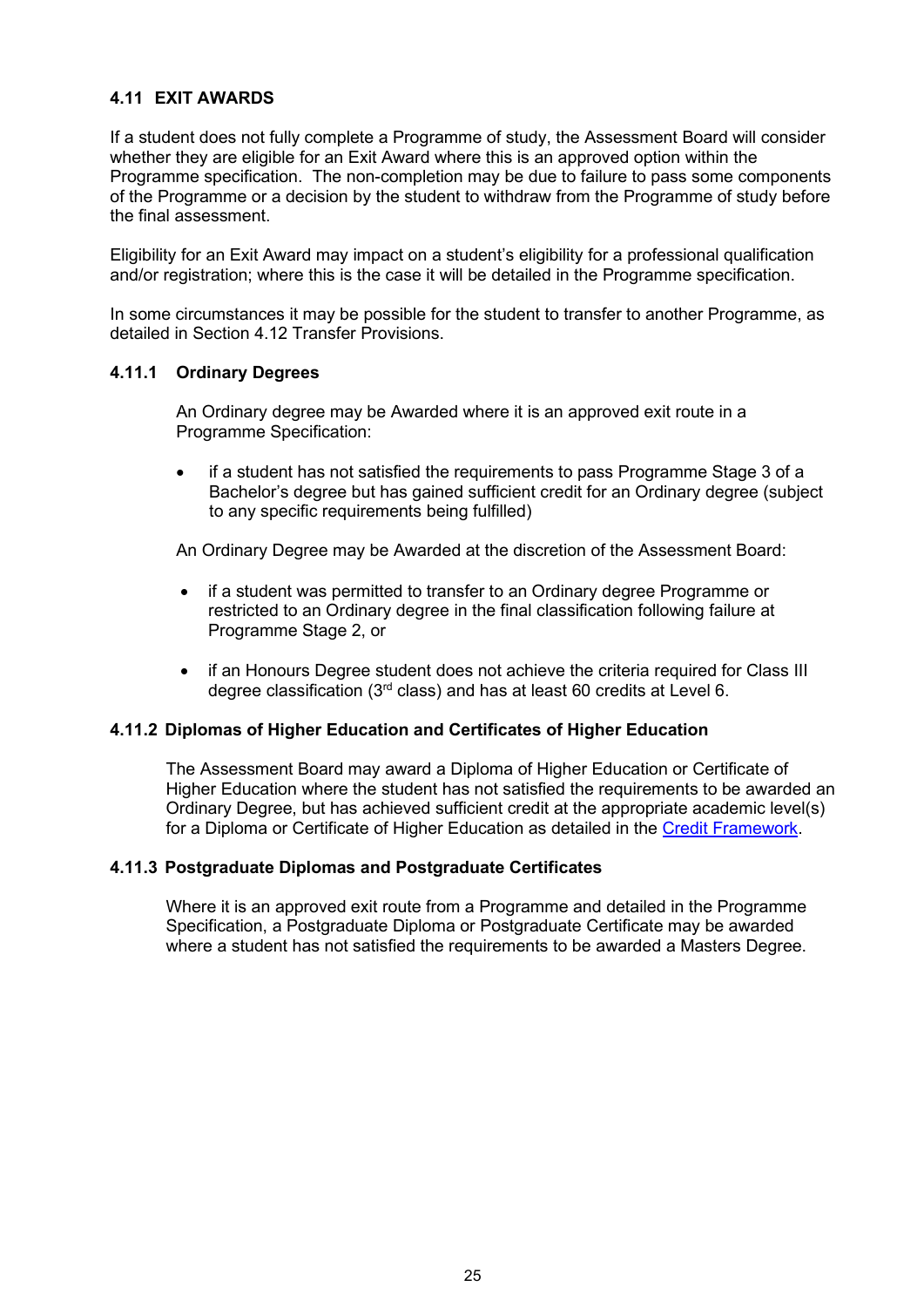### <span id="page-25-0"></span>**4.12 TRANSFER PROVISIONS**

A student may be permitted to transfer from a Bachelor degree Programme to a related degree Programme in certain circumstances, as detailed below:

- i. If a student does not pass the Programme Stage 1 assessment they will normally be required to withdraw unless transfer to another Programme has been approved as a Programme Regulation and is permitted in the Programme Specification. The student may be able to transfer to an Ordinary Degree route if this is included in the Programme Specification. Students may not transfer to another Programme after Programme Stage 1 except as detailed in 4.12ii below.
- ii. A student who does not pass the Programme Stage 2 assessment may, at the discretion of the Assessment Board:
	- a. be permitted to transfer to a related Ordinary Degree Programme. This is subject to the agreement of the Assessment Board and will not normally be permitted when a student has obtained less than 90 credits at the Programme Stage 2 assessment.
	- b. where no suitable Ordinary Degree Programme exists, be permitted to continue on the Honours Degree Programme but will be restricted to an Ordinary Degree in the final classification. This will not normally be permitted when a student has obtained less than 90 credits at the Programme Stage 2 assessment.
- iii. A student who has successfully completed Programme Stage 2 of a Bachelor's Degree Programme may transfer to Programme Stage 3 of a related Integrated Masters Programme where this is permitted as a Programme Regulation.

Specific provisions for transfer for students who take but fail, or do not complete Programme Stage 3 or 4 of an Integrated Masters Degree are set out in the Programme Regulations for the appropriate Programmes.

## <span id="page-25-1"></span>**4.13 TOPPING UP TO A DIPLOMA OR DEGREE**

If a student has been Awarded a Certificate or Diploma of City and then wishes to return to complete the Diploma or Degree for the same Programme, they may apply to be re-admitted to complete the higher Award provided that:

- the student was not withdrawn from the Programme due to academic failure
- the credit already Awarded remains current
- the maximum period of registration for the Programme will not be exceeded
- the student returns within a maximum of five years from the start of their original period of registration.

It is not necessary for students topping up to a diploma or degree to be considered through the Recognition of Prior Learning (RPL) process (Section 4.9) but the previous Award must be rescinded as follows:

- A student returning to top-up to a Diploma must rescind their Certificate on successful completion of the Diploma.
- A student returning to top-up to a Degree must rescind their Certificate or Diploma on successful completion of the Degree.

If the student fails to achieve the higher Award, they will retain their original Certificate or Diploma.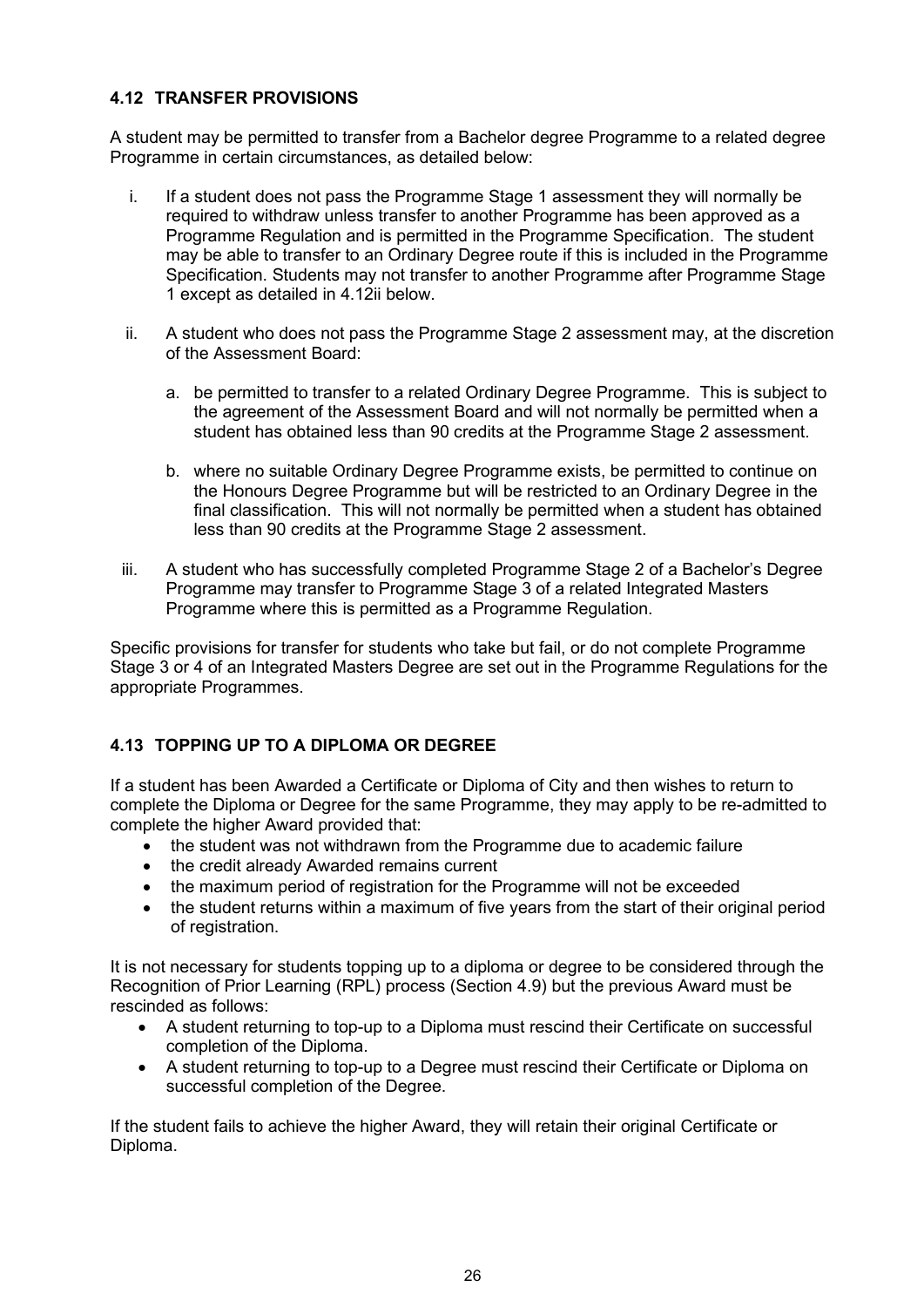#### <span id="page-26-0"></span>**4.14 RE-ENROLMENT FOLLOWING FAILURE**

A student who has been withdrawn from a Programme or who has accepted an Exit Award due to failure of a Programme Stage is not permitted to re-enrol on the same Programme or to transfer to a Programme that is significantly similar in content to the original Programme (e.g. where there are common Modules or a shared first year).

A student who has received an Exit Award due to failure of a Programme Stage or block of study is not permitted to top up to a higher Award.

Where a student has demonstrated some ability to study successfully at the relevant level, it may be possible for them to apply to re-enrol on an alternative Programme of study. This option depends on availability of places and the eligibility of the student for the different Programme.

#### <span id="page-26-1"></span>**4.15 AEGROTAT AWARD**

A student prevented by illness or other sufficient cause from completing an Award may, at the discretion of the appropriate Assessment Board and subject to PSRB requirements, receive an *Aegrotat* Award. An *Aegrotat* Award will be awarded without classification.

Candidates must normally have completed the penultimate Programme Stage (or assessment) of their Programme of study to be recommended for an *Aegrotat* Award. For undergraduate and postgraduate Awards, the *Aegrotat* Award should correspond to the level of study that is interrupted.

To be eligible for this Award, both the Internal and External Examiner(s) must confirm that an Award would have been likely to be awarded if the final assessment for a Programme had taken place.

The Assessment Board may make a recommendation for an *Aegrotat* Award of a qualification up to but not exceeding the final qualification for the Programme on which a candidate is registered. *Aegrotat* Awards are approved by the Director of Student and Academic Services on behalf of Senate.

#### <span id="page-26-2"></span>**4.16 POSTHUMOUS AWARDS**

A Posthumous Award may be recommended by an Assessment Board where a student has died, provided that the student had completed all assessments for the penultimate progression point of the Programme. Posthumous Awards are approved by the Director of Student and Academic Services on behalf of Senate, and are reported to Senate.

The Assessment Board can recommend that a posthumous degree should be awarded with honours and classification.

If the student had completed all assessments for the Award, the case should then be considered by the relevant Assessment Board in the usual way.

### <span id="page-26-3"></span>**4.17 REVOCATION OF AWARDS**

In exceptional circumstances, City may revoke an Award made to a student. Such cases will be subject to the provisions of Senate Regulation 13 - Student Discipline and will be investigated by a Senate-appointed City Disciplinary Panel which will approve and apply sanctions in accordance with the Regulation.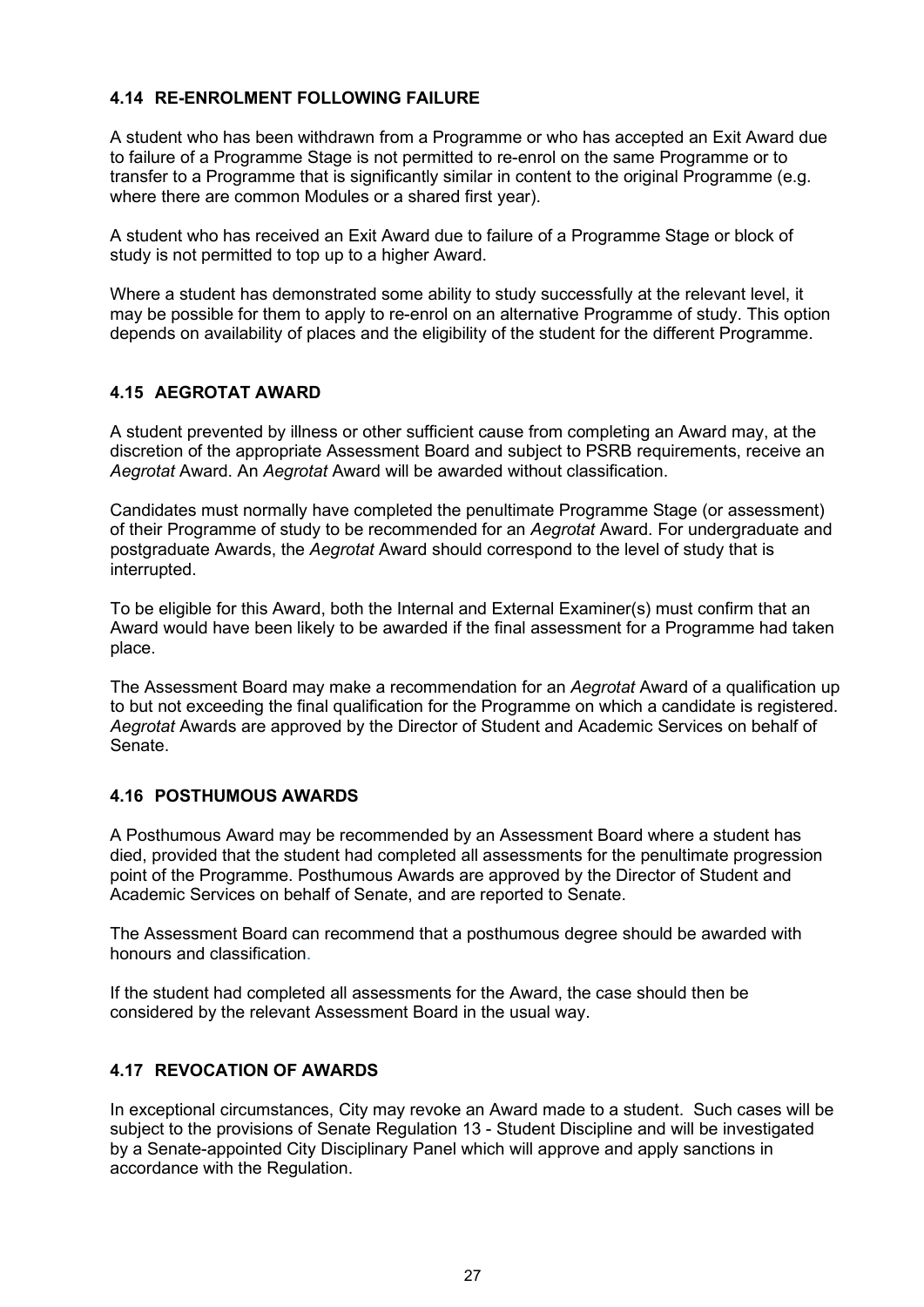#### <span id="page-27-0"></span>**4.18 PERIODS OF REGISTRATION**

Each Programme will be subject to a minimum period of registration (as defined in Senate Regulation 15) and the following maximum period of registration, except where a different period is prescribed by the relevant Programme Regulation. The periods of registration are subject to relevant external legal and regulatory requirements.

#### *Periods of Registration*

| <b>Award</b>                                              | Normal length of<br>Programme<br>(Full-time) | <b>Maximum period</b><br>of Registration<br>(Full-time)* | <b>Maximum period</b><br>of Registration<br>(Part-time)* |
|-----------------------------------------------------------|----------------------------------------------|----------------------------------------------------------|----------------------------------------------------------|
| <b>Taught Masters Degree</b>                              | 1 year                                       | 3 years                                                  | 5 years                                                  |
| Postgraduate Diploma                                      | 2 terms                                      | 2 years                                                  | 3 years                                                  |
| Postgraduate Certificate                                  | 1 term                                       | 2 years                                                  | 3 years                                                  |
| <b>Sandwich Integrated Masters</b><br>Degree with Honours | 5 years                                      | 8 years                                                  | 10 years                                                 |
| <b>Integrated Masters Degree</b><br>with Honours          | 4 years                                      | 7 years                                                  | 9 years                                                  |
| Sandwich Bachelor Degree<br>with Honours                  | 4 years                                      | 7 years                                                  | 9 years                                                  |
| <b>Bachelors Degree with</b><br><b>Honours</b>            | 3 years                                      | 6 years                                                  | 8 years                                                  |
| <b>Ordinary Degree</b>                                    | 3 years                                      | 6 years                                                  | 8 years                                                  |
| Graduate Diploma                                          | 2 terms                                      | 2 years                                                  | 3 years                                                  |
| <b>Graduate Certificate</b>                               | 1 term                                       | 2 years                                                  | 3 years                                                  |
| <b>Foundation Degree</b>                                  | 2 years                                      | 4 years                                                  | 6 years                                                  |
| Diploma of Higher Education                               | 2 years                                      | 4 years                                                  | 6 years                                                  |
| Certificate of Higher<br>Education                        | 1 year                                       | 2 years                                                  | 3 years                                                  |
| <b>Foundation Year</b>                                    | 1 year                                       | 2 years                                                  | 3 years                                                  |

\* The normal lengths and maximum periods of registration for academic Programmes are set out above and will apply to all Programmes except where City is required to vary or limit those periods to comply with legal, statutory and regulatory requirements.

A Programme of study must be followed continuously and completed within the maximum period of registration. Maximum periods of registration will normally include resits, repeats and any periods of interruption of studies. A student who has reached the end of the maximum registration period without achieving their intended qualification will be awarded the highest qualification they are entitled to (from their accrued credits) see Section 4.11 Exit Awards.

The periods of registration are subject to relevant external legal and regulatory requirements

#### *Extensions to the Maximum Period of Registration*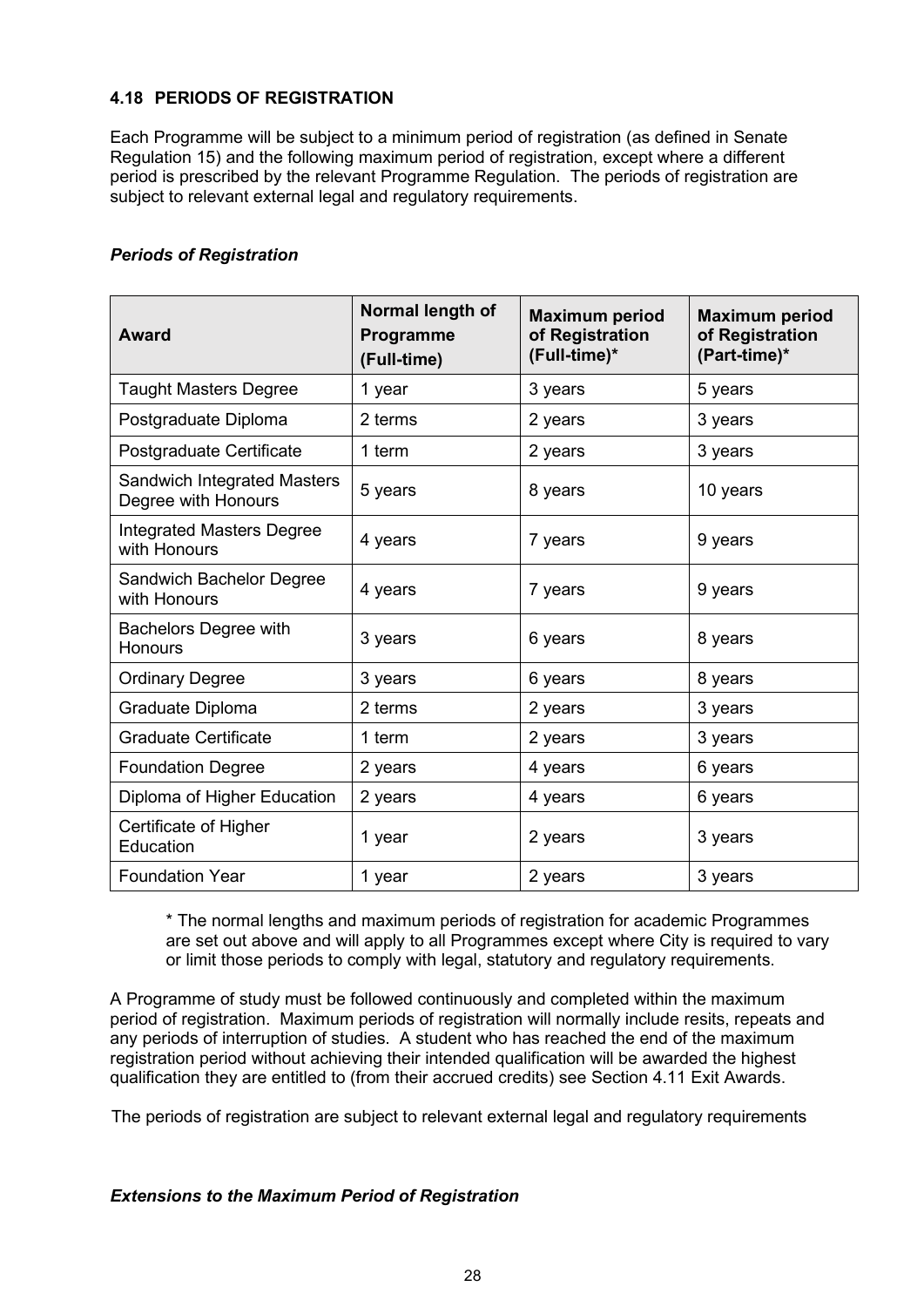Exceptionally, where a student has a limited volume of credit to complete, and is approaching their maximum period of registration for their programme and

- (i) the student has been impacted by disability, illness or other condition, or
- (ii) to comply with a legal, statutory or regulatory requirement

and it is reasonable to consider an extension to the maximum period to provide them with the opportunity to complete their programme, the School Board of Studies can make a request to extend their period of study.

Extensions are not guaranteed. The circumstances must be considered alongside any relevant case precedents to ensure that students are treated fairly and consistently throughout City and to maintain academic standards where it is reasonable for steps to be taken to limit or prevent a potential disadvantage to the student.

Extensions are considered by the Vice President (Education) on behalf of Senate.

#### <span id="page-28-0"></span>**4.19 INTERRUPTION OF STUDIES**

A student can apply to take an authorised break in their period of study (an 'Interruption of Studies') of up to one year for on-going medical or personal reasons. Personal reasons include, but are not limited to, financial reasons.

If a student wishes to apply for an Interruption of Studies, they must make an application to the Dean's nominee for approval. The application must include a description of the circumstances, together with any directly relevant evidence.

In exceptional circumstances, where a student's ability to study has been seriously impacted and the student is unable to apply for an Interruption of Studies, the Fitness to Study Regulation may be invoked.

The normal period of interruption that may be granted is one year. At the end of this period, in exceptional circumstances, a student may apply to extend the interruption by a further year.

Following a period of interruption, a student should normally start their studies at the beginning of the equivalent term in which the interruption commenced. A student may re-commence their study at a different point if this is considered the most appropriate timing for them re-join the Programme. This will be decided on a case-by-case basis and the rationale for the timing will be documented.

An interruption of studies of less than one year may be approved in exceptional circumstances. Where this is approved, the student's return to the Programme must be dealt with via the Special Scheme of Studies procedure. The Special Scheme of Study should take into account the elements of the Programme that a student has been absent for.

Consideration of Interruption of Studies applications will take account of any overriding professional, statutory and regulatory body (PSRB) or legal requirements and the maximum period of registration for the Programme.

Where the teaching for one or more Modules has been completed at the point of interruption, a student may apply to complete the assessments for that Module during the period of interruption. This will normally only be permitted where the nature of the student's circumstances leading to the interruption would not affect their performance in the assessments. Where the student is permitted to sit assessments during the interruption period, they must attempt all the assessments for Modules for which teaching has been completed.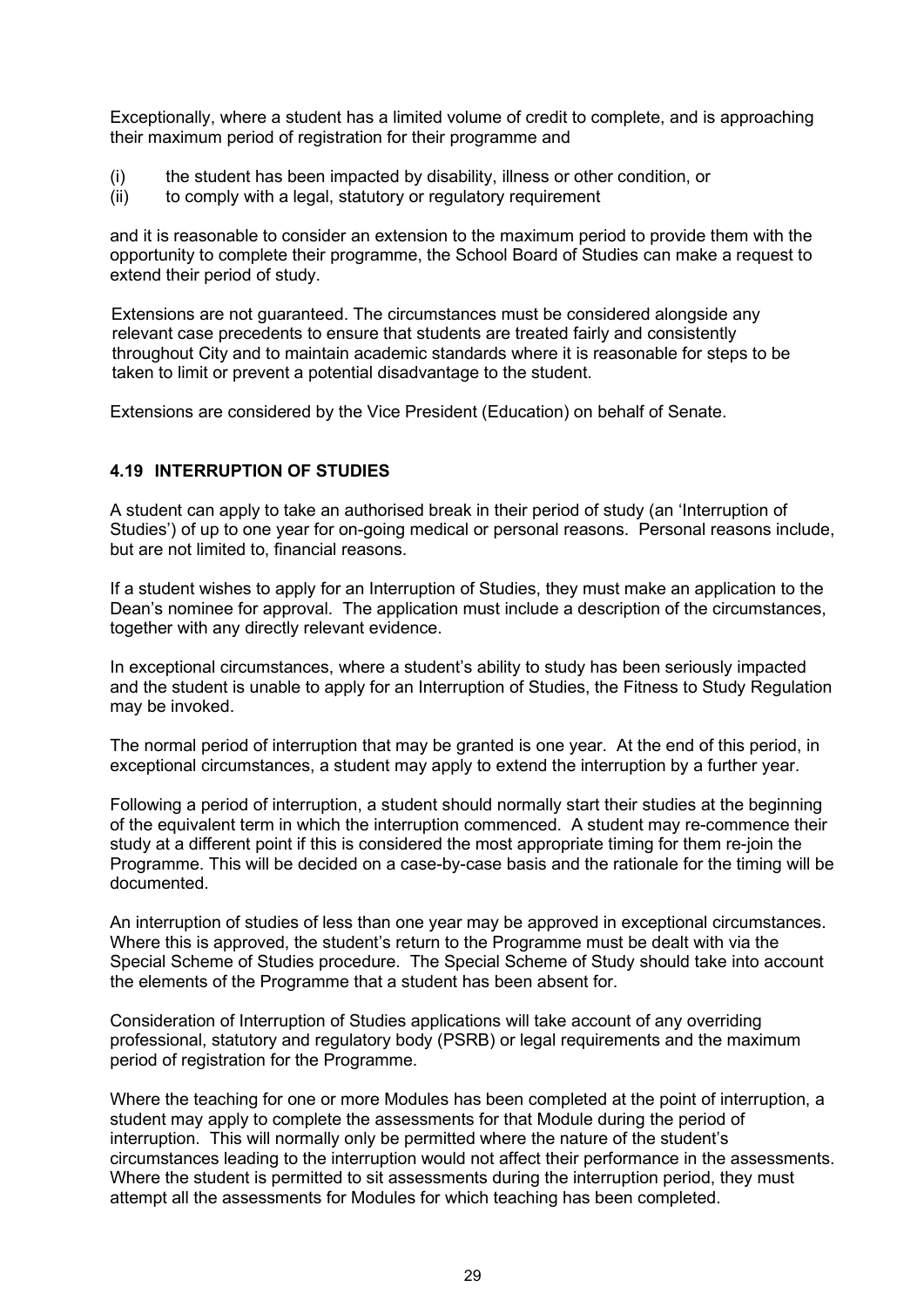Where a student has resit assessments outstanding at the start of the interruption period, they may apply to attempt those resit assessments during the period of interruption. Where the student is permitted to sit resits during the interruption period, they must attempt all resit assessments that are outstanding.

If, following a student's Interruption of Study, City has made changes to that student's Programme and/or the availability of particular Modules, City will ensure that students who have interrupted their period of study are fully informed of the changes and the implications for their studies prior to their return to the Programme. Where appropriate, a student's return to the Programme will be dealt with via the Special Scheme of Studies procedure to take account of changes to the Programme during the Interruption of Studies.

A student who has had a break in his/her Programme and returns to City to complete the Programme will be governed by the Regulations and any statutory and legal requirements in force at the time of re-entry to City.

## <span id="page-29-0"></span>**4.20 LEAVING A PROGRAMME**

If a student decides that they do not want to complete their Programme, they must advise the School, in writing, that they wish to withdraw. It is the responsibility of the student to ensure that a request to withdraw is approved by the School. Failure to formally withdraw from the Programme will mean that later assessments will be recorded as not attempted and therefore failed (see 4.10 Failure to Pass a Programme).

Once a student has been withdrawn from a Programme they will be considered as a new student for any subsequent re-registration, except for where allowance is made for students to top-up to a higher qualification, i.e. from a:

- Certificate or Diploma of Higher Education to Undergraduate degree
- Postgraduate Certificate to Postgraduate Diploma or Masters degree
- Postgraduate Diploma to Masters degree

within the maximum registration period of the qualification (see Section 4.13).

Limitations apply where a student has been withdrawn due to academic failure (See Section 4.14 Re-enrolment Following Failure).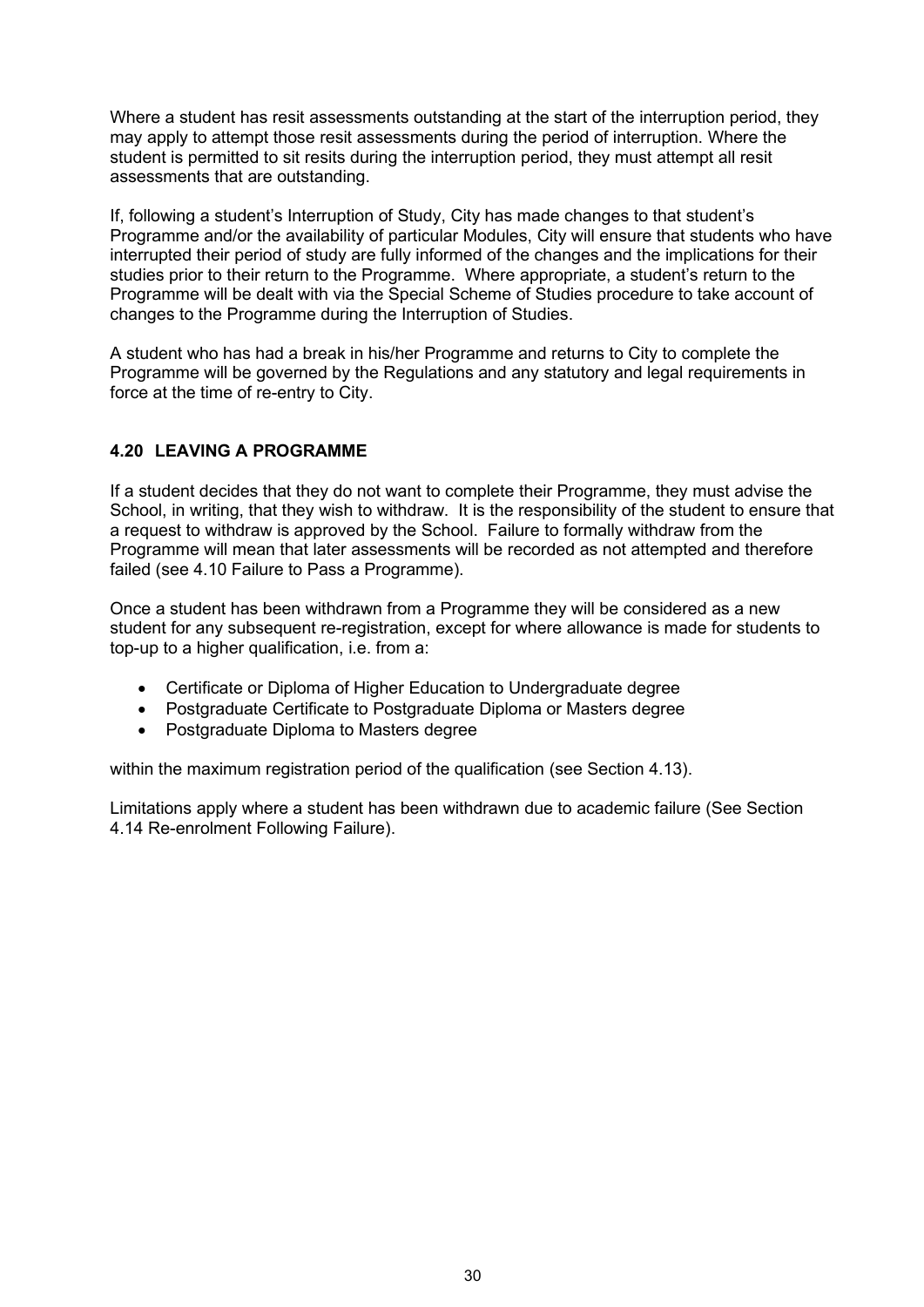## <span id="page-30-0"></span>**5 ACADEMIC STANDARDS, MARKING AND FEEDBACK**

#### <span id="page-30-1"></span>**5.1 SECURITY OF ASSESSMENT**

All staff are responsible for the security of assessments and assessment materials. In addition, Boards of Studies may identify a person or people with overall responsibility for the security of assessments.

#### <span id="page-30-2"></span>**5.2 SUBMISSION OF STUDENT WORK**

Each assessment submitted must be accompanied by a hard copy or electronic coversheet where appropriate as detailed in the Programme Handbook. This coversheet contains information about academic misconduct and enables the student to verify that the work to be assessed is their own. It also informs the student that City reserves the right to use electronic academic misconduct detection mechanisms.

When the student submits the coversheet with their assignment they are registering their acceptance of their use.

Assessments will not normally be returned to a student until an appropriate coversheet has been submitted.

#### <span id="page-30-3"></span>**5.3 MARKING AND MODERATION**

Assessment criteria and grade-related criteria will be provided in the Programme Handbook to help students to understand how their academic performance will be assessed.

The marking of all assessment for credit-bearing modules is the responsibility of a member of academic staff.

Assessments should be marked anonymously unless the nature of the assessment makes anonymous marking impractical. If anonymous marking is impractical, additional arrangements for moderation will be made. The marking of examination scripts is anonymous.

More than one member of staff must be involved in marking and moderation processes:

- All assessments which contribute to an Award must be internally moderated or double marked in accordance with the Assessment and Marking Policy, and an appropriately sized sample subjected to moderation.
- All dissertations or equivalent assessment tasks must be second marked or moderated by an Internal Examiner
- Internal marking and moderation arrangements are in addition to the scrutiny undertaken by the External Examiner (see Section 5.6)

Where assessments are double or second marked the markers must try to agree a final mark; if the internal markers cannot agree, the School should make every effort to resolve the matter internally. In exceptional circumstances, the External Examiner can be asked to arbitrate.

A record of individual and agreed marks will be kept in accordance with Appendix 4 Retention of Student Marks and Work.

City publishes its full requirements for the marking of student work in its [Assessment and](https://www.city.ac.uk/__data/assets/pdf_file/0009/452565/Assessment-and-Feedback-Policy...pdf)  [Feedback Policy.](https://www.city.ac.uk/__data/assets/pdf_file/0009/452565/Assessment-and-Feedback-Policy...pdf)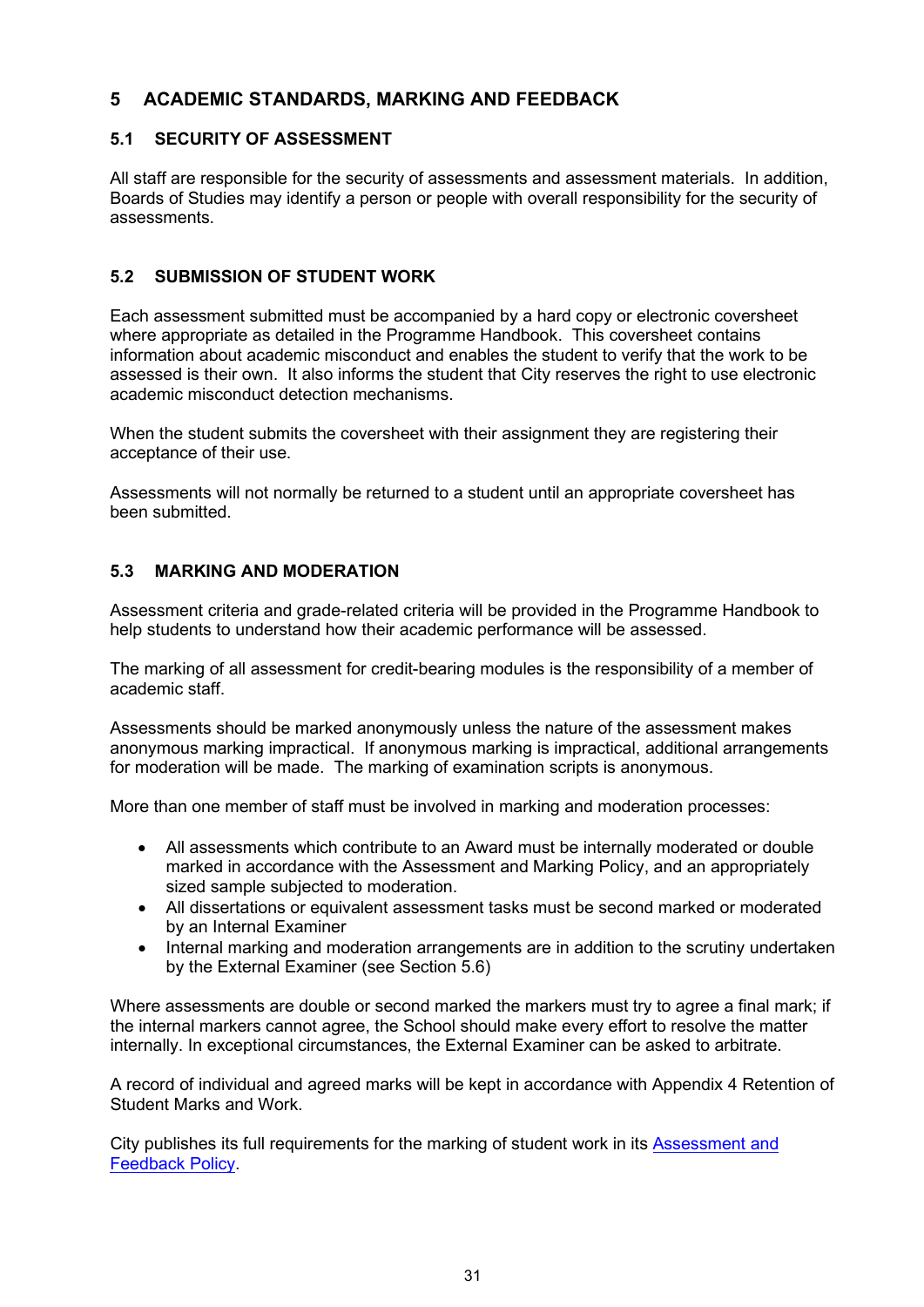#### <span id="page-31-0"></span>**5.4 FEEDBACK ON ASSESSED WORK**

Feedback is provided to students on all assessed work, including examinations, in line with guidelines and timescales published in the Assessment and Feedback Policy.

#### <span id="page-31-1"></span>**5.5 INTERNAL EXAMINERS**

Each Module has one or more Internal Examiner. One of the Internal Examiners will normally be the Module Leader, but may additionally include other staff who have taught on the Module. Internal Examiners are appointed by the appropriate Board of Studies.

An Internal Examiner is responsible for:

- Overseeing the preparation of all draft assessment items (examination papers, assessment briefs) for approval by the Dean of School/Principal of the Validated Institution's nominee (usually the Head of Department).
- Arranging for liaison with the External Examiner in order to secure approval of assessment items including all that contribute to the final Award.
- Ensuring assessment guidelines, assessment criteria and marking criteria are available for all assessments within their Module.
- Arranging for assessments to be conducted (in conjunction with professional services staff as appropriate).
- Marking assessments and providing feedback to students in line with Senate policy.
- Ensuring the security of any assessment questions and submissions within their possession.
- Attending meetings of the Assessment Board as members with voting rights. Where there is more than one Internal Examiner for a Module, it is expected that one representative agreed by the Board of Studies will attend the Board on behalf of that Module.

The Internal Examiner(s) must be available during assessments that require student attendance.

#### <span id="page-31-2"></span>**5.6 EXTERNAL EXAMINERS**

#### <span id="page-31-3"></span>**5.6.1 External Examiner appointments**

To ensure academic standards and externality in the assessment process, each Programme will have at least one External Examiner who takes an overview of the assessment process of the Programme. There may be additional External Examiners appointed for large Programmes, or to cover particular academic areas within a Programme, as determined by the appropriate Board of Studies. An External Examiner may also be appointed to cover a number of related Programmes.

Nominations for External Examiners are considered by Boards of Studies and approved by the Vice President (Education) (or their nominee) on behalf of Senate. Appointments are made according to criteria and conditions that ensure the seniority and expertise of External Examiners to carry out the full range of duties. Criteria and conditions are set out in the [External Examiners for Taught Programmes Policy.](https://www.city.ac.uk/about/governance/policies/external-examinations)

External Examiners are appointed for a period of up to a maximum of four years. Exceptionally, this can be extended by one further year.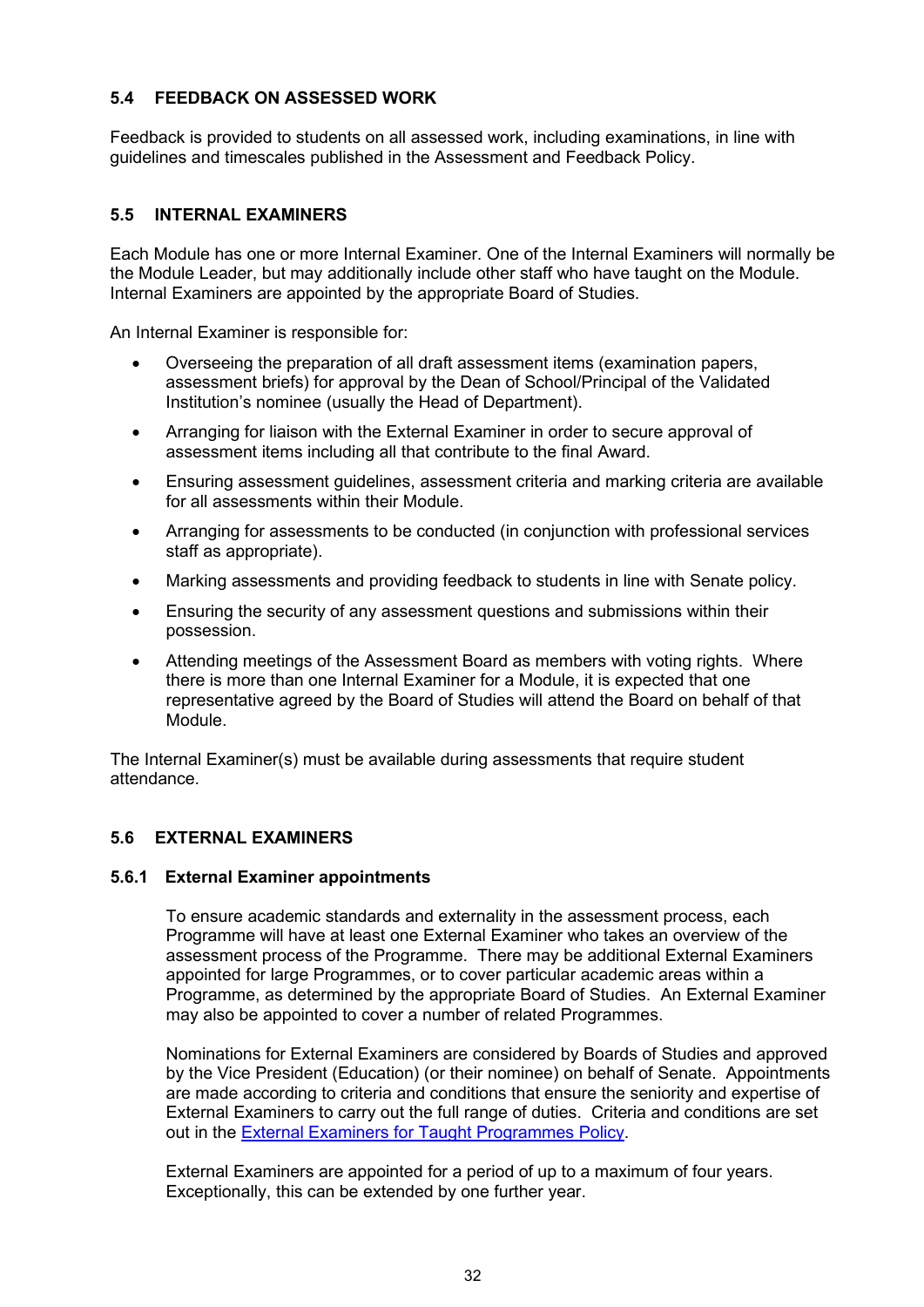Appointments can be terminated prematurely by the Vice President (Education) (or their nominee) on behalf of Senate, or the External Examiner, in line with the approved criteria and process published in the [External Examiners for Taught Programmes Policy.](https://www.city.ac.uk/about/governance/policies/external-examinations)

#### <span id="page-32-0"></span>**5.6.2 External Examiner duties**

External Examiners are members of the Assessment Board with voting rights for the Programme(s) that they oversee.

External Examiners provide essential independence in the assessment process and have the following responsibilities to:

- Review, approve or otherwise and comment on the assessments compiled by the Internal Examiners, including all assessment tasks that contribute to the final Award. External Examiners have a right to see all assessment material if they wish.
- Review appropriately sized samples of assessed work. The scope of the External Examiner's minimum assessment requirements will be agreed at an early stage in each academic year and/or assessment period.
- Attend meetings of the Assessment Board(s) for the Programme as a voting member where Award or progression is being considered and to participate in decision-making. Examiners may also attend other Assessment Boards if they wish but would not have voting rights at those Boards.
- Approve the decisions of the Assessment Board(s); or, if they are unwilling to approve any one or more of them, make independent representation to the President via Student and Academic Services.
- Report to City on
	- the standard of the Award(s), the standard of student performance and the comparability of these with Awards made at other institutions, and
	- academic standards on Programmes, the robustness of the marking and the soundness and fairness of processes for the assessment and determination of Awards,

through initial comments to be considered at meetings of Assessment Boards and a written report, submitted annually.

• Perform such other special duties that might be requested by City and agreed with the External Examiner. This might include, by arrangement, attendance at any oral and practical assessment or interview in addition to those at which their attendance is agreed.

External Examiners have the right to submit written comments on any aspects of the assessment(s) to the President.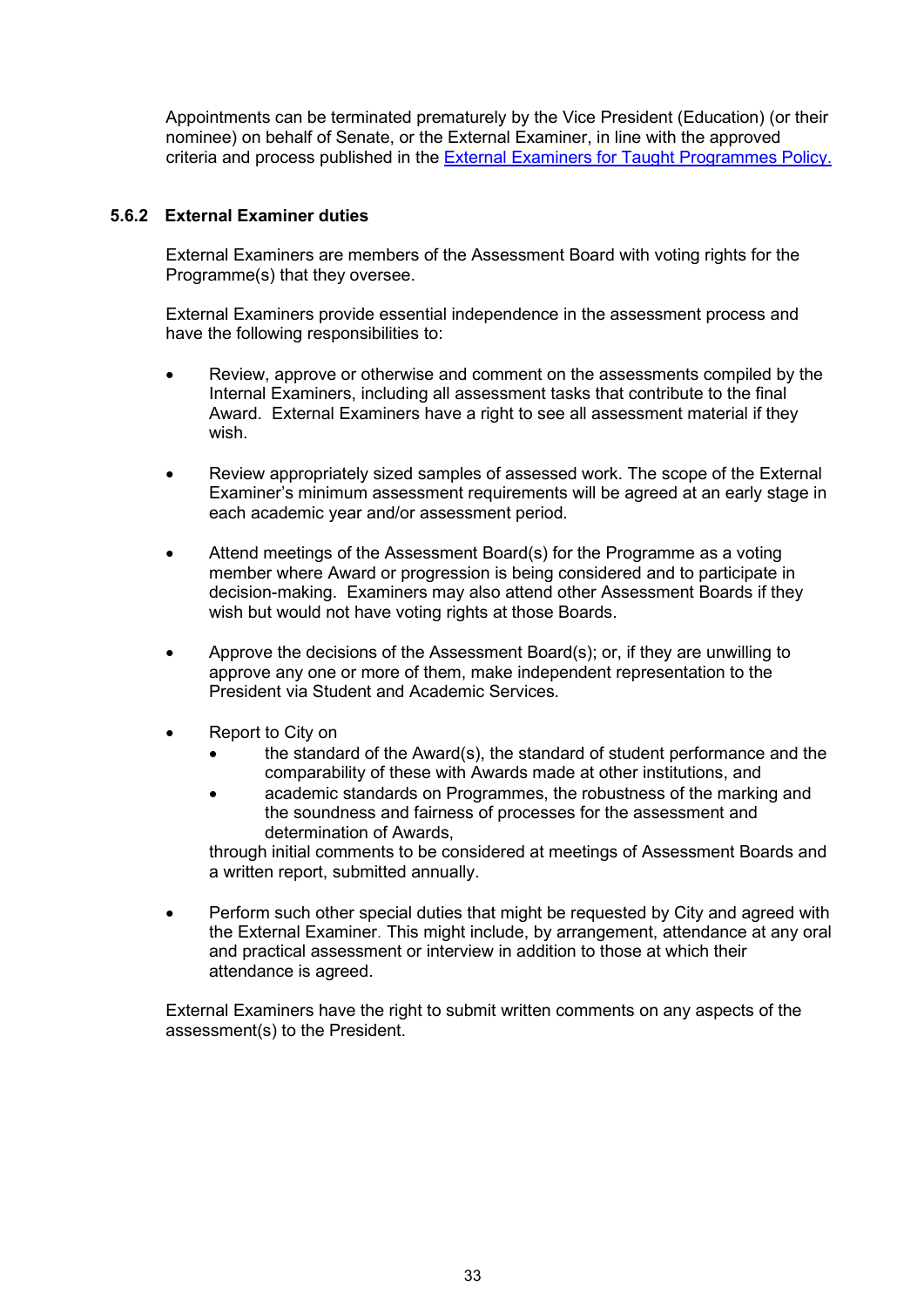#### <span id="page-33-0"></span>**5.7 ACADEMIC MISCONDUCT**

Academic Misconduct is any action that produces an improper advantage for the student in relation to their assessment(s) or deliberately and unnecessarily disadvantages other students. It can be committed intentionally or accidentally. City actively pursues all cases of suspected misconduct.

The assessment of the type and severity of individual cases will be determined by academic judgement and these may be designated as:

- poor academic practice
- academic misconduct
- severe academic misconduct

as outlined in the [Academic Integrity and Misconduct Policy and Guidance.](https://www.city.ac.uk/__data/assets/pdf_file/0008/494576/Academic-Misconduct-Policy-and-Guidance-1920..pdf)

#### <span id="page-33-1"></span>**5.7.1 Identification of poor academic practice and academic misconduct**

City reserves the right to use technology to detect and/or follow up cases of suspected academic misconduct. This may be used:

- for a whole Module cohort, normally at the submission of work stage, where Programmes use technology for this purpose
- as part of a Preliminary Investigation for specific individuals or groups of students where academic misconduct is suspected.

A member of staff who suspects academic misconduct has been committed should first follow the Preliminary Investigation procedure set out below (see Section 5.7.2).

The student will not be considered as being guilty of poor academic practice and/or academic misconduct until the matter has been investigated and the outcome determined in accordance with this Regulation and the Academic Integrity and Misconduct Policy and Guidance (see [Student Policies and Regulations\)](http://www.city.ac.uk/about/education/quality-manual/6-assessment).

Where academic misconduct is suspected or discovered during an invigilated examination, the invigilator in charge will take such immediate action as they consider necessary and will then follow the documented procedures set out in Regulation 11 Conduct of Examinations.

#### <span id="page-33-2"></span>**5.7.2 Preliminary Investigation**

The staff member suspecting the misconduct will ascertain the initial concerns, gather evidence and notify their Head of Department (or nominee) that a preliminary investigation will be conducted.

During the preliminary investigation, the student will be informed of the allegation made against them and invited to discuss the allegations suspected of committing poor academic practice or academic misconduct.

The purpose of the preliminary investigation is to:

- establish the facts of the allegation of academic misconduct and the evidence to support it
- determine whether there is a case to answer
- determine whether the case relates to poor academic practice or academic misconduct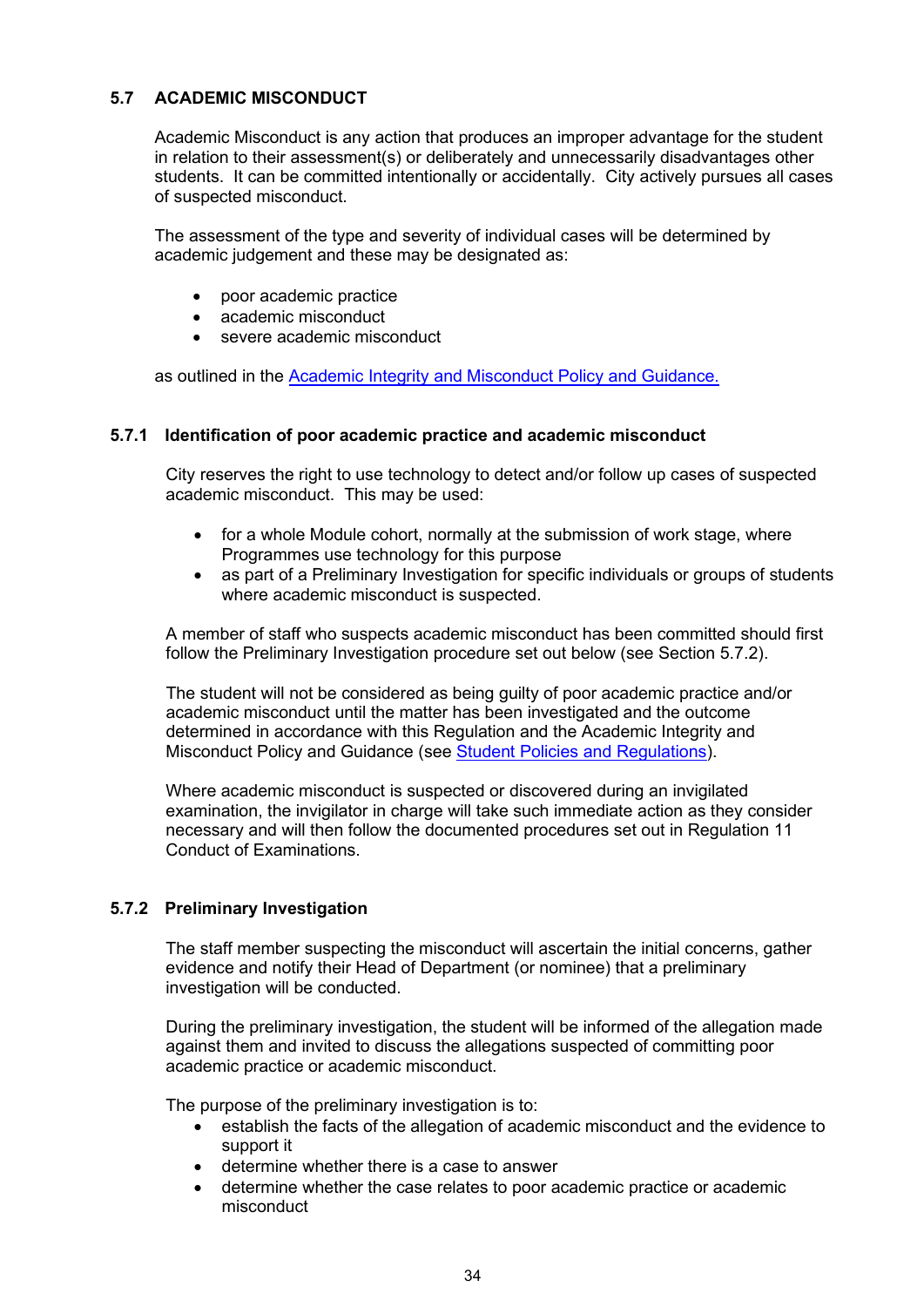• resolve the matter, determine the action to be taken or refer the case to an Academic Misconduct Panel where appropriate (see section 5.7.3).

The preliminary investigation is a matter of academic judgement and should be completed either by a member of academic staff with either:

- one or more additional member(s) of academic staff, or
- as a joint review with a member of professional staff (to support the investigation for regulatory advice and conducting and managing investigations).

The process for investigating the evidence for the suspected academic misconduct is published in the [Academic Integrity and Misconduct Policy and Guidance.](https://www.city.ac.uk/__data/assets/pdf_file/0008/494576/Academic-Misconduct-Policy-and-Guidance-1920..pdf) 

The Preliminary Investigation will seek to resolve the case as follows:

#### *i. Poor Academic Practice*

Where staff have found from the evidence gathered that poor academic practice has been identified, the student will be invited to attend an informal meeting as an opportunity to resolve the matter as soon as possible within a mutually convenient timeframe.

The student may be accompanied to the informal meeting by one member of City's community on the understanding that the purpose of the meeting is to support the student to understand the allegation and the importance of good academic practice.

If the matter is the student's first instance of poor academic practice:

- the work can be marked accordingly in line with the assessment criteria (as outlined in the Assessment and Feedback Policy and Guidance)
- support will be provided to promote the student's understanding and development of good academic practice
- the student will receive a written warning that further breaches would be referred to an Academic Misconduct Panel and/or a more serious penalty applied

For subsequent instances of poor academic practice, i.e. where the student has committed more than one instance of the same offence and has received a warning or guidance following the initial offence, the matter will be referred to an Academic Misconduct Panel.

#### *ii. Academic Misconduct*

Where Academic Misconduct is suspected:

- if the student disputes the allegation the case will be referred to an Academic Misconduct Panel
- if the student accepts they are guilty of Academic Misconduct and the case relates to:
	- a. a minor first instance of academic misconduct, it may be dealt with at the preliminary investigation stage in accordance with Sanction 1 in Appendix 3 and a written warning issued to the student. A record of the outcome will be retained and the recommendation to apply this Sanction will be made to the Assessment Board.
	- b. a student's second instance of Academic Misconduct, it will be referred to an Academic Misconduct Panel.
- all cases of severe Academic Misconduct will be referred to an Academic Misconduct Panel.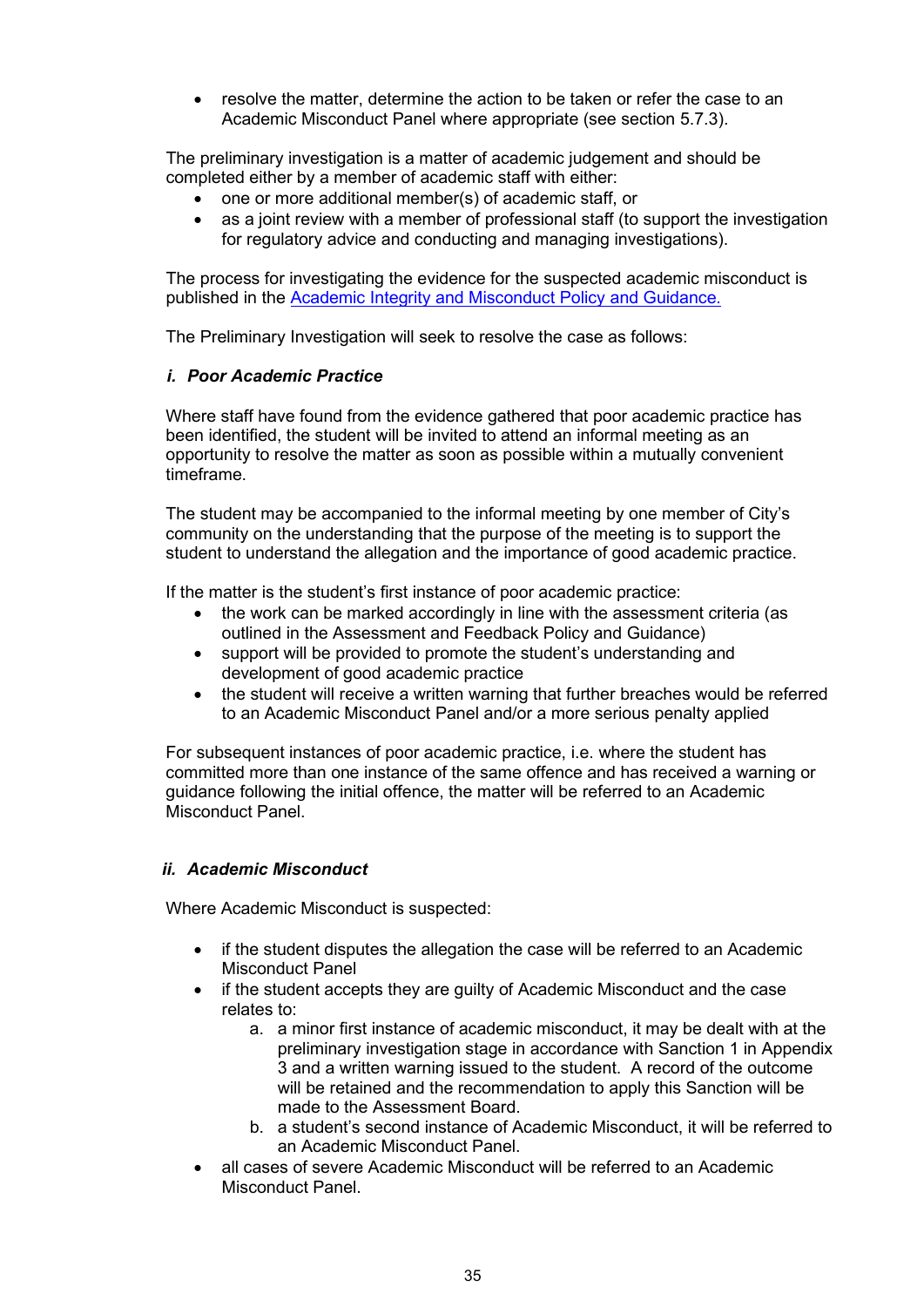If no agreement on the outcome of the Preliminary Investigation can be reached by the staff completing it, the case will be referred to a Panel.

The student will be informed within 10 working days when the investigation is escalated from the Preliminary Investigation to an Academic Misconduct Panel to enable them to prepare for the hearing.

Preliminary investigations, including those relating to poor academic practice, will be documented and noted on the student's record for the duration of the Programme.

If the offence has been committed by a student in relation to a module which is shared with another Programme, the Preliminary Investigation should:

- be undertaken in the School which owns the module
- involve staff representation from the student's School (the School where the student is registered) if this is different from the School that owns the Module
- report the outcome of the investigation to the student's School for note on the student's record.

#### <span id="page-35-0"></span>**5.7.3 Academic Misconduct Panels**

If a case of academic misconduct has not been resolved during the preliminary investigation an Academic Misconduct Panel appointed by the Board of Studies for considering cases of academic misconduct will be established. The Academic Misconduct Panel membership is set out in Appendix 2. The Panel will be conducted as set out in the Academic Misconduct Policy and Guidance.

If the offence has been committed by a student in relation to a module which is shared with another Programme, the Academic Misconduct Panel should:

- be undertaken in the School which owns the module
- involve staff representation from the student's School (the School where the student is registered) if this is different from the School that owns the Module
- report the outcome of the investigation to the student's School for note on the student's record.

The Panel will be given access to records of any previous cases of academic misconduct (including poor academic practice) committed by the student prior to the hearing (including those in previous years or in Modules owned by another School).

The date of the hearing will be set for a mutually convenient date where possible. The student will be invited to attend the hearing and may choose to be accompanied by one other person. If the student chooses to be accompanied, they must provide information about the person's relationship to them and the reason for the person's attendance in advance of the hearing. The hearing is an opportunity for the student to discuss the suspected misconduct and, if accompanied, the student is normally expected to speak on their own behalf unless the Panel agrees that their companion may represent them. The student may present their case to the Panel in writing if they wish. The student may also respond to any evidence used by the Panel.

If a student does not subsequently attend the meeting, and has not given adequate reasons for this in advance, the Panel may continue in the student's absence.

The Panel will investigate each case and decide whether or not academic misconduct has taken place.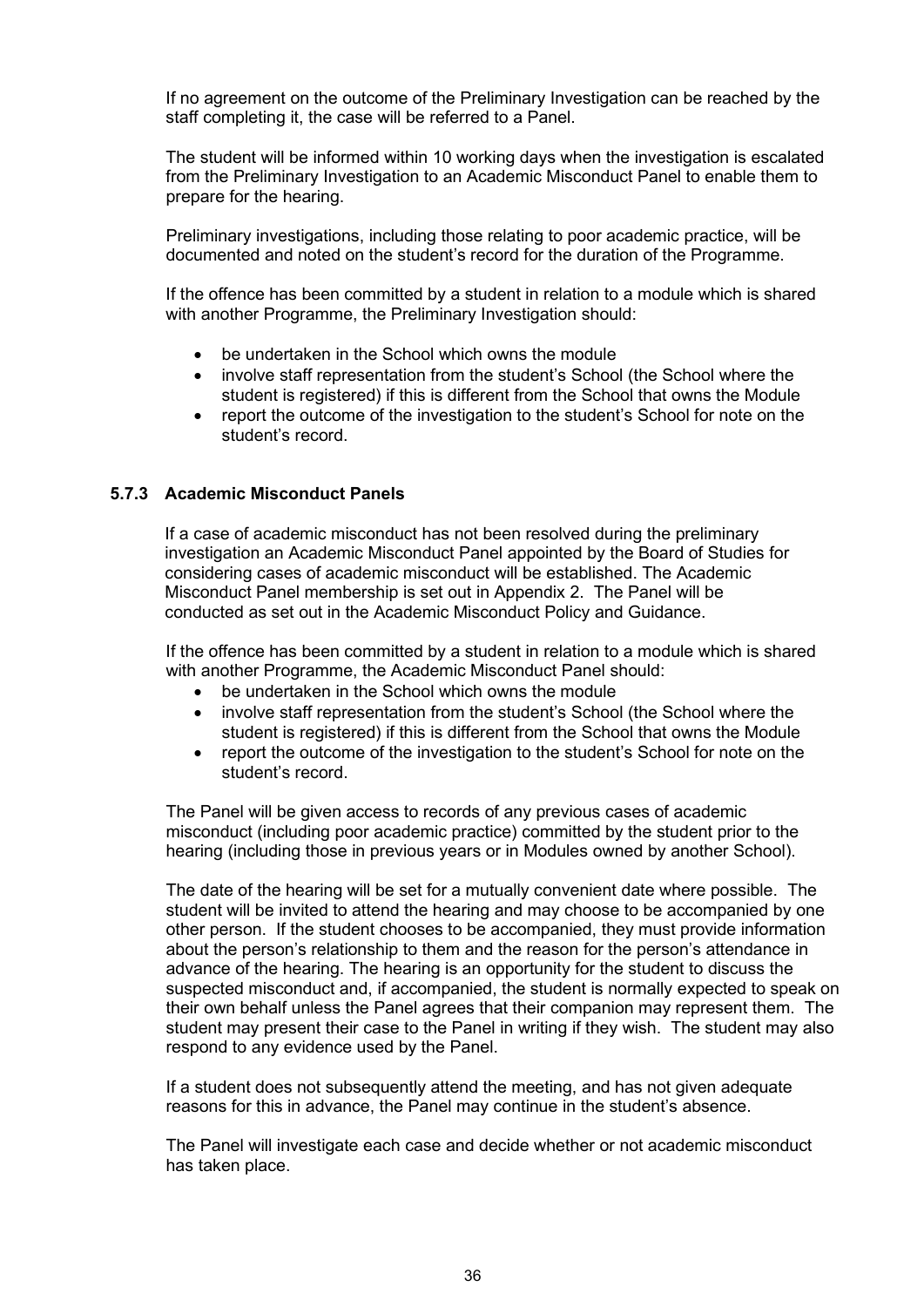The Panel will determine its findings in relation to the evidence they have seen and heard on the balance of probabilities, i.e. the Panel will be satisfied that an event occurred if they consider that, on the evidence available, the occurrence of the event was more likely than not.

If the Panel finds that academic misconduct has not taken place, no further action is taken and the student's record is updated to remove reference to the allegation. The notes of the Panel are retained. The marking process is resumed in the normal way and the results are considered by the Assessment Board. If a student has committed poor academic practice this should be taken into account during the marking process as detailed in Section 5.72i).

If academic misconduct has taken place the Panel must decide on an appropriate sanction to recommend to the Assessment Board (see Section 5.7.4).

The Panel will report its decisions and recommendations, with reasons, to the Assessment Board for the appropriate Programme.

#### **5.7.4 Sanctions**

The range of sanctions that may be considered by an Academic Misconduct Panel are outlined in Appendix 3.

The selection of the sanction to be recommended to the Assessment Board is a matter of academic judgement and will depend on the level of academic misconduct and will take into account the following facts:

- The instance of the misconduct (first or subsequent) and the nature of any previous offence(s).
- The extent of the misconduct.
- Whether the misconduct was deliberately fraudulent.

The following circumstances may also influence the Panel's recommended choice of sanction:

- The effect a sanction would have on the student's ability to enter their chosen profession.
- The student's year of study.
- The nature of the Module (number of credits, structure, aggregation formula).
- Any Extenuating Circumstances.

The reasons for the recommendation must be clearly recorded in the report to the Assessment Board. The Panel must also make clear the rationale for any deviations from the usual sanctions for a particular type of misconduct.

In addition to the sanctions in Appendix 3, the Panel may recommend that the student undergo training in good academic practice.

Where the Panel considers that the case is serious enough to warrant a sanction greater than those it is able to recommend, it may recommend that the case is dealt with under City's Student Discipline Regulations (Senate Regulation 13). The Panel may recommend a sanction it considers to be appropriate for consideration by the Disciplinary Panel, including any of those listed in the Student Discipline Regulations. A note will be made on the student's record and the Panel will inform the Assessment Board of the referral to the Disciplinary Panel and the recommendation made to it. If the student has broken the law, law enforcement may occur.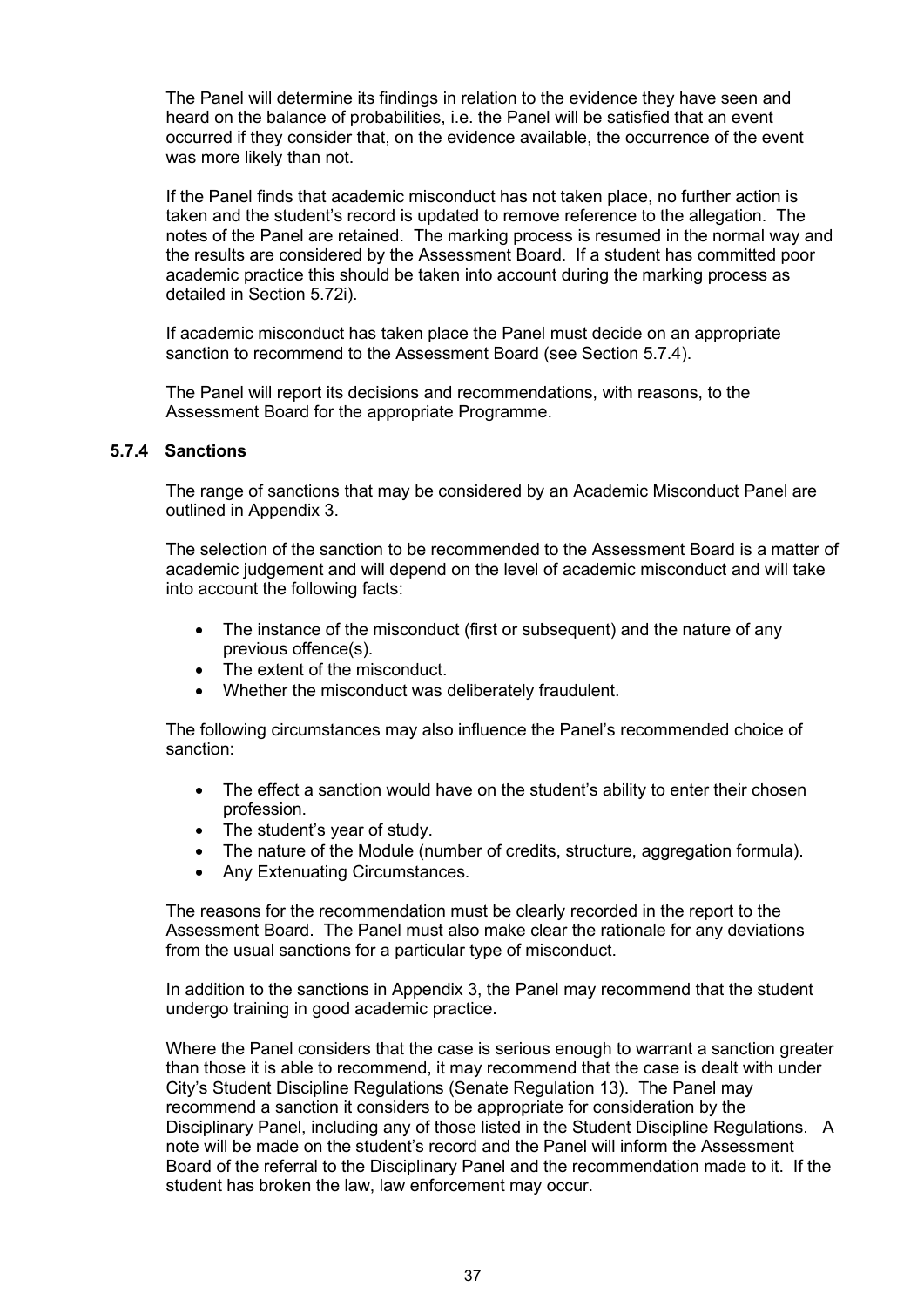Where Programmes are PSRB-accredited and a student is found to have committed academic misconduct, the disciplinary and/or conduct procedures of the PSRB may apply in addition to those of City.

#### **5.7.5 Consideration of Academic Misconduct Panel recommendations**

The Assessment Board will only consider recommendations for sanctions for academic misconduct received via the Academic Misconduct Panel or via the Preliminary Investigation.

The Assessment Board:

- will not re-consider the Academic Misconduct Panel's finding of academic misconduct, but
- will consider the recommendations of the Panel regarding the action to be taken and take these into account when awarding a student's marks and making decisions concerning a student's progress and Award.

Where the case is being considered under the Student Discipline Regulations, the Assessment Board will note any recommendations made by the Panel but will await the outcome of the disciplinary process before implementing them or making a decision on progress and Award.

Unless the student has admitted to the academic misconduct, if it has not been possible to conduct the hearing before the date of the Assessment Board, the Board can request that Chair's Action be taken in relation to the outcome of the hearing once it has been determined.

#### **5.7.6 Reporting and recording of Academic Misconduct cases**

The student will receive a written notification of the outcome of the Academic Misconduct Panel and their student record will be updated.

Where misconduct is found it is recorded at the Assessment Board and a note is made on the student's record.

PSRBs may be informed of cases of academic misconduct as long as this is done in accordance with the Data Protection Act 1998 and only once the internal procedures have been completed. The student must be notified before the PSRB is informed.

Records of academic misconduct will be retained in accordance with the Records Retention schedule in Appendix 4.

## **5.7.7 Oversight**

The Assessment Board will retain oversight and be informed about any students that have received confirmed academic misconduct outcomes and the Modules concerned.

A summary of academic misconduct cases must be kept by the Board of Studies and the outcomes will be reported to Senate.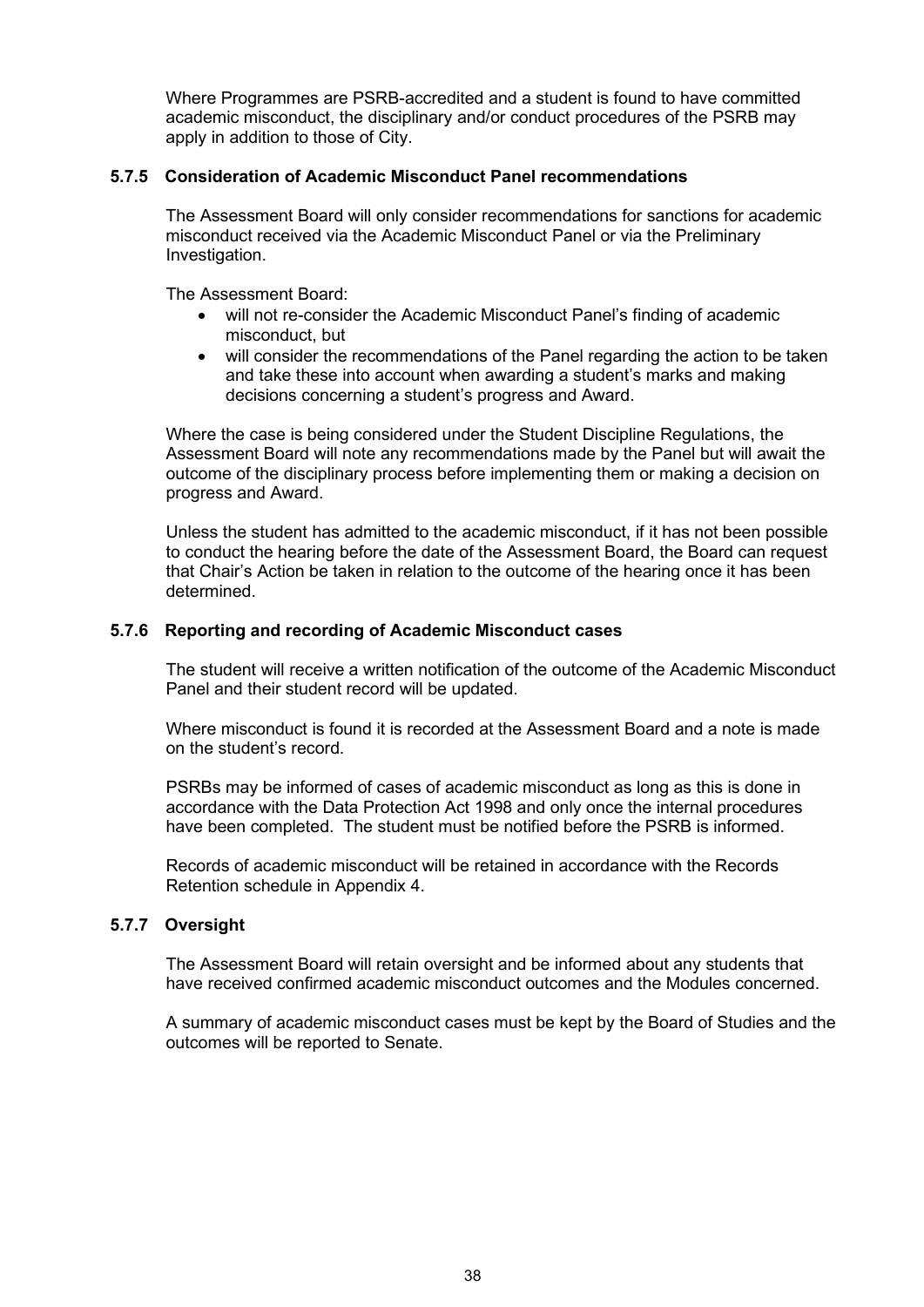# **6 ASSESSMENT BOARDS**

Assessment Boards are sub-committees of Senate with delegated authority to approve Awards and degree classifications*.* The primary purpose of an Assessment Board is to ensure the standards of City's academic Awards and consistency and fairness in the application of the Assessment Regulations.Assessment Board membership is set out in Appendix 2.

Assessment Boards convene at appropriate points in the academic year to make decisions, on behalf of Senate, on final marks, progression, Award (including the Award of credit) and withdrawal through consideration of student results*.* Assessment Boards will be held as soon as possible after the completion of the final assessment for each Programme Stage of a Programme, block of study or other relevant progression point. A further meeting will be held after the completion of resits.

Each Assessment Board is provided with the relevant data set which must be prepared and checked in advance of the meeting (see Section 6.3).

Advisory panels such as Interim Assessment Panels, Module Panels (or meetings to discuss results for Modules shared across Programmes) and Preliminary Assessment Panels may also be held (see Section 6.9). The Assessment Board may consider recommendations from its advisory panels but may not delegate decision-making responsibility to them with regard to progression and Award.

Where student marks have already been considered by an Examination Board of a Professional, Statutory or Regulatory Body (PSRB) in accordance with the requirements of the PSRB, the Assessment Board will note the marks already considered but will not consider them further.

# **6.1 THE ROLE OF THE ASSESSMENT BOARD**

Assessment Board decisions are made in accordance with City's Assessment Regulations, including specific Programme Regulations, where approved (see Appendix 1). Assessment Boards will consider results anonymously and profiling of student performance is not permitted.

The role of Assessment Boards is to:

- consider and agree marks achieved by each student for assessment components, the overall Module mark and credit to be Awarded.
- consider recommendations from Extenuating Circumstances Panels, Academic Misconduct Panels, Fitness to Practise Panels, Fitness to Study Panels and other advisory panels as applicable (see Section 6.9).
- make and approve decisions with regard to the performance of students who:
	- meet all requirements to pass and may progress from one Programme Stage to another
	- meet all requirements to pass and be Awarded Degrees, Diplomas or Certificates and the classification, where appropriate (see Section 4.6)
	- fail to meet requirements and are eligible for resit assessments or partial repeats (see Section 4.7)
	- have approved Extenuating Circumstances and may be permitted an additional attempt at the assessment(s) and/or, where appropriate, a full repeat year (see Section 4.8)
	- fail to meet requirements and are to be withdrawn from the Programme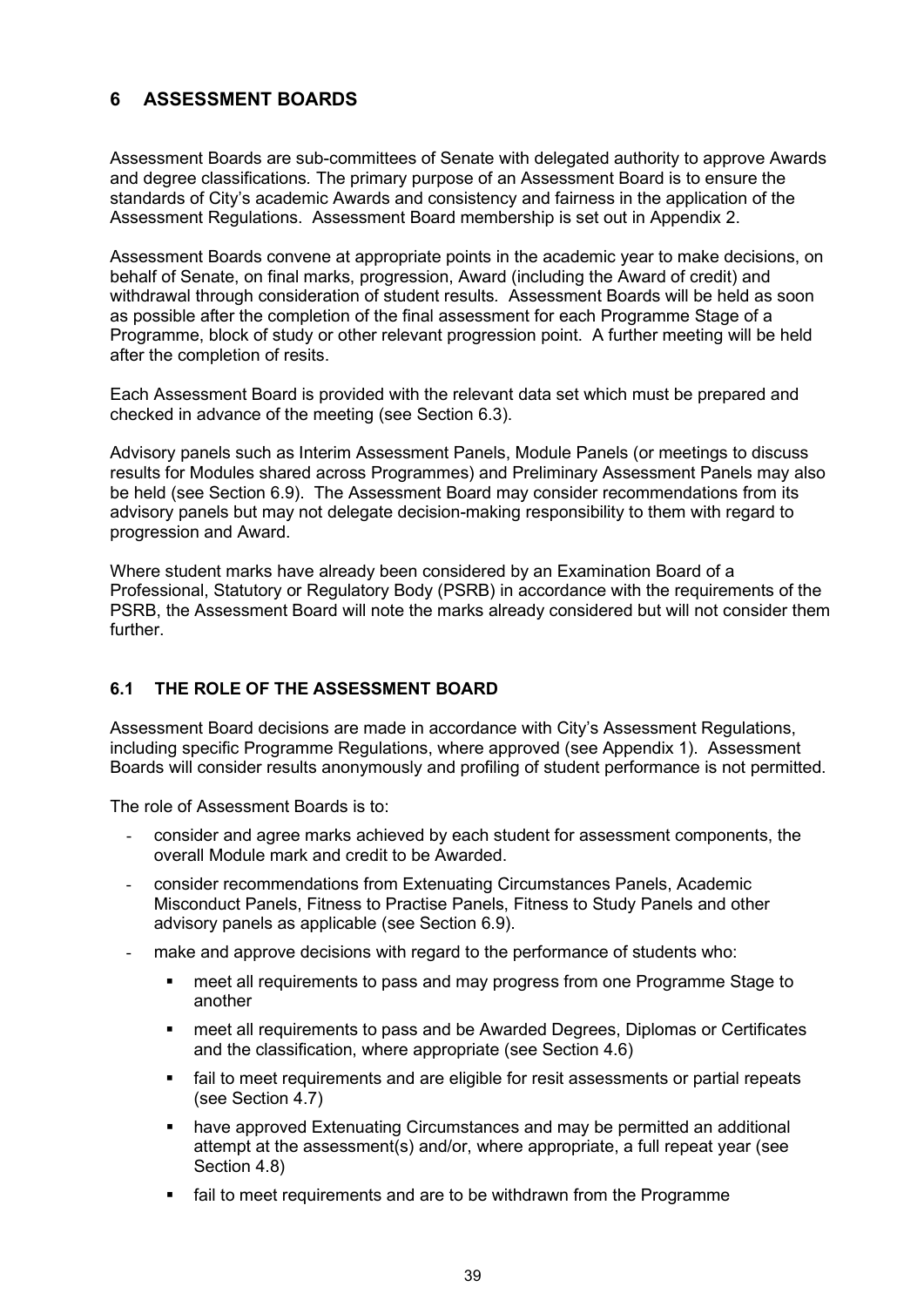- are permitted to transfer to another Programme of study (related or unrelated), if eligible.
- will receive a lower Award than the one for which they are registered and assessed (an exit Award, see Section 4.11)
- apply any relevant PSRB requirements in accordance with approved Programme Regulations.
- agree the application of compensation (see Section 4.7.1)
- consideration of the final classification for eligible students in accordance with Section 6.6.
- consider initial comments from External Examiners in advance of their written report.
- report any matters about the content, operation and assessment of a Programme to the Board of Studies, and/or any matters of significant risk as appropriate in accordance with Senate Policy.

Following the Assessment Board the agreed student results will be verified, signed-off and released, with records retained, in accordance with the agreed protocols (Appendix 4).

Any results not agreed at the Assessment Board will be deferred to the next meeting of the Assessment Board, or will exceptionally be considered by Chair's Action where this has been authorised by the Assessment Board for the student result(s) concerned.

# **6.2 MEMBERSHIP OF ASSESSMENT BOARDS**

Assessment Board Chairs will be determined by Boards of Studies according to the Senateapproved criteria, and subsequently approved by Senate.

Assessment Board membership is detailed in Appendix 2 and confirmed annually by the Board of Studies.

The Assessment Board Chair will ensure the business of the Board is carried out efficiently and in accordance with the Regulations.

The Secretary of the Assessment Board will support the business of the Board before, during and after the meeting.

The External Examiner(s) are members of the Assessment Board and should be present at meetings of an Assessment Board, except meetings where only resit results are being considered and where prior permission has been sought from the Assessment Board for decisions on resit results to be taken in the absence of the External Examiner.

If the External Examiner(s) cannot attend the Assessment Board, the decisions of the Board will stand. In such circumstances, the views of the External Examiner(s) must be sought in advance and, if received, will be reported to the Board.

# **6.3 ASSESSMENT BOARD DATA**

In accordance with the protocol detailed in Appendix 4, in advance of an Assessment Board, the data for consideration at the Assessment Board will be checked and a report will be provided to the Assessment Board to support its decision-making in relation to the statistical breakdown of marks, Module performance across and between Modules and any Modules with poor or unusual results. The report will also identify, where applicable, where recommendations for scaling of marks and/or compensation have been identified. These tasks may be undertaken by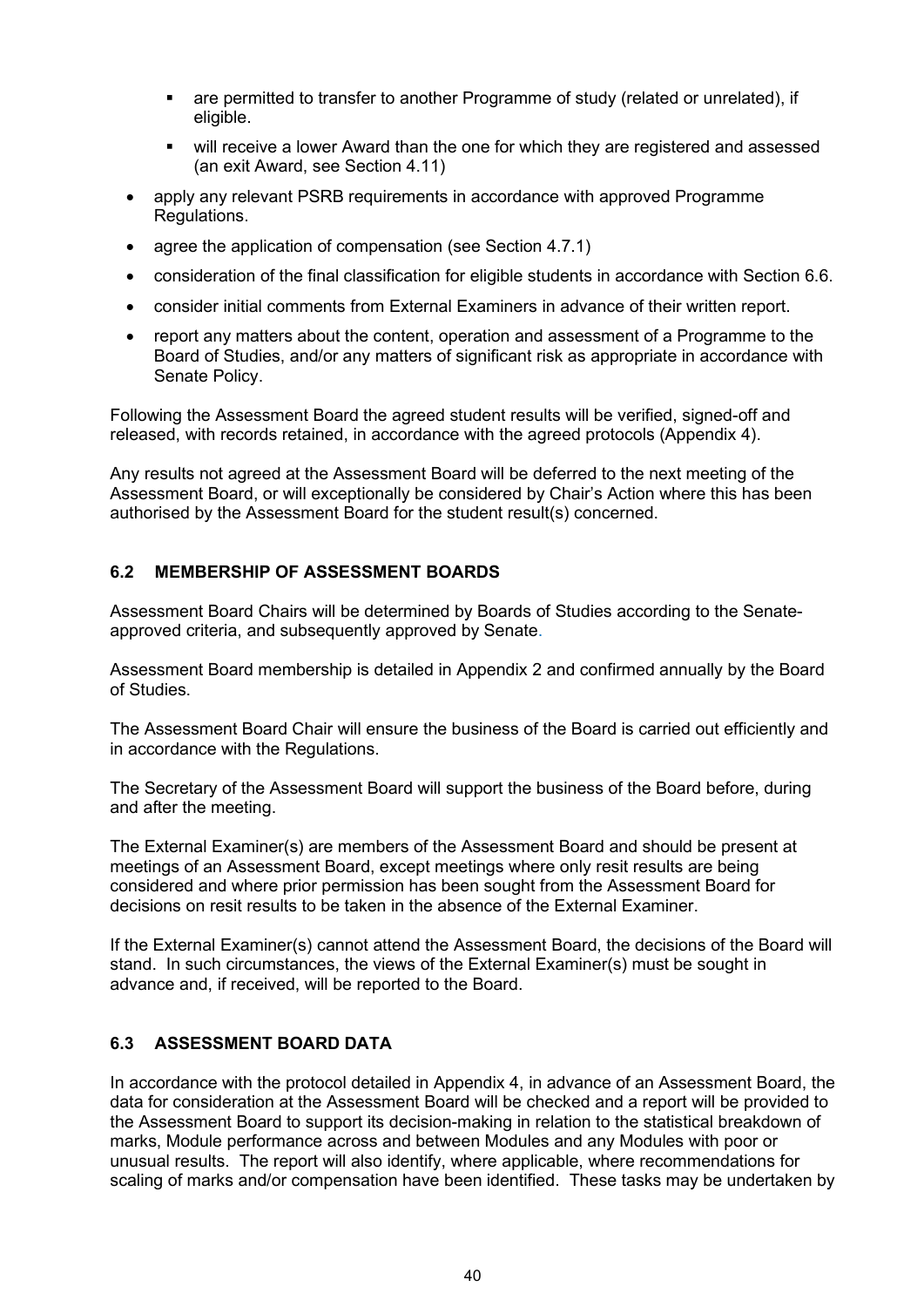a Preliminary Assessment Panel and presented to the Assessment Board for consideration (see 6.9.3).

# **6.4 QUORACY**

In order to conduct its business, an appropriate representation of members (see Appendix 2) must be in attendance at the Assessment Board. The quorum for an Assessment Board will be one third of the non *ex officio* voting membership. If the Assessment Board is not quorate, it will not have the power to make decisions affecting progression or final Award.

If a meeting is not quorate it must be re-arranged at the earliest opportunity and a report must be made to Student and Academic Services.

# **6.5 CONFLICT OF INTEREST**

There must be appropriate independence in the consideration of students' academic performance. A conflict of interest will include, but is not limited to, a current or previous personal, family or legal relationship.

Where a conflict of interest exists, the person will not act as an examiner or attend the Assessment Board meeting.

Any member of an Assessment Board who considers that there might be a conflict of interest with one or more of the students being considered must raise this matter with the Assessment Board Chair at the earliest opportunity and in advance of the Assessment Board meeting.

# **6.6 FINAL AWARD CLASSIFICATION**

The rounding-up of marks for assessment components, Modules and/or at the end of a Programme Stage to enable components or Modules to be eligible for compensation or to improve students' classifications at progression points is not permitted, to prevent any undue inflation of marks.

When considering final Award marks, where students' overall marks fall within 0.5% of a higher classification, the Assessment Board will Award the higher classification. The marks will not be altered. The treatment of borderline classifications must be applied consistently by the Assessment Board across the student cohort to ensure fairness and transparency. Students' performance in components, Modules and/or at previous Programme Stages must not be taken into account.

Where a student has approved Extenuating Circumstances, any consideration of borderline cases arising from Extenuating Circumstances should be undertaken in accordance with the Extenuating Circumstances Regulations (Section 4.8).

The Assessment Board will apply relevant professional, statutory or regulatory body requirements in accordance with any approved Programme Regulations.

# **6.7 CONFIDENTIALITY**

The business of the Assessment Board is confidential to the membership of that Board except where disclosure is required by regulators or by law. The following are general principles of confidentiality: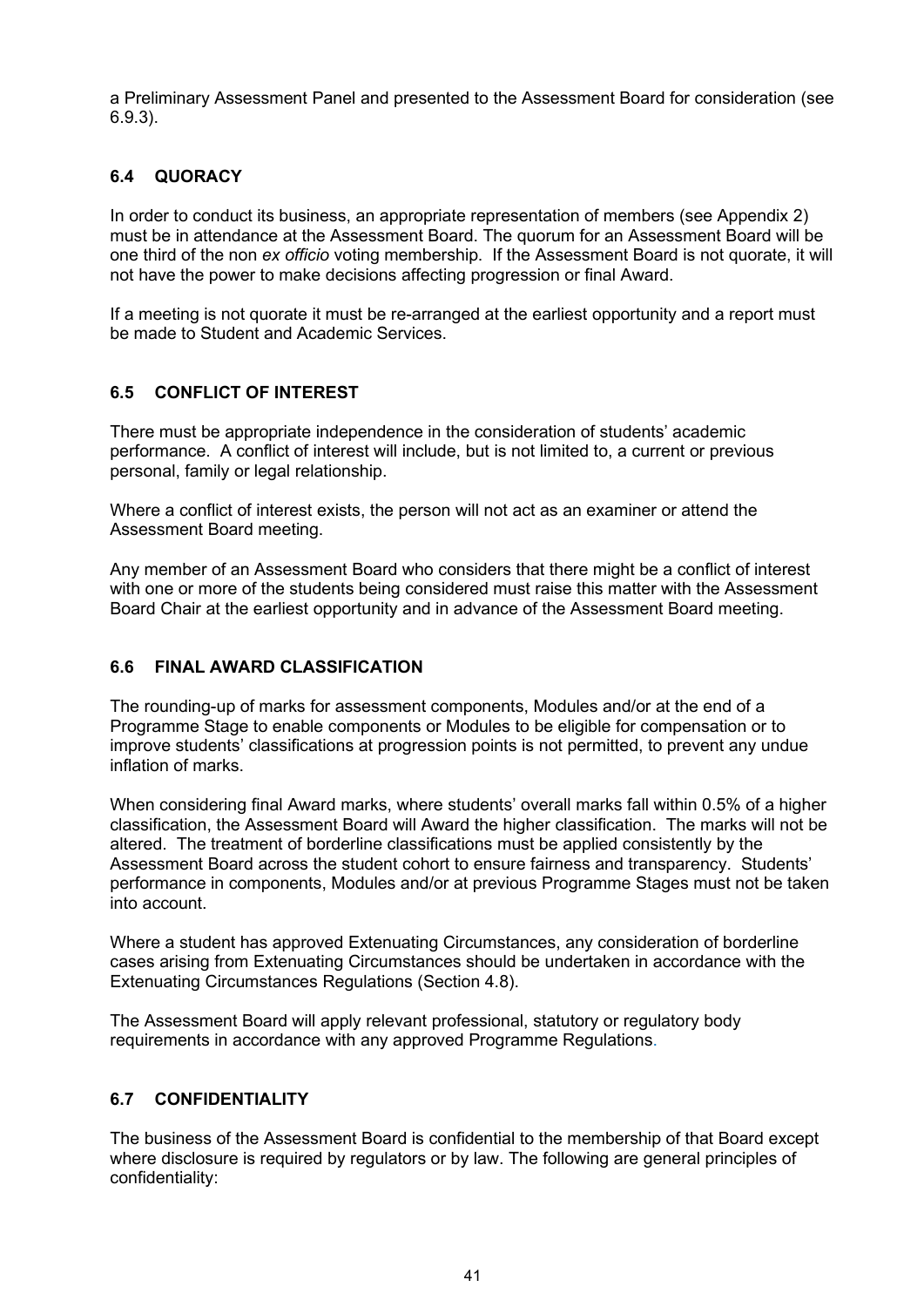- Access to students' marks before and after Assessment Board meetings should be restricted to members of staff who require access in their work capacity.
- Staff are not permitted to inform students of their classification/Award outcome before results are published. This does not preclude providing feedback to students, based on the marking criteria for the assessed work.
- The recommendations, discussions and decisions of Assessment Boards are strictly confidential.

## **6.8 CHAIR'S ACTION**

Exceptionally, it may be necessary for the Chair to make decisions on behalf of the Assessment Board if the Board has granted this permission and agreed the scope of the decision(s) to be made. Chair's Action should only be used as an exceptional response to ensure that decisions are made by the full Assessment Board wherever possible.

Chair's Action can be taken:

- after the Board has convened if decisions are outstanding or when further information about specific cases becomes available, where the Board has given its permission, or
- where circumstances meant it was not possible for a student's results to be considered at the meeting.

The Chair will normally consult with the relevant Internal and External Examiner(s) before taking action.

# **6.9 ASSESSMENT BOARD ADVISORY PANELS**

The following advisory panels may be held prior to an Assessment Board. These panels may make recommendations to an Assessment Board but cannot make decisions relating to progression or Award. The membership for each panel is detailed in Appendix 2.

#### **6.9.1 Module Panel**

Module Panels are typically used where Modules are taken by students from more than one Programme and/or School. Module Panels do not make decisions on progression or award so there is no requirement to review marks anonymously.

A Module Panel may be convened, by the Assessment Board of the School which owns the Module, to:

- in advance of the Assessment Board meeting, consider student performance on the Module, provisional marks and any discrepancies between cohorts or possible issues associated with the Module.
- make recommendations to an Assessment Board and/or comment on statistical analysis of student performance.

Module Panels are not permitted to:

- confirm final marks
- apply compensation
- make decisions about progression or Award
- make decisions on the outcomes of Extenuating Circumstances Panels, Academic Misconduct Panels and/or Fitness to Practise Panels.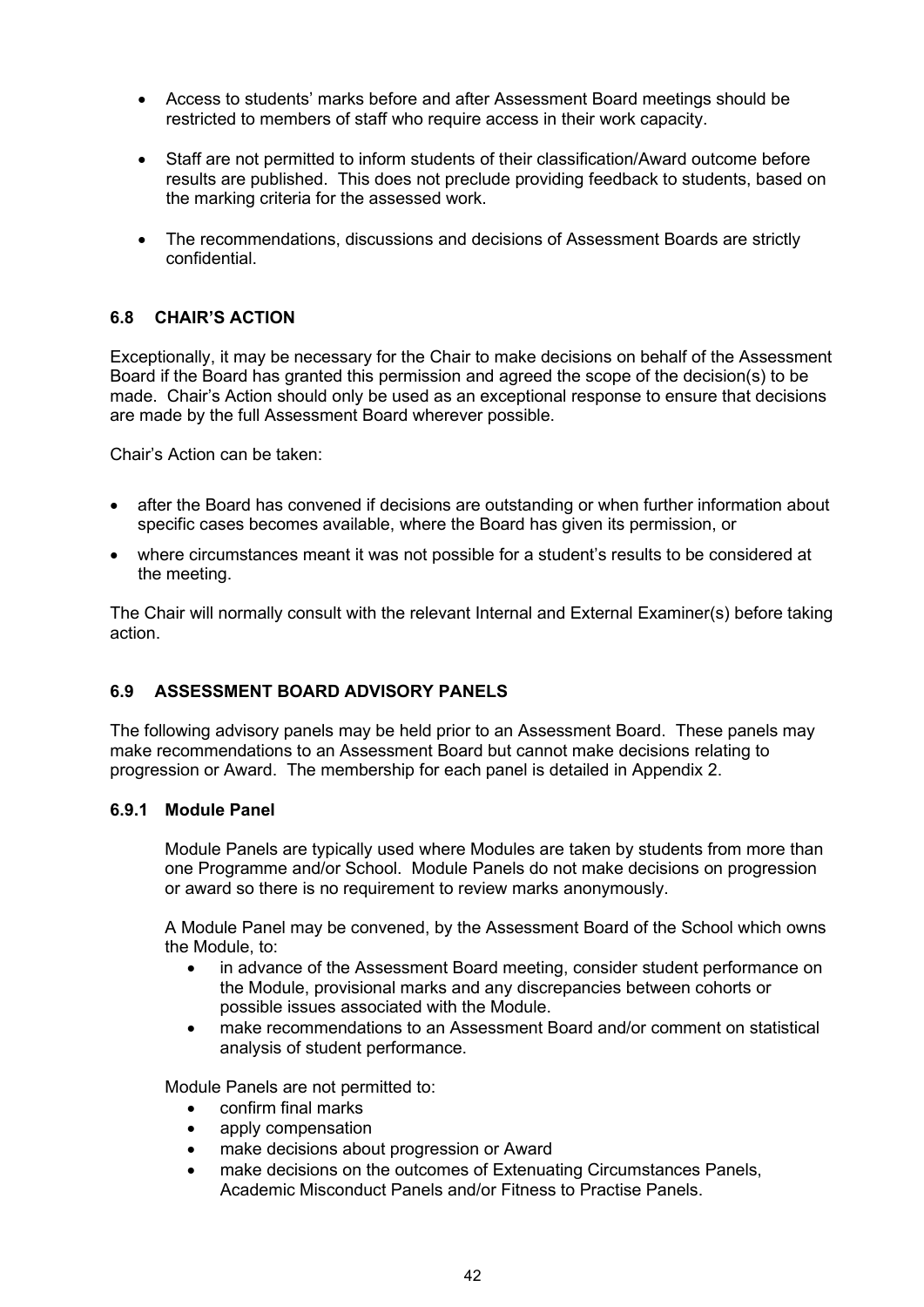#### **6.9.2 Interim Assessment Panel**

An Interim Assessment Panel may be convened to make provisional recommendations to the Assessment Board with regard to student progress. Interim Assessment Panels do not make decisions on progression or award so there is no requirement to review marks anonymously.

Where a Programme permits students to allow students to undertake an earlier resit of failed assessment(s) while continuing their studies and before the final Assessment Board, an Interim Assessment Panel must be held.

Interim Assessment Panels are permitted to:

• consider student achievement in modules completed up to a specified but nonprogression point and exercise discretion in deciding whether and how a student can undertake an earlier resit of failed assessments while continuing their studies

Interim Assessment Panels are not permitted to:

- make recommendations or decisions on the progression of students from one Programme Stage to another, or on final Award
- apply compensation
- make decisions on the outcomes of Extenuating Circumstances Panels, Academic Misconduct Panels, Fitness to Study Panels and Fitness to Practise Panels.

Communications to students following an Interim Assessment Panel will clarify that any results released are provisional and may be amended following an Assessment Board. The Panel must also explain the implications for a student's progression and/or final Award in the event of resit failure.

The recommendations of an Interim Assessment Panel will be reported to the Assessment Board for approval. Assessment Boards should only overrule the recommendations of Interim Assessment Panels where the majority of those present, including the External Examiner, do not consider those recommendations to be justified. In such instances clear reasons must be given.

Students cannot appeal against the decisions of an Interim Assessment Panel, but have the right to appeal against an Assessment Board decision once results have been confirmed if specific grounds are met (see Section 6.11)

#### **6.9.3 Preliminary Assessment Panel**

It is recommended that a Preliminary Assessment Panel is held prior to an Assessment Board to verify data and the report to be provided to the Assessment Board (see Section 6.9.3) and resolve any initial queries. Preliminary Assessment Panels do not make decisions on progression or award so there is no requirement to review marks anonymously.

External Examiners are not required to attend a Preliminary Assessment Panel.

Preliminary Assessment Panels are permitted to:

- make recommendations to the Assessment Board in relation to the statistical breakdown of marks, Module performance across and between Modules and any Modules with poor or unusual results
- consider proposals from the internal examiners and make recommendations for scaling of marks and compensation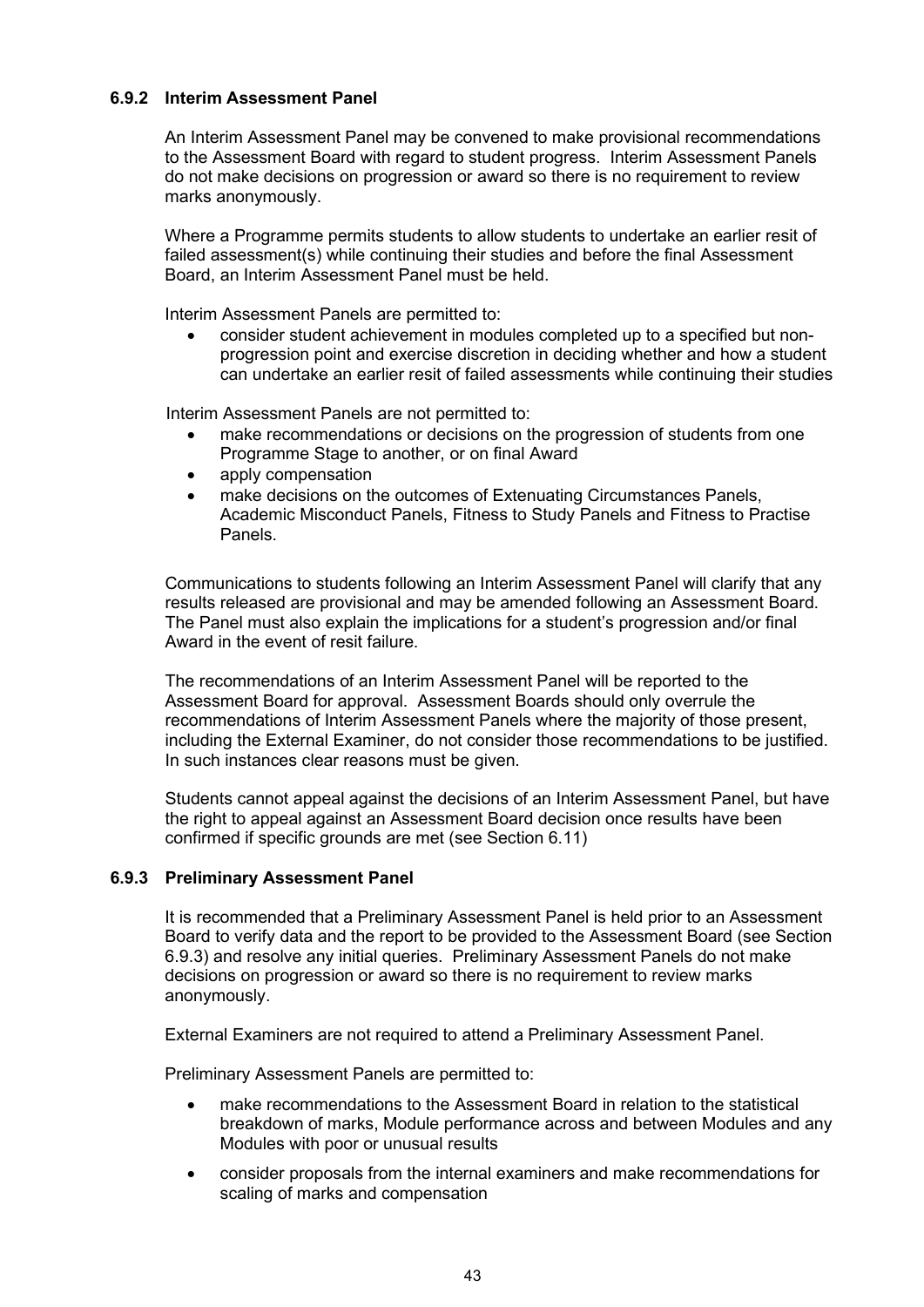Preliminary Assessment Panels are not permitted to:

- make decisions on the progression of students from one Programme Stage to another, or on final Award
- apply compensation
- make decisions on the outcomes of Extenuating Circumstances Panels, Academic Misconduct Panels and Fitness to Practise Panels.

## **6.10 CONSIDERATION OF ASSESSMENT RESULTS FOR SHARED PROGRAMMES AND MODULES**

Where Programmes involve more than one School, and/or where Modules, teaching or services are shared, the following apply:

- i. The Programme will be assigned to a School which will own, and be the 'home' School for, that Programme.
- ii. The Module will be assigned to a School which will own, and be the 'home' School for, that Module.
- iii. Where Modules are shared:
	- Preliminary results and student performance data will be considered by the home School for the Module, in advance of the relevant Assessment Boards. This is to support the decision-making process and identify any relevant matters relating to the specific cohort or Module. Where appropriate, a briefing note will be prepared for the Assessment Board.
	- Representatives from all Programmes involved in those Modules will be involved in these discussions and a Module Panel may be held (see Section 6.9.1).
	- The results for the Module will be confirmed by the relevant Assessment Board for the Module in its home School
- iv. The Assessment Board for a Programme in its home School is responsible for:
	- managing the panels which report to the Assessment Board (unless the Panel relates to Academic Misconduct for a Module owned by another School). Extenuating Circumstances Panels will normally be managed by the home School for the Programme, but may be managed by the home School for a Module if is requested by the Dean of the home School for the Programme.
	- considering and agreeing the results for Modules owned by the School
	- making decisions on progression and Award.
- v. If the 'home' Assessment Board for a Module has not yet met, results for students from another School who have taken that Module will remain provisional until confirmed by this Board.
- vi. Where a student has taken a Module owned by a different School to the 'home' School for their Programme, the 'home' Assessment Board for the student's Programme cannot adjust the Module marks agreed by the other School.

# **6.11 STUDENTS' RIGHT TO APPEAL**

Students have the right to appeal against a decision of the Assessment Board if specific grounds are met (see Senate Regulations 20 and 20b).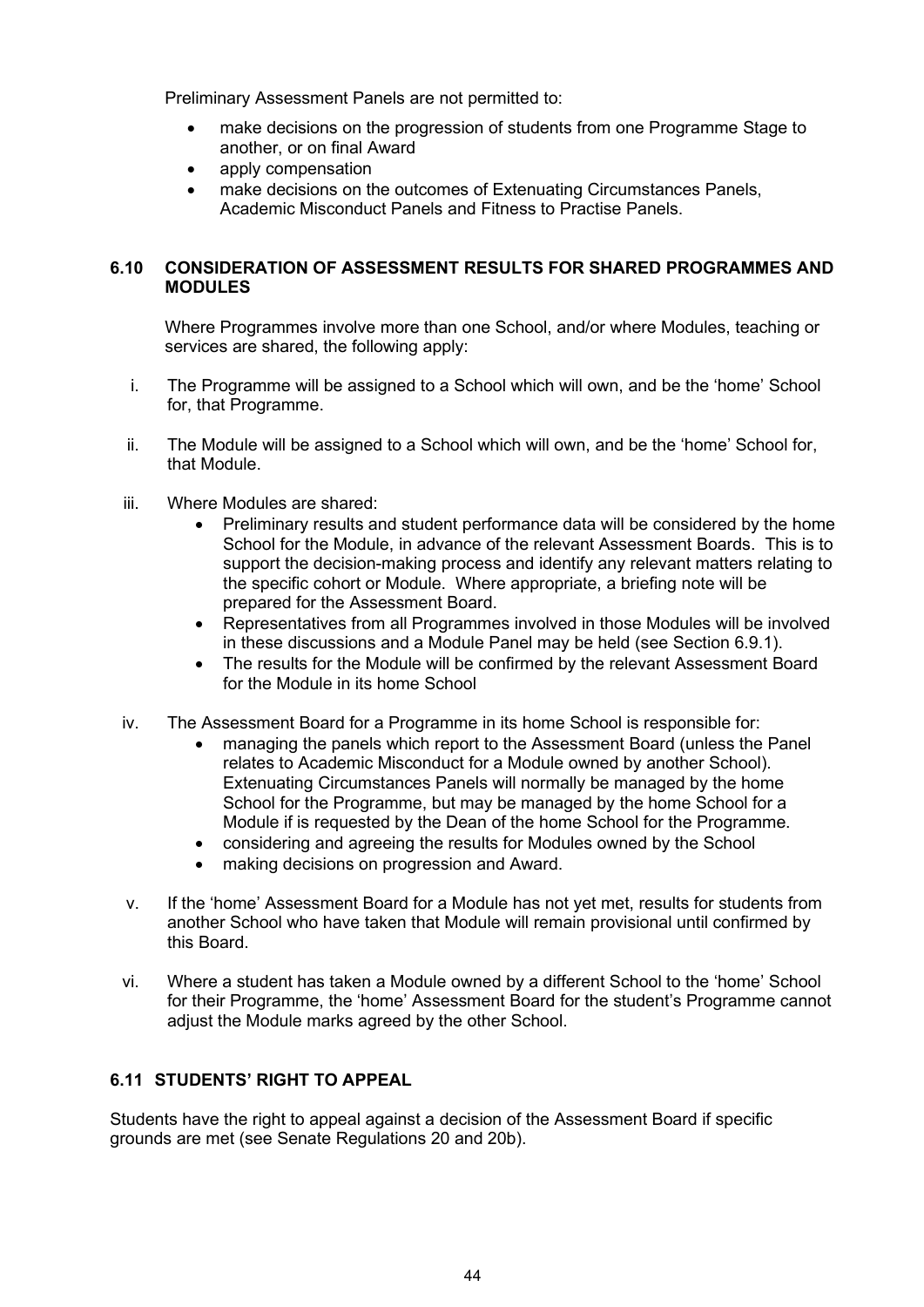# **6.12 SUSPENSION OF THE ASSESSMENT REGULATIONS**

In very exceptional circumstances, where the integrity of the assessment process is compromised by unforeseen circumstances (not otherwise accounted for in the Regulations) or where the application of the Regulations would unfairly disadvantage a group of students, it may be necessary to suspend the Assessment Regulations.

City's Ordinances allow the President, in certain circumstances, to suspend or depart from Regulations to ensure that a group of students may progress or graduate where it would not be reasonable and/or equitable to adhere to the existing Regulations.

Circumstances that might require suspension of the Assessment Regulations must be considered alongside any relevant case precedents and legal and regulatory considerations to ensure that students are treated fairly and consistently throughout City and to maintain academic standards.

Any approved change must be comprehensively and effectively communicated to any students impacted by the decision at the earliest opportunity.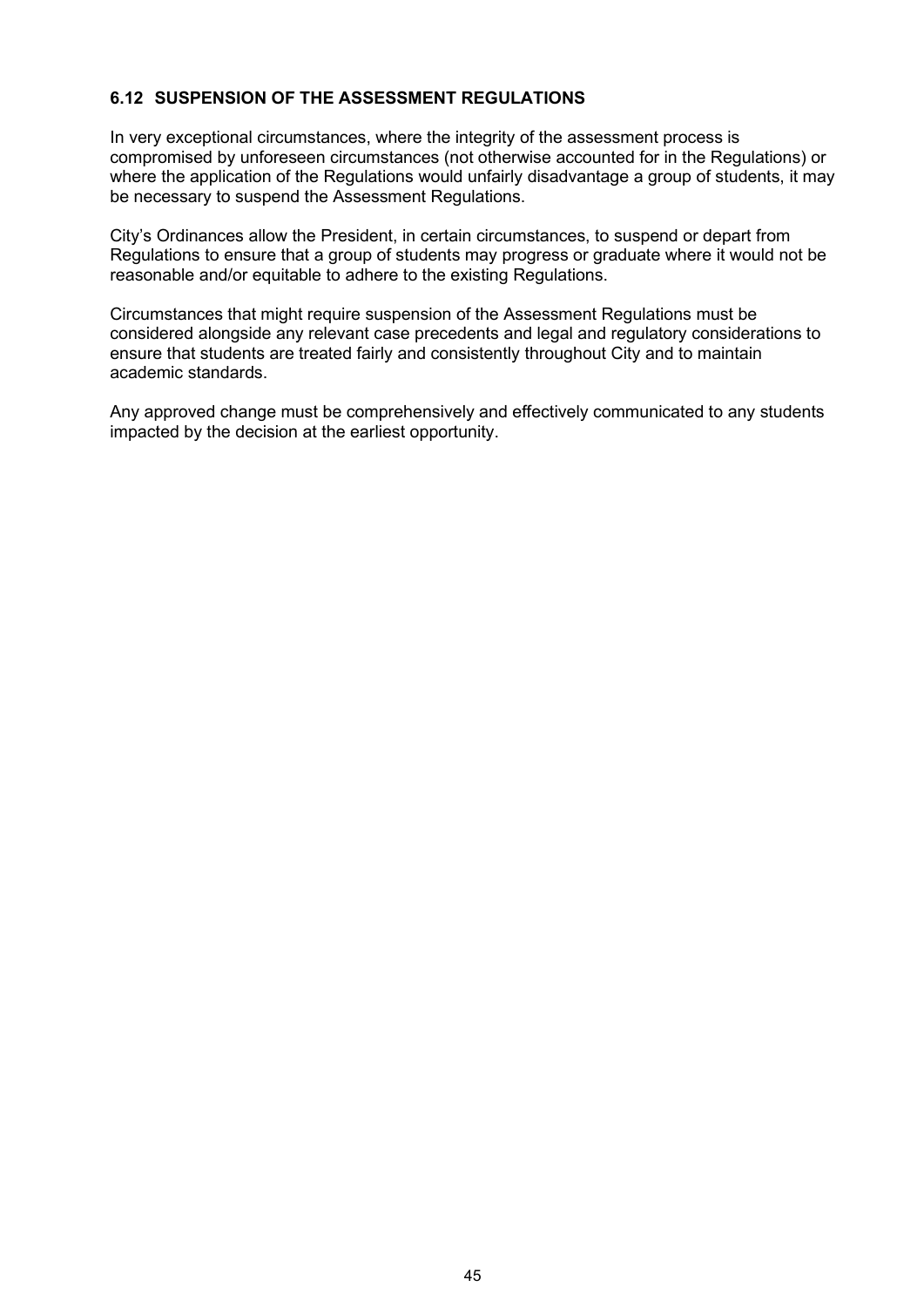# **APPENDIX 1 - APPROVED PROGRAMME REGULATIONS**

#### **APPENDIX 1.1 BAYES BUSINESS SCHOOL PROGRAMME REGULATIONS**

**BSc Accounting & Finance BSc Banking & International Finance BSc Business Studies BSc Investment & Financial Risk Management BSc Finance BSc Management BSc Business Management BSc Business with Finance BSc Business with Marketing BSc Business Management, Digital Innovation and Entrepreneurship BSc International Business**

#### **A1.1.1 Compensation**

#### **Compensation at Programme Stages 1 & 2**

Where a student fails up to a total of one sixth of the required number of credits in either Part 1 or in Part 2 the Assessment Board can consider the application of compensation provided that:

- compensation is permitted for the module involved as set out in the Programme Specification, and
- all assessments for the Programme Stage are taken in one academic year, and
- a minimum overall mark of 30% has been achieved in the module to be compensated, including a minimum of 30% in the exam and 30% in the coursework for those modules with individual component pass marks, and
- an aggregate mark of 40% has been achieved for the Programme Stage.

#### **Compensation at Programme Stage 3**

Once 90 credits have been earned, the remaining credits for Programme Stage 3 (excluding the final year project) can be earned through compensation provided that:

- all assessments for Programme Stage 3 are taken in one academic year, and
- a minimum overall mark of 30% has been achieved in each module to be compensated, and
- an aggregate mark of 40% has been achieved for Programme Stage 3.

#### **A1.1.2 Resit**

#### **Resits at Programme Stage 3**

Under the Business School Undergraduate Assessment Regulations, resits for Stage 3 assessments take place in the summer resit period. This will apply whether the resit is as a first attempt due to agreed and accepted extenuating circumstances or as a second attempt due to failure to achieve the module pass mark. If a student fails to achieve the required number of credits at Programme Stage 3 (after compensation, if applicable) they will be recommended for an Ordinary Degree, or the lower award of a Diploma or Certificate in Higher Education, provided that they meet the requirements for any of these awards.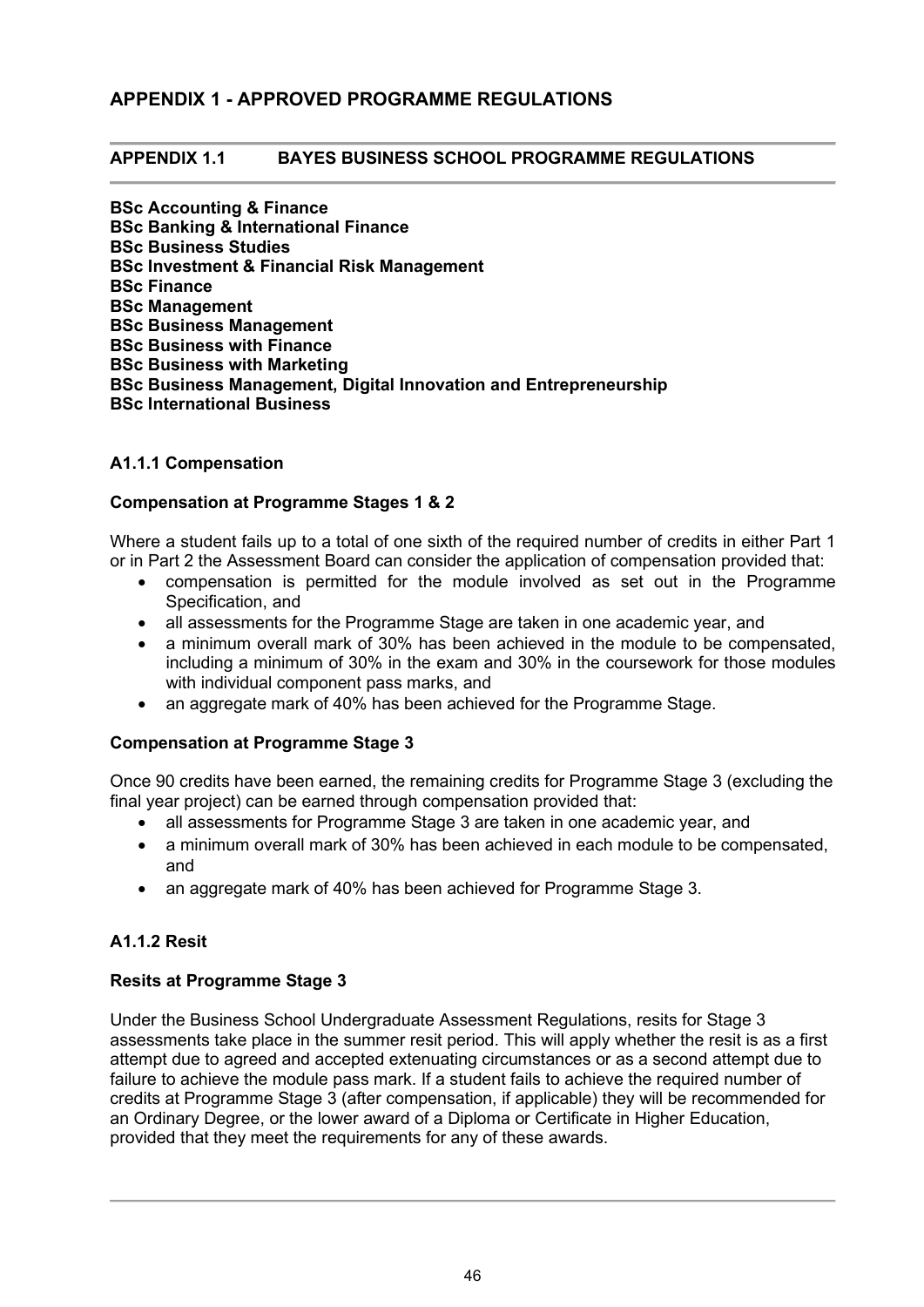## **BSc Actuarial Science**

# **A1.1.3 Compensation**

#### **Compensation at Programme Stages 1 & 2**

Where a student fails up to a total of 25 credits in Part 1 or 20 credits in Part 2 the Assessment Board can consider the application of compensation provided that:

- compensation is permitted for the module involved as set out in the Programme Specification, and
- all assessments for the Programme Stage are taken in one academic year, and
- a minimum overall mark of 30% has been achieved in the module to be compensated, including a minimum of 30% in the exam and 30% in the coursework in modules with individual component pass marks, and
- an aggregate mark of 40% has been achieved for the Programme Stage.

#### **Compensation at Programme Stage 3** *(entry prior to and including 2019/20)*

Once 90 credits have been earned, the remaining credits for Programme Stage 3 (excluding the final year project) can be earned through compensation provided that:

- all assessments for Programme Stage 3 are taken in one academic year, and
- a minimum overall mark of 30% has been achieved in each module to be compensated, and
- an aggregate mark of 40% has been achieved for Programme Stage 3.

## **Compensation at Programme Stage 3** *(with effect from 2020/21 entry)*

Where a student fails up to a total of 30 credits in Programme Stage 3 the Assessment Board can consider the application of compensation provided that:

- compensation is permitted for the module involved as set out in the Programme Specification, and
- all assessments for Programme Stage 3 are taken in one academic year, and
- a minimum overall mark of 30% has been achieved in each module to be compensated, and
- an aggregate mark of 40% has been achieved for Programme Stage 3.

# **A1.1.4 Resit**

# **Resits at Programme Stage 3**

Under the Business School Undergraduate Assessment Regulations, resits for Stage 3 assessments take place in the summer resit period, This will apply whether the resit is as a first attempt due to agreed and accepted extenuating circumstances or as a second attempt due to failure to achieve the module pass mark. If a student fails to achieve the required number of credits at Programme Stage 3 (after compensation, if applicable) they will be recommended for an Ordinary Degree, or the lower award of a Diploma or Certificate in Higher Education, provided that they meet the requirements for any of these awards.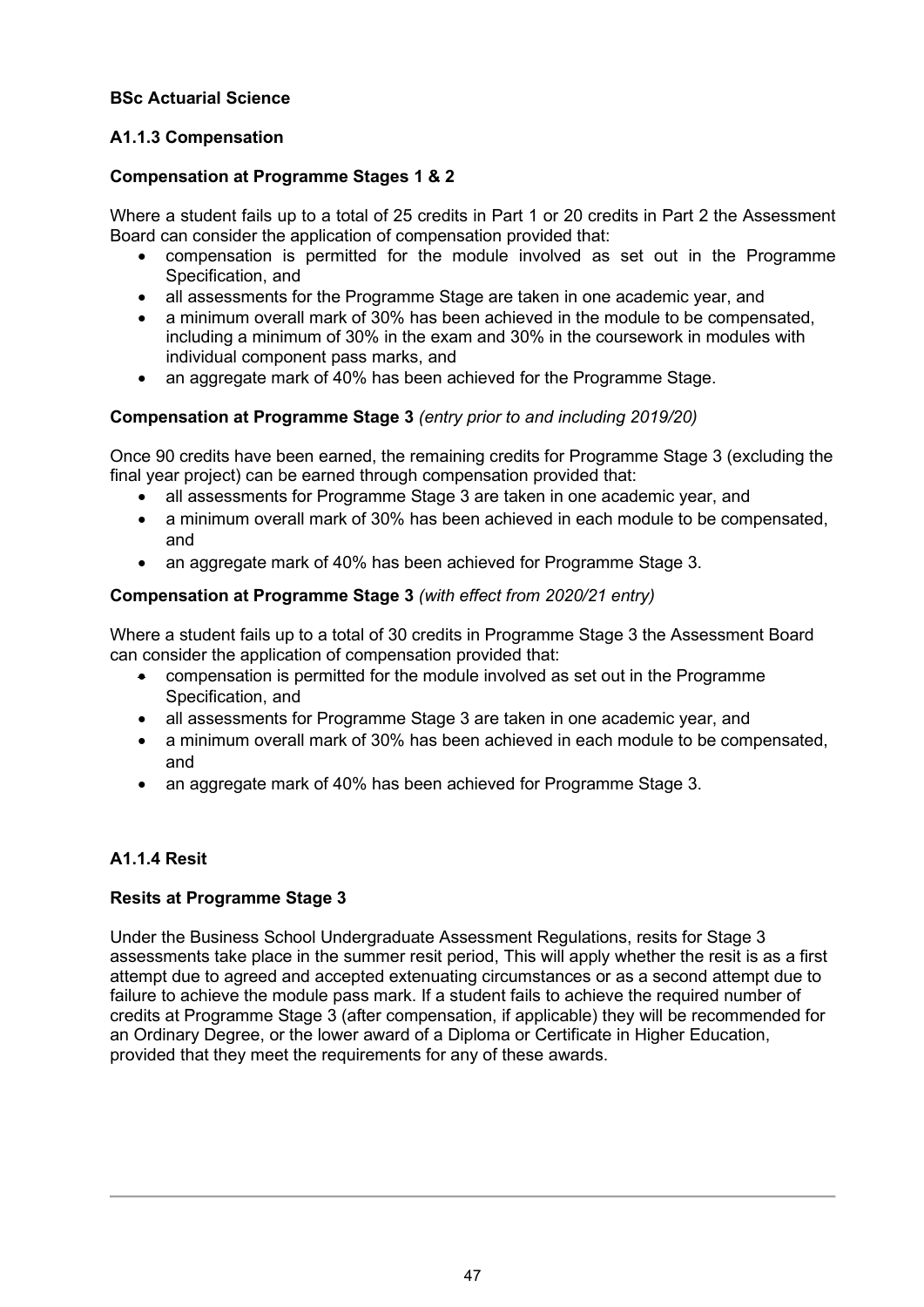## **MSc Insurance & Risk Management**

## **A1.1.5 Recognition of Prior Leaning**

The limit to the volume of credit that can be permitted through RPL will be 30% for applicants who hold the Chartered Insurance Institute (CII) Associateship or Advanced Diploma qualification.

The limit to the volume of credit that can be permitted through RPL will be equivalent to term one credits for the following partnership programmes:

## **KAIST**

- 1. To increase the number of credits allowed for APL from 45 60 on MSc in Financial Mathematics for students arriving from the Masters in Financial Engineering or the MBA in Finance at KAIST. (Equating to the credits for term one of the programme)
- 2. To increase the number of credits allowed for APL from 45 60 on MSc in Quantitative Finance for students arriving from the Masters in Financial Engineering or the MBA in Finance at KAIST. (Equating to the credits for term one of the programme)
- 3. To increase the number of credits allowed for APL from 45 60 on MSc in Investment Management for students arriving from the Masters in Financial Engineering or the MBA in Finance at KAIST. (Equating to the credits for term one of the programme)
- 4. To increase the number of credits allowed for APL from 46.25 65 on MSc in Mathematical Trading and Finance for students arriving from the Masters in Financial Engineering or the MBA in Finance at KAIST. (Equating to the credits for term one of the programme)
- 5. To increase the number of credits allowed for APL from 45 60 on MSc in Real Estate Investment for students arriving from the MBA in Finance at KAIST. (Equating to the credits for term one of the programme)
- 6. To increase the number of credits allowed for APL from 52.5 75 on MSc in Energy Trade and Finance for students arriving from the MBA in Finance at KAIST. (Equating to the credits for term one of the programme)

# **Sogang**

- 1. To increase the number of credits allowed for APL on MSc in Investment Management from 45 – 70 for students arriving from the Sogang full time MBA. (Equating to the credits for term one of the programme)
- 2. To increase the number of credits allowed for APL on MSc in Global Supply Chain Management from 48 – 65 for students arriving from the Sogang full time MBA. (Equating to the credits for term one of the programme)
- 3. To increase the number of credits allowed for APL on MSc in Management from 45 60 for students arriving from the Sogang full time MBA. (Equating to the credits for term one of the programme)

#### **UNIST**

- 1. To increase the number of credits allowed for APL from 52.5 75 on MSc in Energy Trade and Finance for students arriving from the ECTFE at UNIST. (Equating to the credits for term one of the programme)
- 2. To increase the number of credits allowed for APL from 47.5 65 on MSc Global Supply Chain Management for students arriving from the Masters in Technology and Information Management at UNIST. (Equating to the credits for term one of the programme)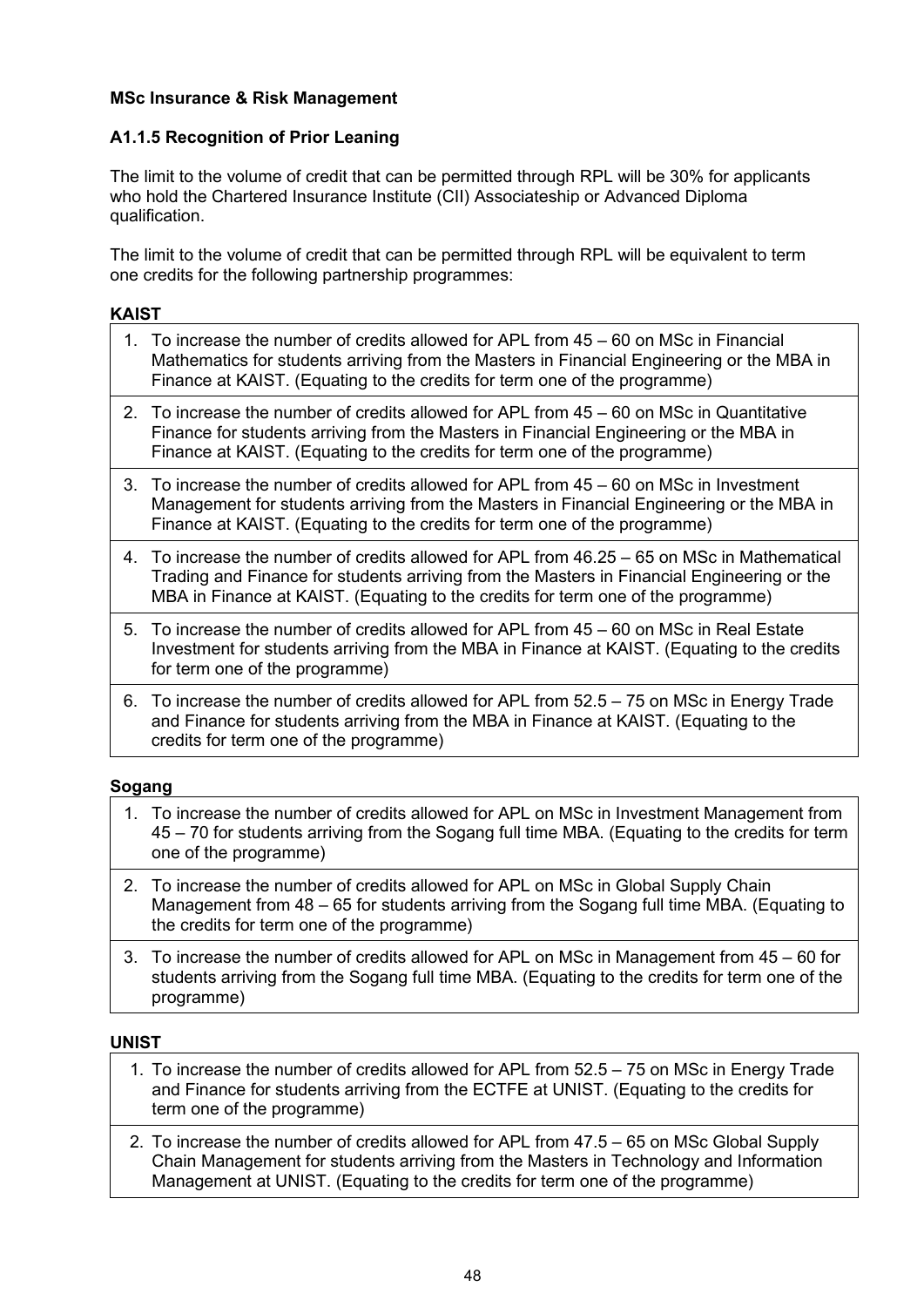## **All Masters Programmes**

## **A1.1.6 Award and Classification**

Award classifications are determined as follows:

| <b>Award</b>                           | Overall aggregate mark | <b>Award classification</b> |
|----------------------------------------|------------------------|-----------------------------|
| Masters Degree<br>Postgraduate Diploma | 70-100%                | With Distinction            |
|                                        | 65.0-69.9%             | With Merit                  |
|                                        | 50.0-64.9%             | Without classification      |

#### **In addition to the above awards, the following programmes have a PG Certificate**

**MSc Management MSc Marketing Strategy and Innovation MSc Global Supply Chain Management MSc Entrepreneurship MSc / MA / MInnov in Innovation, Creativity and Leadership Executive Masters in Medical Leadership Executive Masters in Medical Leadership (SLMDA route) MSc Actuarial Science MSc Actuarial Management MSc Business Analytics MSc International Business MSc Global Finance MA in Leadership (SLMDA route)**

#### **A1.1.7 Award and Classification**

Award classifications are determined as follows:

| Award                    | Overall aggregate mark | <b>Award classification</b> |
|--------------------------|------------------------|-----------------------------|
| Postgraduate Certificate | 70-100%                | <b>With Distinction</b>     |
|                          | 65.0-69.9%             | <b>With Merit</b>           |
|                          | 50.0-64.9%             | Without classification      |

#### **All MBA Programmes**

#### **A1.1.8 Award and Classification**

Award classifications are determined as follows:

| <b>Award</b>   | Overall aggregate mark | <b>Award classification</b> |
|----------------|------------------------|-----------------------------|
| Masters Degree | 70-100%                | With Distinction            |
|                | 65.0-69.9%             | With Merit                  |
|                | 50.0-64.9%             | Without classification      |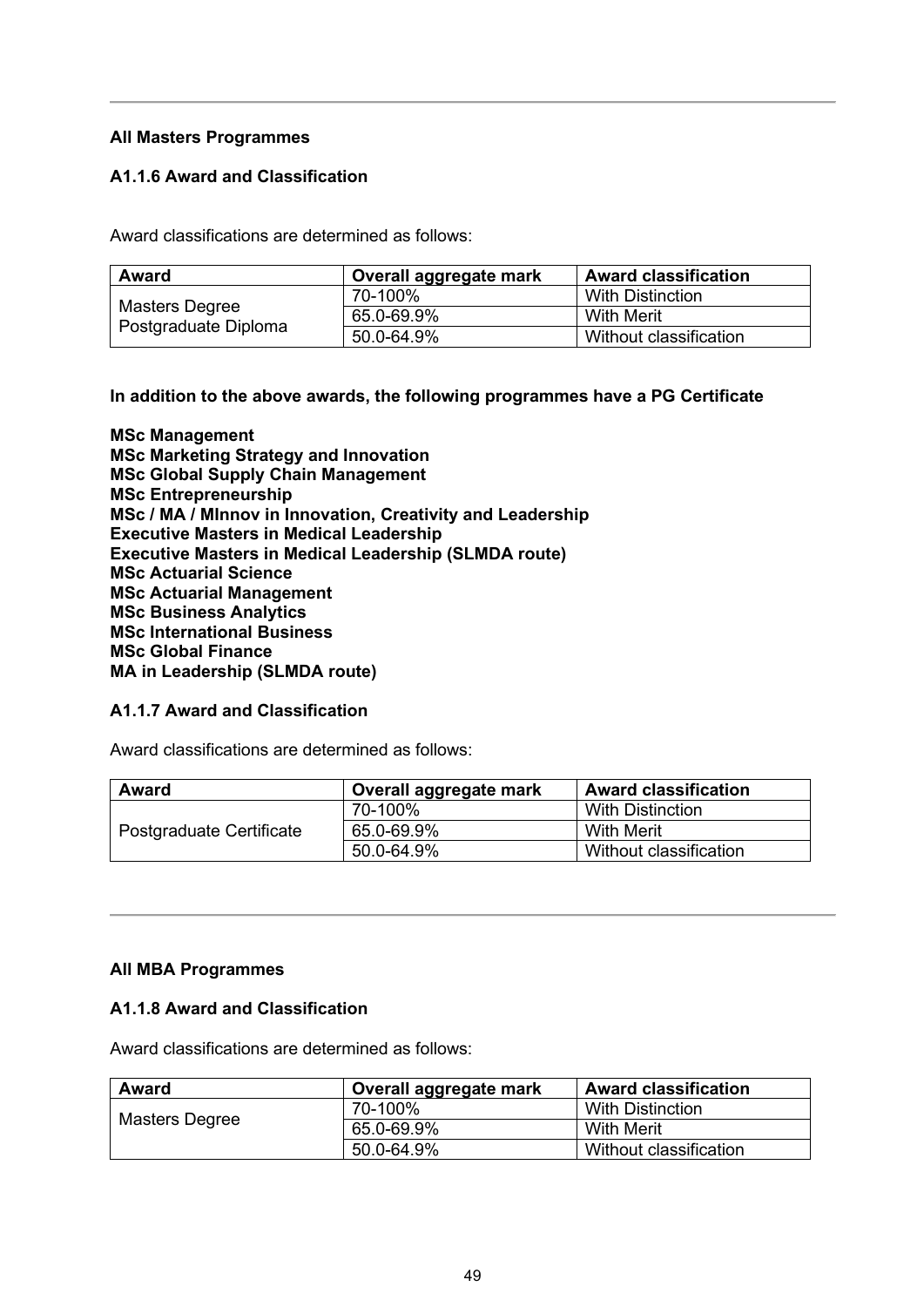# **A1.1.9 Resits**

A student who has not met the pass requirements for a Module due to failure in a resit may, at the discretion of the Assessment Board and under exceptional circumstances, be offered a second resit subject to the following conditions:

- 1. The resit is permitted for no more than one assessment component,
- 2. The student does not attend the University, and access is limited to certain learning resources for the component being repeated,
- 3. The marks that can be achieved for the component being repeated is capped at the module and/or component pass marks,
- 4. The student retains the marks for the modules and/or components already passed,
- 5. No further resit opportunities are permitted.

Where the Assessment Board is satisfied that a further opportunity to take the original assessment is not possible or is inappropriate, it may arrange for an alternative assessment task to be set, on the condition that it must be an equivalent task which will enable the relevant Learning Outcomes to be demonstrated.

# **Global Finance (PG Cert, PG Dip, MSc)**

# **A1.1.10 Compensation**

If, having taken a resit, the student achieves a lower mark than achieved at  $1<sup>st</sup>$  attempt, the Assessment Board may revert to the mark taken at 1<sup>st</sup> attempt when considering compensation

The following criteria must be met:

- The module is compensatable
- It can be demonstrated that the Learning Outcomes of Programme are met
- A minimum overall mark of no more than 10% below the module pass mark has been achieved in the module to be compensated, and
- An aggregate mark of 50% has been achieved overall.

# **SPECIALIST MASTERS PROGRAMME (GENERAL)**

#### **A1.1.11 Compensation**

Resits are required before compensation, except in the following instance.

If, at the point the student has results for all their taught modules,

- They have no more than 20 credits outstanding (15 for a PG Certificate), and
- The grade for the module(s) is 40% or above, and
- Their overall degree average is at least 50%, and
- If the module is eligible for compensation.

The student would not be required to undertake the resit for that module as this will be eligible for compensation.

If the student fails more than 20 credits (excluding project modules), they must retake all outstanding assessments with no exceptions.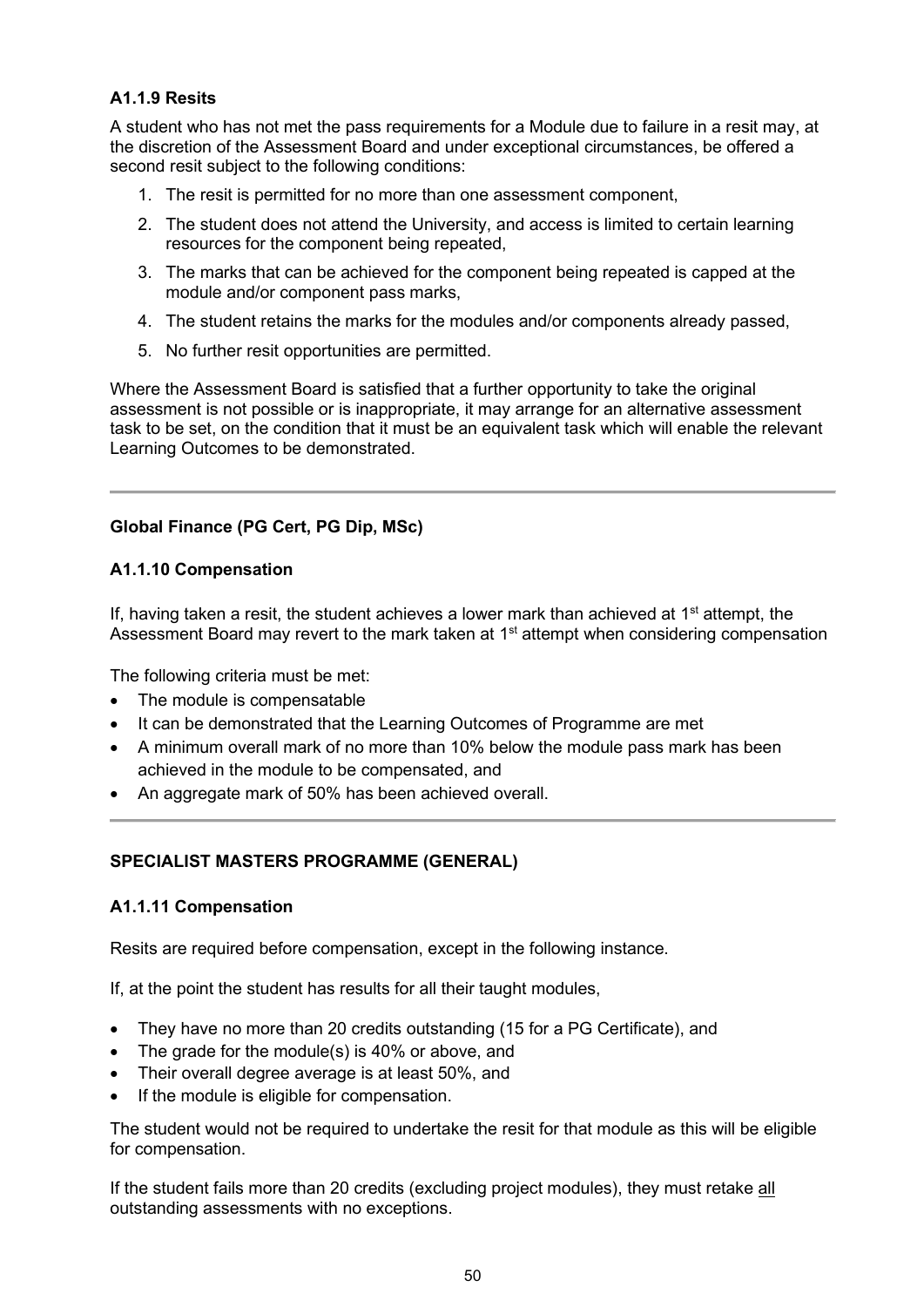# **APPENDIX 1.2 SCHOOL OF HEALTH SCIENCES PROGRAMME REGULATIONS**

#### **MSc/PG Dip Radiography (Diagnostic Imaging) MSc/PG Dip Radiography (Computed Tomography) MSc/PG Radiography (Medical Magnetic Resonance) MSc/PG Radiography (Magnetic Resonance Imaging)**

#### **A1.2.1 Recognition of Prior Learning**

The limit to the volume of credit that can be permitted through RPL will be 60 credits where a student holds a Postgraduate Certificate in a Radiography related subject from another institution.

The limit to the volume of credit that can be permitted through RPL will be 120 credits where a student holds a Postgraduate Diploma in a Radiography related subject from another institution.

**BSc (Hons) Optometry BSc (Hons) Nursing (RN/ Pre-registration) (Adult) (Children's Nursing) (Mental Health) Post Graduate Diploma Nursing/RN (pre-registration) Adult/Child/Mental Health MSc Nursing (RN/ Pre-registration) (Adult and Mental Health) MSc Nursing (RN/ Pre-registration) (Adult) (Children's Nursing) (Mental Health) BSc (Hons) Radiography (Diagnostic Imaging) BSc (Hons) Radiography (Radiotherapy and Oncology) BSc (Hons) Midwifery BMid (Hons) Midwifery BSc/MSLT Speech and Language Therapy MSc Speech and Language Therapy (pre-registration) BSc (Hons) Speech and Language Science**

#### **A1.2.2 Resits**

The Assessment Board to permit at its discretion a second resit subject to the following criteria:

- For BSc and BMid programmes, an overall average of at least 40% in the taught elements of the Programme Stages 1, 2 or 3 excluding one failed module must have been achieved;
- For Postgraduate programmes, an overall average of at least 50% in the taught elements of the Programme Stages 1, 2 or 3 excluding one failed module must have been achieved.
- For BSc, BMid and Postgraduate programmes, a second resit cannot be offered for any clinical failed module (consisting of clinical placements, OSCEs or in-house clinical assessments)

**BSc (Hons)/Graduate Diploma Public Health (District Nursing, Health Visiting or School Nursing)**

**BSc (Hons)/Graduate Diploma Primary Care (Practice Nursing) Post Graduate Diploma Public Health (Health Visiting, School Nursing or District Nursing) Post Graduate Diploma in Midwifery (shortened programme) Postgraduate Diploma Primary Care (Practice Nursing)**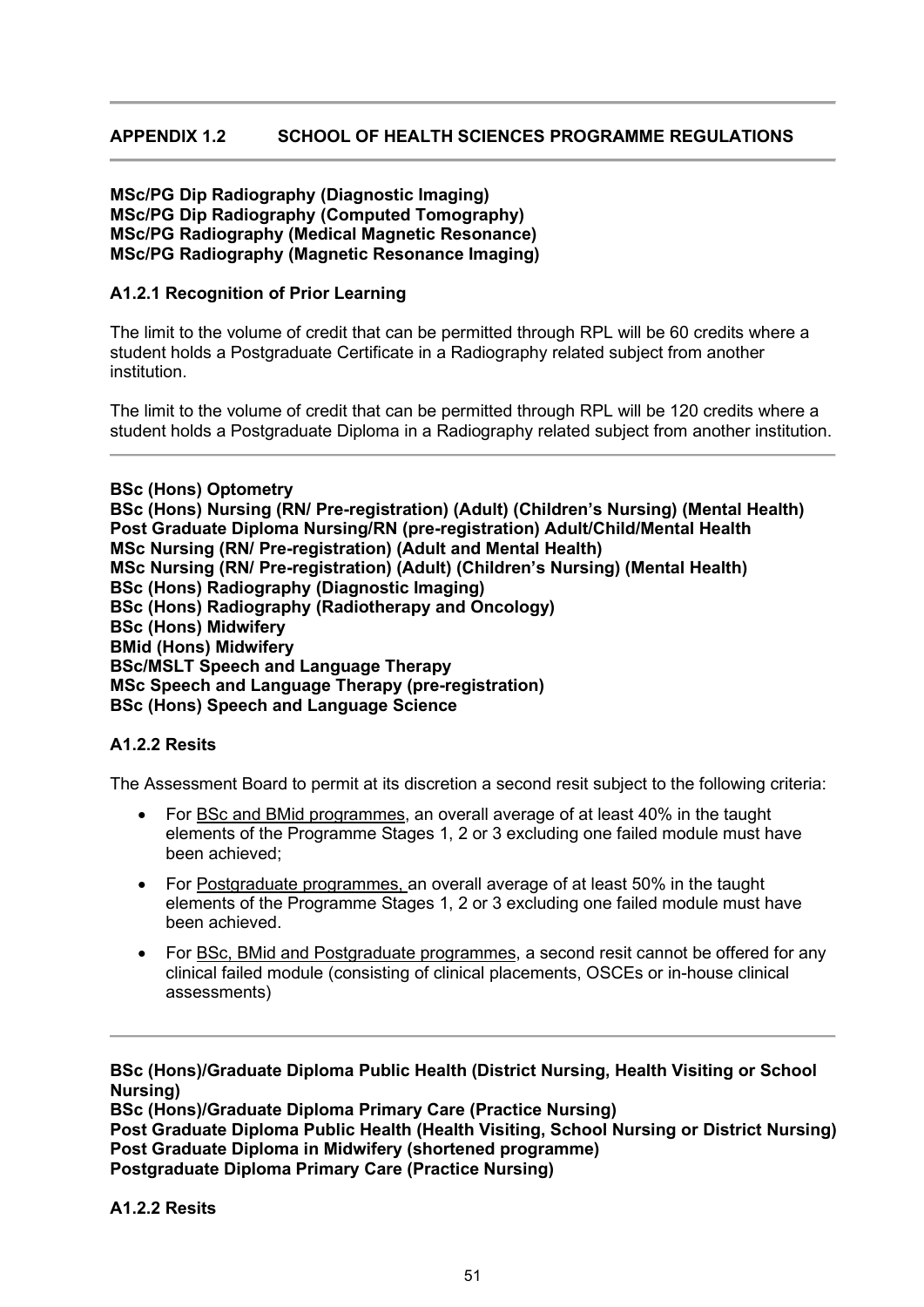A student who has not met the pass requirements for a Module due to failure in a resit may, at the discretion of the Assessment Board, be offered a second resit subject to the following criteria:

- The student has failed no more than one assessment.
- For **BSc programmes**, an overall average of at least 50% in Programme Stages 2 and 3 excluding the failed assessment must have been achieved.
- For **postgraduate programmes**, an overall average of at least 60% in the taught elements of the programme excluding the failed assessment must have been achieved.
- For **BSc and postgraduate programmes**, a second resit cannot be offered for any practical failed assessment (either placement or in-house clinical).

#### **Postgraduate Diploma Nursing – Adult Postgraduate Diploma Nursing – Child Postgraduate Diploma Nursing – Mental Health**

#### **A1.2.3 Periods of Registration**

The normal period of registration for the award of Postgraduate Diploma is 2 years and the maximum period of registration is 5 years.

## **MSc Registered Nurse (RN) Nursing: Adult and Mental Health (pre-registration) Programme**

#### **A1.2.4 Periods of Registration**

The normal period of registration for the award of MSc is 3 years and the maximum period of registration is 5 years.

#### **Postgraduate Diploma Midwifery**

#### **A1.2.5 Periods of Registration**

The normal period of registration for the award of Postgraduate Diploma is 18 months (80 weeks) and the maximum period of registration is two and a half years (or three and a half years with maternity leave).

#### **Postgraduate Diploma – Public Health (Health Visiting, School Nursing, or District Nursing)**

#### **A1.2.6 Periods of Registration**

The normal period of registration for the award of Postgraduate Diploma is 1 year and the maximum period of registration is 3 years for both full-time and part-time study.

#### **PG Dip/MSc Speech and Language Therapy**

#### **A1.2.7 Periods of Registration**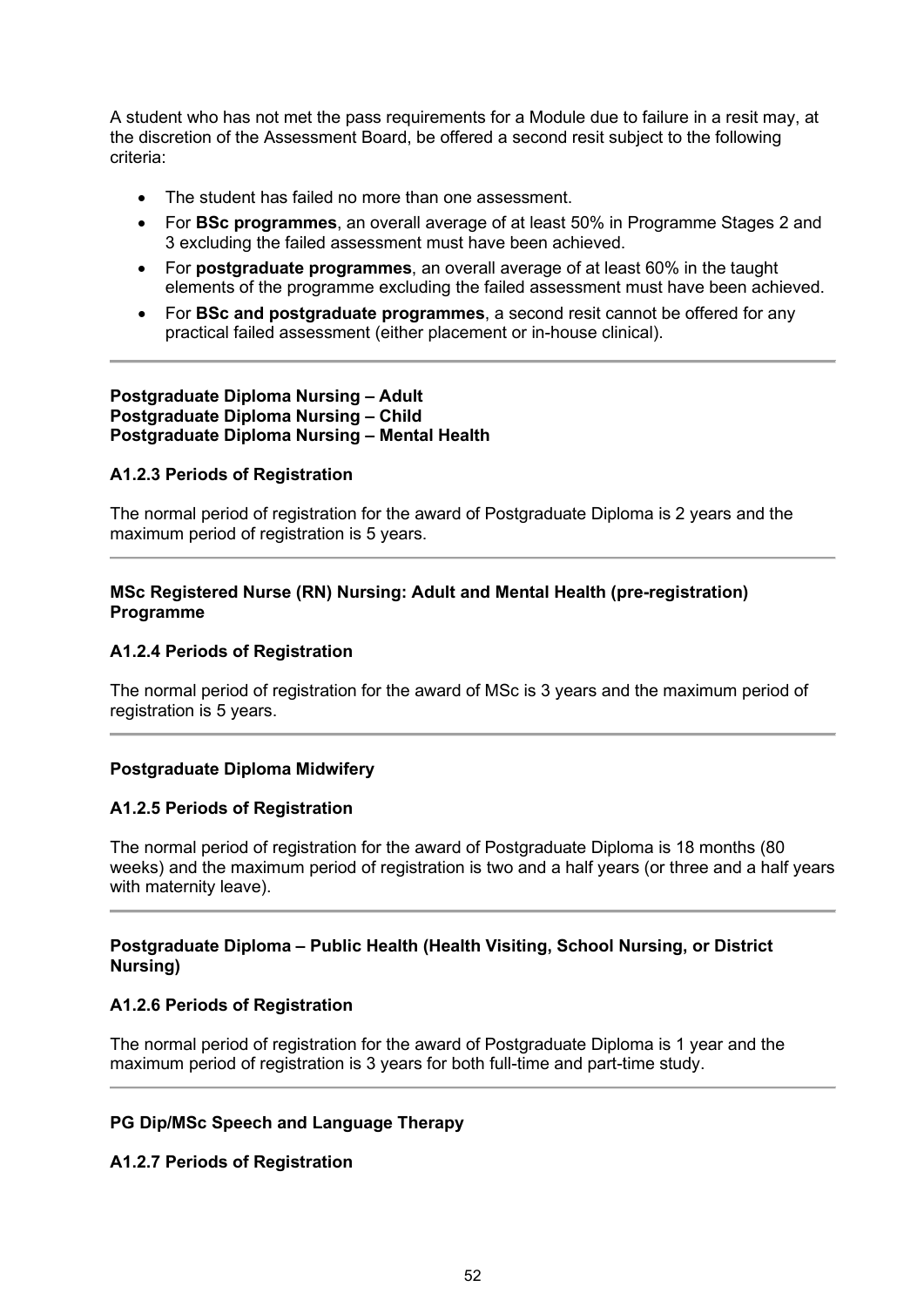For PG Dip/MSc students enrolled in 2017/18 and before, the normal period of registration for the award of Postgraduate Diploma is 2 years and the maximum period of registration is 4 years. The normal period of registration for the PG Dip with MSc conversion is 2.5 years and the maximum period of registration for the PG Dip with MSc conversion is 5 years.

From 2018/19 the normal period of registration of registration for the award of MSc Speech and Language Therapy is 2 years and the maximum period of registration is 4 years.

## **BSc (Hons) Nursing Studies BSc Nursing Studies**

# **A1.2.9 Recognition of Prior Learning (RPL) AND Prior Experiential Learning**

The time limit of 5 years from when credit for previous learning was awarded for RPL applications may be exceeded for applicants with certain qualifications in accordance with the arrangements set out in the Programme Specification.

**MSc Advanced Practice in Health and Social Care (Generic)**

**MSc Adult Mental Health (Advanced Practice in Health and Social Care)** 

**MSc Adult Mental Health (Contemporary Studies)**

**MSc Advanced Nurse Practitioner Child-Adult (Advanced Practice in Health and Social Care)** 

**MSc Child and Adolescent Mental Health (Advanced Practice in Health and Social Care) MSc Child and Adolescent Mental Health (Contemporary Studies)**

**MSc Nursing (Advanced Practice in Health and Social Care)** 

**MSc Ophthalmic Nurse Practitioner (Advanced Practice in Health and Social Care)**

**MSc Midwifery (Advanced Practice in Health and Social Care)** 

**MSc Enhanced Midwifery Care**

**MSc Speech Language and Communication (Advanced Practice in Health and Social Care) MSc Speech, Language and Communication (Advanced Studies)**

# **A1.2.10 Recognition of Prior Learning (RPL) AND Prior Experiential Learning**

The limit to the volume of credit that can be permitted through RPL will be up to one third of the total credits for the Programme where the prior learning relates to credit previously awarded by City as CPD.

# **Foundation Degree in Healthcare (Nursing Associate)**

*Pilot Programme - commenced January 2017 (applicable to Trainee Nursing Associates who started the programme in January 2017).*

# **A1.2.11 Interruption of Studies**

Students do not have the option to interrupt their studies by stepping off and then re-entering this pilot programme.

# **A1.2.12 Resits**

A student who has not met the pass requirements for a Module due to failure in a resit may, at the discretion of the Assessment Board, be offered a second resit subject to the following criteria:

# **Programme Stage 2**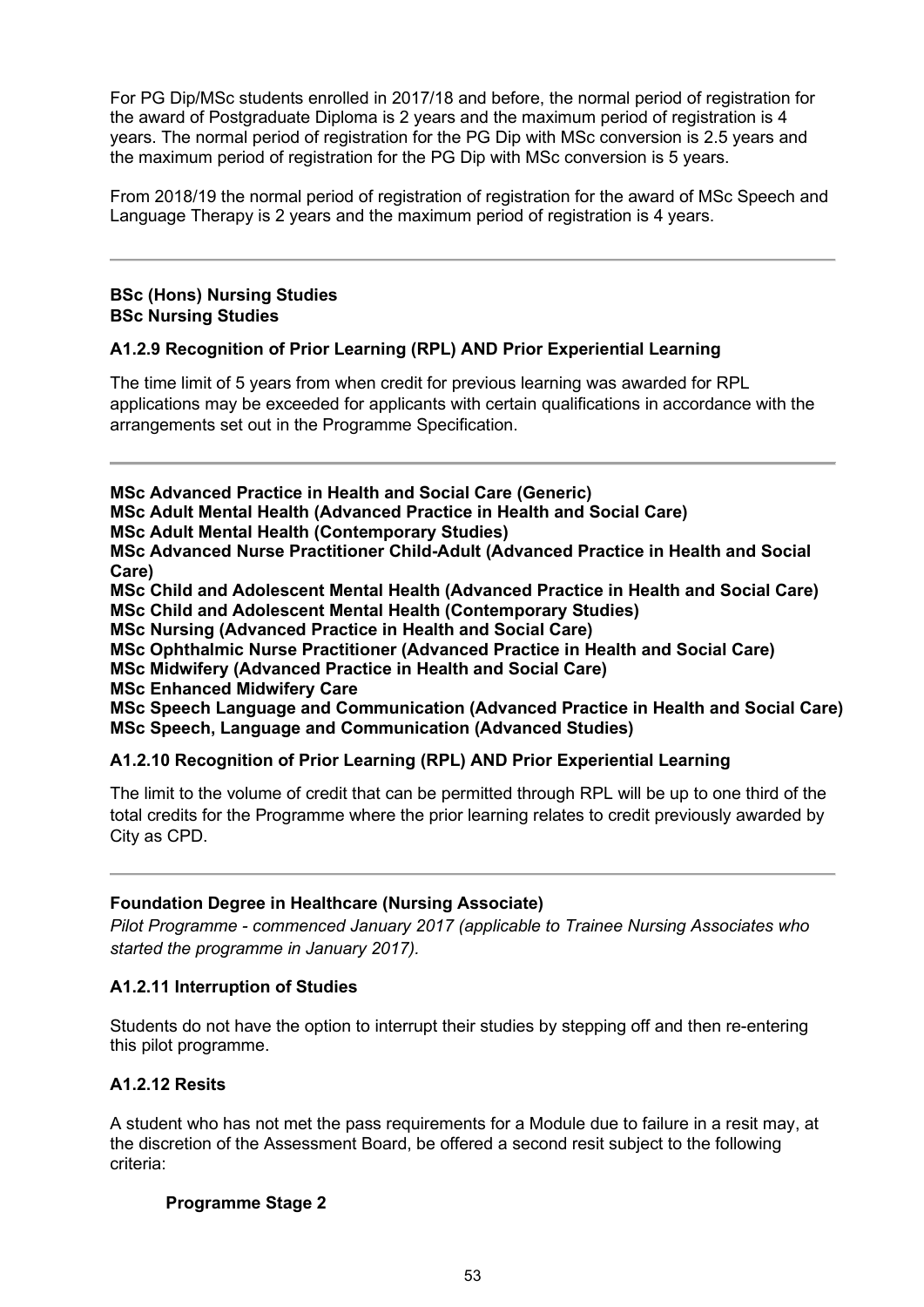- The student has failed no more than one assessment in Programme Stage 2;
- The student should have achieved an overall average of at least 50% in Programme Stage 2 excluding the failed assessment.

## **Foundation Degree in Healthcare: Nursing Associate (Route to Apprenticeship)**

#### *(applicable to Nursing Associates who started the programme in October 2018).*

A student who has not met the pass requirements for a Module due to failure in a resit may, at the discretion of the Assessment Board, be offered a second resit subject to the following criteria:

#### **Programme Stage 1**

- The student has failed no more than one assessment in Programme Stage 1;
- The student should have achieved an overall average of at least 50% in Programme Stage 1 excluding the failed assessment.

#### **Programme Stage 2**

- The student has failed no more than one assessment in Programme Stage 1 and 2;
- The student should have achieved an overall average of at least 50% in Programme Stage 1 and 2 excluding the failed assessment in Programme Stage 2.
- The student needs to successfully complete the medicines calculations examination (NA2002) in order to undertake the administration of medicines assessment in practice (NA2004).

#### **MSc Speech and Language Therapy BSc Speech and Language Therapy**

#### **A1.2.13 Recognition of Prior Learning (RPL)**

Recognition of Prior Learning RPL is considered from applicants from another HCPC approved Speech and Language Therapy programme elsewhere in the UK.

RPL may also be considered from applicants who have successfully completed appropriate overseas Speech and Language qualifications from countries which have a Mutual Recognition of Credentials Agreement with the Royal College of Speech and Language Therapists. Applications for RPL are considered on a case by case basis with reference to the RPL Policy. Where an application for RPL is approved the programme of study is adapted in order to accommodate differences between the two programmes.

#### **BSc Speech and Language Therapy BSc Speech and Language Science**

#### **A1.2.14 Programme Transfer**

A student who has successfully completed Programme Stage 1 and 90 appropriate credits from Programme Stage 2 of the BSc Speech and Language Therapy programme may, with the approval of the Assessment Board, transfer to the BSc Speech and Language Science programme.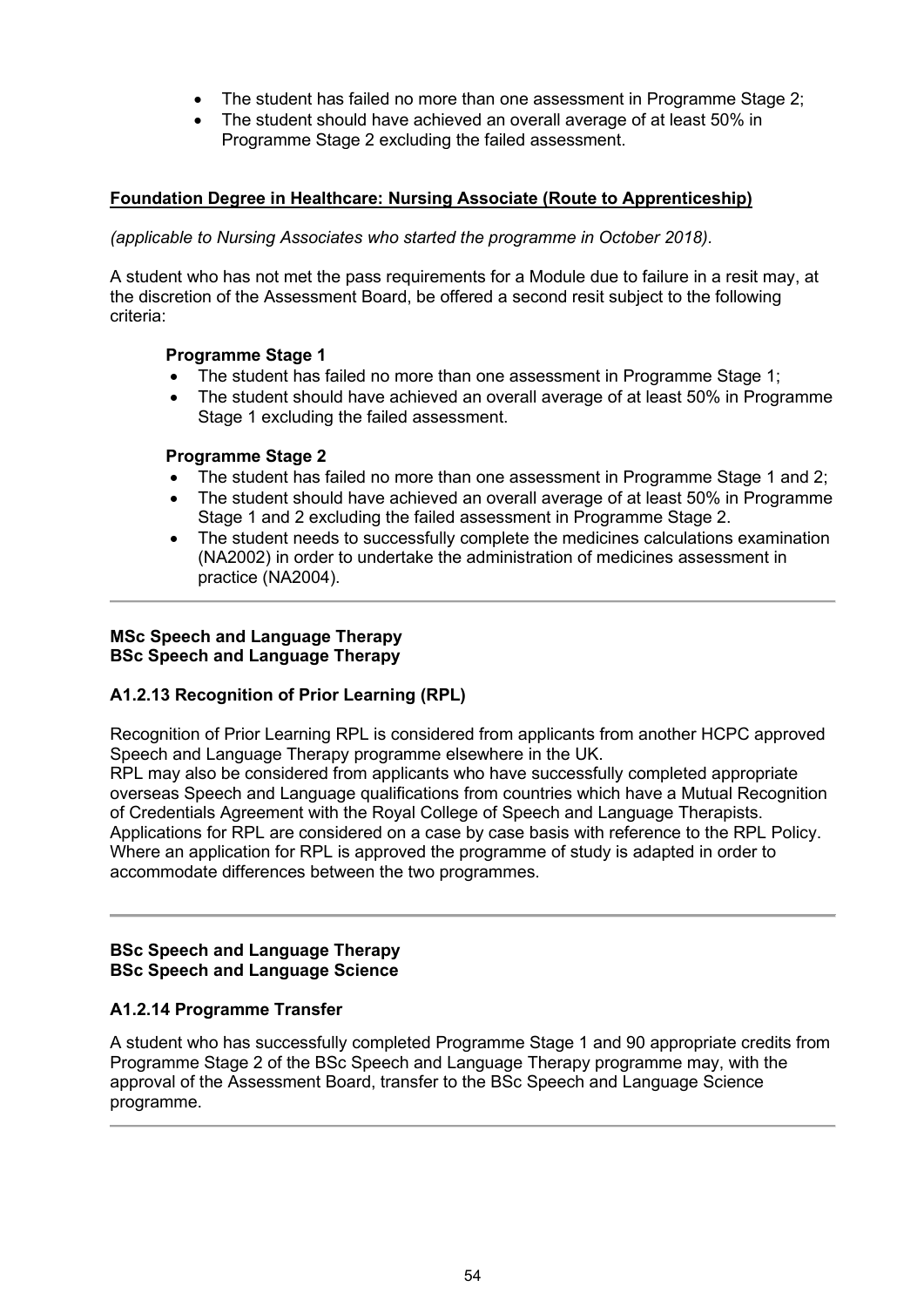## **BSc (Hons) Nursing (RN/ Pre-registration) (Adult) (Children's Nursing) (Mental Health)**

## **A1.2.15 Recognition of Prior Learning (RPL)**

Up to 50% RPL is permitted for students entering the programme from the Foundation Degree in Healthcare: Nursing Associate (Route to Apprenticeship) programme.

*The NMC Standard permits recognition of prior learning that is capable of being mapped to the Standards of proficiency for registered nurses and programme outcomes, up to a maximum of 50% of the programme and comply with Article 31(3) of Directive 2005/36/EC.*

*The student must have completed 240 credits and the practice requirements of the Nursing Associate programme. This can be used to RPL against the Programme Stage 1 and 2 learning outcomes and credits, and allow them to enter the BSc (Hons) Nursing programme in Programme Stage 2.*

#### **MSc Nursing (RN/ Pre-registration) (Adult and Mental Health) MSc Nursing (RN/ Pre-registration) (Adult) (Children's Nursing) (Mental Health)**

#### **A1.2.16 Maximum Period of Registration**

Students who have not already completed the required volume of clinical hours on entry may complete them during or following the taught elements of the programme. The maximum period of registration may be extended to 2 years 4 months for students undertaking placement hours in these circumstances.

*The NMC requires that in order to complete clinical placement hours that the programme length is increased to 2 years and 4 months with the potential to be shortened if students already have relevant clinical experience*

#### **Nursing (RN/ Pre-registration) (Adult) (Children's Nursing) (Mental Health) (Adult and Mental Health) – Programmes at all levels**

#### **A1.2.17 Recognition of Prior Learning (RPL)**

The NMC (Standard 1.5) permits recognition of prior learning that is capable of being mapped to the Standards of proficiency for registered nurses and programme outcomes, up to a maximum of 50 percent of the programme and comply with Article 31(3) of Directive 2005/36/EC. You may RPL modules from Programme Stage 1 and/or Programme Stage 2 of the programme where prior learning can be mapped to current standards of proficiency for registered nurses and the programme outcomes. The maximum volume of permitted is 2/3 of the Programme from FHEQ Level 4/5 modules. The student must complete all modules and learning outcomes at Programme Stage 3.

Nurses with existing NMC Registration may RPL modules from Programme Stage 1 and/or Programme Stage 2 of the programme where prior learning can be mapped to current standards of proficiency for registered nurses and the programme outcomes

*The NMC permits registered nurses to RPL part of a programme to gain a second registration in a different field of practice, in line with NMC Standards, where prior learning is capable of being mapped to the Standards of proficiency for registered nurses and programme outcomes. The maximum volume of permitted is 2/3 of the Programme from FHEQ Level 4/5 modules. The student must complete all modules and learning outcomes at Programme Stage 3.*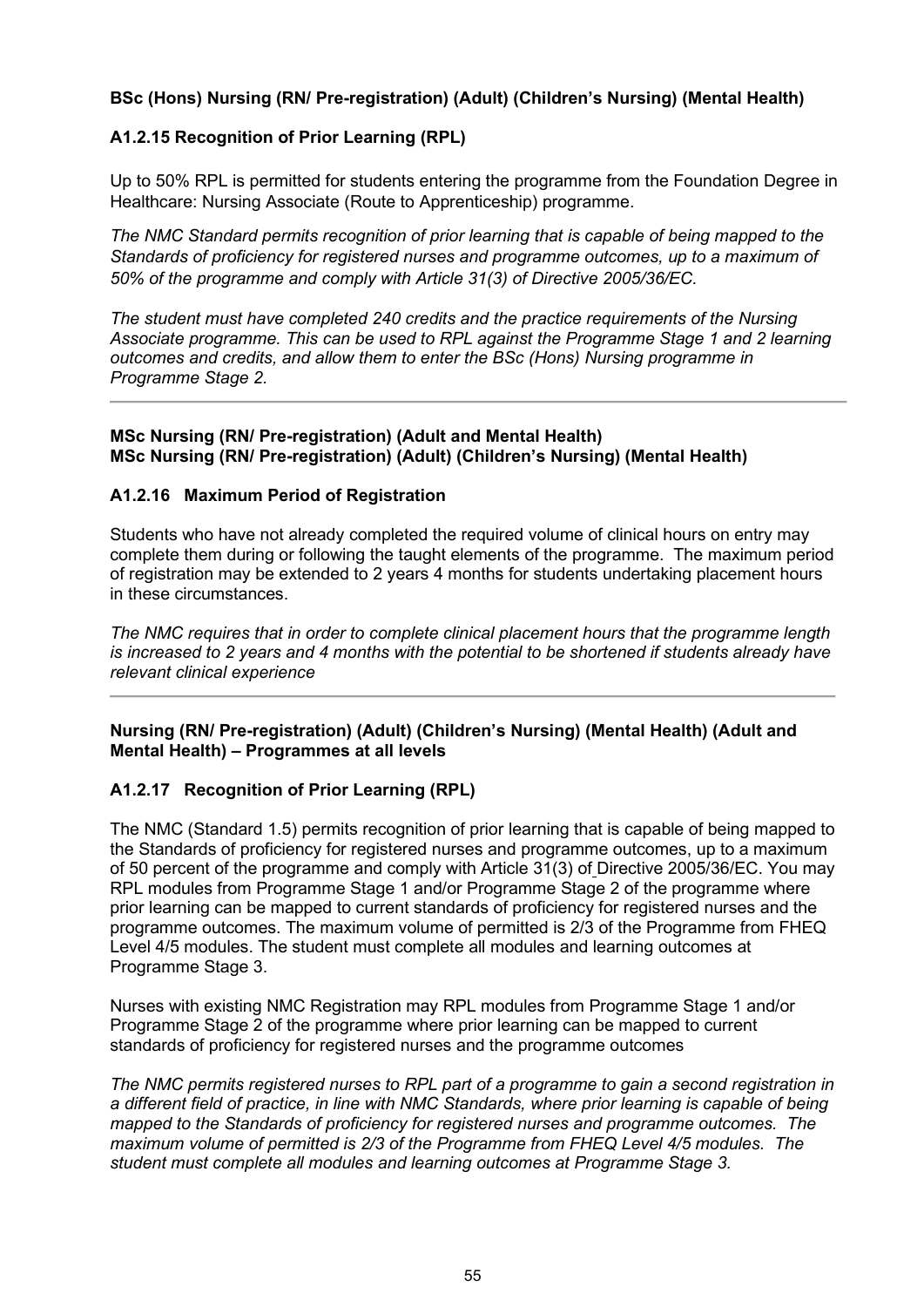*All applications are to be considered on a case by case basis. The applicant would be required to negotiate the RPL requirements for gaining a second registration on an individual basis in relation to their current field of practice and their post registration clinical experience.*

*The previous academic qualification certificate will be rescinded on successful completion of the programme.* 

## **MSc Clinical Optometry**

#### **A1.2.18 Recognition of Prior Learning (RPL)**

The limit to the volume of credit that can be permitted through RPL will be up to one third of the total credits for the Programme where the prior learning relates to credit previously awarded by City as CPD (level 7 optometry)

#### **MSc Advanced Clinical Practice (ACP) (funded by either Health Education England, Employing Organization or self-funded);**

**MSc Advanced Clinical Practice (ACP) Apprenticeship which is funded exclusively by the Apprenticeship levy.**

#### **A1 2.19 Recognition of Prior Learning (RPL)**

Students will be able to RPL/RPCL/RPEL 60 credits (1/3 of the total programme) towards the programme:

- **MSc Advanced Clinical Practice** RPCL/RPEL 60 credits of the total credit of the programme (180 credits);
- **MSc Advanced Clinical Practice (Apprenticeship)** RPCL/RPEL 60 credits of the total credit of the programme (185 credits)

#### **MSc/PG Dip/PG Cert Medical Ultrasound**

#### **A1 2.20 Exception to the Credit Framework**

Students may select the following entry points on application: Postgraduate Certificate (60 credits) Postgraduate Certificate (75 credits) Postgraduate Diploma (120 credits) MSc (180 credits)

#### **A1 2.21 Recognition of Prior Learning**

The limit to the volume of credit that can be permitted through RPL will be 60 credits where a student holds a Postgraduate Certificate in Ultrasound from another [CASE accredited course](http://www.case-uk.org/) at another university.

The limit to the volume of credit that can be permitted through RPL will be 120 credits where a student holds a Postgraduate Diploma in Ultrasound from another [CASE accredited course](http://www.case-uk.org/) at another university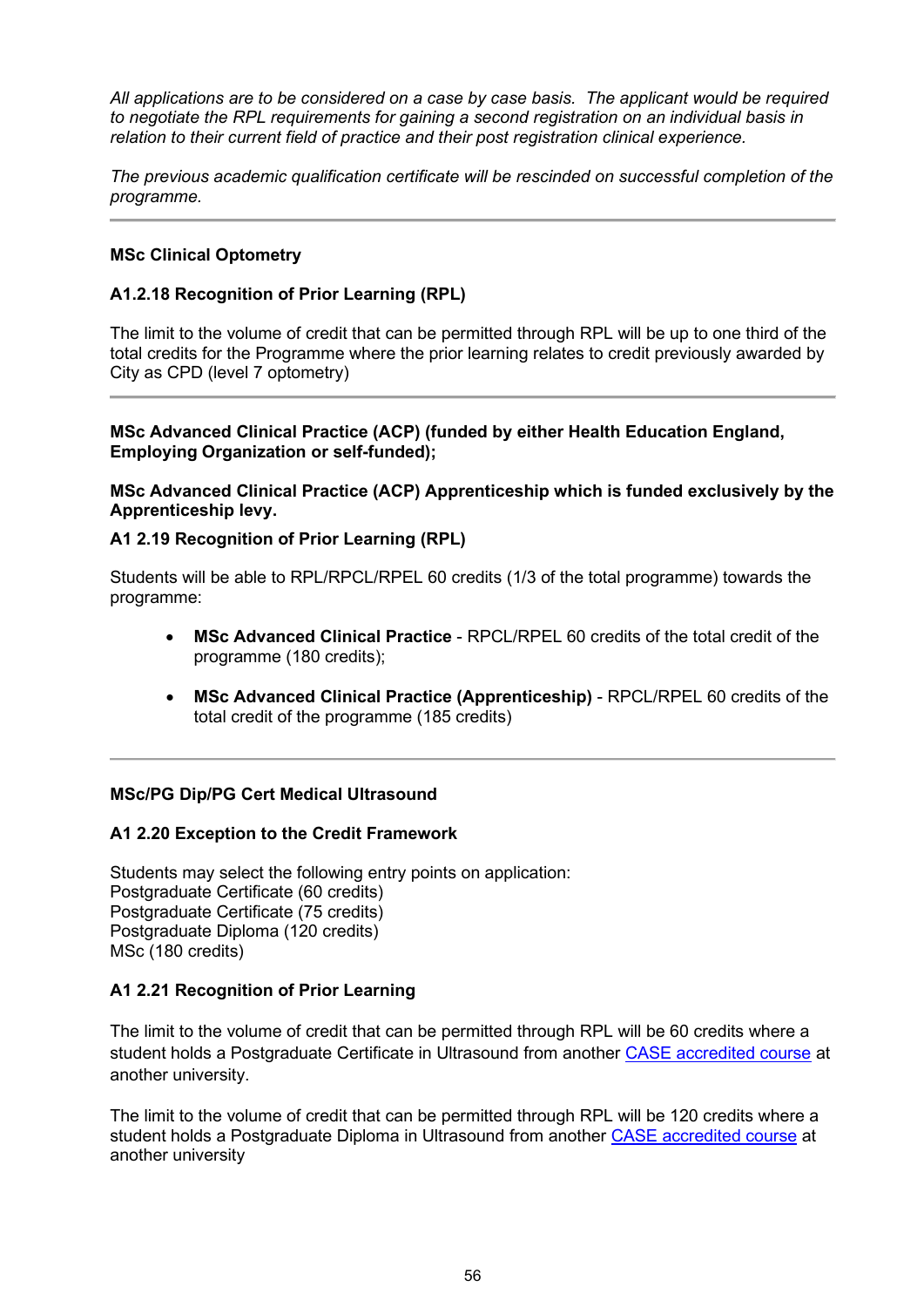# **APPENDIX 1.3 CITY LAW SCHOOL Programme Regulations**

## **Graduate Diploma in Law**

## **A1.3.1 Module Pass Marks**

The Module pass mark for the English Legal Systems (LD2001) module is 50%.

## **A1.3.2 Award and Classification**

Award classifications are determined as follows:

| <b>Award</b>     | Overall aggregate mark | <b>Award classification</b> |
|------------------|------------------------|-----------------------------|
| Graduate Diploma | 70-100%                | <b>With Distinction</b>     |
|                  | 60-69%                 | With Commendation           |
|                  | 40-59%                 | Without classification      |

A student may also be awarded a distinction where:

- the student has obtained a mark of at least 70% in at least four of the foundation modules counting towards the final award, and
- an overall average mark of at least 67% has been achieved, and
- the assessment board considers that it is not inappropriate to award a distinction, and
- the student has passed all the examinations at the first attempt and has not been compensated in any examination.

A student may also be awarded a commendation where:

- the student has obtained a mark of at least 60% in at least four of the foundation modules counting towards the final award, and
- an overall average mark of at least 58% has been achieved, and
- the assessment board considers that it is not inappropriate to award a commendation, and
- the student has passed all the examinations at the first attempt and has not been compensated in any examination.

#### **A1. 3.2 Aegrotat Award**

An aegrotat award will not be awarded.

#### **A1.3.3 Compensation**

The Assessment Board may compensate one marginal examination fail if:

- The mark attained in the subject to be compensated is not less than 35%
- There is evidence of the student's academic strength across the entire programme
- The student has taken and passed all six of the other examinations.

#### **A1.3.4 Periods of Registration**

The normal period of registration for the award of Graduate Diploma is 1 year and the maximum period of registration is 3 years inclusive of resit, repeats and any periods of interruption of studies.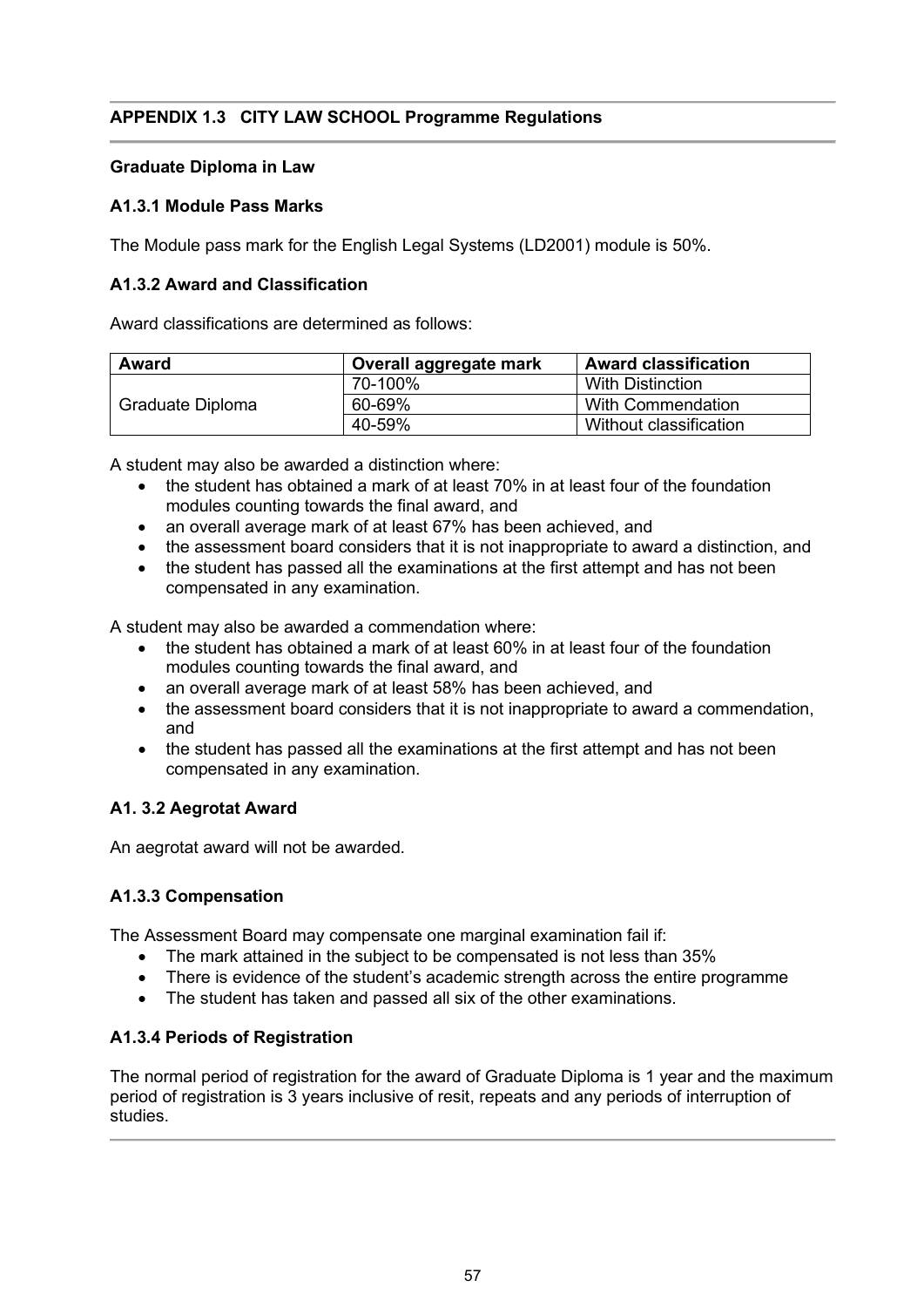#### **Graduate Entry LLB LLB Law**

# **A1.3.5 Module Pass Marks**

The Module pass mark for the English Legal Systems (LG2001 only) module is 50%.

## **A1.3.6 Award and Classification**

The award classification will be determined using the rules set out in Section 4.6 of the Assessment Regulations OR as follows:

Where a student has not met the overall degree aggregate threshold for a particular degree classification but where their overall aggregate mark is no more than 5% below that classification threshold, the student may be awarded the higher classification if they have achieved a specified number of module marks within the higher classification band. The required number of modules and the modules that are considered for the higher classification to are set out in the programme specification.

## **A1.3.7 Periods of Registration**

The maximum period of registration is 4 years, which may be extended exceptionally where there are approved Extenuating Circumstances. Where a student fails to complete the programme with 6 years, the final award may not be recognised as a qualifying degree by the Bar Standards Board or the Solicitors Regulation Authority.

## **LLB Legal Practice LLB Legal Practice (Solicitors Apprenticeship Route)**

# **A1.3.8 Award and Classification**

The award classification will be determined using the rules set out in Section 4.6 of the Assessment Regulations OR as follows:

Where a student has not met the overall degree aggregate threshold for a particular degree classification but where their overall aggregate mark is no more than 5% below that classification threshold, the student may be awarded the higher classification if they have achieved a specified number of module marks within the higher classification band. The required number of modules and the modules that are considered for the higher classification to are set out in the programme specification.

#### **LLM Master of Laws LLM Maritime Law**

# **A1.3.9 Compensation**

Compensation may be applied to a maximum of one 30 credit taught module (excluding the Dissertation) which has been failed at the first attempt provided that:

- it can be demonstrated that the student has satisfied all the Learning Outcomes of the modules in the Programme and
- a minimum overall mark of 45% has been achieved in the module to be compensated, and
- an aggregate mark of 55% has been achieved overall.

A module failed at a resit attempt cannot be compensated.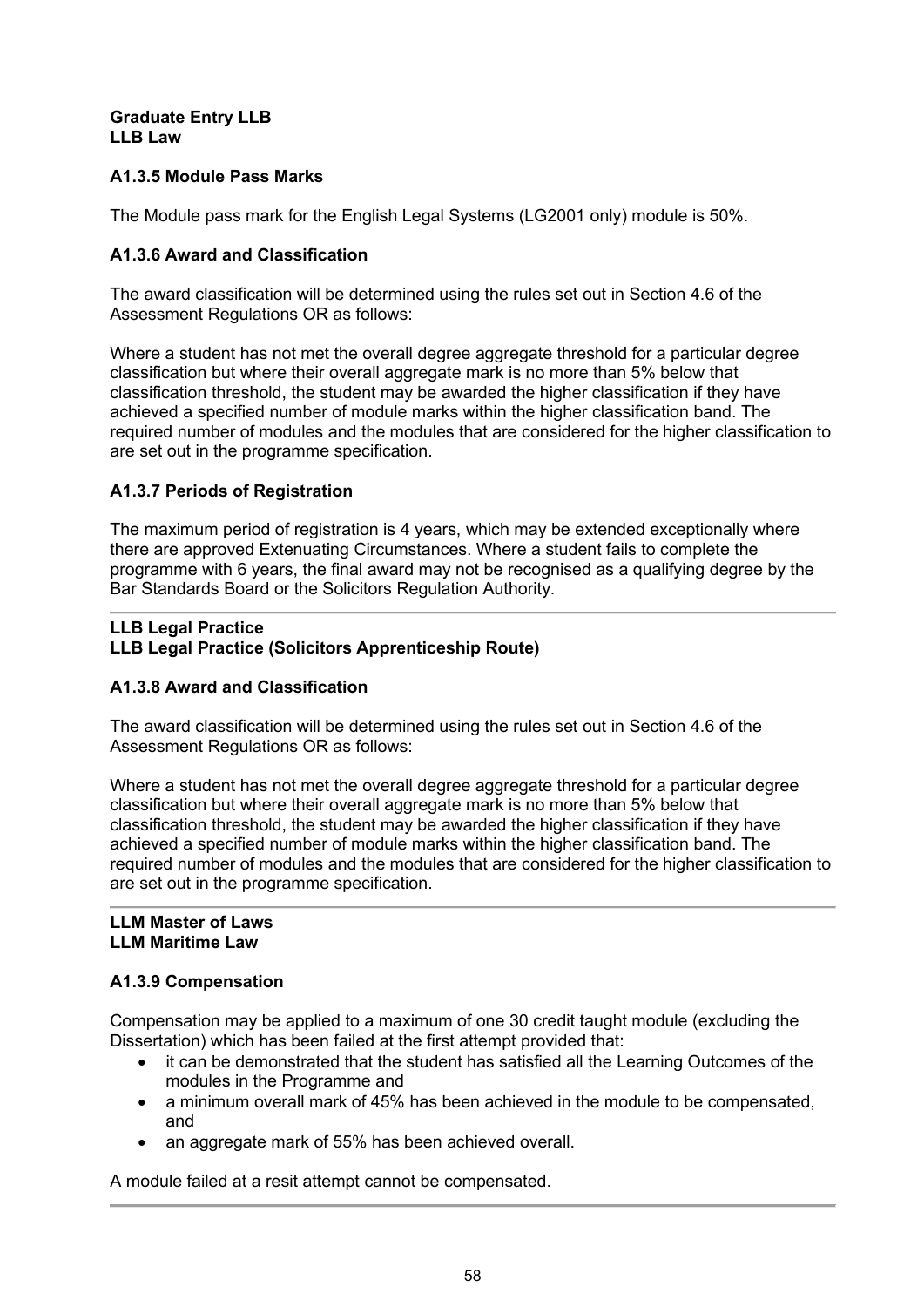#### **Bar Vocational Studies (BVS - Full-time (PGDip, PGDip with specialism and LLM routes), Part-time (PGDip, PGDip with specialism and LLM routes) and Two-part programmes)**

Exemption from City's Assessment Regulations due to the requirements of the Bar Standards Board (the validating body). The Assessment Regulations for each of the BVS programmes are set out in the Programme Specification.

#### **Legal Practice Course (LPC - PG Dip & LLM routes)**

Exemption from City's Assessment Regulations due to the requirements of the Solicitors Regulation Authority (the validating body). The Assessment Regulations for this programme are set out in the relevant Programme Handbook.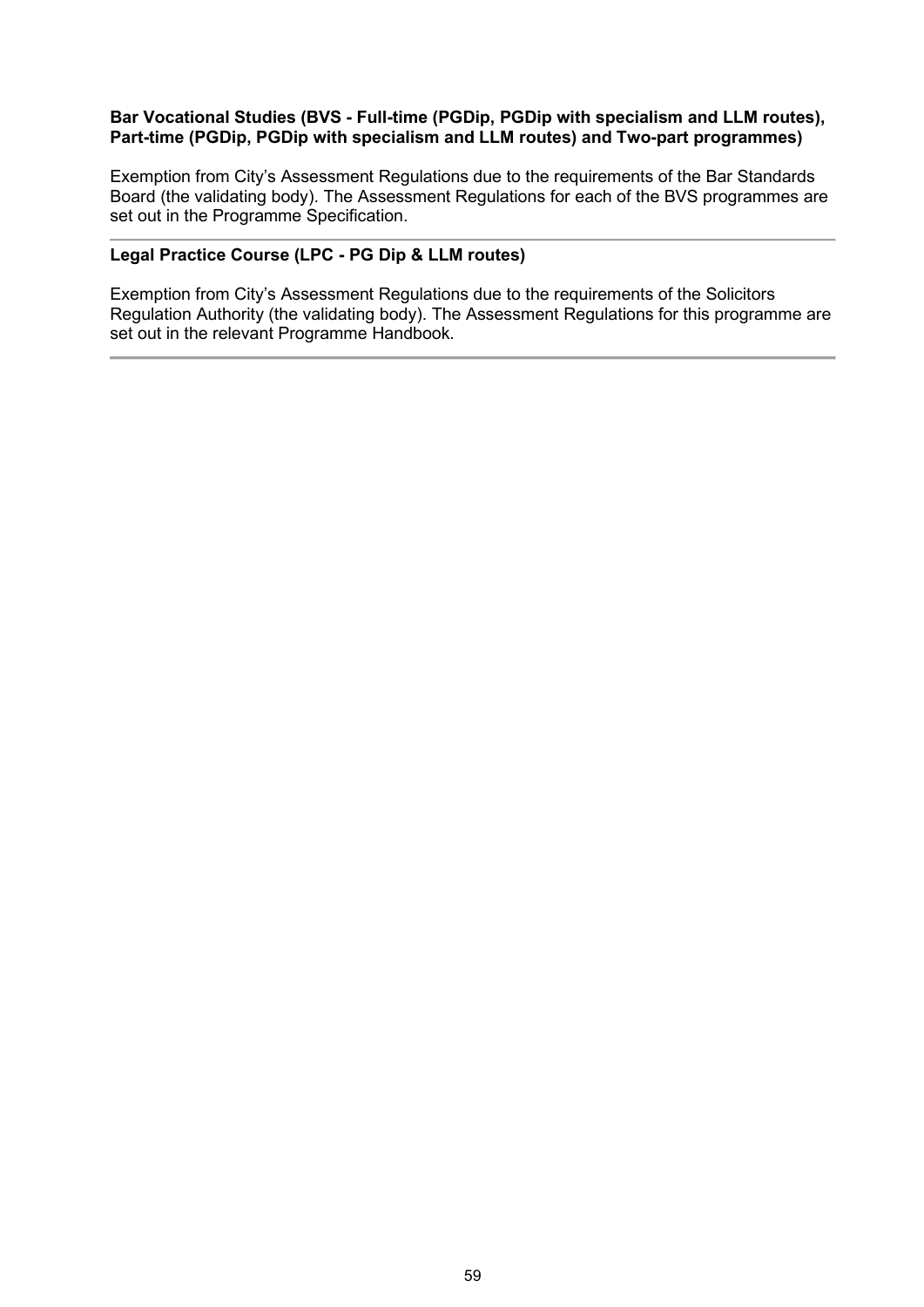## **APPENDIX 1.4 SCHOOL OF MATHEMATICS, COMPUTER SCIENCE AND ENGINEERING PROGRAMME REGULATIONS**

#### **BSc Mathematics BSc Mathematics and Finance BSc Mathematics with Finance and Economics**

## **A1.4.1 Compensation**

Compensation is not permitted at Programme Stage 3 for the BSc programmes.

Condonation of failure for one elective module of 15 credits is permitted at Programme Stage 3 for the BSc programmes as follows:

- Modules must have been taken in a single valid attempt, including where resits have taken place; this means that the student must have taken all the assessments associated with the Programme Stage within the normal specified time for that Programme Stage.
- Where failure in a Module is condoned, the student will be awarded the credits for that Module. The mark used to calculate the Award will be the original Module mark.

Modules MA1660 and MA2700

Pass requirements are determined as follows:

- MA1600 students are permitted to make up to three submissions for the first assessment component and up to two for the second assessment component; the best attempt in each element will count.
- MA2700 students are permitted to give up to two presentations; the best attempt will count.

#### **A1.4.2 Programme Transfer Provisions for Integrated Masters Programmes**

#### **BEng/MEng Aeronautical Engineering** *(programmes commencing prior to 2016/7)*

A student who has successfully completed Programme Stage 2 of the BEng programme may, with the approval of the Assessment Board, transfer to Programme Stage 3 of the related MEng programme provided that they have obtained:

- the required credits for Programme Stage 2, and
- an overall module average of at least 60% at Programme Stage 2.

A student who has successfully completed Programme Stage 3 of the BEng programme may, with the approval of the Assessment Board, transfer to Programme Stage 4 of the related MEng programme provided that they have obtained:

- the required credits for Programme Stage 3, and
- an overall module average of at least 60% at Programme Stage 3.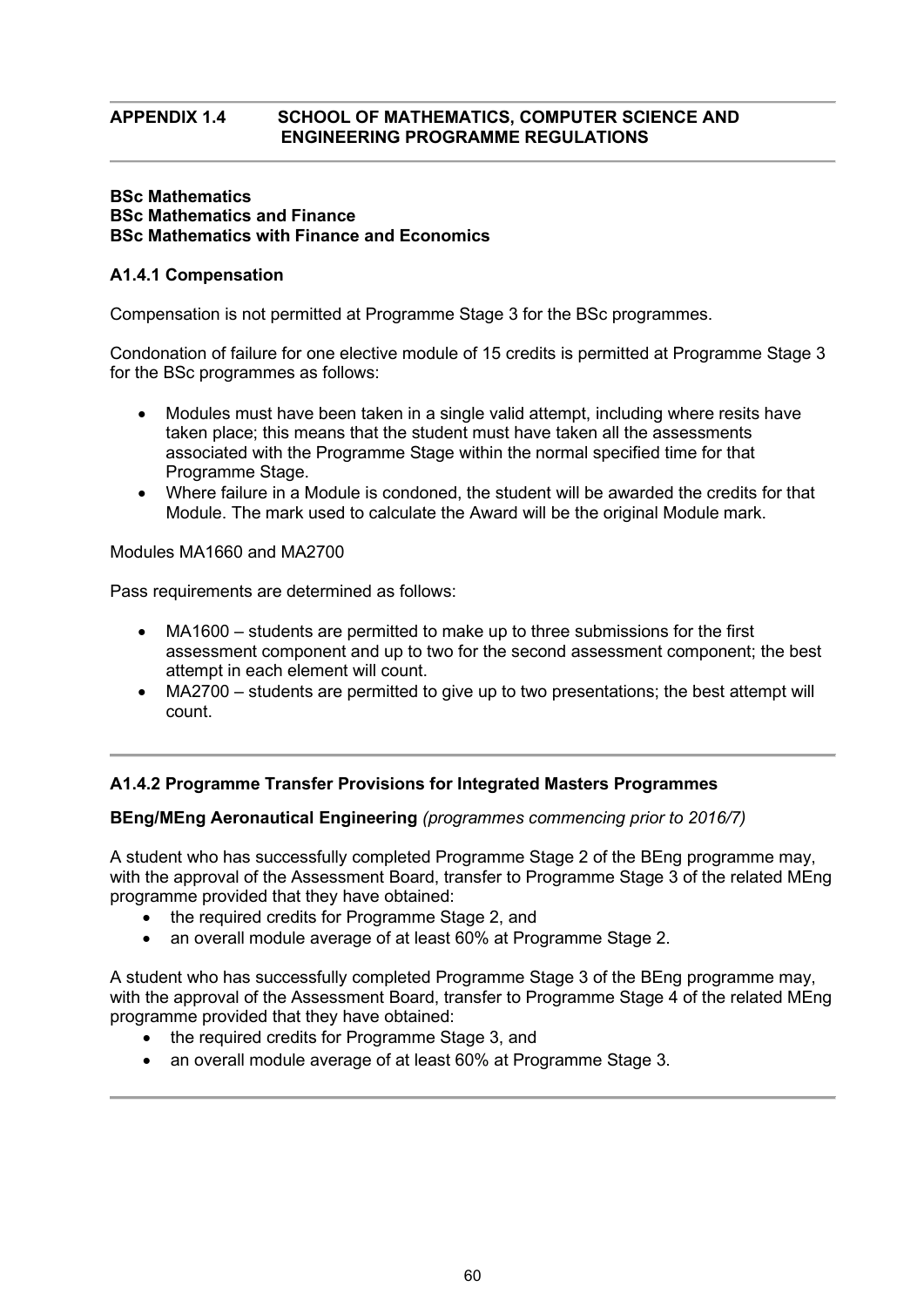# **BEng/MEng Biomedical Engineering** *(programmes commencing prior to 2016/7)*

A student who has successfully completed Programme Stage 2 of a BEng programme may, with the approval of the Assessment Board, transfer to Programme Stage 3 of the related MEng programme provided that they have obtained:

- the required credits for Programme Stage 2, and
- an overall aggregate mark of at least 50% at Programme Stage 2.

A student registered on the MEng programme who obtains the required credits for Programme Stage 2 but does not achieve an aggregate mark of at least 50% at Programme Stage 2 will be transferred to the related BEng programme.

A student registered on the MEng programme who obtains the required credits for Programme Stage 3 but does not achieve an aggregate mark of at least 50% at Programme Stage 3 will not be able to proceed to Programme Stage 4. The Assessment Board will consider whether the student has met the requirements for a BEng Award.

## **BEng/MEng Civil Engineering with Architecture** *(programmes commencing prior to 2016/7)*

A student who has successfully completed Programme Stage 2 of a BEng programme may, with the approval of the Assessment Board, transfer to Programme Stage 3 of the related MEng programme provided that they have obtained:

- the required credits for Programme Stage 2, and
- an overall aggregate mark of at least 60% at Programme Stage 2.

A student registered on the MEng programme who does not achieve an aggregate mark of at least 50% at Programme Stage 2 will be transferred to the related BEng programme.

**BEng Computer Systems Engineering** *(programmes commencing prior to 2016/7)* **BEng/MEng Electrical and Electronic Engineering** *(programmes commencing prior to 2016/7)*

**BEng Engineering with Management & Entrepreneurship** *(programmes commencing prior to 2016/7)*

A student who has successfully completed Programme Stage 2 of a BEng programme may, with the approval of the Assessment Board, transfer to Programme Stage 3 of a related MEng programme provided that they have obtained:

- the required credits for Programme Stage 2, and
- an overall aggregate mark of at least 50% at Programme Stage 2.

A student registered on the MEng programme who obtains the required credits for Programme Stage 2 but does not achieve an aggregate mark of at least 50% at Programme Stage 2 will be transferred to the related BEng programme.

A student registered on the MEng programme who obtains the required credits for Programme Stage 3 but does not achieve an aggregate mark of at least 50% at Programme Stage 3 will not be able to proceed to Programme Stage 4. The Assessment Board will consider whether the student has met the requirements for a BEng Award.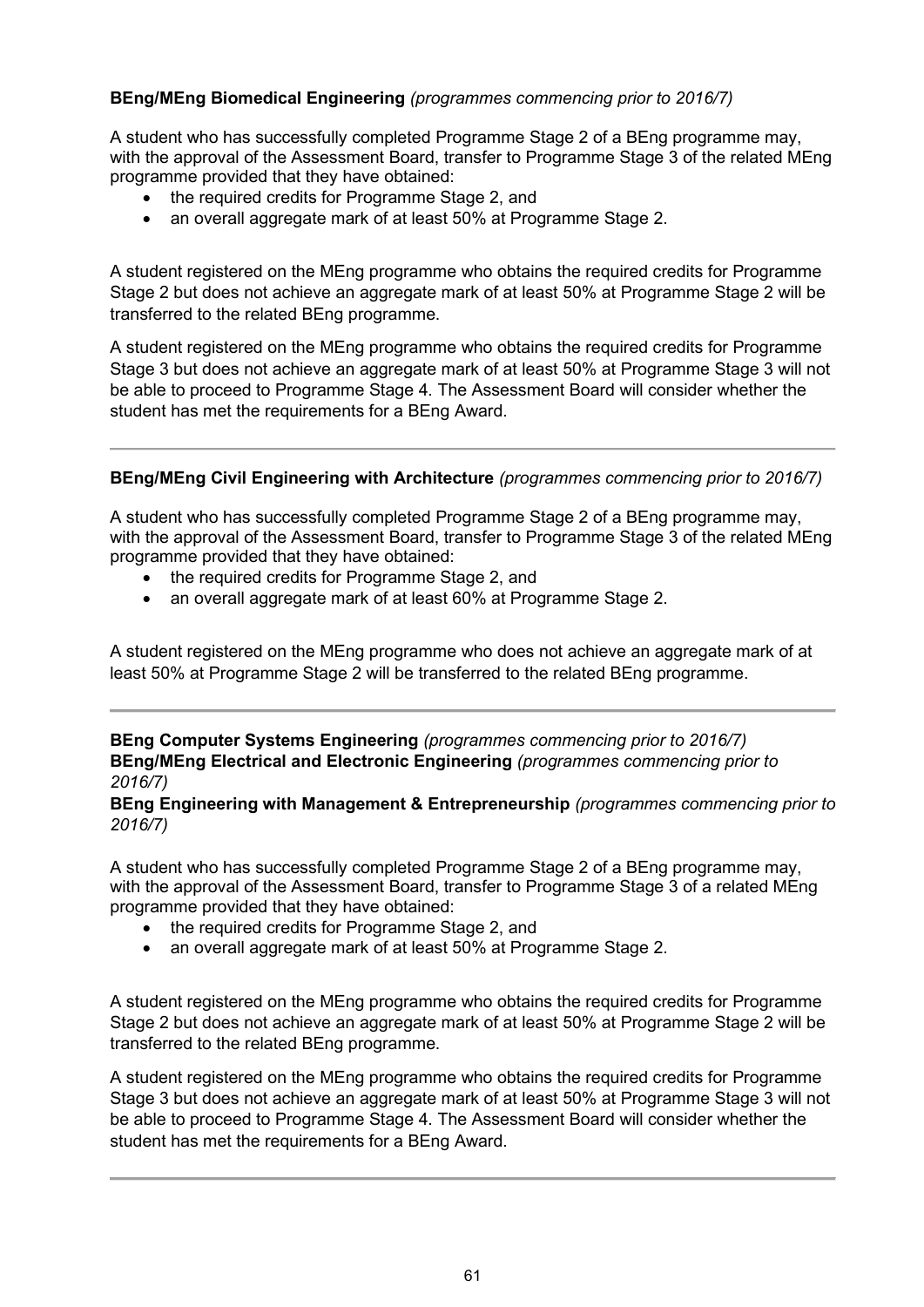## **BEng/MEng Mechanical Engineering** *(programmes commencing prior to 2016/7)*

A student who has successfully completed Programme Stage 2 of the BEng programme may, with the approval of the Assessment Board, transfer to Programme Stage 3 of the related MEng programme provided that they have obtained:

- the required credits for Programme Stage 2, and
- an overall module average of at least 60% at Programme Stage 2.

A student who has successfully completed Programme Stage 3 of the BEng programme may, with the approval of the Assessment Board, transfer to Programme Stage 4 of the related MEng programme provided that they have obtained:

- the required credits for Programme Stage 3, and
- an overall module average of at least 60% at Programme Stage 3.

## **BSc/MSci Computer Science BSc/MSci Computer Science with Games Technology MSci Computer Science with Cyber Security MSci Data Science**

A student who has successfully completed Programme Stage 2 of the BSc programme may, with the approval of the Assessment Board, transfer to Programme Stage 3 of the related MSci programme provided that they have obtained:

- the required credits for Programme Stage 2, and
- an aggregate mark of least 55% at Programme Stage 2.

A student registered on the MSci programme who obtains the required credits for Programme Stage 2 but does not achieve an aggregate mark of at least 55% at Programme Stage 2 will be transferred to the related BSc programme.

A student registered on the MSci programme who obtains the required credits for Programme Stage 3 but does not achieve an aggregate mark of at least 50% at Programme Stage 3 will not be able to proceed to Programme Stage 4. The Assessment Board will consider whether the student has met the requirements for a BSc Award.

#### **Engineering degrees** *(programmes commencing from 2017/18 onwards)*

**BEng Civil Engineering MEng Civil Engineering MEng Structural Engineering BEng Mechanical Engineering MEng Mechanical Engineering BEng Aeronautical Engineering MEng Aeronautical Engineering MEng Engineering BEng Engineering (including all placement routes)**

A student who has successfully completed Programme Stage 2 of a BEng programme may, with the approval of the Assessment Board, transfer to Programme Stage 3 of the related MEng programme provided that they have obtained an overall aggregate mark of at least 60% at Programme Stage 2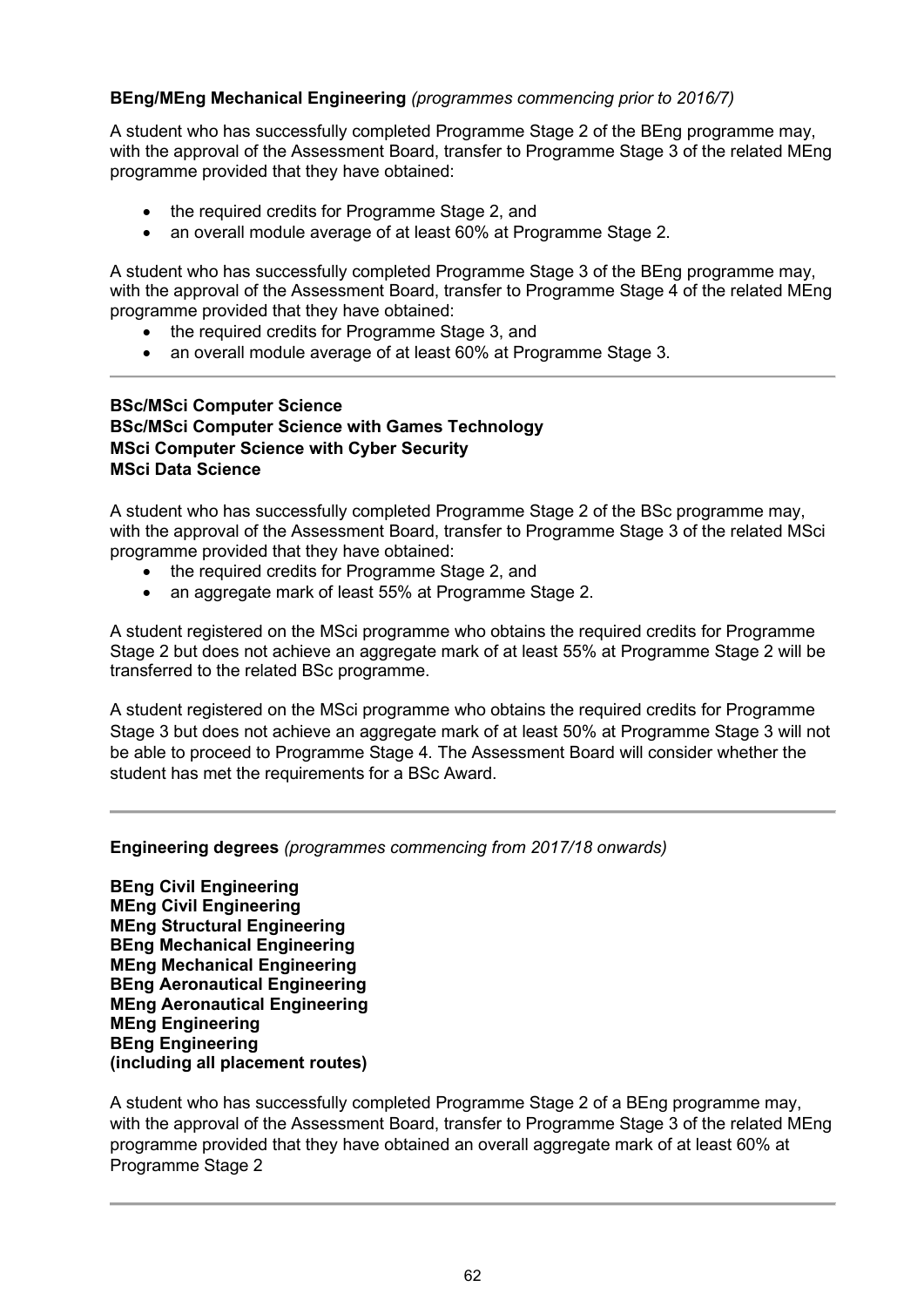#### **BEng Electrical and Electronic Engineering MEng Electrical and Electronic Engineering BEng Biomedical Engineering MEng Biomedical Engineering**

A student who has successfully completed Programme Stage 2 of a BEng programme may, with the approval of the Assessment Board, transfer to Programme Stage 3 of the related MEng programme provided that they have obtained an overall aggregate mark of at least 50% at Programme Stage 2

## **A1.4.3 Failure of a Module - Undergraduate Engineering Programmes**

Exceptionally, where a student has:

- approved Extenuating Circumstances, and
- where the nature of the assessment and Programme permits, and
- taking into account PSRB requirements, where applicable

The Assessment Board may exercise discretion in permitting a student to complete a limited number of outstanding assessments (no more than 30 credits) in the following academic year whilst continuing with the next block or stage of the Programme. The specific arrangements for completing these assessments must be approved as a Special Scheme of Study in accordance with the arrangements set out in the [Special Scheme of Study Policy](http://www.city.ac.uk/__data/assets/pdf_file/0007/69019/special_schemes_of_study.pdf) and must take account of the maintenance of academic standards, and any legal obligations. The Assessment Board must make it clear to the student that failure to pass the assessments being completed will normally result in withdrawal from the Programme, even if Modules from the next block or Programme Stage of the Programme have been successfully completed.

#### Module ET1000

Pass requirements are determined as follows:

• Students are expected to complete all assessment components by the end of Programme Stage 1; if any remain incomplete at that stage the Assessment Board may exercise discretion in permitting the student to complete them in the next academic year. All assessment components must be completed by the end of Programme Stage 2

#### **Undergraduate Engineering Programmes**

*(this rule applies for all students with effect from September 2019)*

Compensation to be allowed only at final Stage (Stage 3 for BEng, Stage 4 for MEng) for one module of no more than 30 credits.

#### **MSc Aviation Management programmes:**

**MSc Aircraft Maintenance Management MSc Air Transport Management MSc Air Safety Management MSc Airport Management**

Module EPM860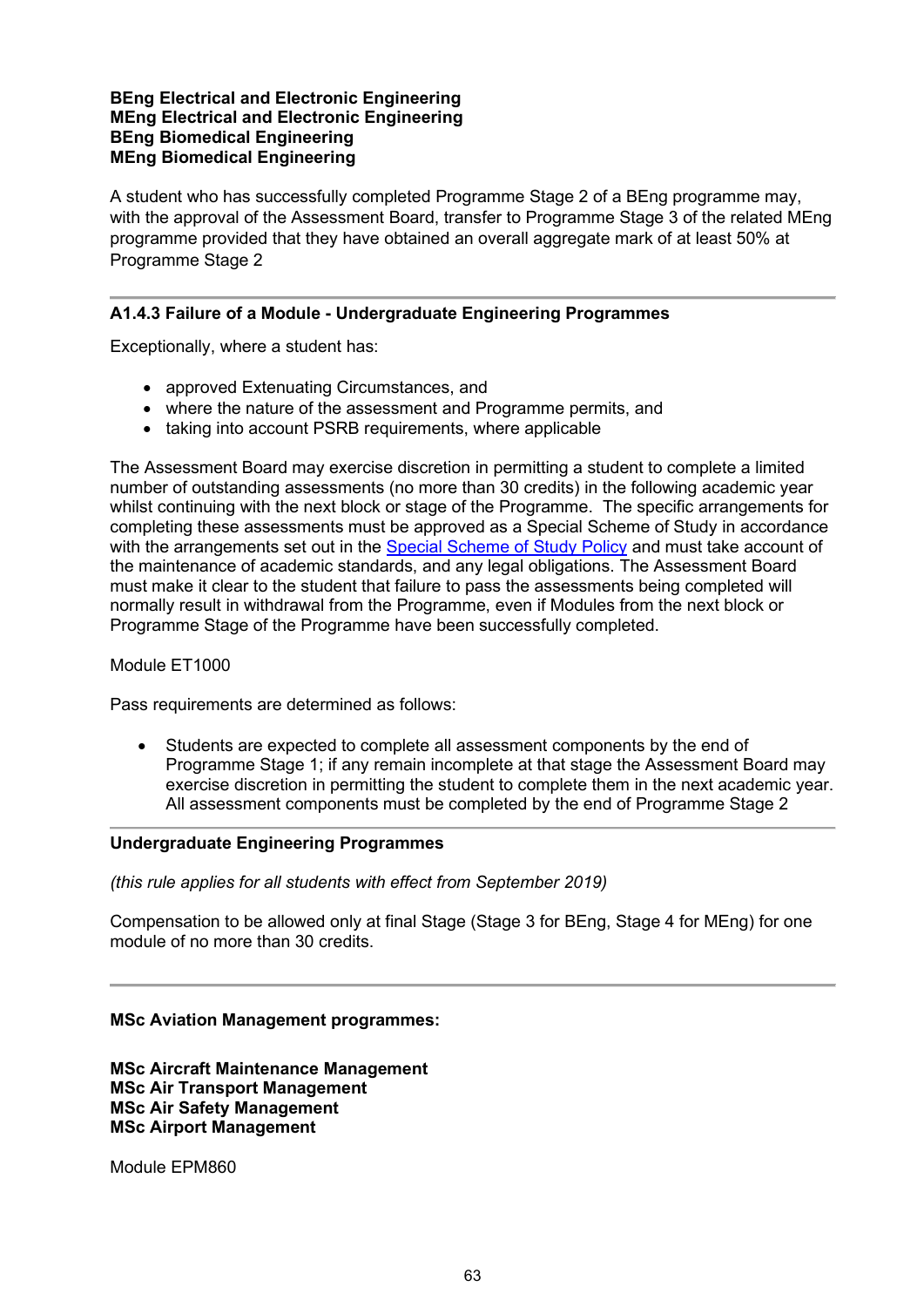• For Project proposals approved before 31 July 2019, the maximum period of registration on the programme may be extended by up to one year to 6 years.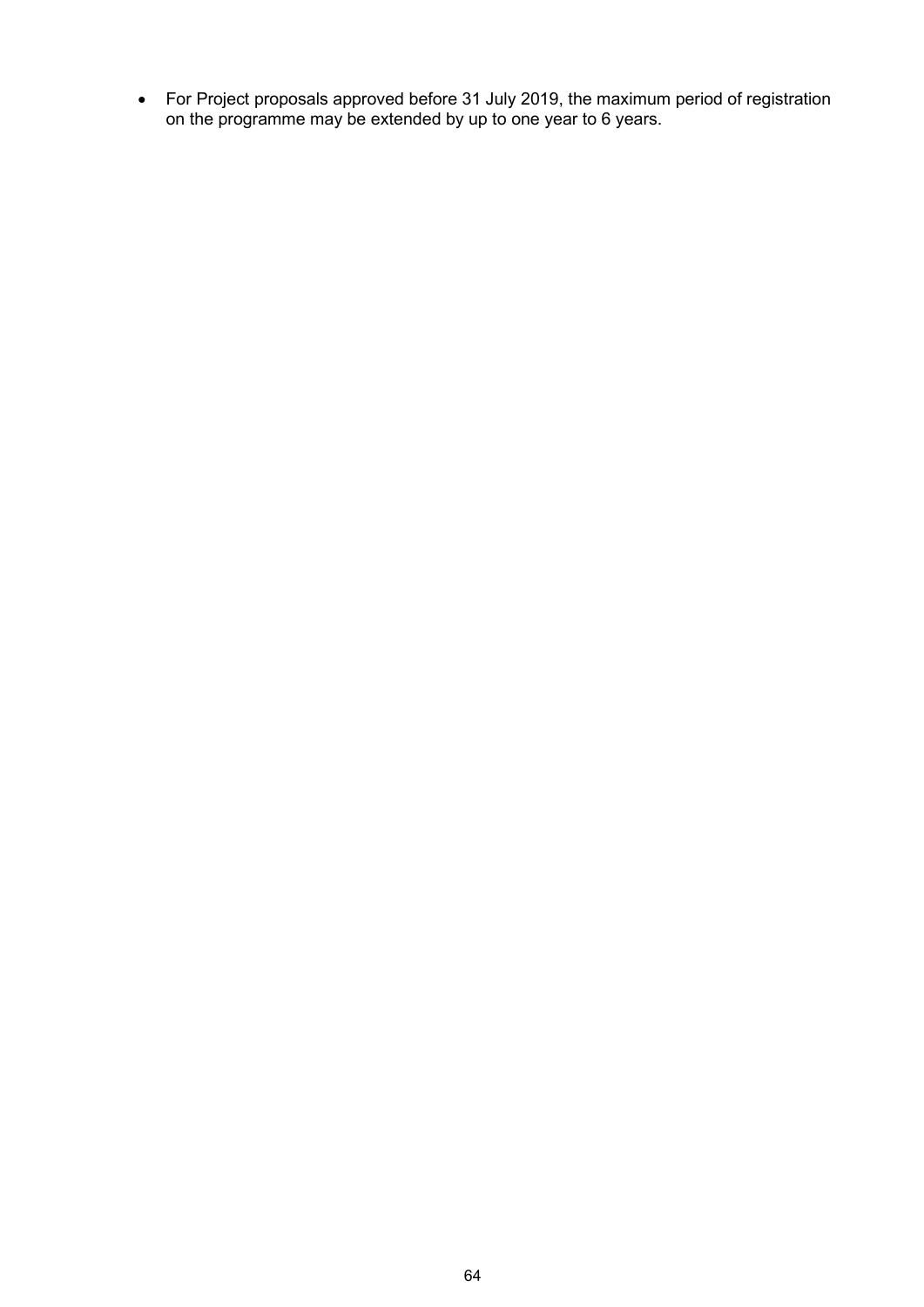#### **APPENDIX 1.5 SCHOOL OF ARTS AND SOCIAL SCIENCES PROGRAMME REGULATIONS**

- **BSc Economics**
- **Economics with Accounting**
- **BSc Financial Economics**
- **BA English**
- **BA History**
- **BSc International Political Economy**
- **BSc International Politics**
- **BSc International Politics and Sociology**
- **BSc Politics**
- **BSc History and Politics**
- **BMus Music**
- **BSc Music, Sound and Technology**
- **BSc Psychology**
- **BSc Criminology & Psychology**
- **BSc Psychology with Child Development**
- **BSc Psychology with Cognitive & Clinical Neuroscience**
- **Psychology with Counselling & Health Psychology**
- **BSc Psychology with Organisational Psychology & Behavioural Economics**
- **BSc Criminology**
- **BSc Criminology with Quantitative Methods**
- **BSc Criminology and Sociology**
- **BSc Criminology and Sociology with Quantitative Methods**
- **BSc Media, Communication and Sociology**
- **BSc Media, Communication and Sociology with Quantitative Methods**
- **BSc Sociology**
- **BSc Sociology with Quantitative Methods**
- **BSc Sociology with Psychology**
- **BSc Sociology with Psychology and Quantitative Methods**

#### **A1.5.1 Award and Classification**

*For students taking SA3000 as an elective module for Award calculations in 2021/22 only:*

SA3000 Micro-placement (15 credits) is excluded from the calculation of Programme Stage 3 marks.

## **Professional Doctorate in Counselling Psychology (DPsych)**

#### **A1.5.2 Progression Requirements**

*Contingency regulation for students in Year 1 2019/20 and Year 2 2020/21 only:*

Modules PSM419 and/or PSD500. Extension to the permitted timeframe to fulfil the clinical practice hours required for the programme; students may progress to the next academic year with up to 45 credits outstanding.

#### **A1.5.3 Applicable Regulations for the DPsych**

Level 7 modules are governed by Regulation 19 (Assessment Regulations for Taught Programmes)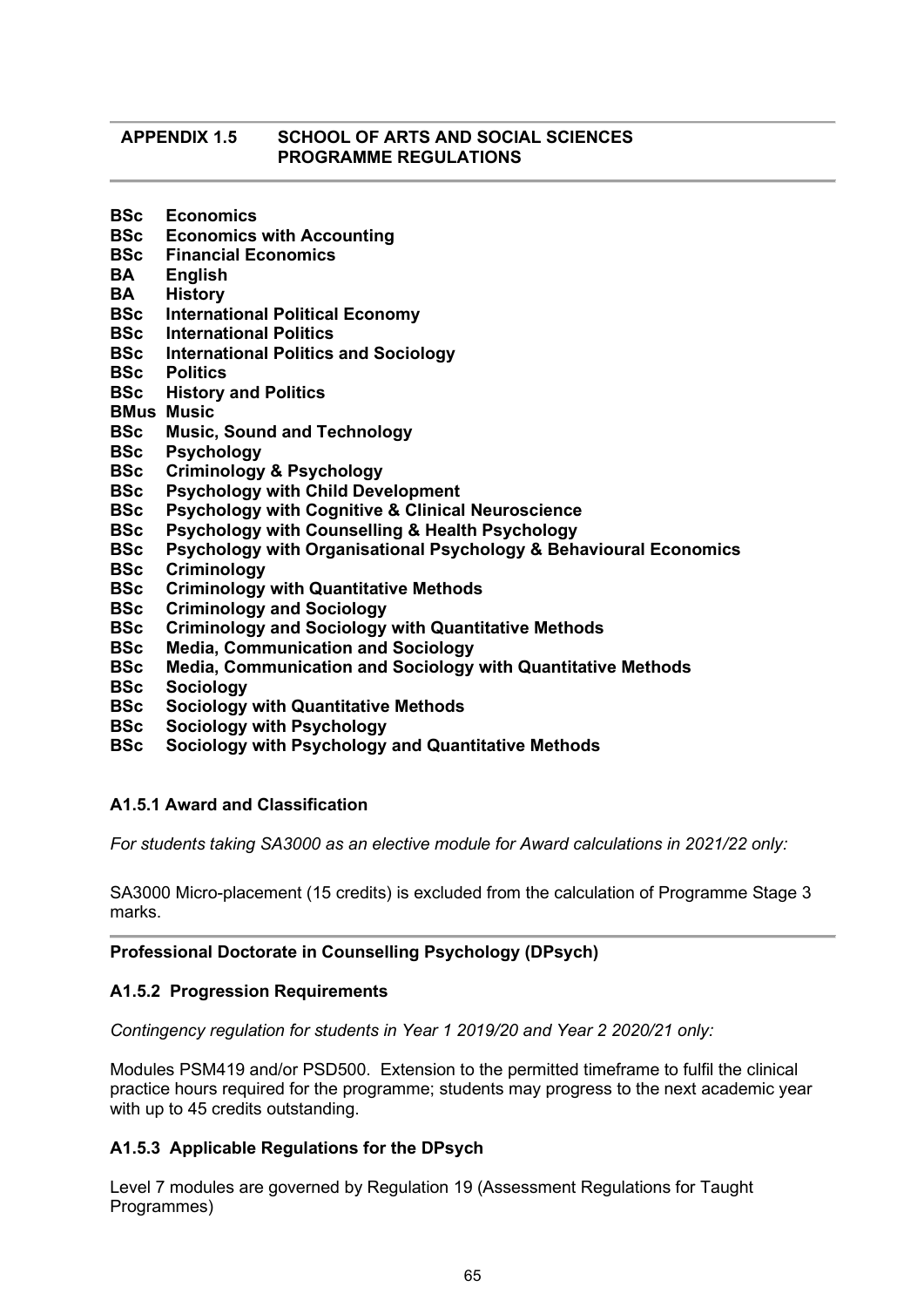Level 8 modules are governed by Regulation 24 (Doctoral Programmes)

The maximum period of registration for the programme is set out in Regulation 24 (Doctoral Programmes)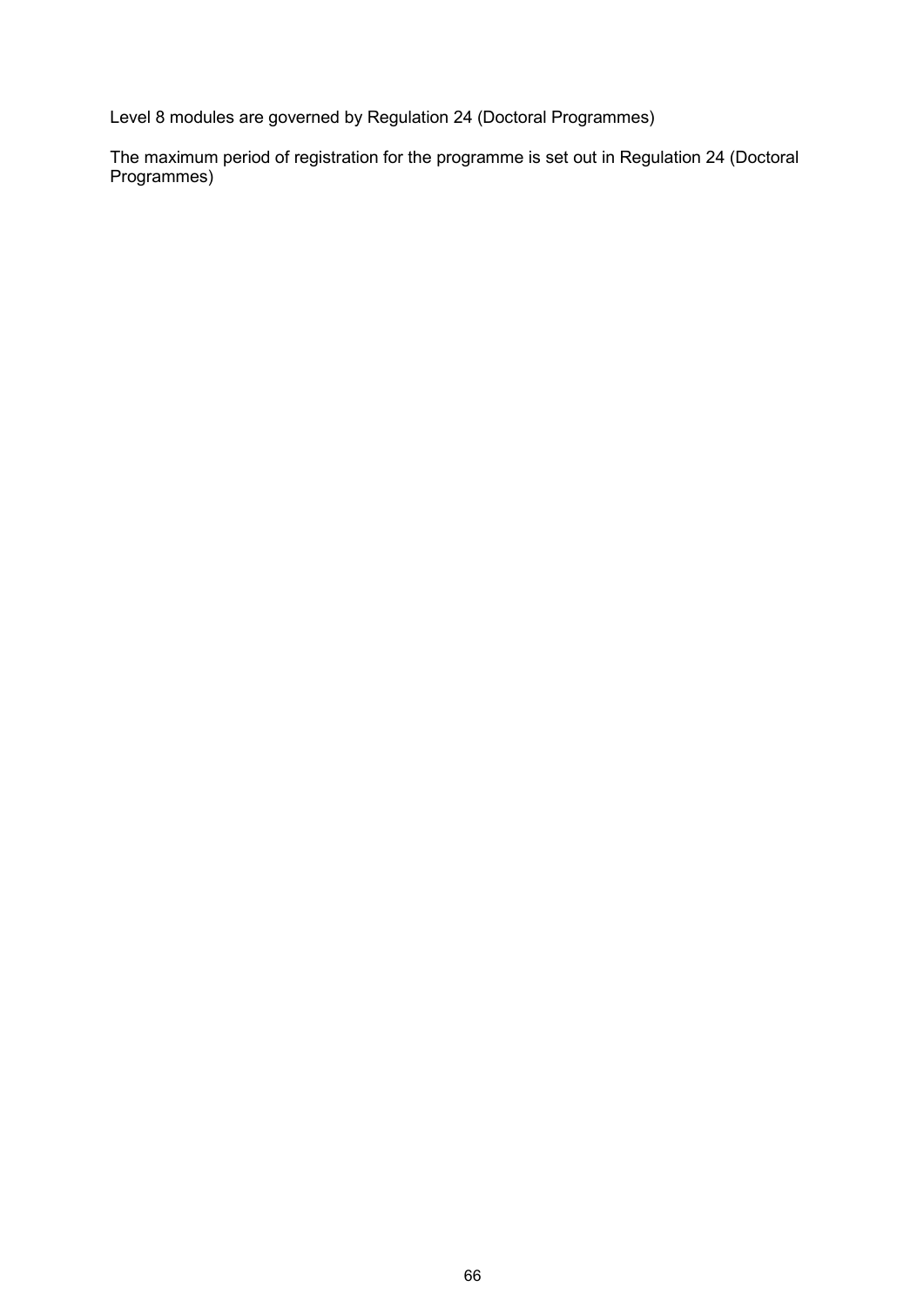#### **APPENDIX 1.6 LEARNING ENHANCEMENT AND DEVELOPMENT PROGRAMME REGULATIONS**

#### **MA Academic Practice**

## **A1.6.1 Recognition of Prior Learning/Recognition of Prior Experiential Learning**

For City, University of London employees with more than 3 years' relevant experience the limit to the volume of credit that can be permitted through RPL and/or RPEL will be:

- 30 credits for the Postgraduate Certificate
- 60 credits for the Postgraduate Diploma and MA

If the student leaves prior to the end of their Programme (through failure or withdrawal), they will only be entitled to an Exit Award where the maximum volume of credit for prior learning for that Award has not been exceeded.

#### **A1.6.2 Introductory Certificate in Academic Practice - topping up to a Certificate, Diploma or MA Academic Practice**

If a student has been Awarded the Introductory Certificate in Academic Practice and then wishes to return to complete the Certificate, Diploma or Degree, they may apply to be readmitted to complete the higher Award provided that:

- the student was not withdrawn from the Programme due to academic failure
- the credit already Awarded remains current
- the maximum period of registration for the Programme will not be exceeded
- the student returns within a maximum of three years from the start of their original period of registration.

| Award                    | <b>Maximum period of</b><br><b>Registration (Part-time)*</b> |
|--------------------------|--------------------------------------------------------------|
| MA Academic Practice     | 7 years                                                      |
| Postgraduate Diploma     | 5 years                                                      |
| Postgraduate Certificate | 3 years                                                      |

\* The normal lengths and maximum periods of registration for academic Programmes are set out above and will apply to all Programmes except where City is required to vary or limit those periods to comply with legal, statutory and regulatory requirements.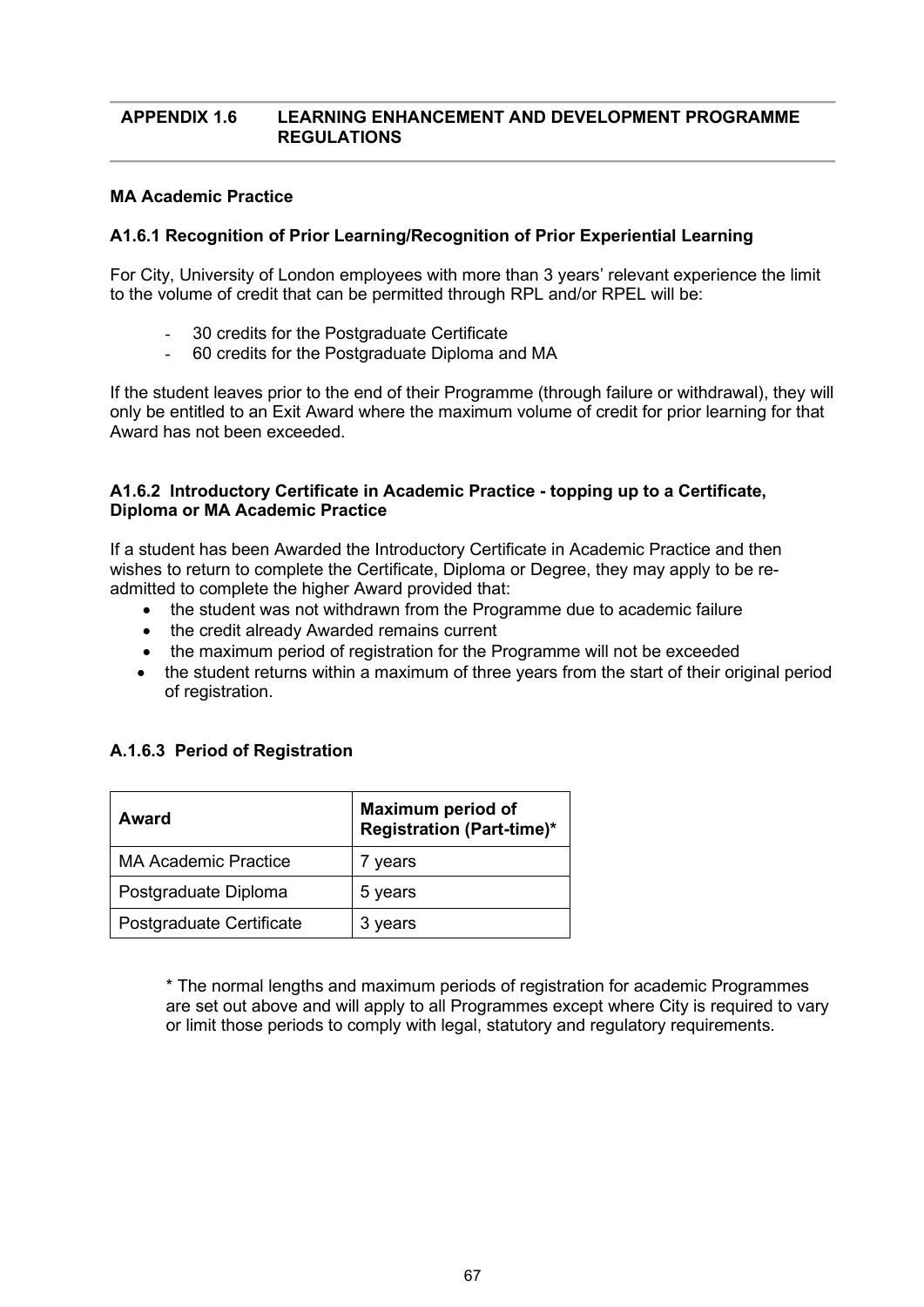## **APPENDIX 1.7 APPRENTICESHIP PROGRAMME REGULATIONS**

#### **A1.7.1 Regulations for Apprenticeship Programmes**

- i. All apprenticeship programmes delivered in England are linked to an Institute for Apprenticeships Standard. Each Standard has a defined assessment plan, which sets out the approach to the compulsory End Point Assessment, including how it will be assessed.
- ii. Apprenticeship Programmes are exempt from City, University of London's Assessment Regulations to comply with the End Point Assessment Plans published by the Institute of Apprenticeships and Technical Education and part of the Apprenticeship Standards. The Assessment Regulations for the relevant programmes are set out in the Programme and/or Module Specifications.
- iii. Where End Point Assessment is integrated into the degree programme, it must be successfully passed in order for the degree and the apprenticeship to be awarded. In such instances, the assessment plan for the appropriate Degree Apprenticeship programme will take precedence over these Assessment Regulations.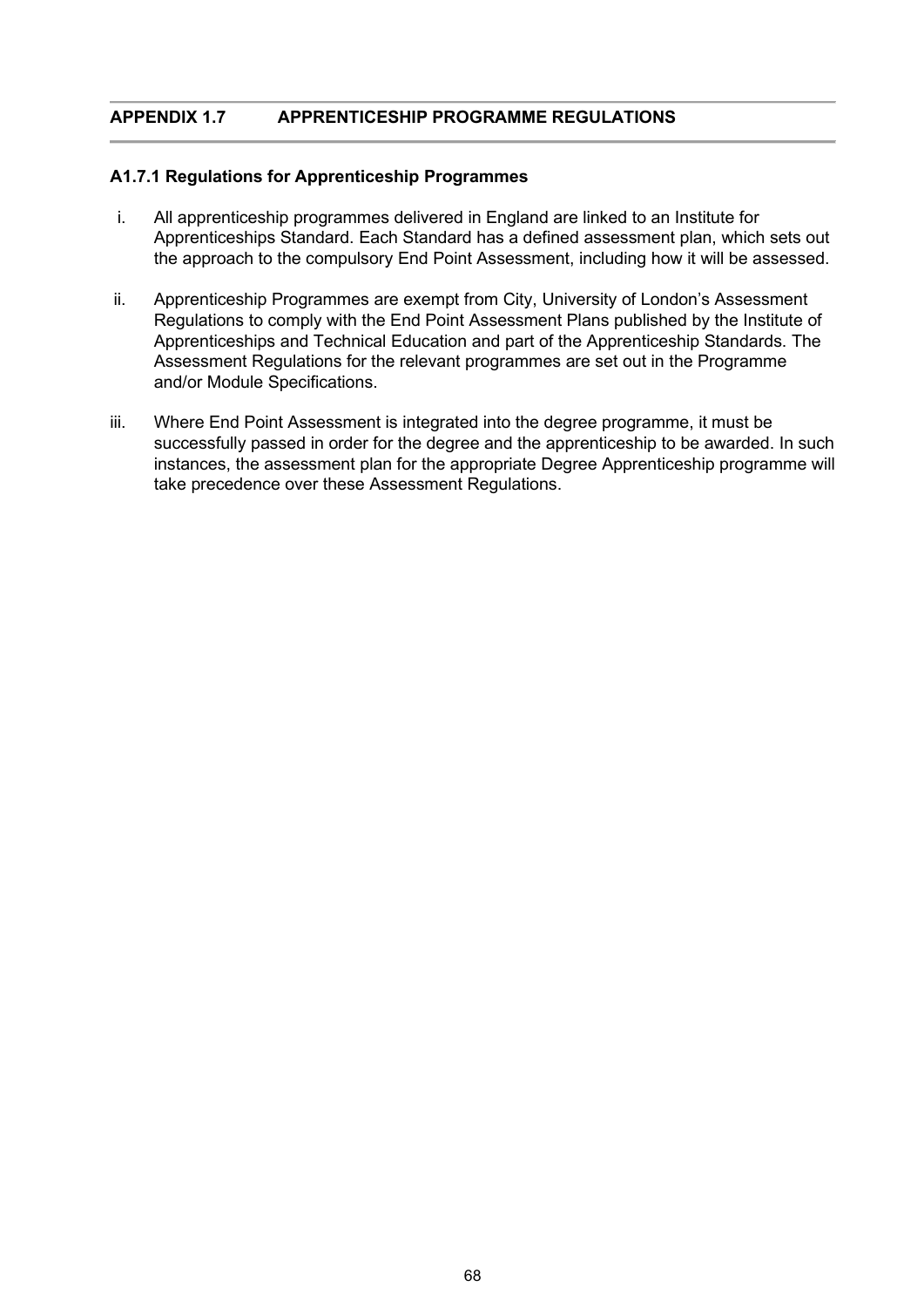# **APPENDIX 2 - MEMBERSHIP OF ASSESSMENT BOARDS AND ASSOCIATED ADVISORY PANELS**

The membership of Assessment Boards, Extenuating Circumstances Panels, Academic Misconduct Panels and Appeals Panels is approved by Boards of Studies.

## **1. ASSESSMENT BOARDS**

#### *Chairs*

Assessment Board Chairs are nominated by Boards of Studies and approved annually by Senate. The Chair is a non-voting member of the Assessment Board.

The role is undertaken by the most senior members of academic staff in order that the business of the Assessment Board is managed efficiently and in strict accordance with the Regulations.

#### *Voting Members*

The Assessment Board will formally include the following voting members:

- i) The Dean(s) of School(s) responsible for the Programme (in the case of validated Programmes this will be the Principal (or equivalent) of the partner institution) (ex officio)
- ii) The Head(s) of the Department(s) responsible for the Programme, if any
- iii) The Internal Examiners (see Section 5.5 of these regulations)
- iv) The External Examiner(s) (see Section 5.6 of these regulations)

and may also include the following ex officio voting members:

- v) President (ex officio)
- vi) Vice President (Education) (ex officio)
- vii) Vice-President(s) (ex officio)
- viii) Senior member of Student and Academic Services (ex officio)

#### *In Attendance*

The following may attend meetings of Assessment Boards, but may not vote, unless entitled to on account of holding one of the roles defined above:

- i) The Dean of any School which contributes to a Programme, or their representative(s)
- ii) The Head of any Department which contributes to a Programme, or their representative(s)
- iii) The Programme Director
- iv) Any other person approved by the Chair of the Assessment Board.

#### *Secretary*

The Secretary of the Assessment Board will support the business of the Board before, during and after the meeting.

# **2. ADVISORY PANELS**

The full membership of Advisory Panels will be approved by the Board of Studies. All Chairs will be members of suitably experienced academic staff.

#### **Interim Assessment Panels**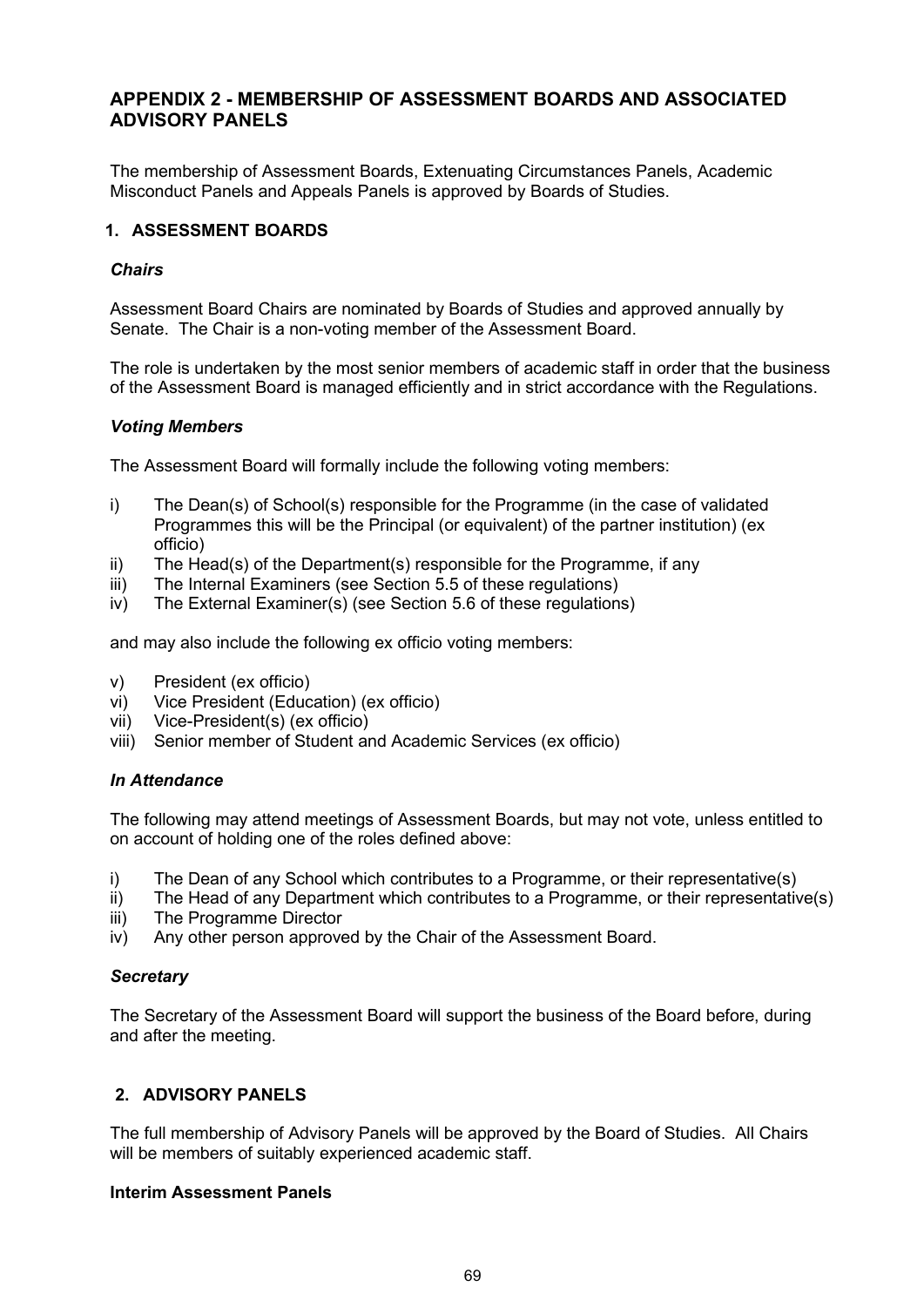Interim Assessment Panels will include and be attended by:

- a Chair
- the Programme Director
- one or more internal examiners
- a Secretary

There must be appropriate representation from those engaged in the internal assessment process.

The External Examiner is not required to be present.

## **Module Panels**

A Module Panel will include and be attended by:

- a Chair (who may be different from the Chair of the Assessment Board),
- relevant academic Programme staff from the home School for the Module
- relevant academic Programme staff from all Programmes whose students take the Module
- a Secretary

#### **Preliminary Assessment Panels**

A Preliminary Assessment Panel include and be attended by:

- a Chair (who may be different from the Chair of the Assessment Board)
- relevant academic Programme staff,
- a Secretary

# **Recognition of Prior (Experiential) Learning Panels**

A RPL/RPEL Panel will include and be attended by:

- Three members of academic staff, or
- two members of academic staff and one member of senior and suitably experienced member of professional staff

and will include representation from the Programme Team

#### **Extenuating Circumstances Panels**

An Extenuating Circumstances Panel will include and be attended by:

- A Chair (the Chair of the Assessment Board or the Programme Director or his/her academic nominee).
- Two members of academic staff, or one member of academic staff and one senior and suitably experienced member of professional staff
- a Secretary

# **Academic Misconduct Panels**

An Academic Misconduct Panel will include and be attended by:

- A Chair who will be an academic member of staff
- Two members of academic staff, or one member of academic staff and one senior and suitably experienced member of professional staff
- a Secretary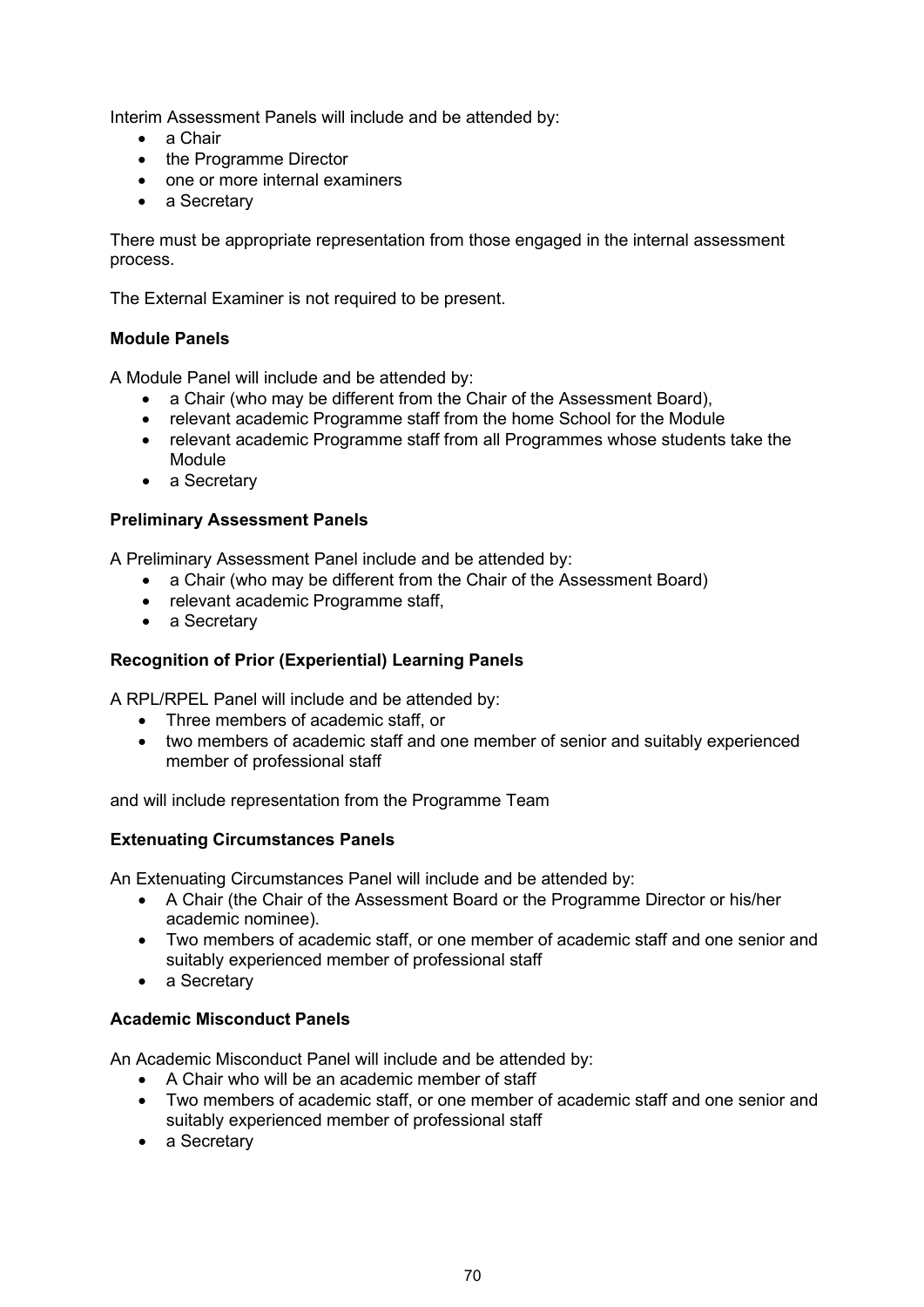# **APPENDIX 3 - ACADEMIC MISCONDUCT SANCTIONS**

In deciding on an appropriate sanction, the Academic Misconduct Panel should take into account all circumstances related to the academic misconduct, the evidence provided, any historical offences and PSRB requirements.

Guidance on the definitions of types of misconduct and how they may be mapped to sanctions are detailed in the Academic Misconduct Policy and Guidance.

| <b>Sanction 1</b> | <b>Reprimand</b>                                                                                                                                                                                                                                                                                                  |
|-------------------|-------------------------------------------------------------------------------------------------------------------------------------------------------------------------------------------------------------------------------------------------------------------------------------------------------------------|
|                   | A formally recorded warning kept on the student's record. The work should be<br>marked, but the mark may be reduced to reflect a student's failure to address<br>the assessment criteria in areas of collation of sources and their citation.                                                                     |
| <b>Sanction 2</b> | Capping of the assessment component                                                                                                                                                                                                                                                                               |
|                   | Failure in the assessment component, with an opportunity to resit where<br>permissible. The assessment component mark for the resit will be capped at<br>the pass mark.                                                                                                                                           |
| <b>Sanction 3</b> | <b>Capping of the Module mark</b>                                                                                                                                                                                                                                                                                 |
|                   | Failure in the assessment component, with an opportunity to resit where<br>permissible. The mark for the Module will be capped at the pass mark.                                                                                                                                                                  |
| <b>Sanction 4</b> | Capping of the assessment component and other assessments for the<br>same period                                                                                                                                                                                                                                  |
|                   | Failure in the assessment component, with an opportunity to resit where<br>permissible. The mark for the resit will be capped at the pass mark.<br>Additionally, capped marks will be imposed on other assessments completed<br>during the same assessment period in which the academic misconduct took<br>place. |
| <b>Sanction 5</b> | Award of a zero for the Module mark and credits Awarded for<br>progression                                                                                                                                                                                                                                        |
|                   | Failure in the assessment component with an opportunity to resit where<br>permissible. If the resit is passed, credit for the Module will be Awarded in<br>recognition of the Learning Outcomes being met but a Module mark of zero<br>will be recorded.                                                          |
|                   | Sanction 5 should not normally be applied to foundation or year one<br>undergraduate students.                                                                                                                                                                                                                    |
| <b>Sanction 6</b> | <b>Referral to City Disciplinary Panel.</b>                                                                                                                                                                                                                                                                       |
|                   | A student will be referred to the City Disciplinary Panel. Sanctions the<br>Disciplinary Panel may apply for academic misconduct are set out in the<br>Student Discipline Regulation (see Senate Regulation 13).                                                                                                  |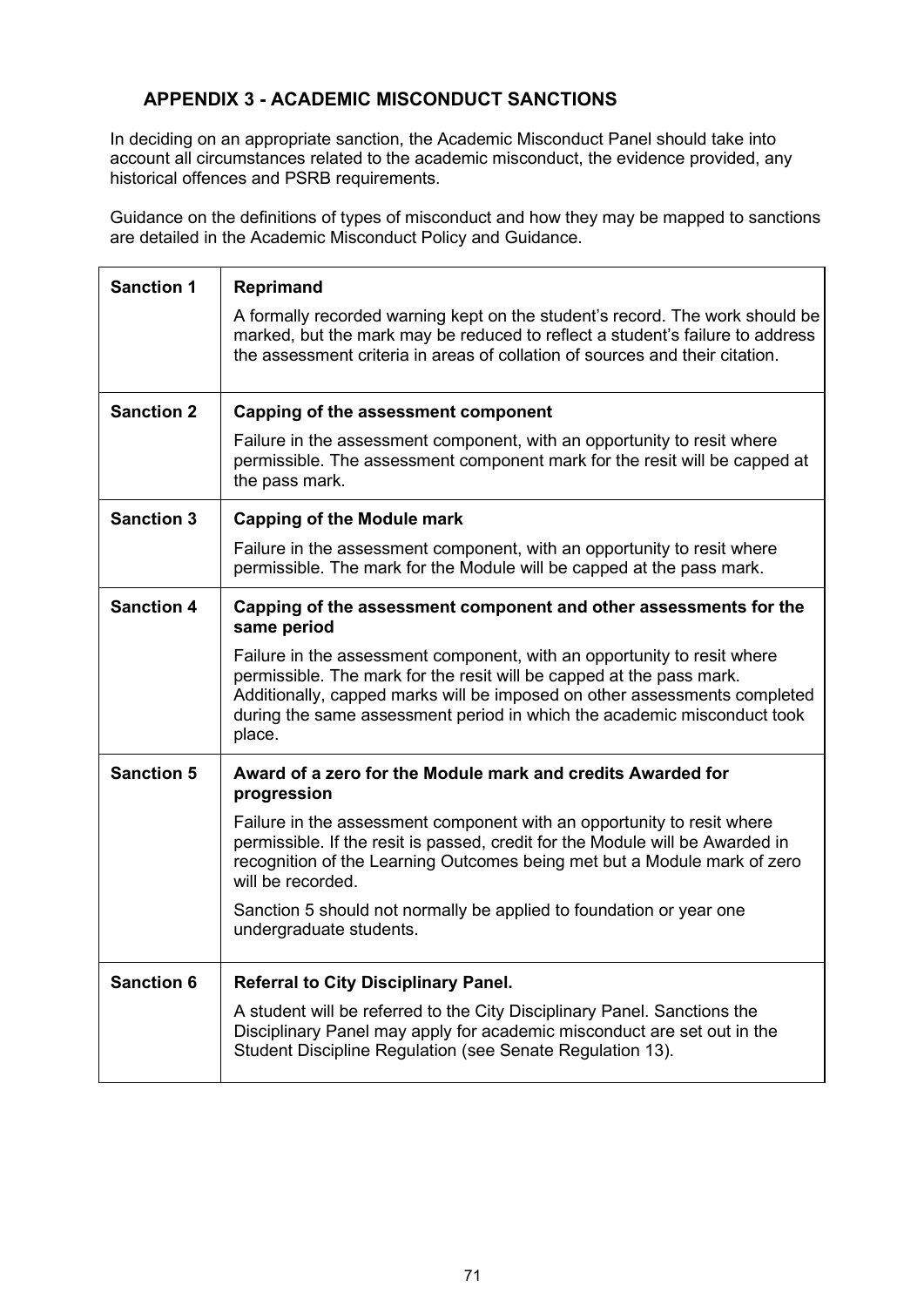# **APPENDIX 4 - RECORD AND DISCLOSURE OF ASSESSMENT RESULTS**

## **Assessment Board Records of Assessments and Reports**

The Assessment Board considers the spreadsheet of student marks (the 'Record of Assessment'), which will be double-checked to ensure accuracy.

The Assessment Board produces a report of all the progress and Award decisions it has made (the 'Report of the Assessment Board'), which will be double-checked to ensure accuracy.

If the Report from the Assessment Board includes any changes to results contained within the Record of Assessment, these should be signed off by the Chair, Secretary and External Examiner(s) (if present). These should also subsequently be amended in the student records system. For validated institutions, a senior member of academic staff should also sign the document.

A full set of marks for all assessment components attained by a student (the 'Record of Marks') will be prepared for each student. This will include:

- i. the decision of the Assessment Board regarding progression or classification,
- ii. the Programme Stage mark, where appropriate for Undergraduate and Graduate Programmes, or overall mark at the end of any Programme,
- iii. the overall Module marks and any component marks.

Where corrections to this Record are made after the marks have been issued the student will be notified and steps taken to ensure all consequent corrections are made, including on the student records system.

#### **Release of Results**

No confirmed Module marks or decisions agreed by the Assessment Board will be disclosed until the Report of the Assessment Board has been approved. Where marks of individual assessments within Modules are given to a student before the approval of the Report of the Assessment Board they will be accompanied by a statement that they are provisional subject to the approval of the Assessment Board and Senate.

The records of marks will be released to the student as soon as possible after the approval of the Report of the Assessment Board.

Assessment Board decisions are communicated to students by letter generated, where possible, from the student records system. They should be collected from City, sent in the post, emailed to students at their City email address or published on a secure portal or similar means. Emails to other email addresses are not permitted.

All results agreed by the Assessment Board will be released except where a student has a tuition fee debt. The publication of students' results using lists comprising student numbers or names is not permitted except where the permission of students is obtained and opt out provisions made, although lists of prize winners may be displayed.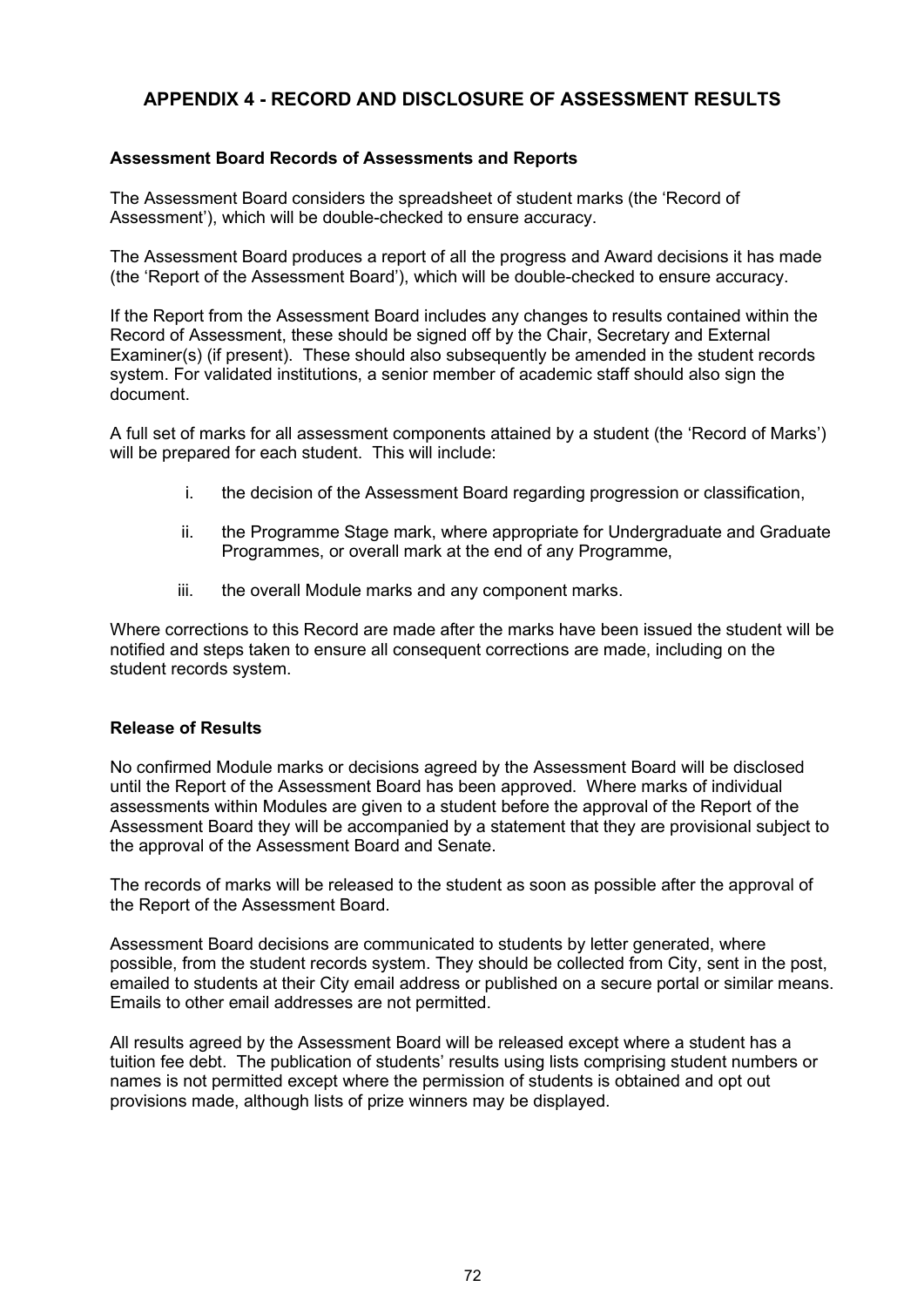# **Release of Results to Third Parties**

Where a student has received sponsorship (financial assistance with fees and/or living costs from another person or institution, including UK research councils and the Student Loans Company) limited, relevant information may be disclosed to the sponsor, for example attendance details and details of overall performance. Disclosures should be made only to organisations or individuals with which the student in question has a contractual relationship. It is recommended that Schools gain such consent from the student at the start of their placement.

In cases where there is no formal contract between student and sponsor consent must be sought from the student before release of results is made to any potential sponsor.

The release of sensitive data to sponsors, for example when the suspension of a student's studies is permitted, requires the explicit consent of the student involved, whilst marks obtained in work placement assessments may not be disclosed to the student's sponsors or professional supervisors without the student's consent.

Where a degree Programme leads to professional recognition, accreditation or exemption, students will be told at point of registration that their final result will be communicated to the relevant professional body. If a professional body makes an ad hoc approach seeking the details of students with qualifications in a particular academic discipline the student's consent must be gained before details can be disclosed.

City will verify any Award and classification to potential employers and other enquirers on receipt of a written request that shows the student's agreement to such disclosure.

#### **Debtors**

Where a student has a tuition fee debt outstanding the Assessment Board has the discretion not to consider a student's marks. The student will be notified before the Assessment Board that they will not be eligible to progress or graduate until all their tuition fee debt is paid. Assessment Boards must withhold assessment results and transcripts and/or award certificates will not be provided.

When this tuition fee debt has been settled, the Assessment Board progression or award decision will be made, published and released as soon as practicable. If the student is eligible for an award, they will be invited to graduate at the degree congregations following the decision of the Assessment Board. Where a student has a right to be re-assessed (see section [4.7.2] of these Regulations), that re-assessment will only be provided once tuition fee debt has been settled.

The Data Protection Act 1998 entitles students to apply for release of any results recorded electronically or on paper. Where a student has tuition fee debt outstanding such results will be released in a manner that cannot make them attributable to City, University of London or its partners. Such requests should be made to the Head of Information Compliance and Policy in the first instance and a charge will be applied.

# **Access to Assessment Information**

Students will have rights of access to information relating to assessment in accordance with the Data Protection Act 1998. This includes comments made on examination scripts provided in the form of a transcript, but not the scripts themselves.

A Programme may choose to release examination scripts to students to offer guidance and/or tutorial support.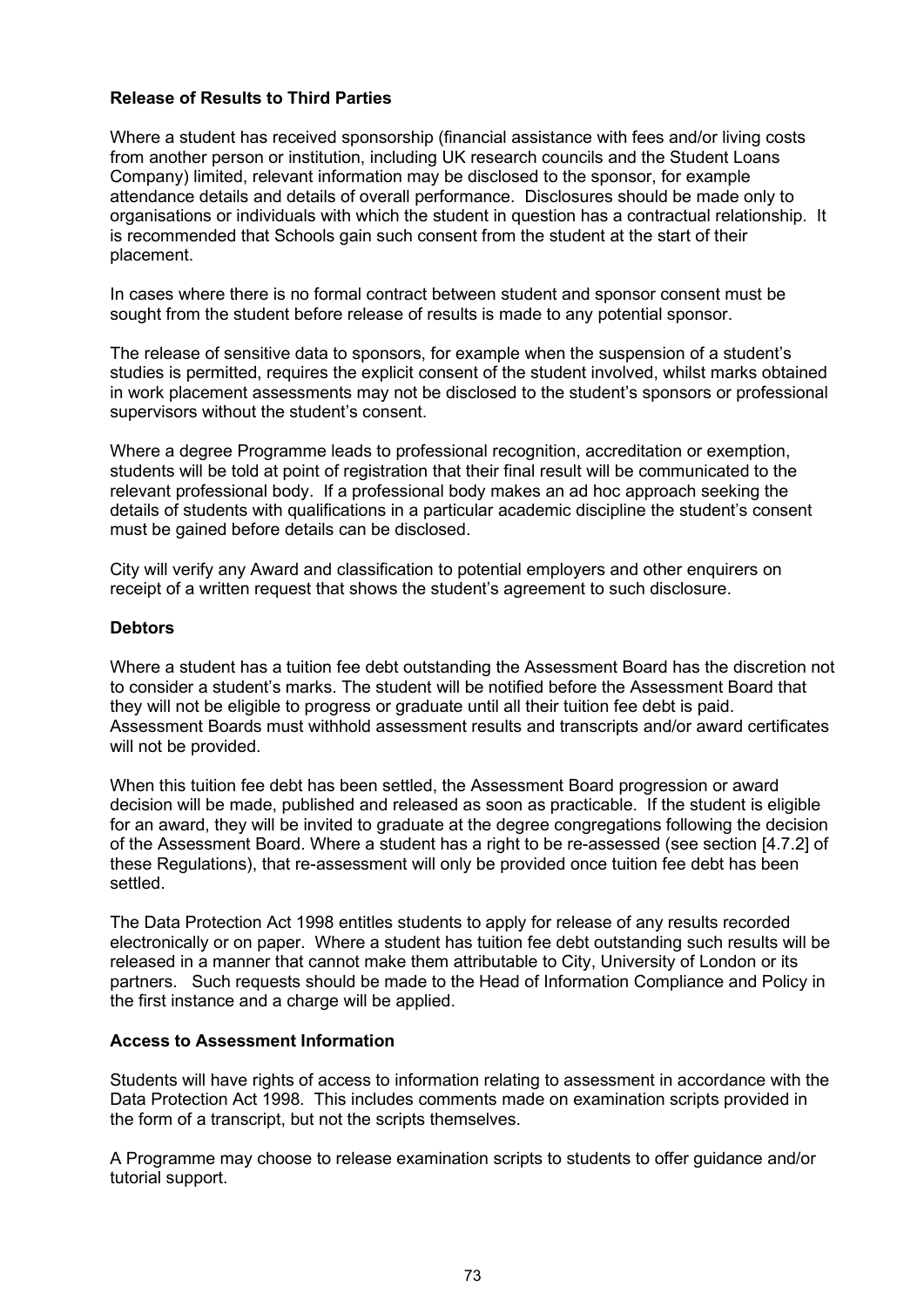# **Clerical Checks**

In some instances, students may wish to clarify that their mark or marks have been calculated correctly. This is separate from the Appeals procedure:

Only one check per assessment is permitted, and the request must be submitted to the School Head of Academic Services no more than 28 days following publication of the official results.

Notification of the receipt of the request will normally be provided to the student within 7 days of the date on which the request was received, with a full response provided within a further 21 days following that notification. This will consist either of a new mark, or confirmation that the mark will remain unchanged.

Where a change of mark has occurred, the Assessment Board will be notified and appropriate action taken.

# **Retention of Student Marks and Work**

Student marks and work will be retained for at least the following minimum time periods: $3$ 

| Item(s)                                                                                                                                                                                                           | <b>Retention period</b>                                    |
|-------------------------------------------------------------------------------------------------------------------------------------------------------------------------------------------------------------------|------------------------------------------------------------|
| Coursework coversheets, feedback proforma and<br>examination scripts (all formats):                                                                                                                               | Current academic year, plus<br>one additional year         |
| Records documenting marks Awarded for<br>submitted/completed assessments, as presented to the<br>Assessment Board, including details of the consideration<br>of Extenuating Circumstances and academic misconduct | Current academic year, plus<br>six further academic years. |
| Records of appeals panels and decisions                                                                                                                                                                           | Current academic year, plus<br>six further academic years. |
| Records documenting Awards, classifications, individual<br>Modules and assessment components                                                                                                                      | Current academic year, plus<br>six further academic years. |

At the end of the period of retention, retained work and the records of marks will be disposed of confidentially.

<span id="page-73-0"></span><sup>3</sup> Student and Academic Services retains award and classification records in perpetuity; records of individual modules and assessment component marks have been retained since 2003/04. Schools are advised to retain records of individual modules and assessment components prior to this. Validated institutions are required to keep definitive full records of all component, module and Programme data to ensure that transcripts can be generated.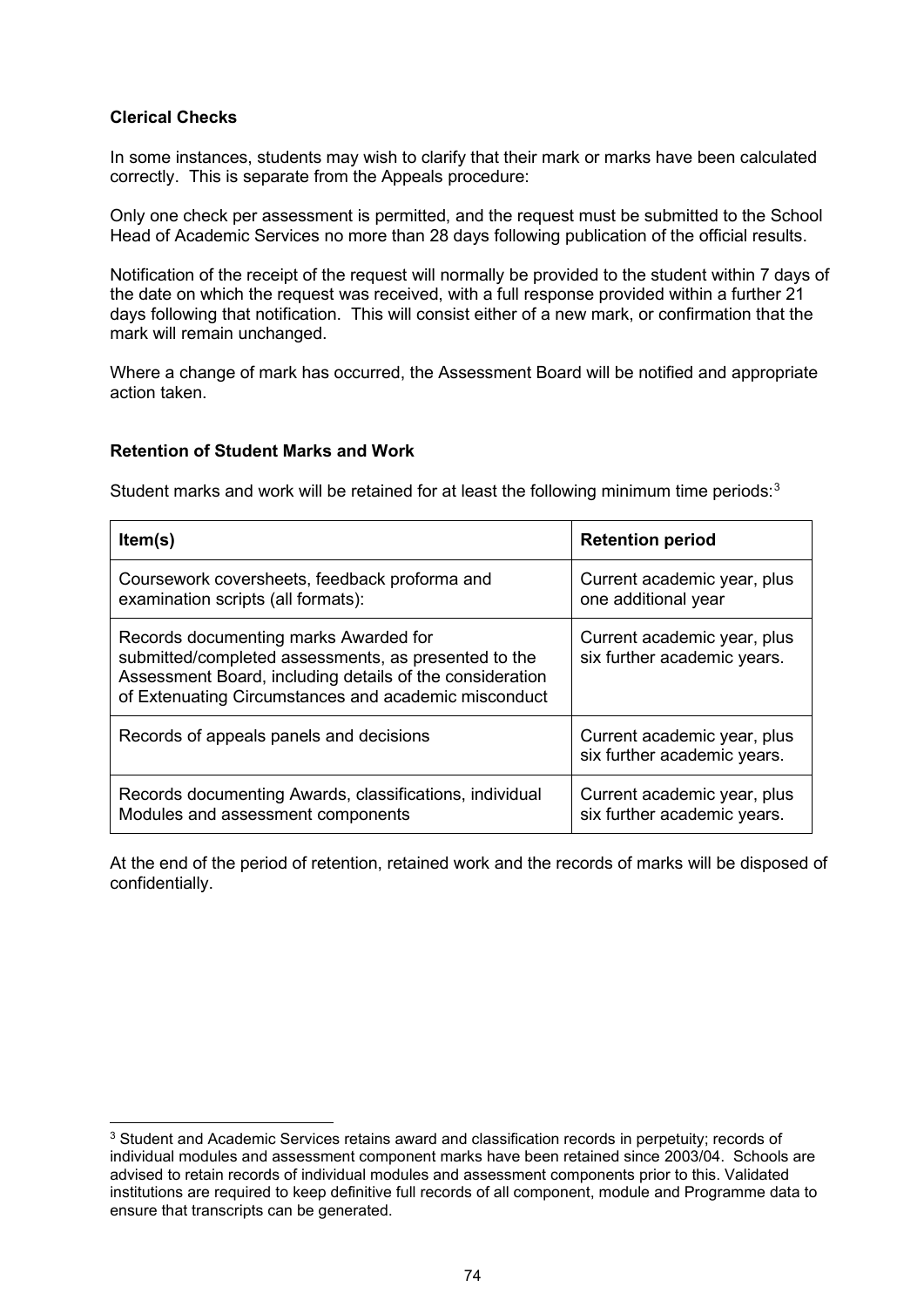# **APPENDIX 5 - GLOSSARY OF KEY TERMS**

# **Academic Appeal**

A request for a review of a decision of an Assessment Board on the grounds of a material error or undisclosed extenuating circumstances.

#### **Academic Misconduct**

Academic misconduct is any action that produces an improper advantage for the student in relation to his/her assessment or deliberately and unnecessarily disadvantages other students. It can be committed intentionally or accidentally.

### **Academic Misconduct Panel**

Panels that are established by Boards of Studies that will consider Academic Misconduct cases.

### *Aegrotat* **Awards**

An award for incomplete study that is unclassified and conferred in exceptional circumstances, such as in cases where a student's ability to complete an award is permanently compromised by severe illness.

#### **Anonymous marking**

A process where an assessment component is marked without the student's name/identity being made known to the marker (this is also known as blind marking).

### **Assessment**

The method(s) used to determine the extent to which a student has achieved the intended learning outcomes of a programme, or element of a programme.

### **Assessment Board**

A sub-committee of Senate which approves decisions on students' final marks, progression, award and withdrawal.

#### **Assessment component**

A discrete element of assessment for a module (e.g. coursework, examination, performance). A module may have one or more assessment components.

#### **Assessment criteria**

Assessment criteria provide mechanisms by which the quality of a student's performance in an assessment can be measured. They explain what a student needs to demonstrate in order to complete an assessment successfully. These provide the minimum requirement expected of students. Assessment criteria will differ according to the discipline, the type of assessment and the level of the students. Assessment criteria is also known as grade related criteria.

#### **Award**

An award (is conferred on successful completion of an approved programme of study. The specific award title (e.g. Bachelor's Degree with Honours) relates to the relevant national qualification descriptor for that higher education qualification.[4](#page-74-0)

#### **Capping**

The restriction of the mark achieved on re-sitting an assessment component to the pass mark for the module.

# **Clerical check**

<span id="page-74-0"></span><sup>4</sup> FHEQ - <https://www.qaa.ac.uk/docs/qaa/quality-code/qualifications-frameworks.pdf>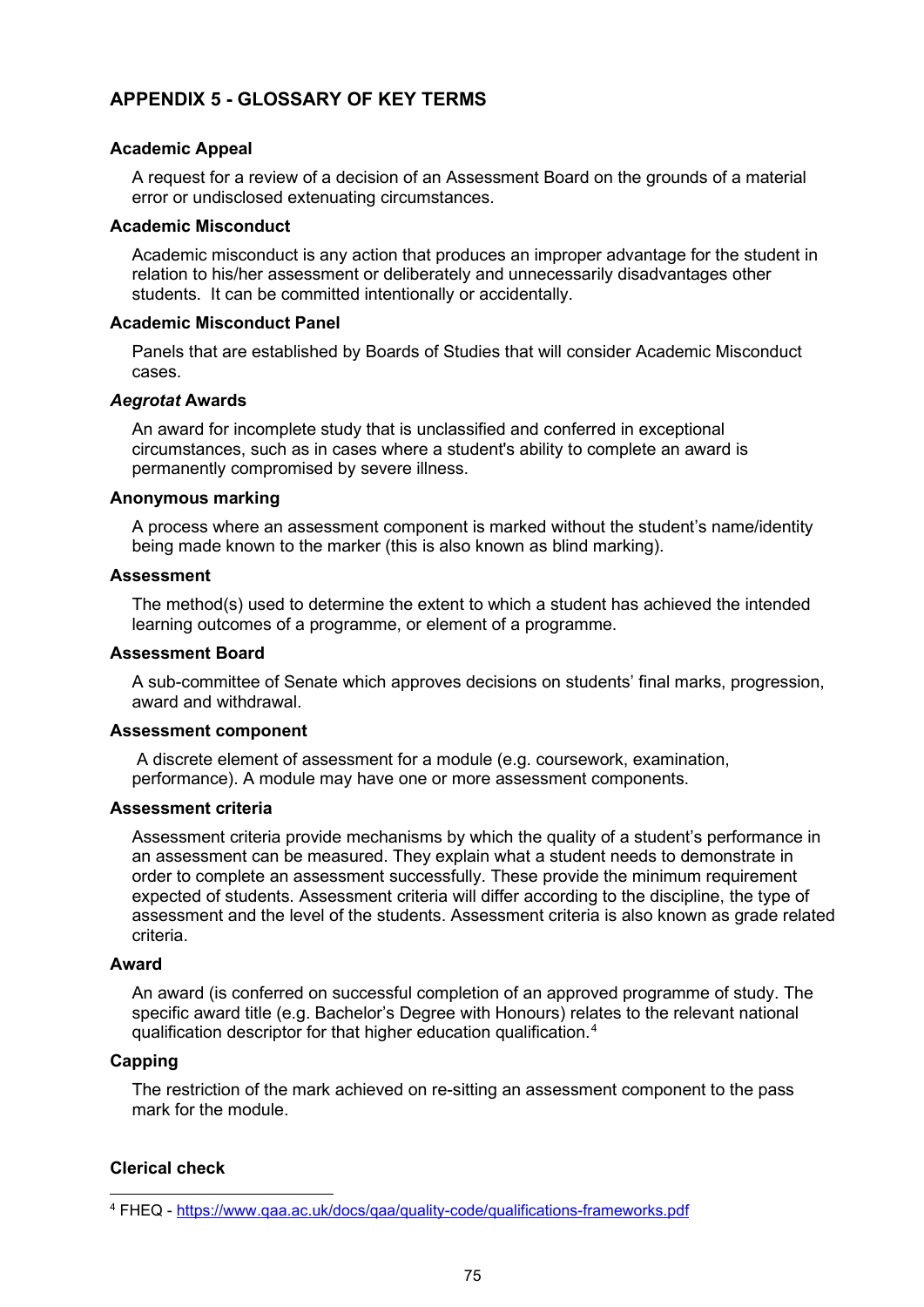A process where a student can request to ascertain that an examination script or a coursework assessment has been marked completely and marks have been added correctly and entered into the student record system correctly.

#### **Compensation**

This is the mechanism through which an Assessment Board awards credit for a module where the student has failed to achieve the module pass mark, and where the criteria for compensation within the Assessment Regulations have been met. Not all modules are eligible for compensation. Details of which modules are eligible for compensation are set out in programme specifications.

#### **Credit**

A means of quantifying and recording the achievement of assessed learning and of specifying academic level. One credit corresponds to a notional ten hours of student workload.

### **Credit Framework**

A guide to how academic programmes are structured and how student achievement is measured. The Framework is mapped to external requirements to ensure academic programmes are appropriately challenging for the level of the award.

#### **Discretion**

This is the process by which an Assessment Board uses its authority from Senate, where permitted within the Assessment Regulations, to act according to its academic judgement in relation to student performance. Discretion should always be exercised to the benefit of the student, as determined by the Board and should be applied consistently across the cohort.

#### **Double marking**

A process where an assessment is independently assessed by two markers and where each marker is not aware of the marks of the other marker. Marks must then be reconciled.

#### **Dissertation**

A dissertation is an extended piece of writing based on extended reading and independent research.

### **Elective Module**

A module within the programme which is optional and chosen by the student from a menu of elective modules

#### **Examiner (Internal)**

An academic member of staff with responsibility for overseeing arrangements for the assessment of a module.

#### **Examiner (External)**

A senior academic or professional from another institution or other organisation who has the relevant expertise to monitor the assessment process for fairness and academic standards.

#### **Exit Award**

An award made to a student who does not complete the programme for which they originally registered to recognise the credit that they have achieved at the point of withdrawal from the programme. Available exit awards and their credit requirements are set out in the programme specifications.

### **Extenuating Circumstances**

Circumstances which are unforeseen and outside a student's control and which can be shown to have had a direct and substantial impact on their academic results. This may include an impact on capacity to study prior to an assessment, on ability to complete an assessment, and/or on performance during an assessment.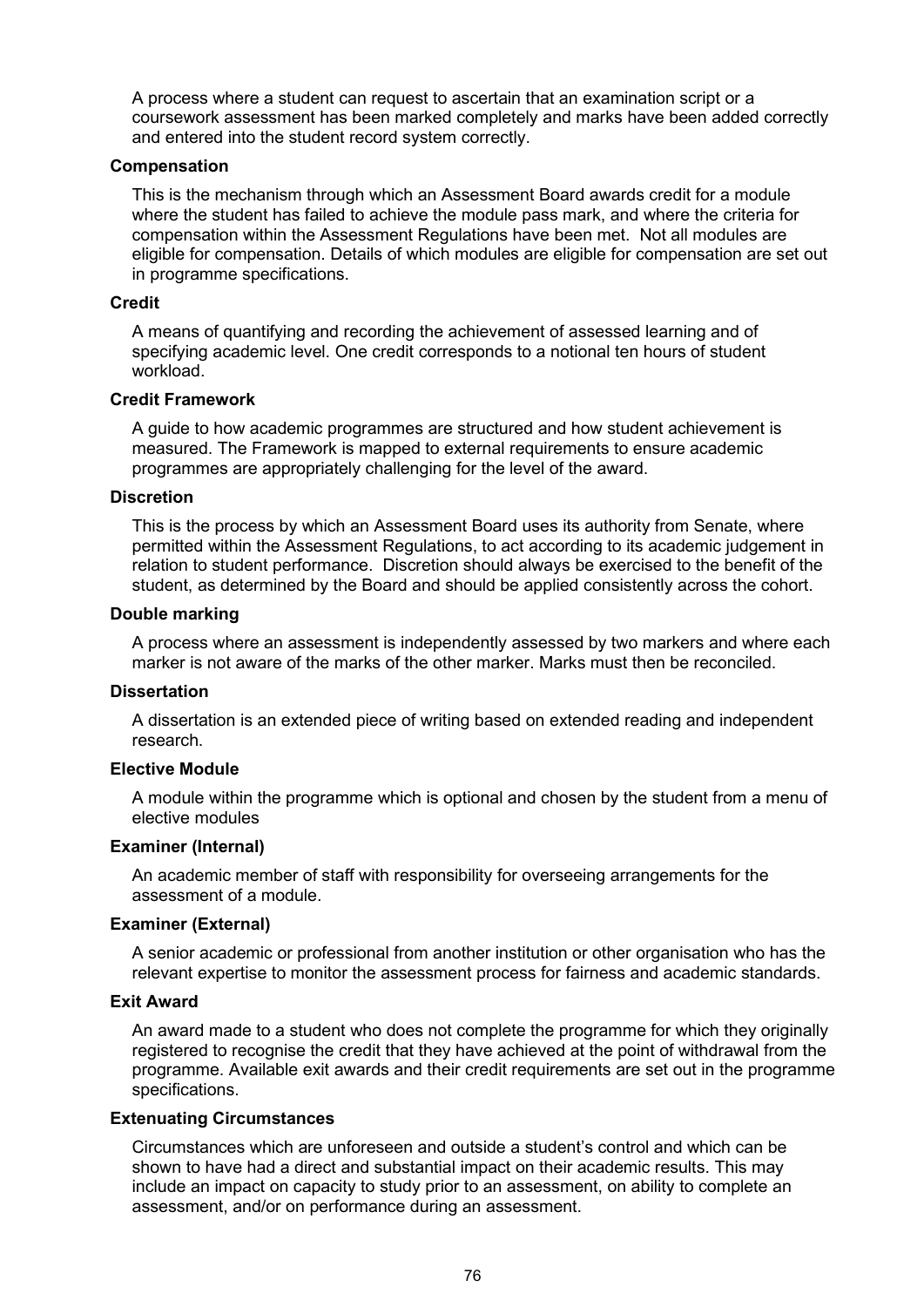# **Extenuating Circumstances Panels**

Panels that are established by Boards of Studies that will consider Extenuating Circumstances cases.

### **Feedback**

Comments given to students regarding their performance in an assessment to support their learning and academic development.

### **Formative assessment**

An assessment task which does not form part of the formal assessment requirements for a module. It has a developmental purpose and is designed to help learners learn more effectively by giving them feedback on their performance and on how it can be improved and/or maintained.

### **Home School**

The School that owns a programme or module.

### **Integrated Masters degree**

An extended programme, normally lasting four years, combing study at bachelors and masters level, which meet the qualification descriptors for these awards in full. Students are normally required to meet specified criteria set out in the relevant programme specification in order to progress to level 7 (masters level) study. The Senate approved Integrated Masters Programmes are detailed in Senate Regulation 15 (Undergraduate Programmes).

### **Interim Assessment Panel**

A panel which is advisory to the Assessment Board and which make provisional decisions on student achievement in modules up to a specified point, which is not the progression or award point for that Programme Stage.

### **Learning Outcome**

A learning outcome describes what a student should be able to do as a result of their learning on a particular module. These statements are important to help students to understand what is expected of them and what learning will be assessed.

### **Marking**

The process used to assess a student's achievement of learning outcomes and the academic standards in a given assessment component.

#### **Minimum Qualifying Mark**

A specific pass requirement for an individual assessment component which must be met for the module to be passed, in addition to the module pass mark being achieved in order for the module to be passed.

#### **Moderation**

A process intended to assure that an assessment outcome is fair and reliable and that assessment criteria have been applied consistently. Forms of moderation include:

- Sampling, either by an internal or external examiner
- Additional marking, for example of borderlines, firsts and fails, or where there is significant difference between the marks of different markers that cannot be resolved without the opinion of another marker.
- Review of marks, where there is a significant difference between several assessment marks, within or between parts of a programme, which indicate the marks may need to be reconsidered.

#### **Module**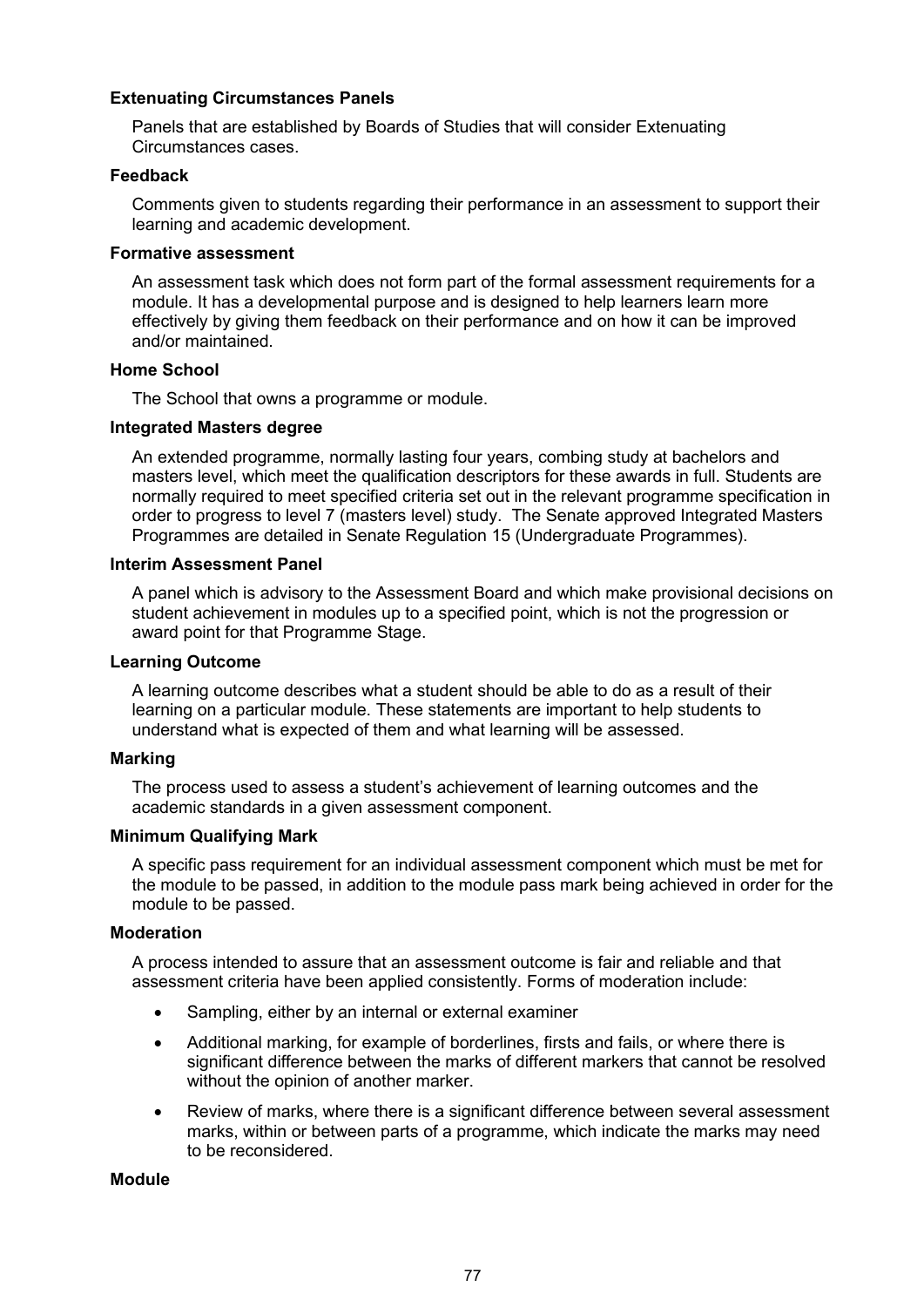The smallest sub-division of learning and assessment for which credit is awarded within City's Credit Framework. Modules are of different sizes and have correspondingly different credit values.

### **Module Panel**

A panel that is advisory to the Assessment Board that takes place at a designated point within a stage of a programme, which considers student achievement in a module.

#### **Module Specification**

The approved and authoritative statement of the teaching, learning and assessment requirements for a module.

#### **Ordinary Degree**

A bachelors degree awarded without honours because the requirements for the honours degree have not been fully met

## **Partial Repeat Year**

A student completing a partial repeat year undertakes the learning associated with failed modules and/or assessment components for a second time, prior to attempting the failed assessments again and is not permitted to progress to the next Programme Stage.

### **Pass/fail assessment**

An assessment component for which no marks are awarded and the outcome is either pass or fail. Credit is awarded for successful completion but the assessment does not contribute to the Programme Stage mark or degree mark.

#### **Placement**

A period of approved work-based learning or study in a host organisation or institution approved by City for this purpose, as defined in the requirements of a specific award.

# **Posthumous Awards**

An award made to a student who has died prior to completing a programme but has met the requirements for such an award.

#### **Preliminary Assessment Panel**

A panel that is advisory to the Assessment Board and that undertakes preliminary preparation tasks in advance of the Assessment Board meeting.

### **Professional, Statutory Regulatory Body (PSRB)**

PRSB is a term for a very diverse group of professional bodies, regulators and those with statutory authority over a specific profession or group of professionals

#### **Programme**

A scheme of study that leads to a City, University of London award.

#### **Programme Outcome**

A set of outcomes a student must achieve to satisfy the overall programme requirements for the award in order to pass.

### **Programme Regulation**

Variations to specific sections of the main Assessment Regulations which have been approved by Senate to apply to a particular programme, normally to meet the requirements of a PSRB.

#### **Programme Specification**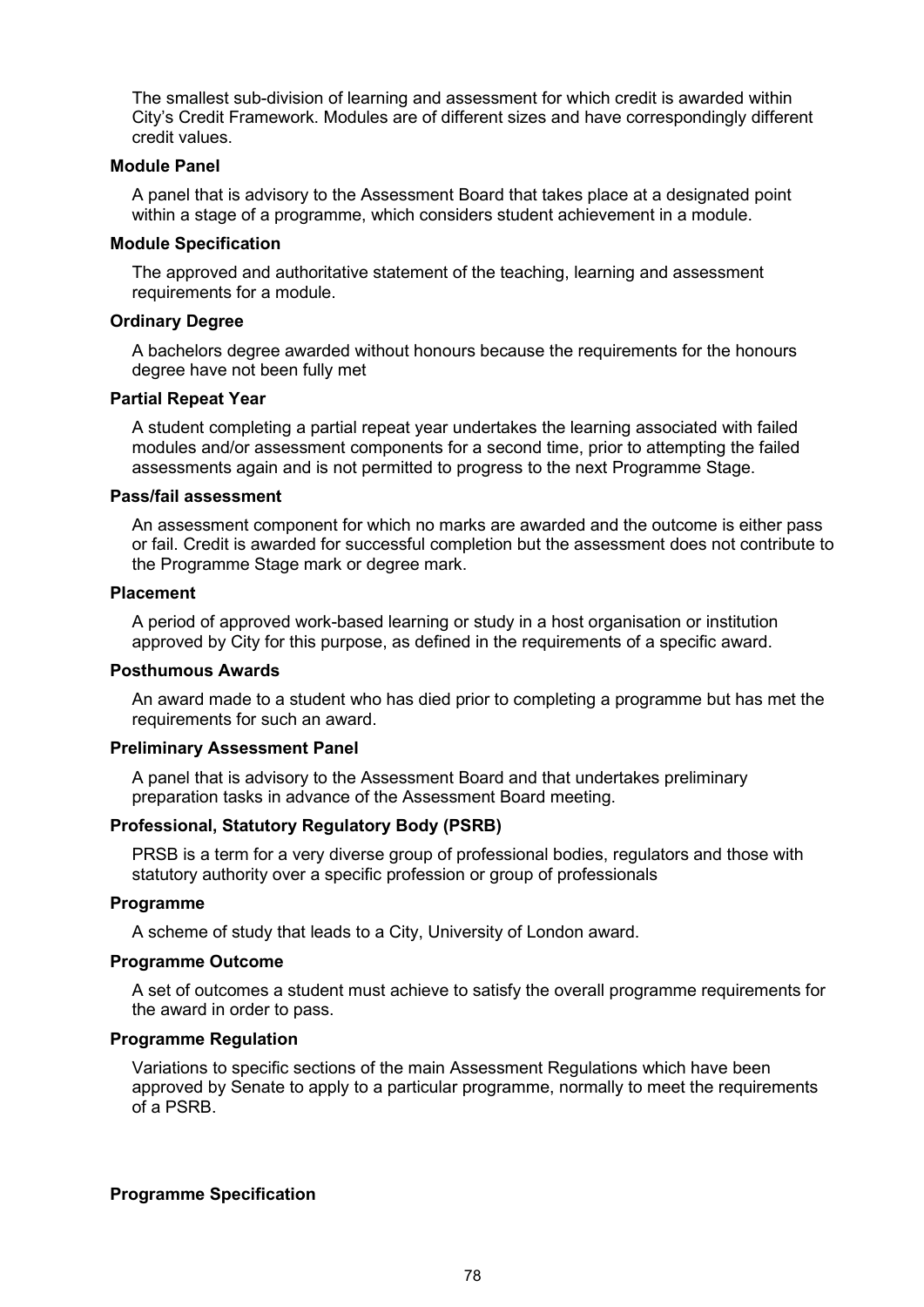The approved and authoritative statement of the teaching, learning and assessment requirements for a programme leading to a City award.

### **Programme Stage**

Undergraduate programmes are normally divided into Programme Stages. Each Programme Stage is made up of several modules which need to be passed before progression to the next Programme Stage. A Programme Stage normally equates to one academic year of study for a full time undergraduate student.

### **Progression**

The requirements that must be met for a student to proceed to the next Programme Stage or block of study.

### **Project**

An extended piece of work submitted by a student as a result of a task which might encompass applying theory to practice.

### **Provisional marks**

Marks for an individual assessment within a Module given to a student before the marks have been approved by the Assessment Board. Provisional marks will be accompanied by a statement that they are provisional subject to the approval of the Assessment Board and Senate.

# **Recognition of Prior Experiential Learning - RPEL**

Experiential learning undertaken outside City which is assessed and recognised by City for the award of City credit within a programme.

### **Recognition of Prior Learning - RPL**

Learning which has been previously accredited or otherwise certificated by an institution of higher education, including City, or other external body and is recognised by City for the award of City credit within a programme.

#### **Registration**

The process by which students, at the start of each academic session, verify personal and financial details and confirm their ongoing membership of City and acceptance of the Regulations.

#### **Resit**

A second attempt at an assessment component or module following a failure at first attempt.

#### **Rounding of marks**

Refers to the process to create a whole number from one that has one or more decimal places, according to the rules set out in the Assessment Regulations

## **Second Marking**

A process where an assessment is independently assessed by more than one marker but where marks from the first marker are known to the second marker.

#### **Senate**

The City body which has delegated authority from Council (City's governing body) for the enhancement of academic quality and assurance of academic standards.

# **Special Scheme of Study**

The adjustment of a programme of study for an individual student approved by the relevant Board of Studies or Assessment Board

### **Summative assessment**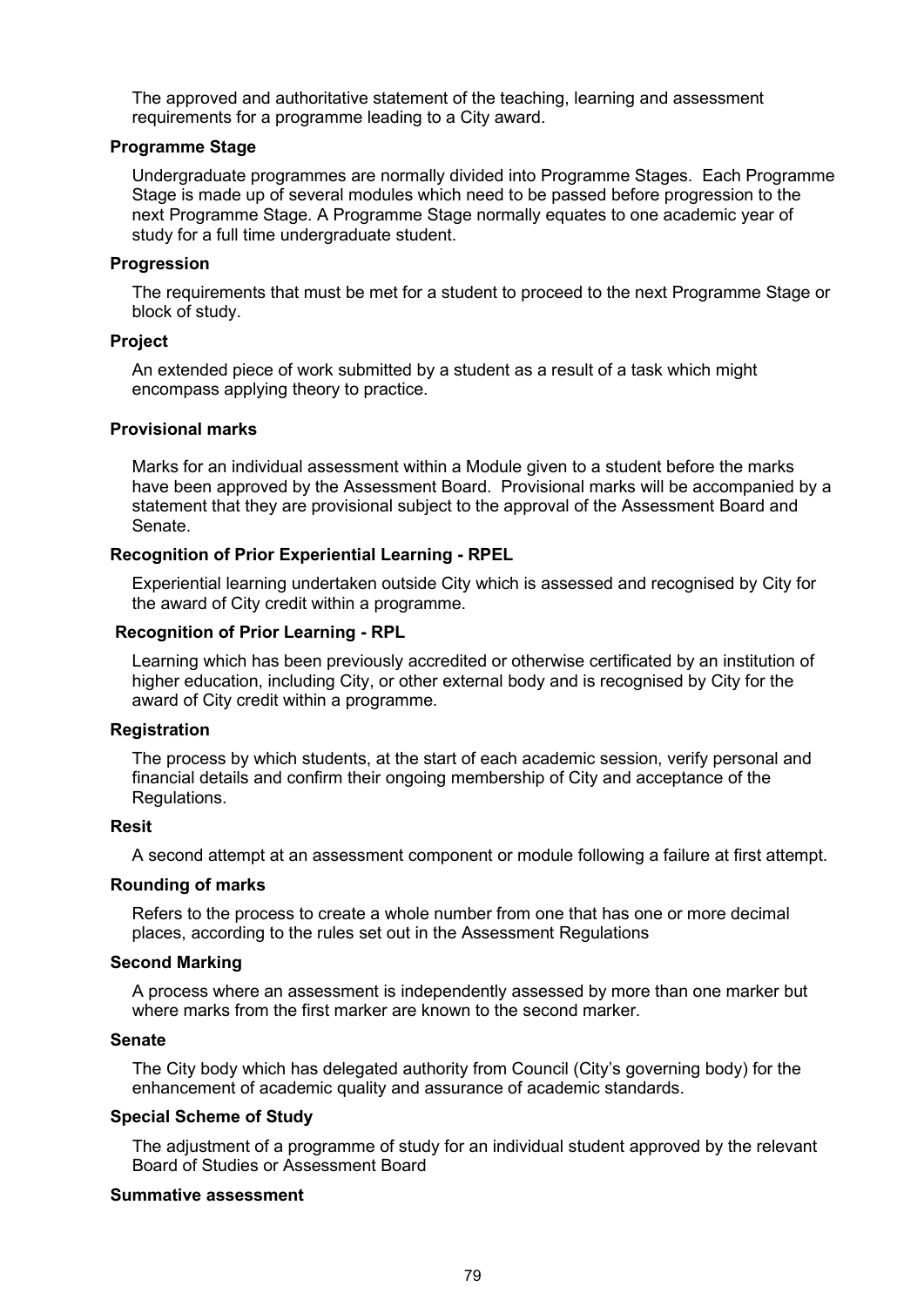A form of assessment used to indicate the extent of a learner's success in meeting the assessment criteria used to gauge the intended learning outcomes of a module or programme.

## **Transcript**

A formal record of the academic achievement of a student, identifying (as a minimum) the modules passed, the marks achieved, the level and credit value of the completed modules.

### **Validated Programme**

A programme that is designed and delivered by an approved partner institution that leads to a City award.

# **Weighting at award level**

The proportion that each module mark and each Programme Stage/block of study contributes to the calculation of the overall aggregate mark for an award. The weighting of a module mark normally relates to the credit value of each module as a proportion of the total credit for Programme Stage/block of study. The weighting of each Programme Stage/block of study in the overall aggregate mark for an award is set out in the relevant programme specification.

## **Weighting at module level**

The proportion that each assessment component contributes to the calculation of the aggregate module mark. The weighting of each component in the aggregate module mark is set out in the relevant module specification.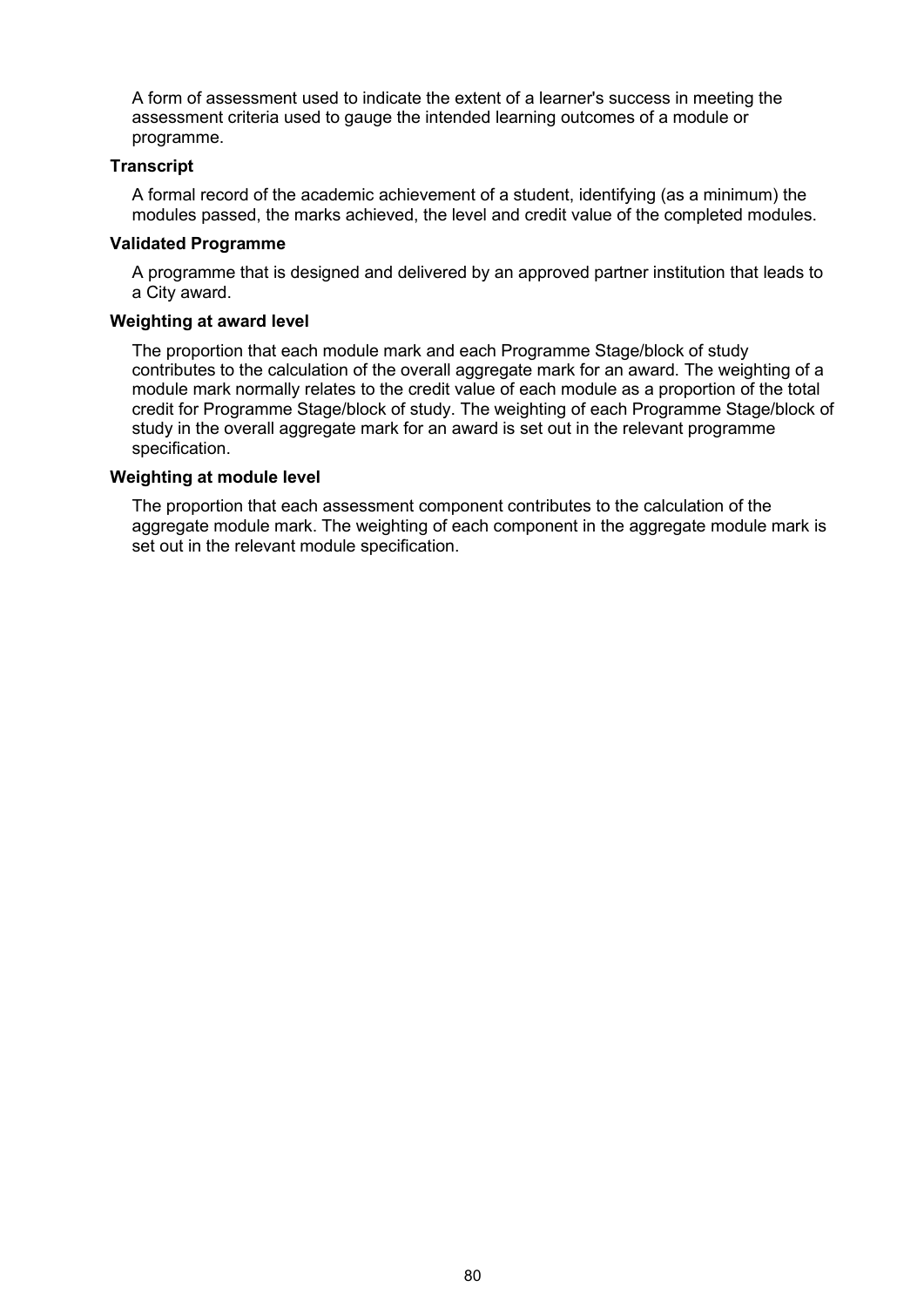# **APPENDIX 6 – SUMMARY OF PREVIOUS UPDATES TO ASSESSMENT REGULATIONS**

These Regulations were approved by Senate in July 2016 following a period of consultation with academic and professional services staff and the Students' Union. Annual updates to the Regulations are detailed below:

| <b>Academic</b><br>Year | <b>Version</b> | <b>Details</b>                                                                                                                                                                                                                                                                                                                                                                                                                                                                                                                                                                                                                                                                                                                                                                                                                                                                                        | <b>Approved by</b><br><b>Senate</b> |
|-------------------------|----------------|-------------------------------------------------------------------------------------------------------------------------------------------------------------------------------------------------------------------------------------------------------------------------------------------------------------------------------------------------------------------------------------------------------------------------------------------------------------------------------------------------------------------------------------------------------------------------------------------------------------------------------------------------------------------------------------------------------------------------------------------------------------------------------------------------------------------------------------------------------------------------------------------------------|-------------------------------------|
| 2017/18                 | 1.3            | 4.7 Failure of a Module (Minor amendment for<br>clarification relating to text within paragraph 4.7.3<br>Partial Repeat Year)                                                                                                                                                                                                                                                                                                                                                                                                                                                                                                                                                                                                                                                                                                                                                                         | May 2017                            |
| 2017/18                 | 1.3            | 4.8.3 Assessment Board consideration of Extenuating<br>Circumstances Recommendations (Update to item iv<br>relating to consideration of recommendations from<br><b>Extenuating Circumstances Panels)</b>                                                                                                                                                                                                                                                                                                                                                                                                                                                                                                                                                                                                                                                                                              | May 2017                            |
| 2017/18                 | 1.4            | Minor updates to terminology                                                                                                                                                                                                                                                                                                                                                                                                                                                                                                                                                                                                                                                                                                                                                                                                                                                                          | <b>July 2017</b>                    |
| 2018/19                 | 1.5            | Updates to Programme Regulations for SHS<br>(Foundation Degree in Healthcare - Nursing Associate)<br>and LEaD (MA in Academic Practice)                                                                                                                                                                                                                                                                                                                                                                                                                                                                                                                                                                                                                                                                                                                                                               | January 2019                        |
| 2018/19                 | 1.6            | 4.7 Failure of a Module (minor amendment to<br>$\bullet$<br>note that, where the criteria in 4.7 are met, an<br>Assessment Board may permit students who<br>have had approved Extenuating Circumstances<br>(ECs) at any point during the academic year to<br>trail a limited amount of assessment (no more<br>than 15 credits), for example if they had ECs at<br>the first sit and are taking their first attempt<br>during the resit period (without ECs) and fail<br>that attempt.<br>5.7.3 (minor amendment to align the wording in<br>٠<br>section 5.7.3 with Appendix 2 Membership of<br>Assessment Boards and Panels).<br>Programme Regulation updates (Business<br>School, School of Health Sciences, School of<br>Mathematics, Learning Enhancement and<br>Development). Further updates to School of<br>Health Sciences and Learning Enhancement<br>and Development published January 2019. | <b>July 2018</b>                    |
| 2019/20                 | 1.7/1.8        | Minor amendments to update terminology, links to<br>policies and to clarify:<br>the assessment expectations for marking credit-<br>bearing modules (Section 5.3)<br>the responsibilities of Module Panels, Interim<br><b>Assessment Panels and Preliminary</b>                                                                                                                                                                                                                                                                                                                                                                                                                                                                                                                                                                                                                                        |                                     |